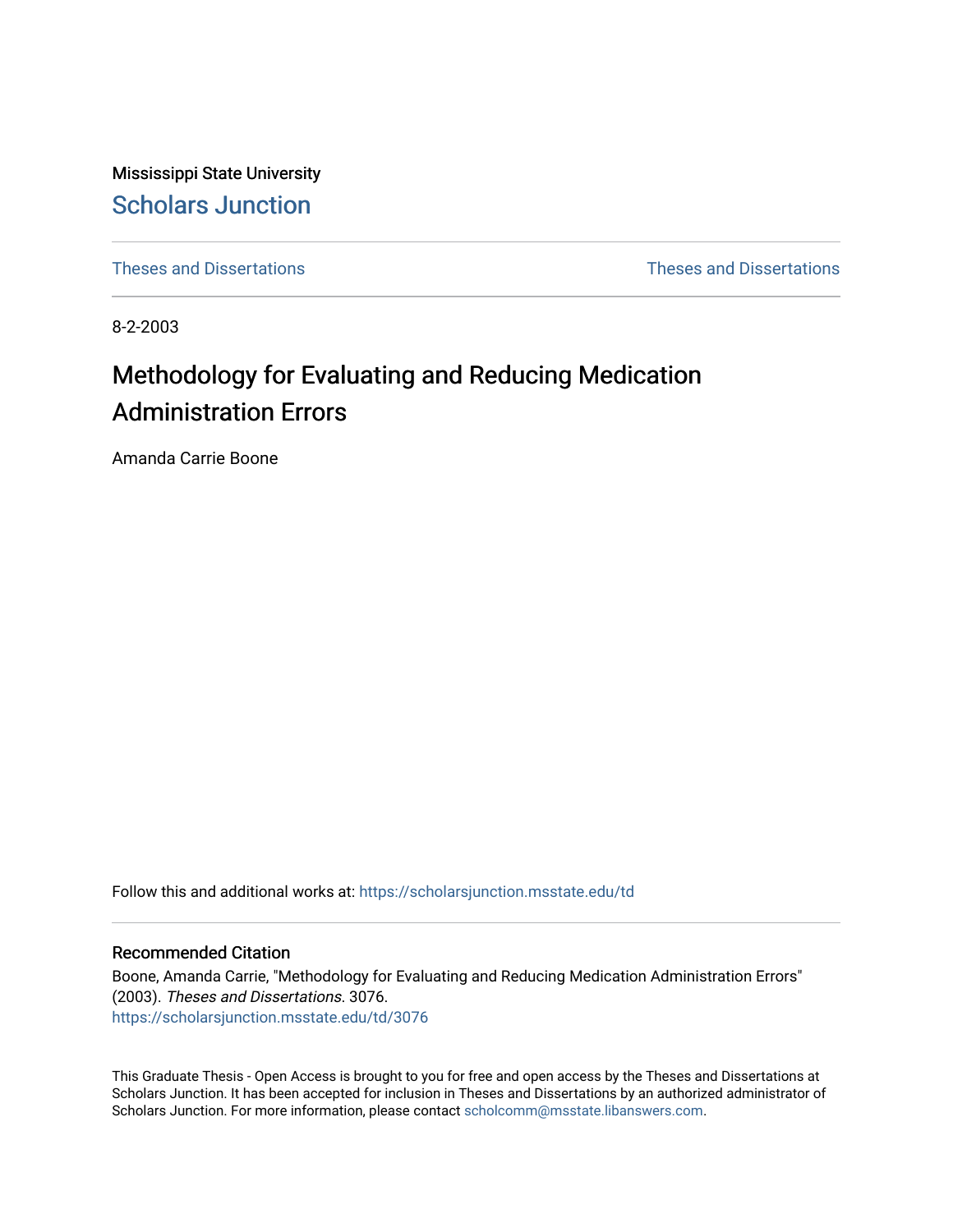## METHODOLOGY FOR EVALUATING AND REDUCING

## MEDICATION ADMINISTRATION ERRORS

By

Amanda Carrie Boone

A Thesis Submitted to the Faculty of Mississippi State University In Partial Fulfillment of the Requirements For the Degree of Master of Science in Industrial Engineering in the Department of Industrial Engineering

Mississippi State, Mississippi

August 2003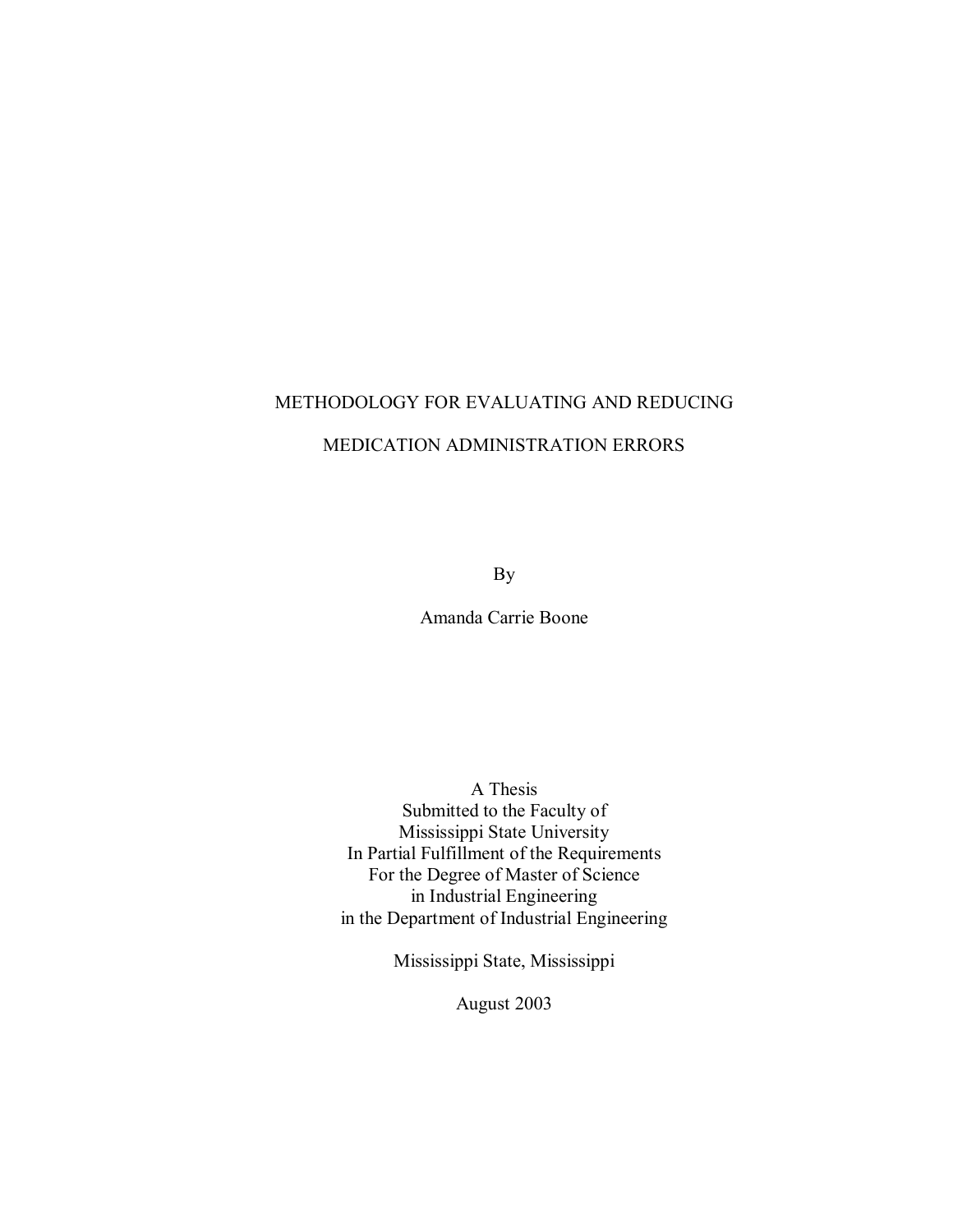## METHODOLOGY FOR EVALUATING AND REDUCING MEDICATION ADMINISTRATION ERRORS

By

Amanda Carrie Boone

Approved:

| Vincent G. Duffy                              | Stanley F. Bullington                  |
|-----------------------------------------------|----------------------------------------|
| Associate Professor of Industrial Engineering | Graduate Coordinator of the Department |
| (Director of Thesis)                          | of Industrial Engineering              |

 $\_$  , and the contribution of the contribution of  $\mathcal{L}_\mathcal{A}$  , and the contribution of  $\mathcal{L}_\mathcal{A}$ 

Allen G. Greenwood<br>Associate Professor of Industrial Engineering<br>Dean of the College of Engineering Associate Professor of Industrial Engineering (Committee Member)

Mingzhou Jin Assistant Professor of Industrial Engineering (Committee Member)

 $\mathcal{L}_\text{max}$  , and the set of the set of the set of the set of the set of the set of the set of the set of the set of the set of the set of the set of the set of the set of the set of the set of the set of the set of the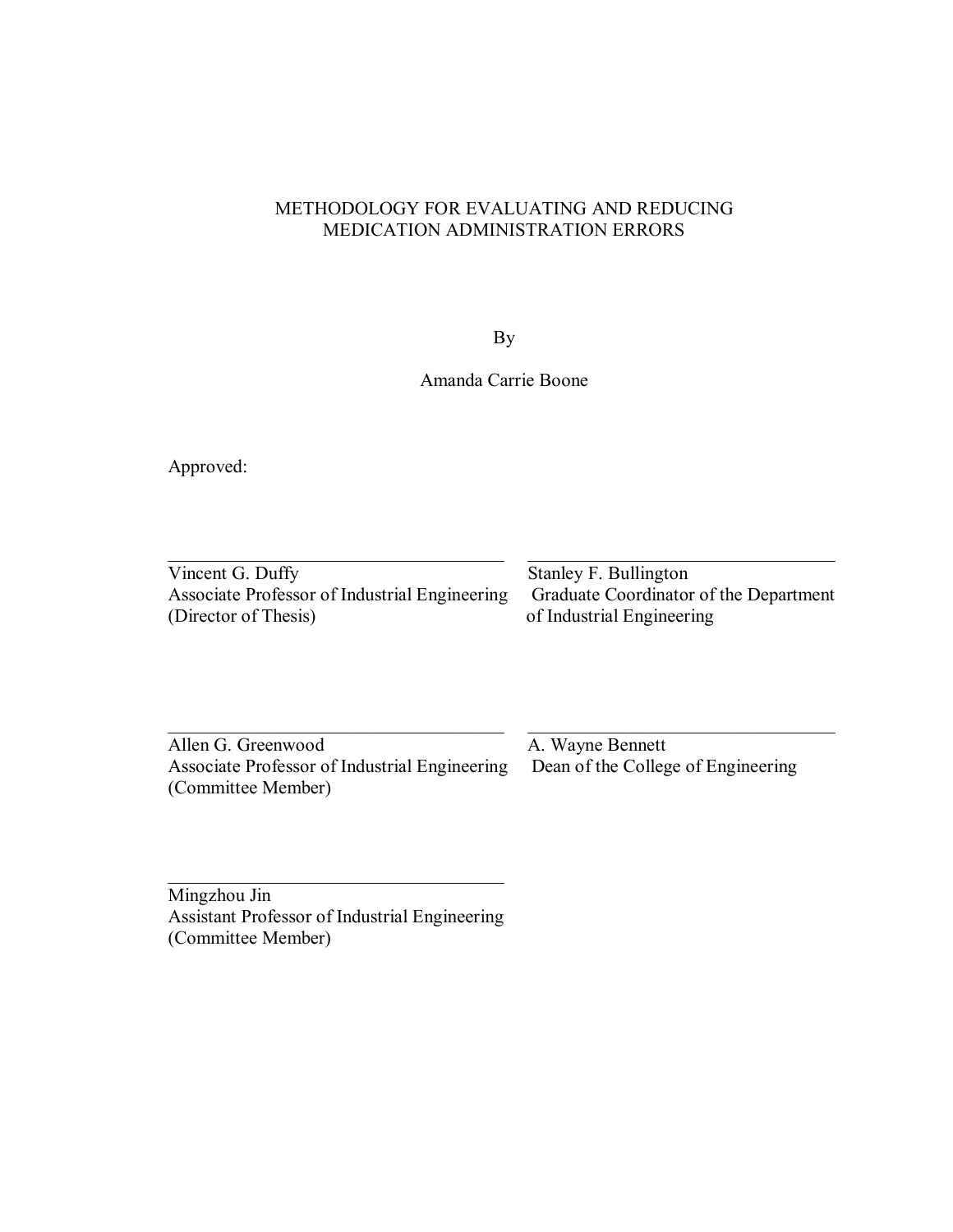Name: Amanda Carrie Boone

Date of Degree: August 2, 2003

Institution: Mississippi State University

Major Field: Industrial Engineering

Major Professor: Dr. Vincent G. Duffy

## Title of Study: METHODOLOGY FOR EVALUATING AND REDUCING MEDICATION ADMINISTRATION ERRORS

Pages in Study: 125

Candidate for Degree of Master of Science

Caregivers of elderly people may make errors in administering medicine. This study aims to determine a more effective method of presenting prescription instructions to caregivers and to determine if the multiple resource hypothesis holds in the context of prescription instructions by evaluating the effect a voice prescription label (that gives audio instructions) has on comprehension and memory of a drug regimen under varying training level, task complexity, and instruction format. In performing a multivariate analyses of variance on data collected among formal and informal caregivers, training level, task complexity, sound condition, and instruction format were found to significantly affect caregivers' memory and comprehension. There is evidence that audio instructions and the matrix format reduce errors. These results could lead to the development of a Medication Scheduling Management System that would organize medicines according to administration time and incorporate decision rules to determine what to do if a dose is missed.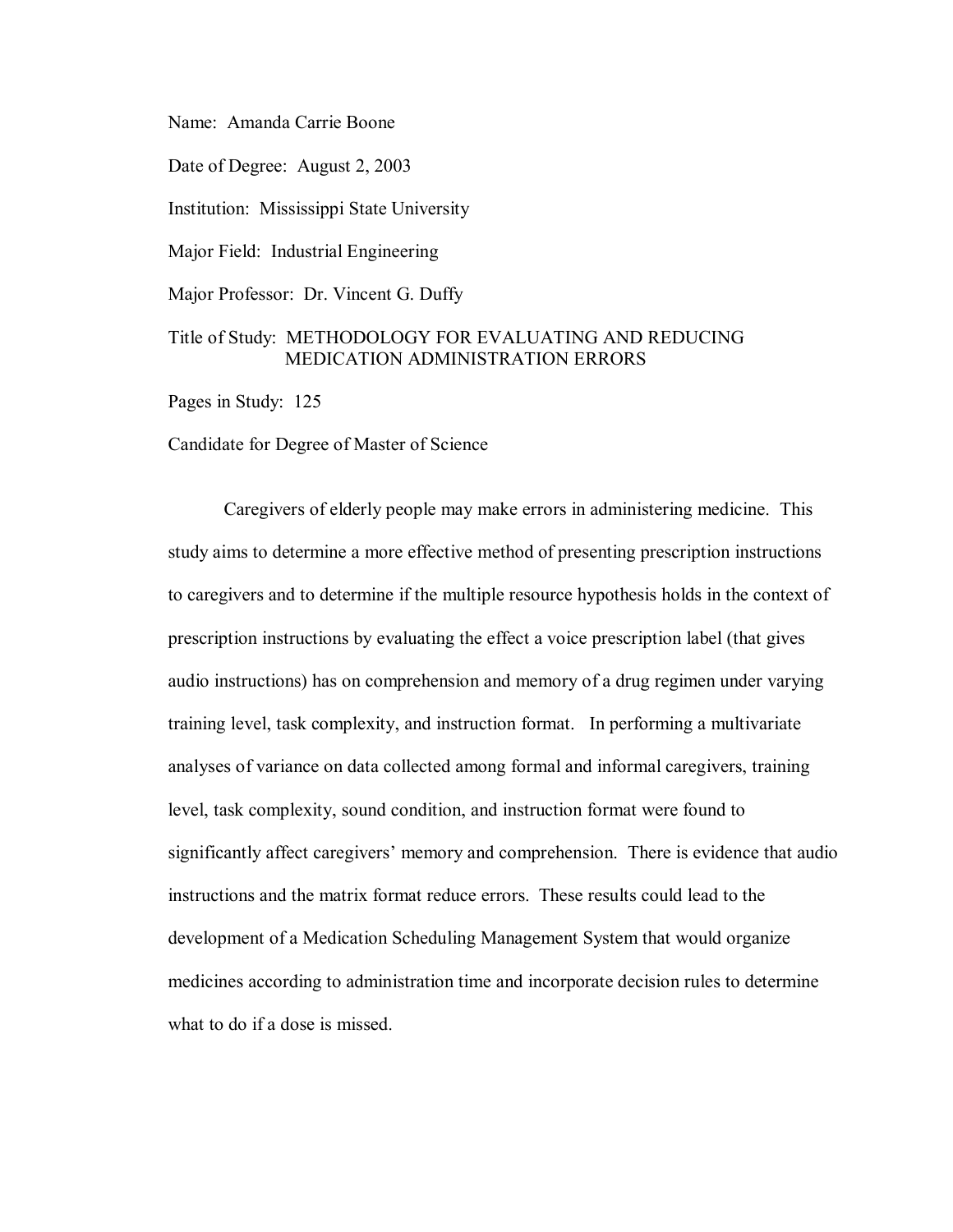## DEDICATION

I want to dedicate this research to my granddaddy, Mr. Teddy M. LaMunyon.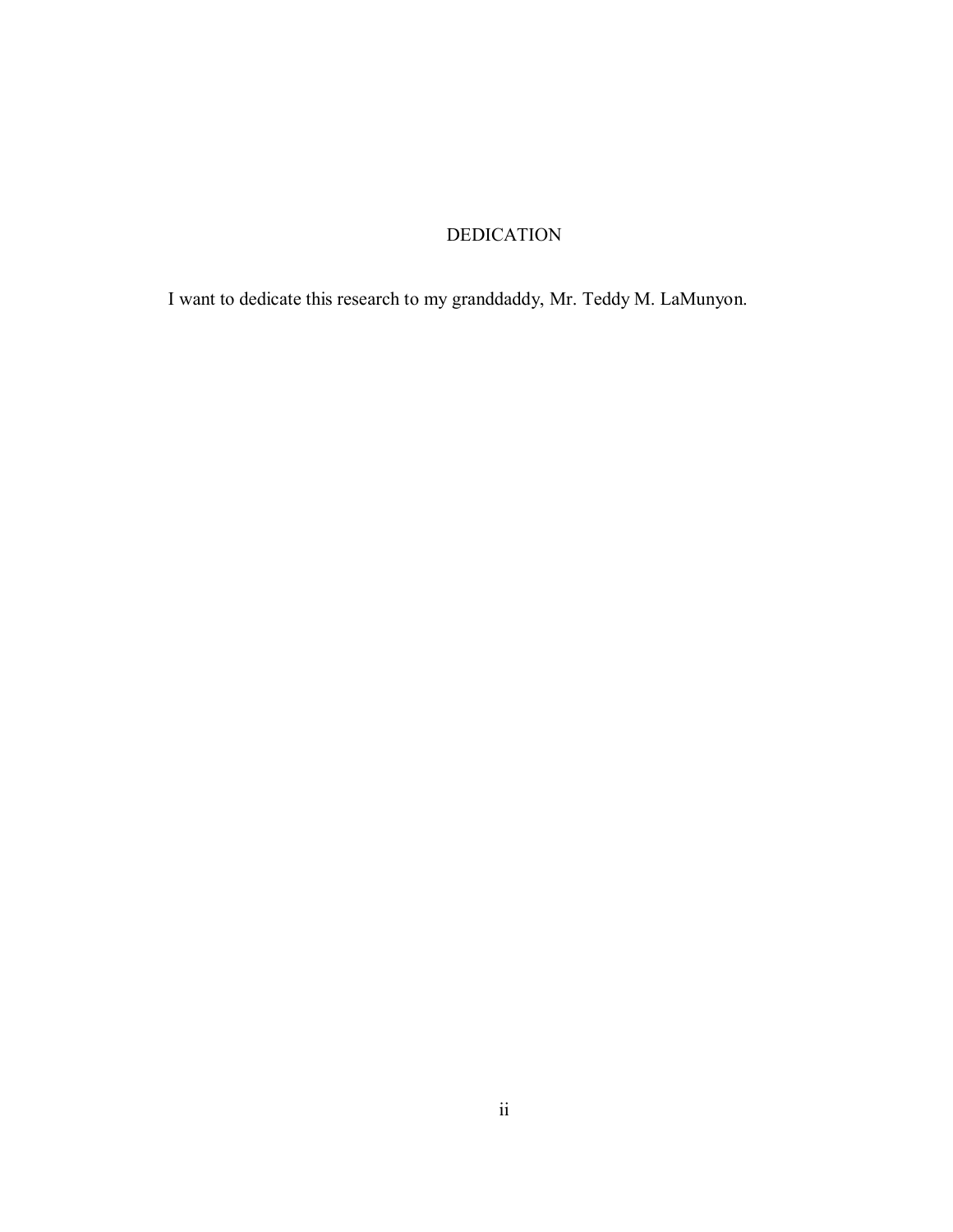## ACKNOWLEDGMENTS

I would like to say a special thank you to my thesis director, Dr. Vincent Duffy for his guidance throughout my pursuit of a master's degree. Thanks are also due to my committee members, Dr. Allen Greenwood and Dr. Mingzhou Jin for their patience and willingness to provide suggestions for improvement. Also, I express my appreciation to Mr. Bobby Gann, Director of the Golden Triangle's Area Agency on Aging for recruiting informal caregivers to participate in this research. Thank you to all of the informal and formal caregivers who were willing to take part in this research.

I want to say thank you to my mama and daddy for all of their encouragement and prayers and to my brother, Jonathan, for his humor. To my fiancé, Ryan, thank you for standing by me.

Thanks and praise be to God for carrying me through, as always! "Whatever you do, work at it with all your heart, as working for the Lord, not for men."

Colossians 3:23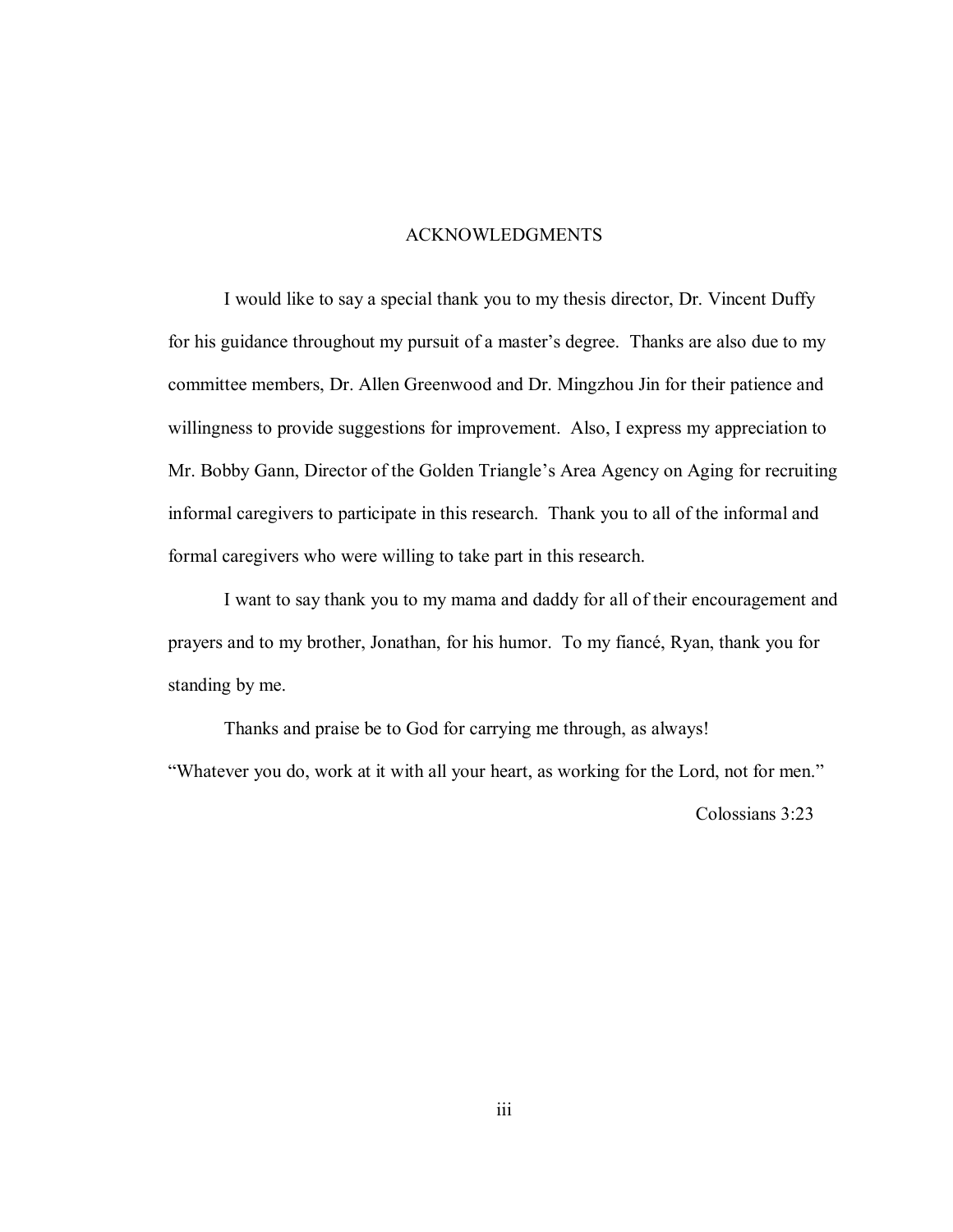## TABLE OF CONTENTS

| <b>CHAPTER</b>                          |  |
|-----------------------------------------|--|
| $\mathbf{I}$ .                          |  |
|                                         |  |
|                                         |  |
| II.                                     |  |
|                                         |  |
|                                         |  |
|                                         |  |
|                                         |  |
|                                         |  |
|                                         |  |
|                                         |  |
|                                         |  |
|                                         |  |
| 2.4.3.1. Limitations of Current Devices |  |
|                                         |  |
| 2.4.3.2. Limitations of Current Devices |  |
|                                         |  |
|                                         |  |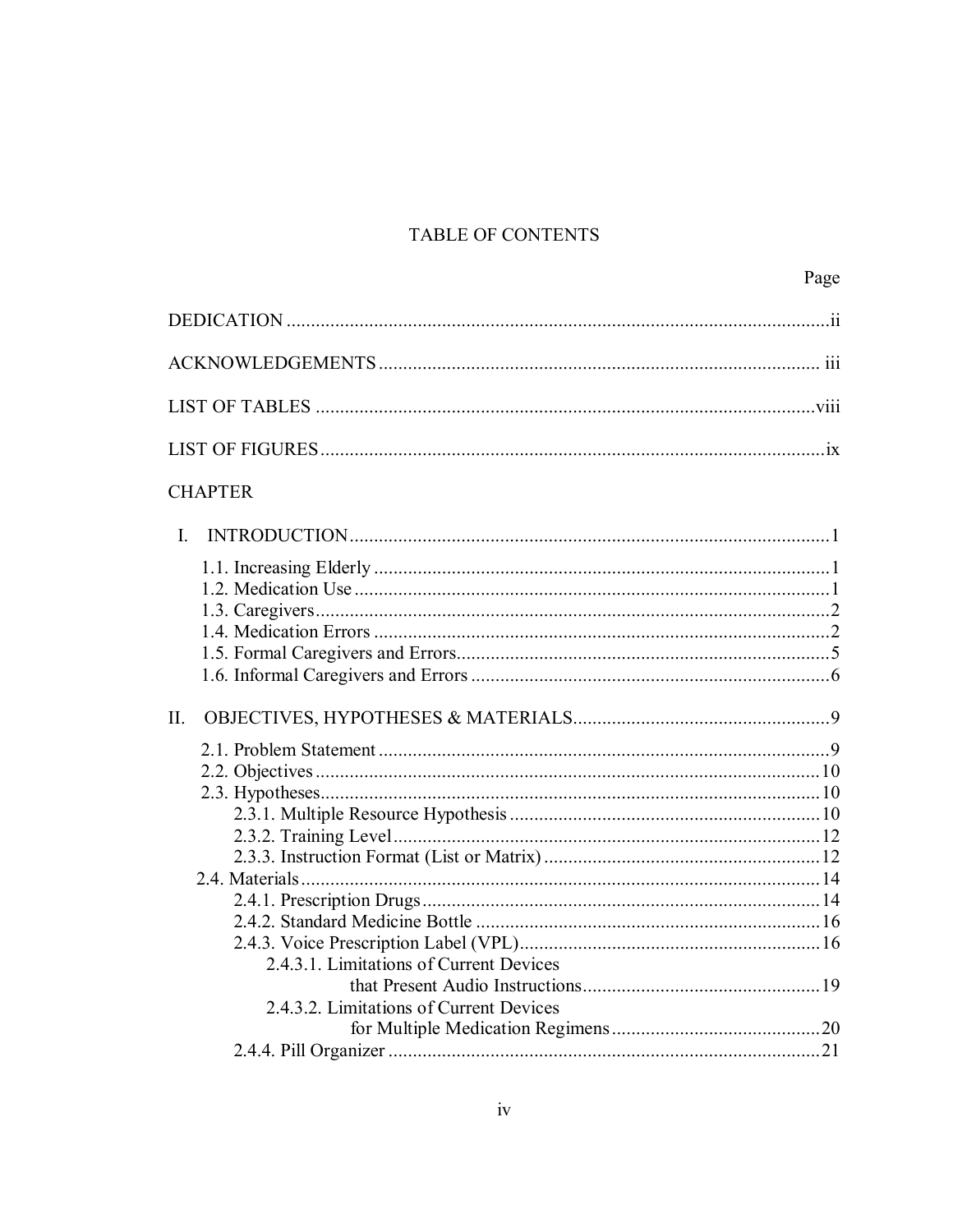## **CHAPTER**

## Page

| 4.4. Analysis of Word Familiarity Survey |  |
|------------------------------------------|--|
|                                          |  |
|                                          |  |
|                                          |  |
|                                          |  |
|                                          |  |
|                                          |  |
|                                          |  |
|                                          |  |
|                                          |  |
|                                          |  |
|                                          |  |
|                                          |  |
|                                          |  |
|                                          |  |
|                                          |  |
|                                          |  |
|                                          |  |
|                                          |  |
|                                          |  |
|                                          |  |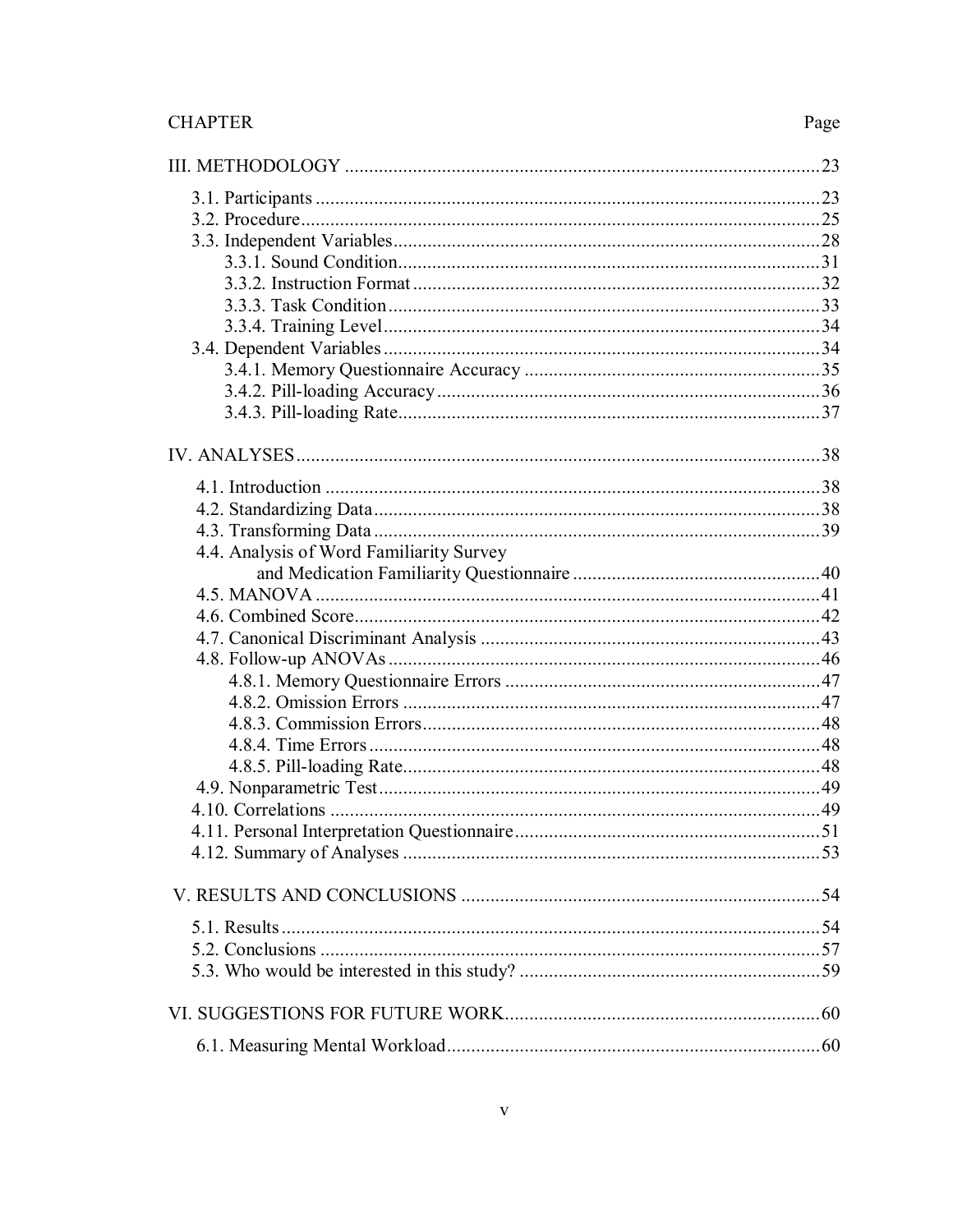| <b>CHAPTER</b>                                   | Page |
|--------------------------------------------------|------|
|                                                  |      |
| 6.3.1. Theoretical Issues in Scheduling and      |      |
|                                                  |      |
| 6.3.2. Introduction of the Medication Scheduling |      |
|                                                  |      |
|                                                  |      |
|                                                  |      |
| <b>APPENDIX</b>                                  |      |
|                                                  |      |
| <b>B.</b>                                        |      |
| $\mathcal{C}$ .                                  |      |
| D                                                |      |
| Ε.                                               |      |
| F.                                               |      |
| G.                                               |      |
|                                                  |      |
|                                                  |      |
|                                                  |      |
|                                                  |      |
|                                                  |      |
|                                                  |      |
|                                                  |      |
|                                                  |      |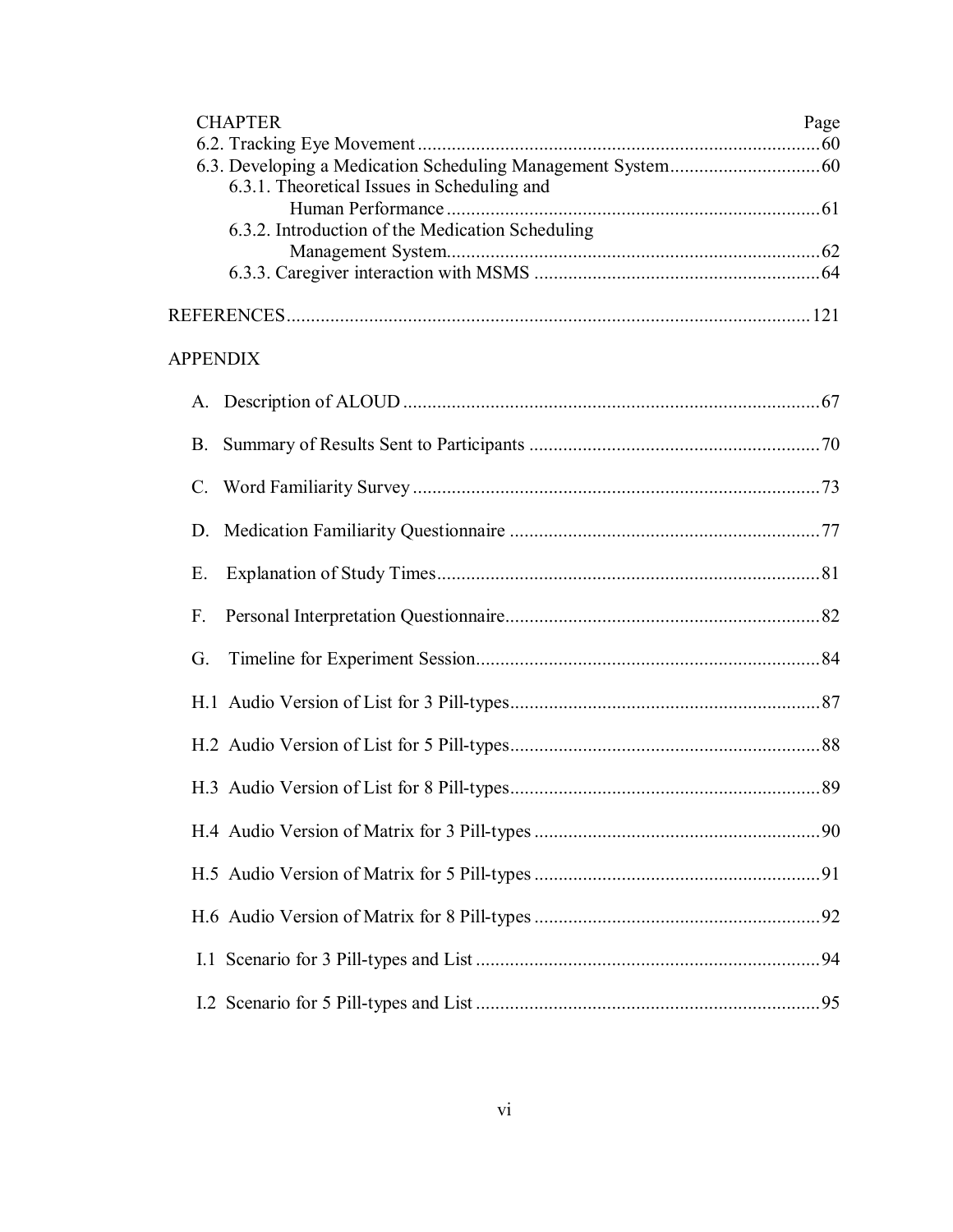## **APPENDIX**

Page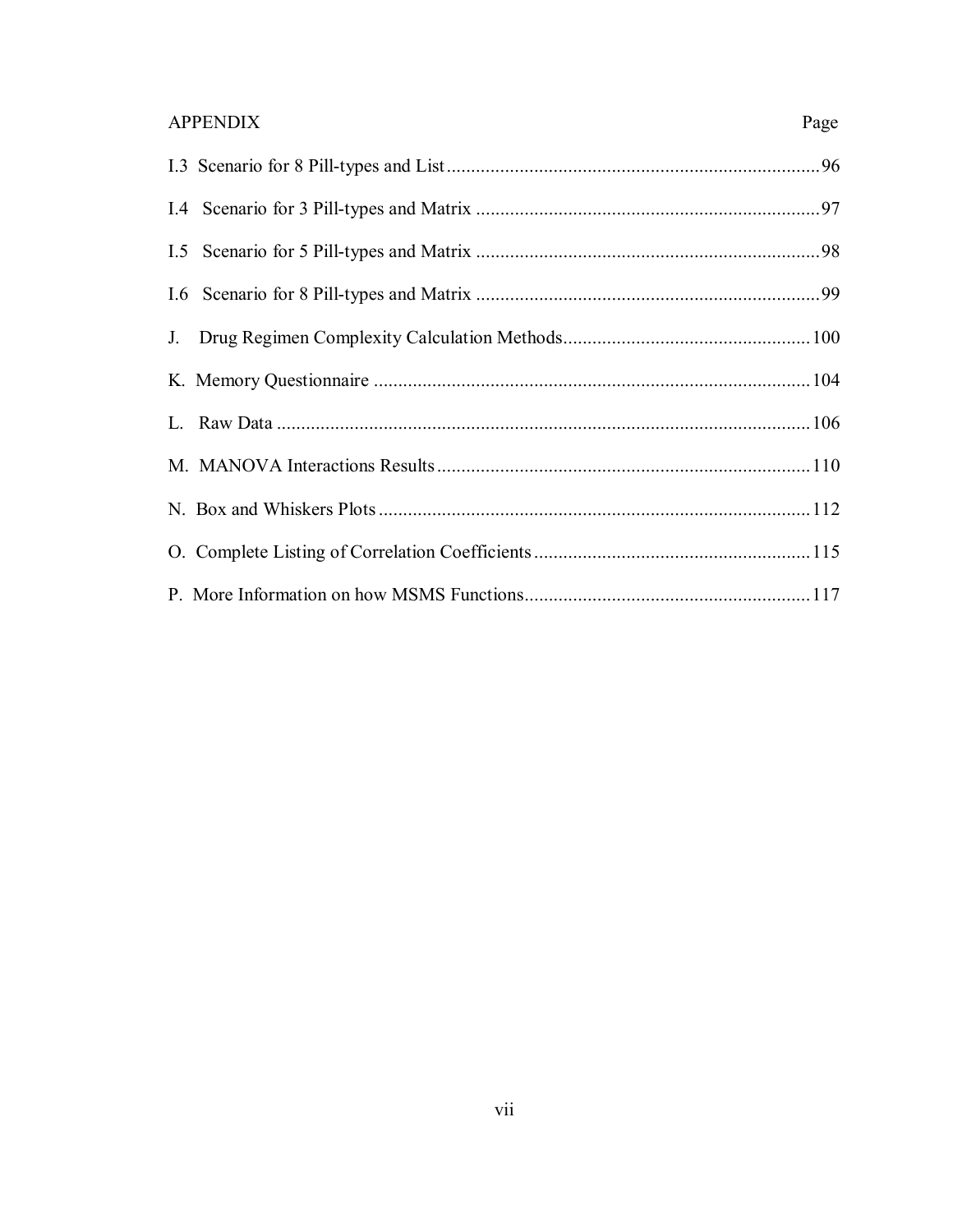## LIST OF TABLES

| <b>TABLE</b> |                                                             | Page |
|--------------|-------------------------------------------------------------|------|
| 2.1          |                                                             |      |
| 3.1          |                                                             |      |
| 4.1          |                                                             |      |
| 4.2          | Percentage of Variance Explained by Independent Variables44 |      |
| 4.3          |                                                             |      |
| 4.4          |                                                             |      |
| 4.5          |                                                             |      |
| 4.6          |                                                             |      |
| 4.7          |                                                             |      |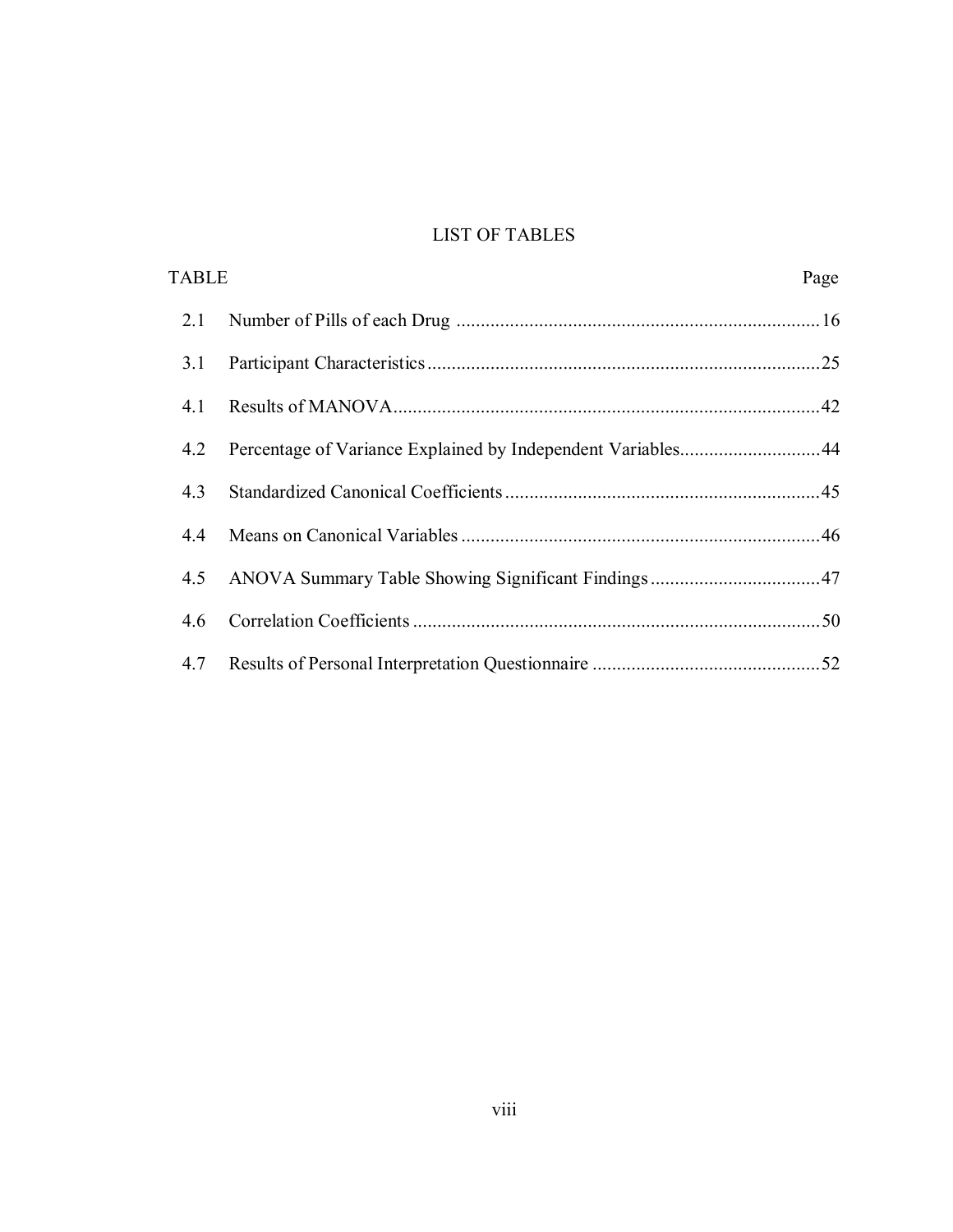## **LIST OF FIGURES**

| <b>FIGURE</b> |  | Page |
|---------------|--|------|
| 1.1           |  |      |
| 2.1           |  |      |
| 2.2           |  |      |
| 3.1           |  |      |
| 3.2           |  |      |
| 3.3           |  |      |
| 3.4           |  |      |
| N.1           |  |      |
| N.2           |  |      |
| N.3           |  |      |
| N.4           |  |      |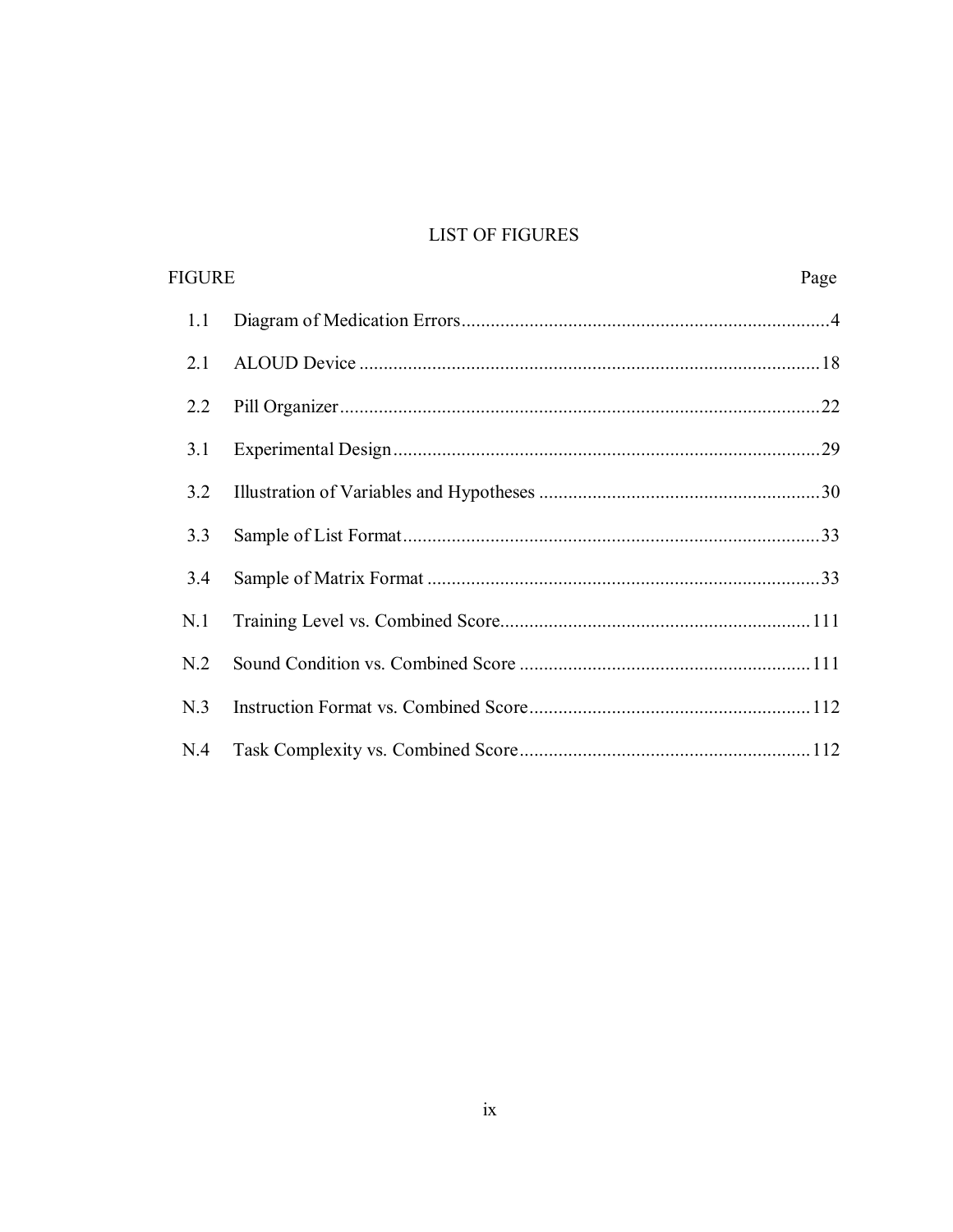## CHAPTER I

## INTRODUCTION

## 1.1. Increasing Elderly

The number of elderly people in the United States is increasing, and the aged population, as a whole, is getting older. According to the 2000 U.S. Census, people age 65 and older comprised 12.4% of the population (U. S. Census Bureau, Population Division, 2000). Projections suggest that by 2025, people age 65 and older will make up 18.5% of the U.S. population (U.S. Census Bureau, Population Projections Program, Projections Division, 2000).

#### 1.2. Medication Use

People age 65 and older are estimated to consume 30% of all prescription drugs and to purchase 40% of all over-the-counter medications. Over 60% of adults age 65 and older use one or more medications daily. Approximately 25% of this group takes three medicines per day (Council on Family Health, 2002). A person age 65 and older takes 4 or 5 prescriptions on average and has up to 17 prescriptions filled per year (Drake & Romano, Jun. 1995). According to the U.S. Chamber of Commerce, about half of all filled prescriptions are taken incorrectly (Statistics, 2003).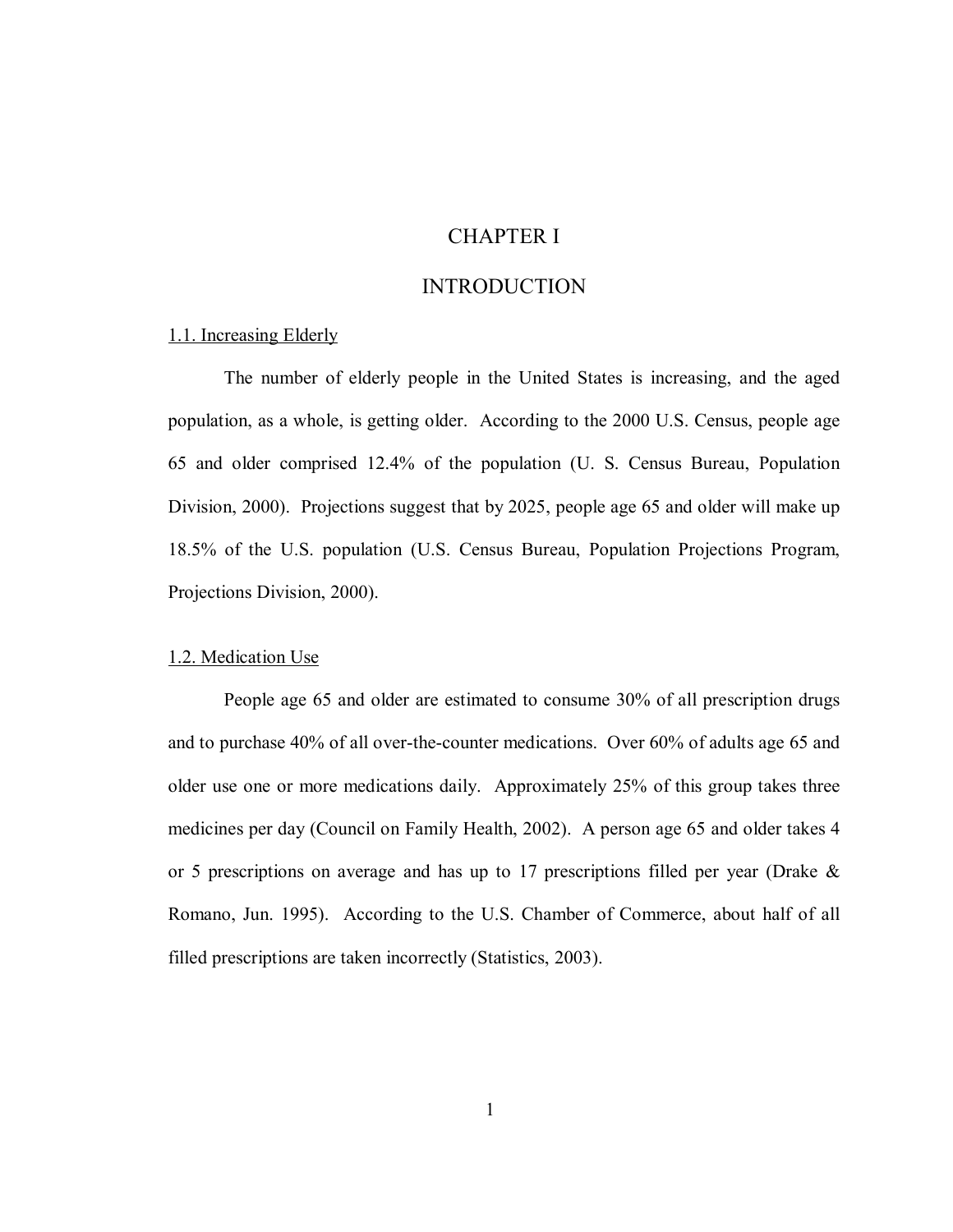### 1.3. Caregivers

Many senior citizens require assistance from a caregiver in carrying out instrumental activities of daily living, such as taking medicine. The Family Caregiver Alliance defines a caregiver as "anyone who provides assistance to someone else who is in some degree incapacitated and needs help." Caregivers are classified as formal (i.e., associated with a service system) or informal, (i.e., a family member or friend of the care recipient). An informal caregiver may or may not live with the care recipient (Family Caregiver Alliance, Oct. 2001).

### 1.4. Medication Errors

The National Coordinating Council for Medication Error Reporting and Prevention (2002) defines a medication error as "any preventable event that may cause or lead to inappropriate medication use or patient harm while the medication is in the control of the health care professional, patient, or consumer." Errors may occur in the hospital, physician's office, nursing home, pharmacy, urgent care center, or while care is delivered in the home (Agency for Healthcare Research and Quality, Feb. 2000). Errors may occur in the process of prescribing, labeling, packaging, dispensing, administering, monitoring, and using the medication (American Society of Consultant Pharmacists, 1998). An estimated 38% of errors that occur in the medication use process occur during medication administration and only 2% are caught before they actually happen (Yang, Brown, Trohimovich, Dana, & Kelly, Apr. 2001).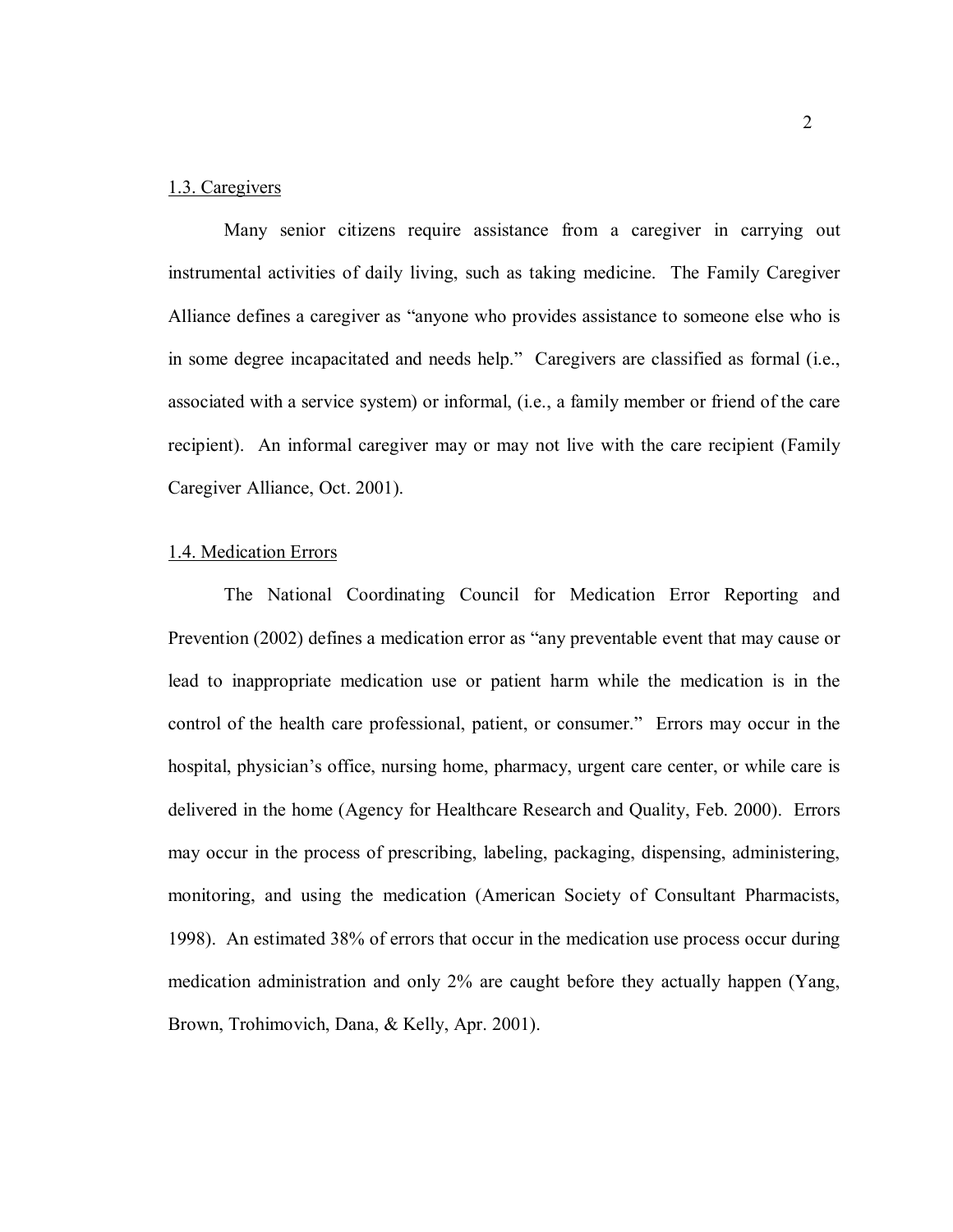There are a variety of administration errors that can occur which include: omission errors, unauthorized drug errors, wrong dose errors, wrong route errors, wrong dosage form errors, wrong time errors, and deteriorated drug errors (American Society of Consultant Pharmacists, 1998). This research aims to address omission errors, wrong dose errors, and wrong time errors. Omission errors are defined as "the failure to administer an ordered dose by the time the next dose is due" (American Society of Consultant Pharmacists, 1998). Wrong dose errors are defined as occurring when the patient "receives an amount of medication that is greater than or less than the amount ordered by the prescriber" (American Society of Consultant Pharmacists, 1998). Wrong time errors are defined as the "failure to administer a medication within a predefined interval from its scheduled administration time" (American Society of Consultant Pharmacists, 1998). The likelihood that medication administration errors will occur in a formal caregiving setting increases when a patient is prescribed 6 or more medications. Furthermore, the potential for errors increases as the number of times per day each medication is to be given increases (Cooper, 1994).

This research aims to address administration errors, including omission errors wrong dose errors, and wrong time errors that occur while care is delivered in a hospital, nursing home (including personal care homes and assisted living facilities), or patient's home by a caregiver. This research is concerned with errors committed by formal and informal caregivers and excludes errors committed by other health professionals. Figure 1.1 diagrams where medication errors occur and what types of administration errors occur. The items underlined are the focus of this research.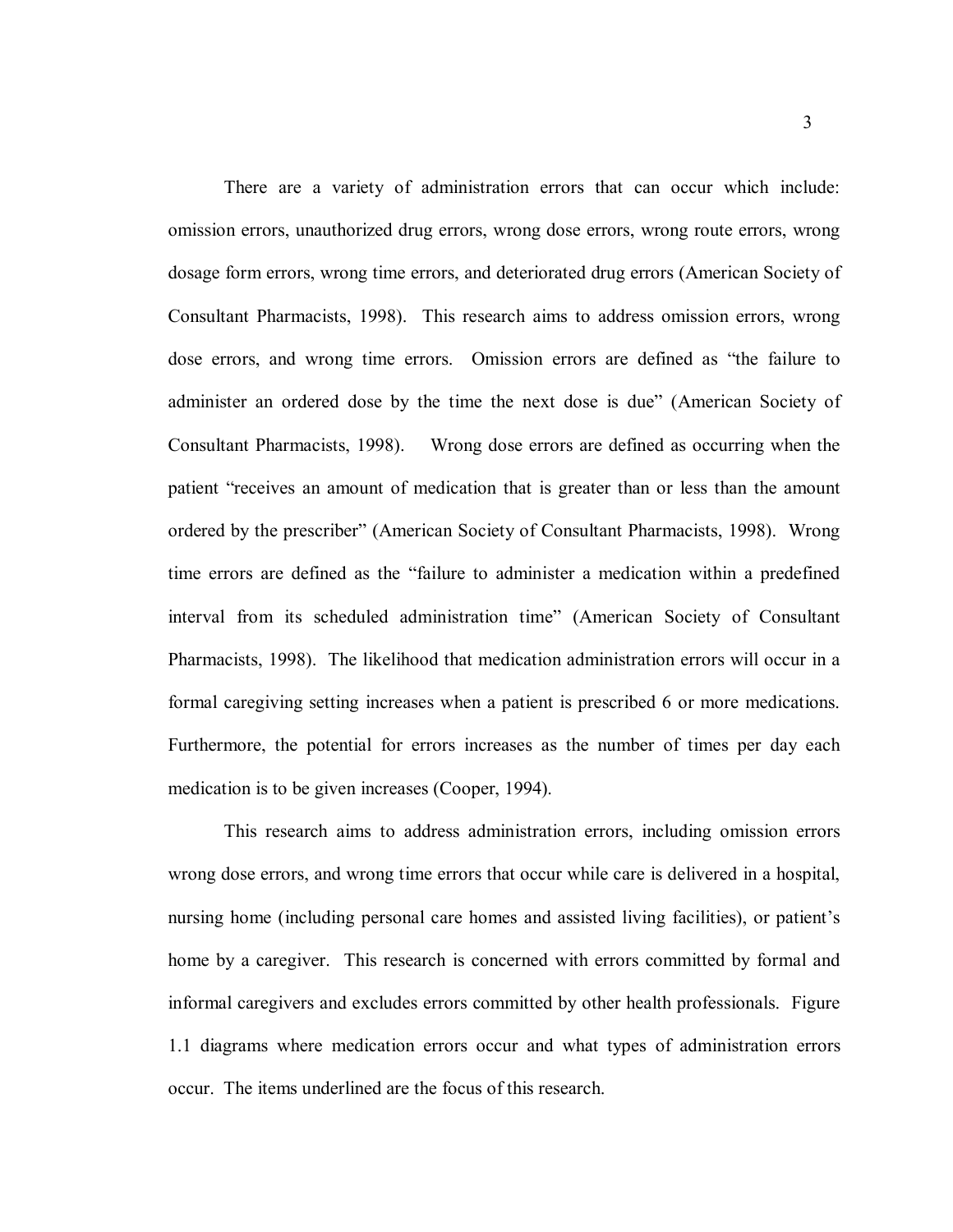**Medication error**: a preventable event that may cause or lead to inappropriate medication use or patient harm when the medication is in the hands of the health care professional, patient, or consumer (National Coordinating Council for Error Reporting and Prevention, 2002)

| Where do errors occur?                                  |  |  |
|---------------------------------------------------------|--|--|
| Hospital*                                               |  |  |
| Physician's office                                      |  |  |
| <b>Nursing</b> home<br>$\bullet$                        |  |  |
| Pharmacy                                                |  |  |
| Urgent care center                                      |  |  |
| Care delivered in home                                  |  |  |
| (Agency for Healthcare Research and Quality, Feb. 2000) |  |  |
| Errors can occur in:                                    |  |  |
| Prescribing                                             |  |  |
| Order communication                                     |  |  |
| Product labeling                                        |  |  |
| Packaging                                               |  |  |
| Dispensing                                              |  |  |
| Administration                                          |  |  |
| Education                                               |  |  |
| Monitoring                                              |  |  |
| Use                                                     |  |  |
| (American Society of Consultant Pharmacists, 1998)      |  |  |
|                                                         |  |  |
| <b>Types of administration errors:</b>                  |  |  |
| Omission error                                          |  |  |
| Unauthorized drug error                                 |  |  |
| Wrong dose error                                        |  |  |
| Wrong route error                                       |  |  |
| Wrong rate error                                        |  |  |
| Wrong dosage form error                                 |  |  |
| Wrong time error                                        |  |  |
| Wrong drug preparation error                            |  |  |
| Wrong administration                                    |  |  |
| technique error                                         |  |  |
| Deteriorated drug error                                 |  |  |
| (American Society of Consultant<br>Pharmacists, 1998)   |  |  |
|                                                         |  |  |

\* The items underlined are the focus of this research.

Figure 1.1. Diagram of Medication Errors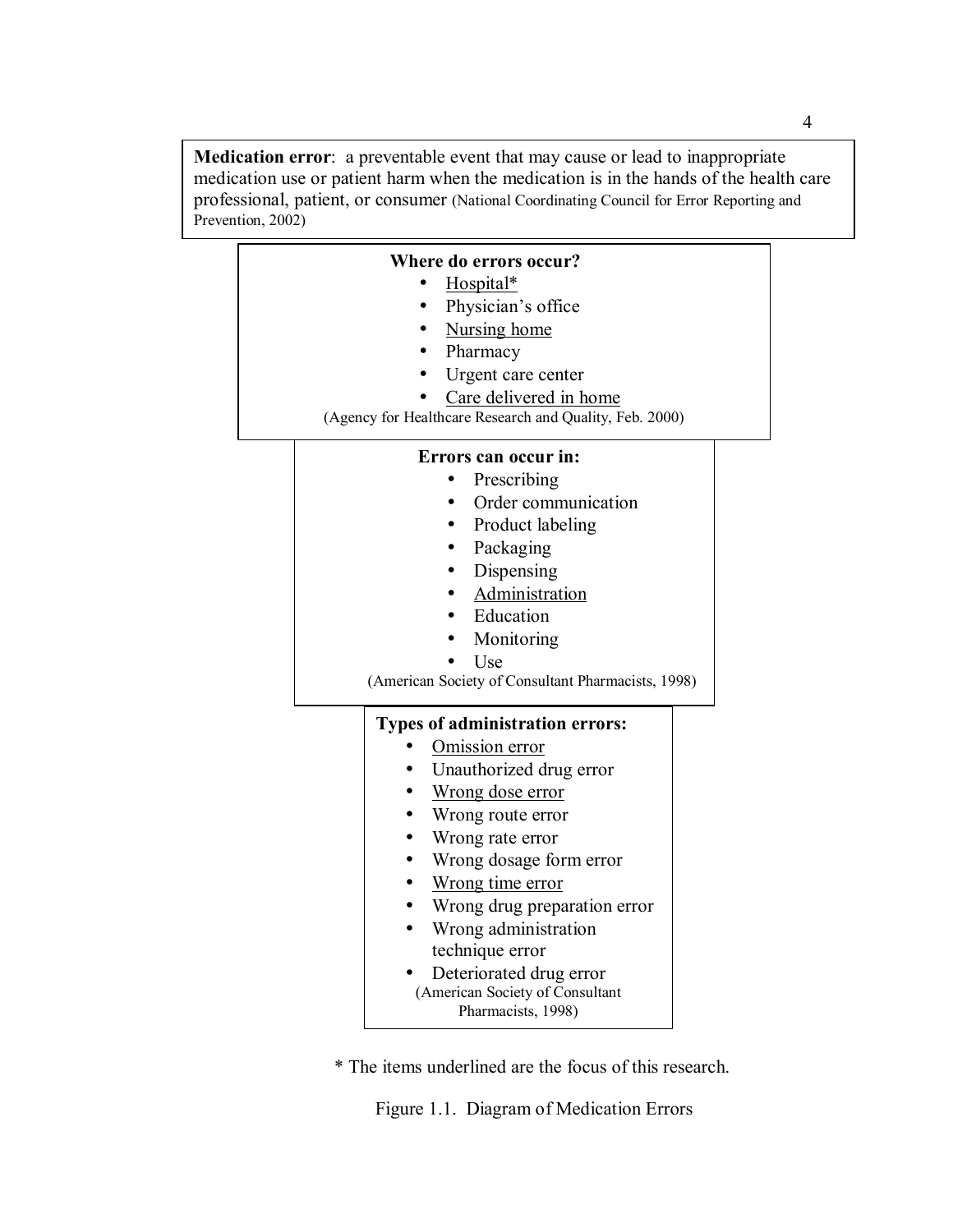### 1.5. Formal Caregivers and Errors

Approximately 28% of community-dwelling older people who need long-term care receive help from both informal and formal caregivers. Eight percent receive care solely from formal caregivers. An estimated 1.7 million Americans age 65 and older receive formal home health care (Family Caregiver Alliance, Sept. 2001).

Home health care providers (formal caregivers) may come into the home on a daily, weekly, or even monthly basis. Formal caregivers who come into the home of the care recipient on a daily basis may administer medicine, that is, remove individual doses of medicine from labeled containers, give the dose to the care recipient, and record the time the dose was given. Formal caregivers may also assist with self-administration, that is, open medicine containers for the care recipient, remind the care recipient of the correct time to take the medicine, and remove the medicine from its container (Medication Administration, n.d.). Formal caregivers who come to the care recipients' houses on a less frequent basis may set up the medicine in an organizer or teach the informal caregiver or care recipient how to set up the medicine in an organizer (D. Compston, personal communication, December 3, 2002). If the care recipient does not take the medication in the way that the formal caregiver has set up in a medication organizer (if the organizer has been loaded correctly), the caregiver is not considered responsible for the error.

Medication administration errors are a problem among organizations providing health services. The Associated Press reported that in a study of 36 hospitals and nursing homes in Colorado and Georgia, researchers found that over 40 potentially harmful drug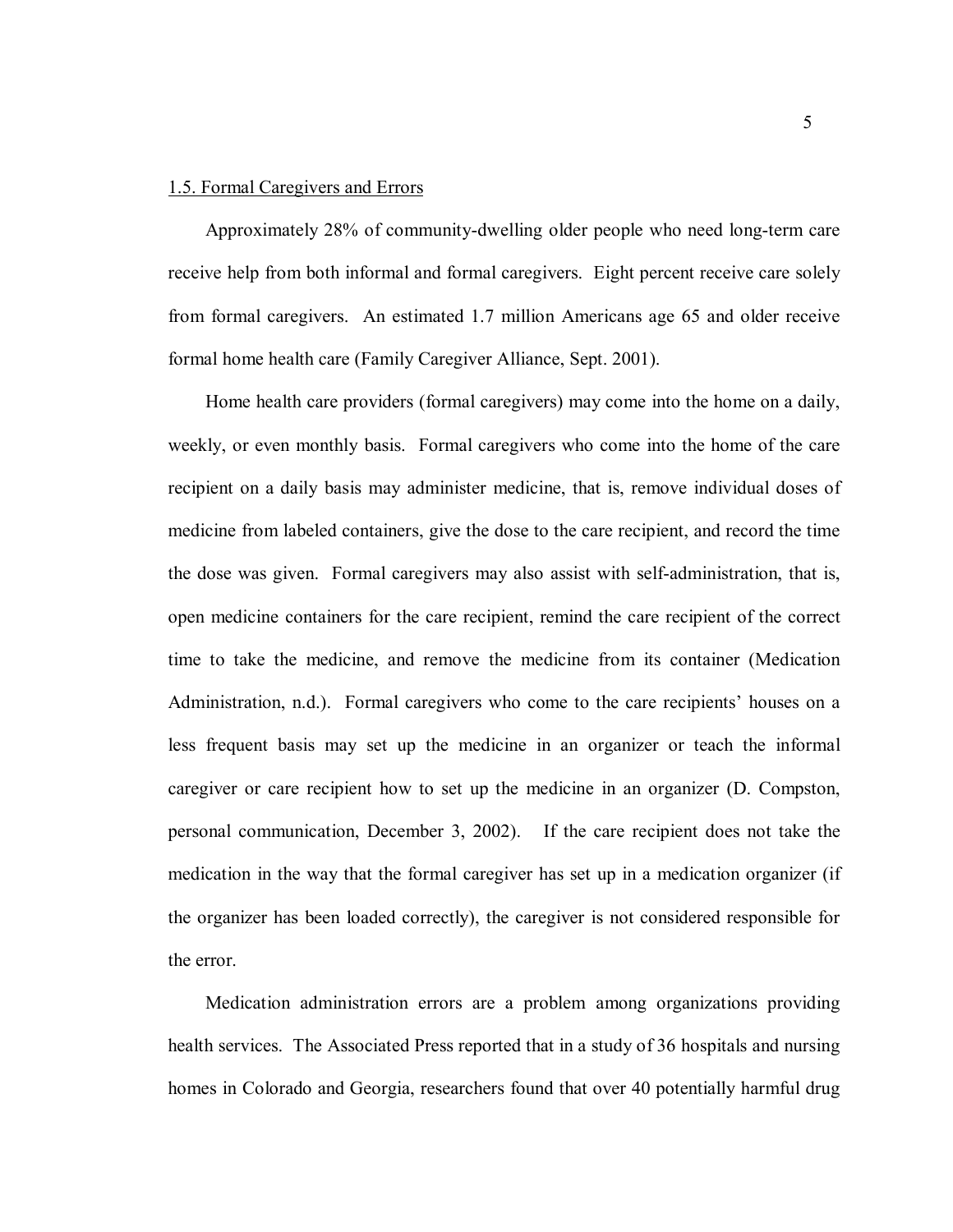errors, which included overdoses and failure to follow prescription directions, occurred per day. Errors were estimated to be one out of five doses in a hospital with a 300-bed capacity. That study pointed to medication administration errors committed by nurses or other staff after the doctor has correctly prescribed the drug. The most common mistakes included giving the medication at the wrong time or completely omitting a dose (Associated Press, September 9, 2002).

Of the 265 reports of medication errors received by the Food and Drug Administration from hospitals, nursing homes, adult day care services, and home health services in May 2001, the majority (42%) of the causes were attributed to human factors. Human factors errors included knowledge deficits and performance deficits (Thomas, Holquist, & Phillips, Oct. 2001).

#### 1.6. Informal Caregivers and Errors

Approximately 64% of community-dwelling older people who need long-term care depend on informal caregivers (Family Caregiver Alliance, Sept. 2001). The number of family members, friends, and neighbors that serve as informal caregivers for people age 65 and over ranges between 5.8 and 7 million (Family Caregiver Alliance, Oct. 2001). A caregiver may provide assistance with instrumental activities of daily living such as housework, laundry, shopping, and taking medicine or with activities of daily living such as feeding, bathing, and dressing (Kaiser Family Foundation, Harvard School of Public Health, United Hospital Fund of New York, & Visiting Nurse Service of New York, Jun. 2002). Of these caregivers, 40% help administer medications and almost 20% administer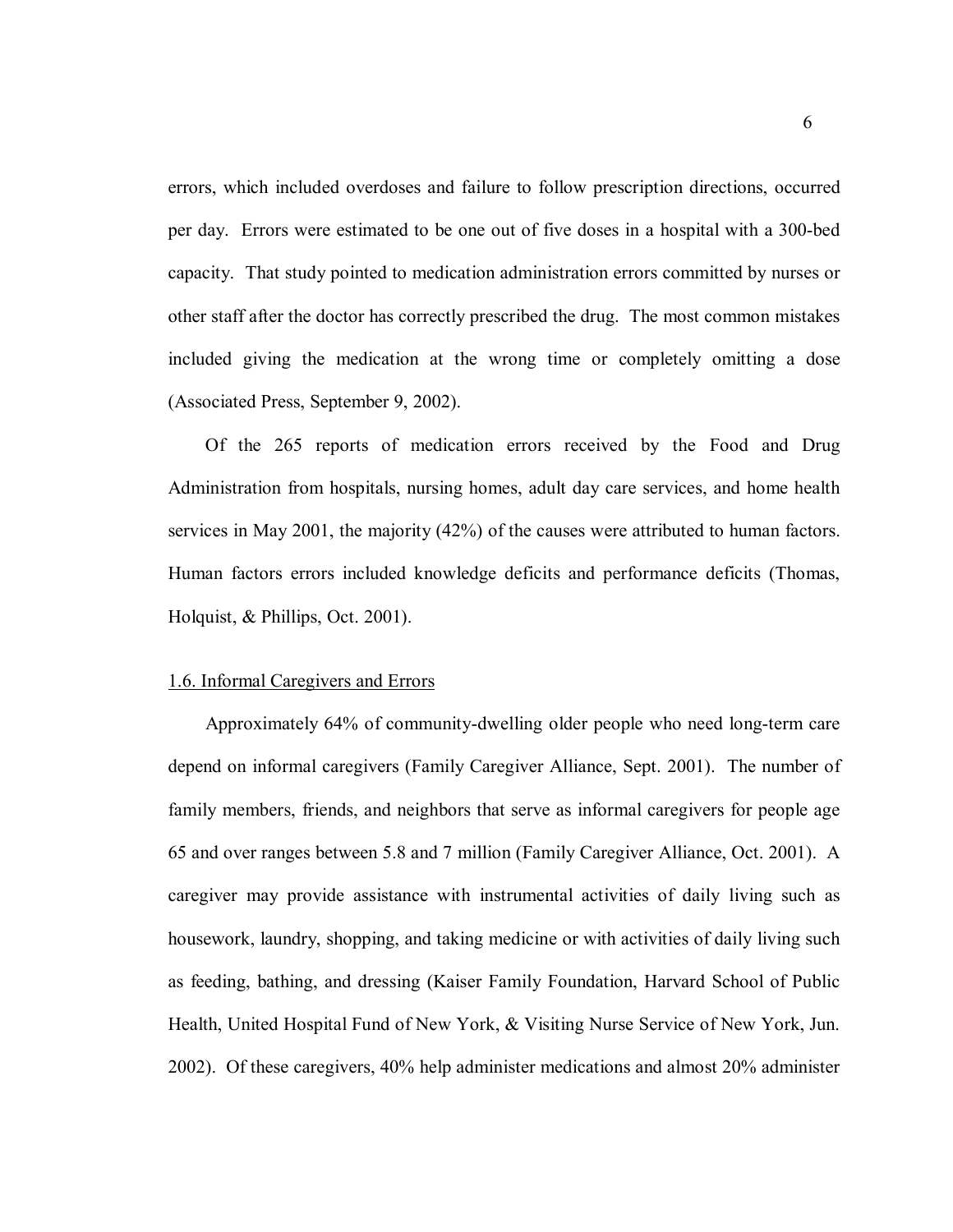five or more medications, while 12% administer over ten medications (Donelan, Hill, Hoffman, Scoles, Feldman, Levine *et al.*, 2002).

Informal caregivers may set up medication in an organizer or assist with selfadministration. If the care recipient does not take the medication in the way that the informal caregiver has set up in a medication organizer (if the organizer has been loaded correctly), the caregiver is not considered responsible for the error.

According to Van Cott (1994), medication administration errors in home health care settings are "at least as likely to occur" as administration errors in hospitals. Donelan, Hill, Hoffman, Scoles, Feldman, Levine, *et al*. (2002) point out that "of particular concern is the degree of activity that is apparently unaccompanied by formal training or instruction." Many informal caregivers have never received any training in administering medication. According to a June 2002 survey of long-term caregivers, 18% of caregivers who help give medicines reported that they received no special instructions about how to give the medicine (Kaiser Family Foundation, Harvard School of Public Health, United Hospital Fund of New York, & Visiting Nurse Service of New York, Jun. 2002). According to the 1998 national survey of informal caregivers titled, *Long Term Care from the Caregiver's Perspective*, almost one in eight caregivers reported that they were aware of a mistake they had made in administering medication (Donelan, Hill, Hoffman, Scoles, Felman, Levine, *et al*., 2002).

In a study by Travis, Bethea, and Winn (2000), twenty-three family caregivers were interviewed and asked to share their experiences of being responsible for the medication regimens of elderly care recipients. The study revealed problems encountered by family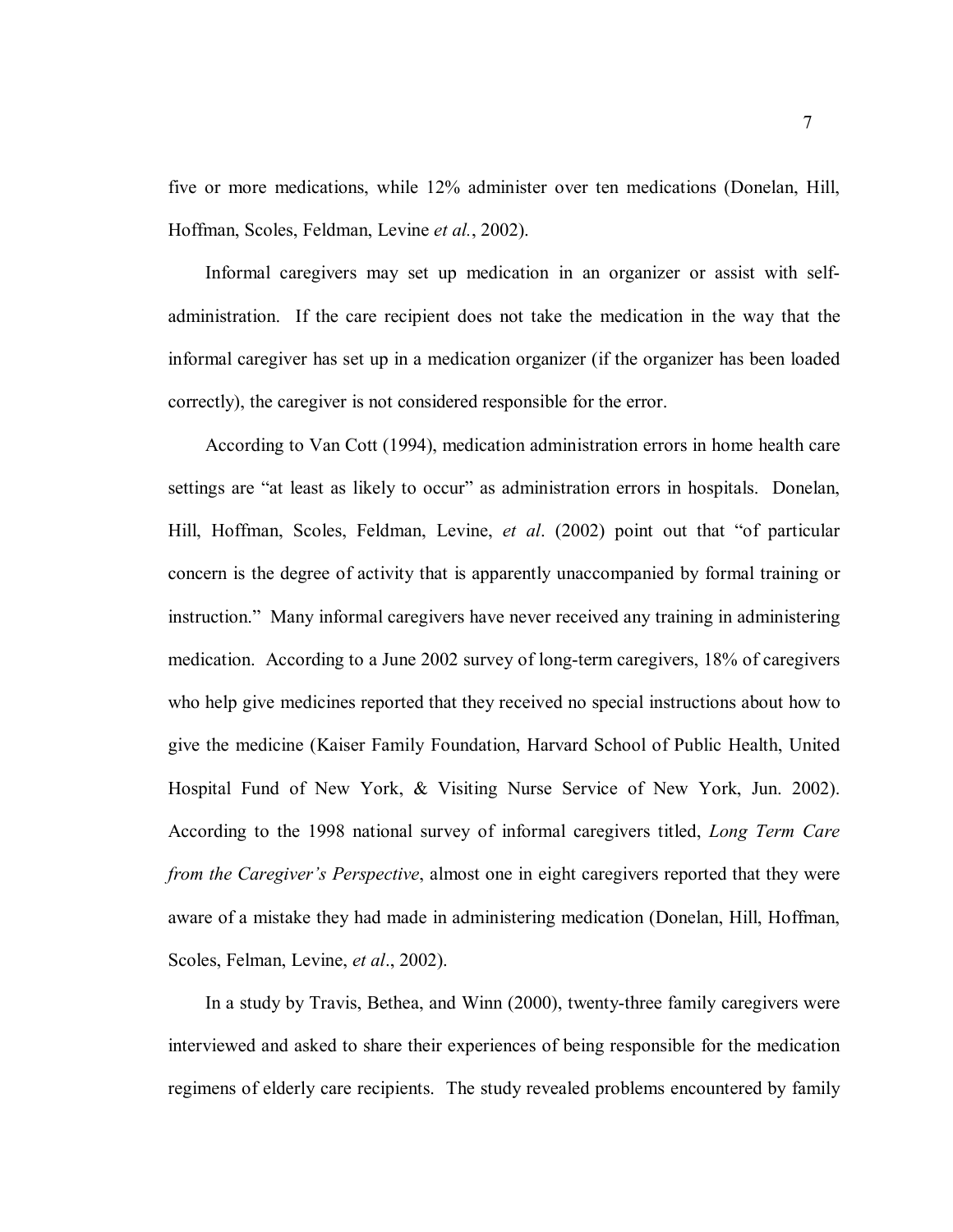caregivers in managing complex drug regimens, which ranged from 1 to 14 drugs per day. Of the 122 medication administration hassles that were recorded, 29.5% involved scheduling logistics. Problems with scheduling logistics included giving medications on time, scheduling multiple medications throughout the day, and working administration schedules into care routines. Of the caregivers interviewed, 32% reported problems with administration procedures, which included knowing how to make up for missed doses. Problems in areas such as scheduling logistics and administration procedures could lead to medication errors. The authors stated that their analysis illuminates medication administration hassles that have not been the focus of family caregiving literature. (Travis, Bethea, & Winn, 2000).

Some informal caregivers belong to community organizations that are responsible for pairing the caregiver with the recipient. These community service organizations may form support groups to allow caregivers to share their experiences with one another. Informal caregivers may receive only unofficial training in how to administer medications and how to deal with stress.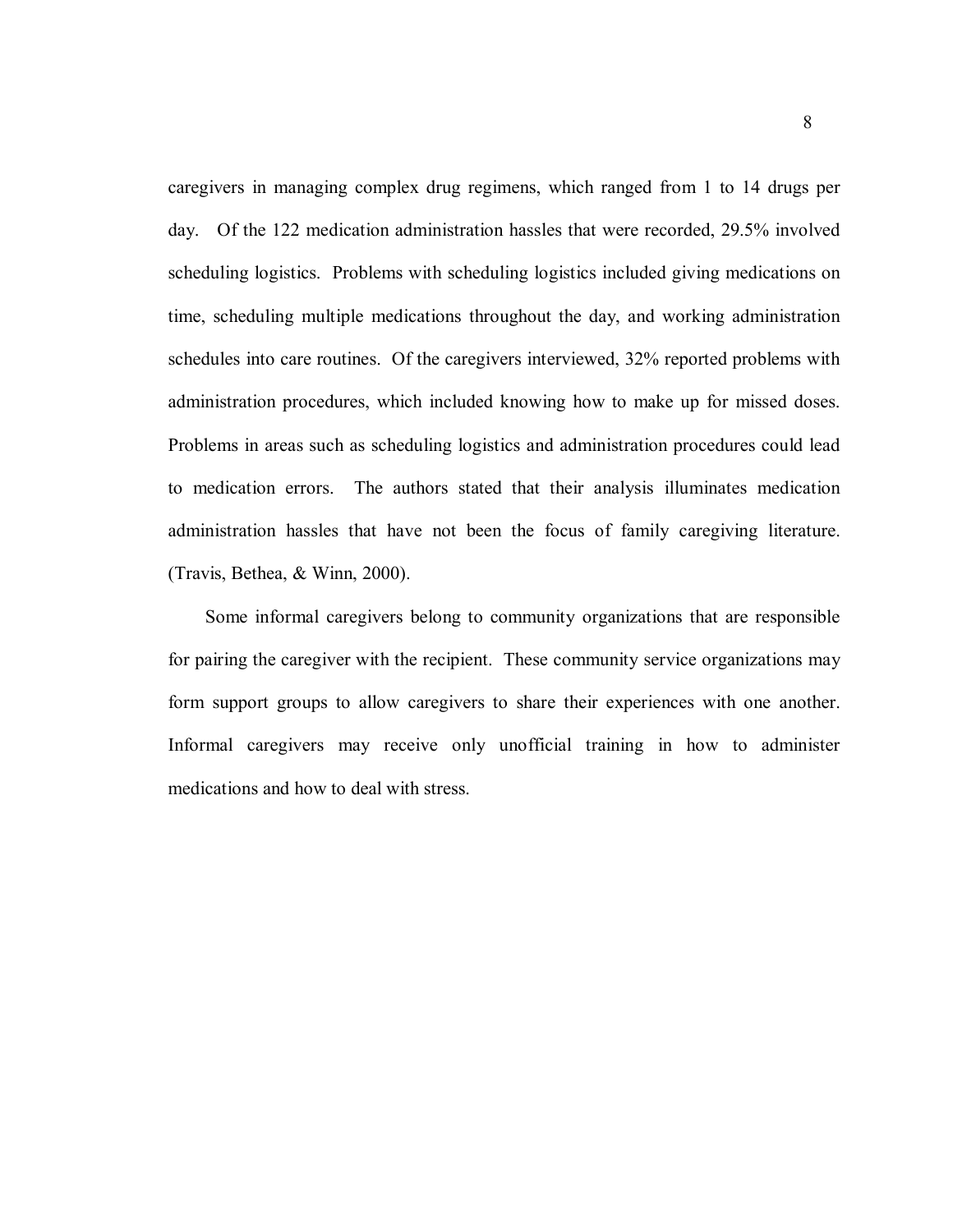## CHAPTER II

## OBJECTIVES, HYPOTHESES, & MATERIALS

#### 2.1. Problem Statement

Care recipients' health can be negatively impacted when medication regimens are not followed. Almost 90% of medication nonadherence is due to elders taking less medication than instructed. Omission errors may be due to forgetting to take the medicine or not understanding how much medicine should be taken (Cooper, Love, & Raffoul, 1982).

Penalties of nonadherence include the wasting of medication doses and the inefficient use of hospital beds due to patients being readmitted because of over or under medication (Lundin, Eros, Melloh, & Sands, 1980). On the other hand, the benefits of adhering to a medication regimen include enhanced patient treatment because physicians can prescribe more complicated regimens that will further improve the patient.

According to Travis, Bethea, and Winn (2000), administering medicine and managing medication regimens can contribute to increased stress levels among caregivers. The caregivers' stress level would be reduced when the drug regimen is followed because the number of decisions to be made about how to make up for missed doses is reduced (Szeto & Giles, 1997). In order for adherence to occur, caregivers must be able to understand (*comprehension*) the drug regimen and be able to remember (*memory*) when the medications should be given (Morrell, Park, & Poon, 1989).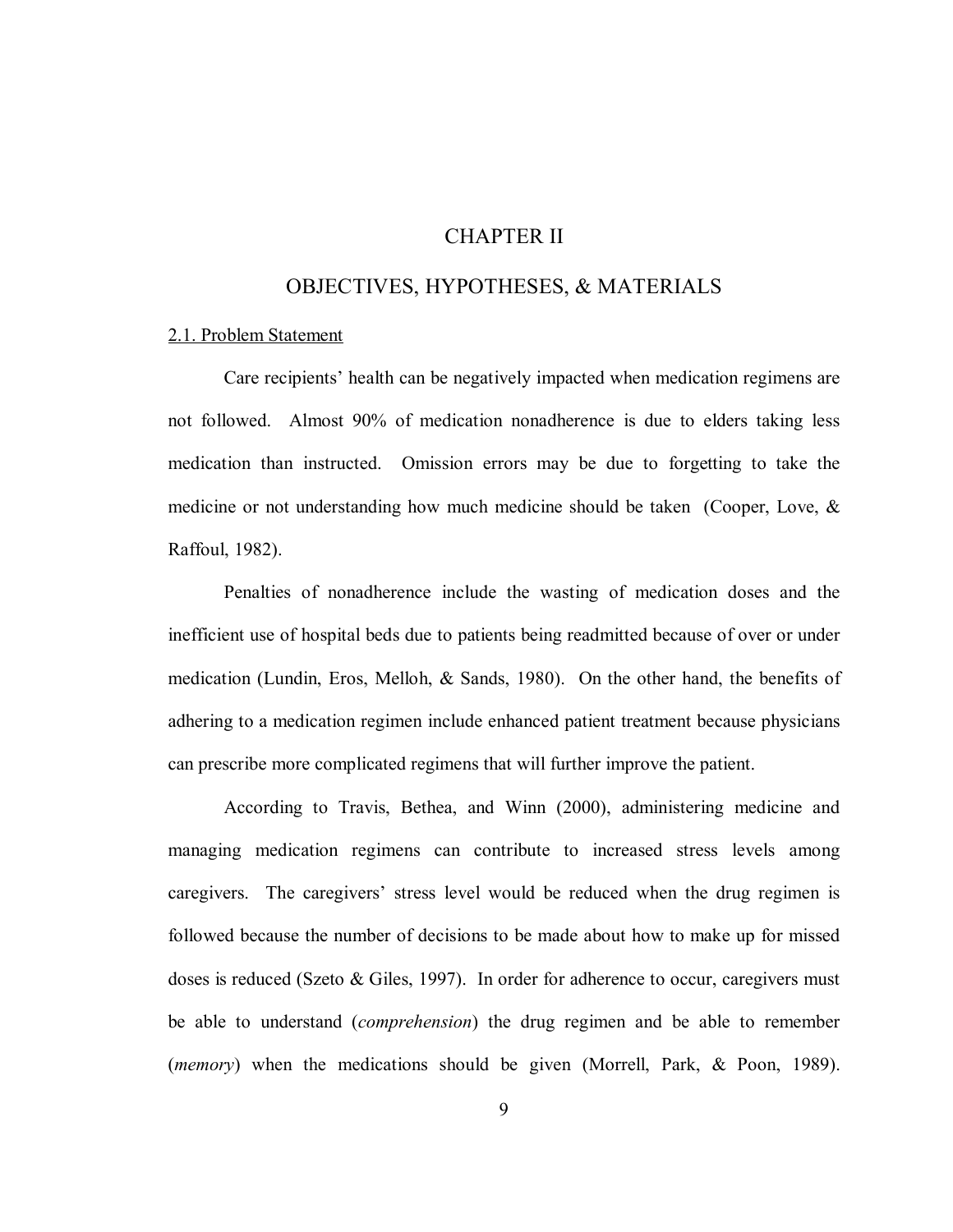### 2.2. Objectives

The objectives are to:

- Determine a more effective method of providing prescription information to formal and informal caregivers of elderly care recipients.
- Reduce errors in administering prescription drug regimens.
- Determine if the multiple resource hypothesis holds in the context of prescription drug instructions by evaluating the effect that a voice prescription label has on memory and comprehension of prescription drug instructions under varying task condition, training level, and instruction format.

#### 2.3. Hypotheses

- 1. Sound condition, instruction format, task condition, and training level are expected to significantly affect the dependent variables.
- 2. The multiple resource hypothesis will hold true. The additional informationprocessing channel is expected to improve recall and comprehension of the prescription instructions (Navon & Gopher, 1979).
- 3. As task condition changes from 3 pill-types to 8 pill-types and as training level decreases, it is expected that memory and comprehension will decline.
- 4. The matrix format will be superior to the list format (Day, 1988).

#### *2.3.1. Multiple Resource Hypothesis*

Past research has shown that when information is presented simultaneously in two sensory channels, it is more easily recalled (Lewandowski & Kobus, 1993). The multiple resource hypothesis states that maximum sensory encoding takes places when information is presented in more than one information-processing channel, as opposed to a single information-processing channel (Navon & Gopher, 1979). Kobus, Moses, and Bloom (1994) conducted a study to examine how the mode, or format, of a stimulus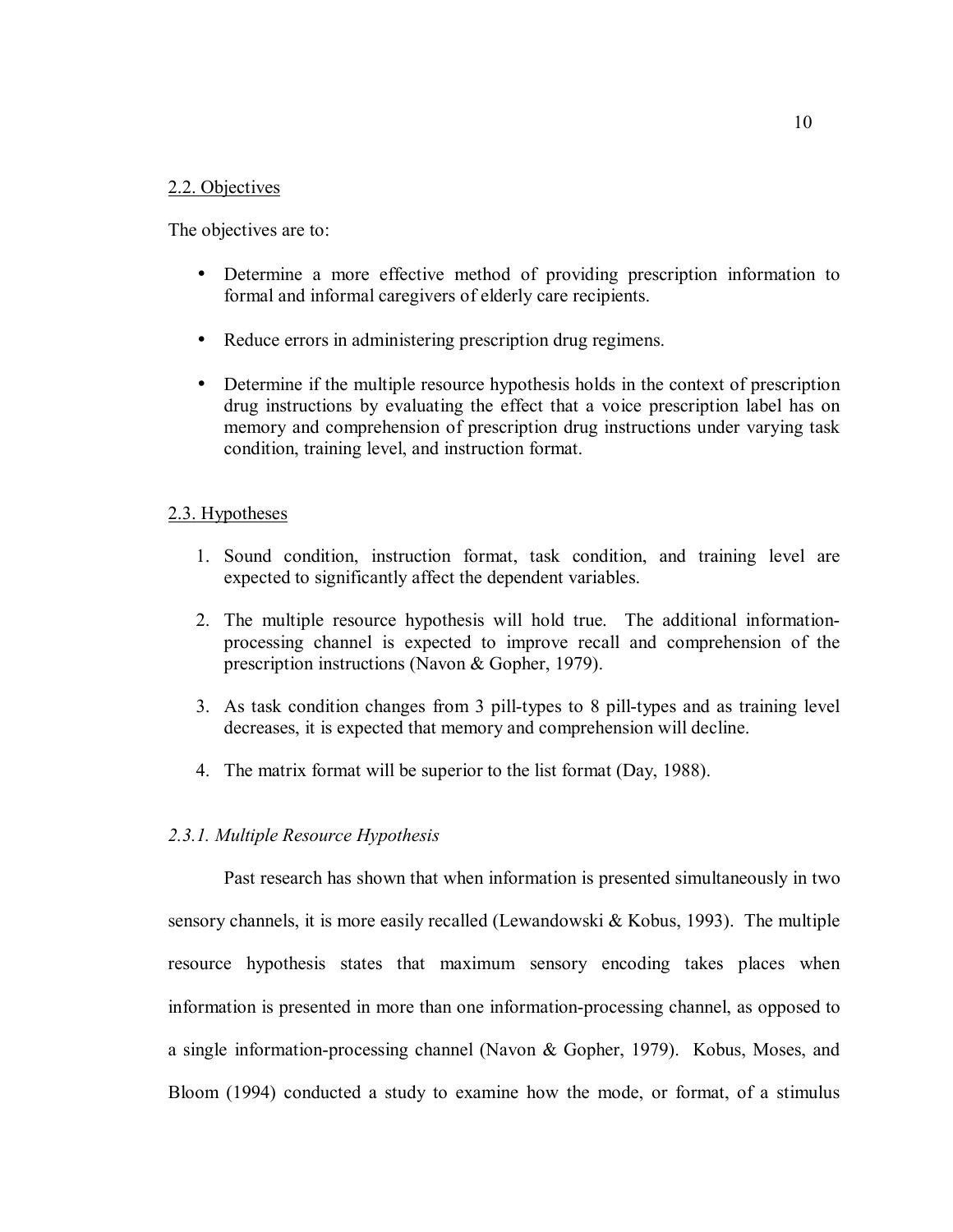affected recall in a classroom environment. Participants included 289 undergraduates who were randomly assigned to the following groups: 1. printed word, 2. spoken word, 3. picture, 4. printed word and spoken word, 5. picture and spoken word, 6. picture and printed word, 7. printed word, picture, and spoken word. Each group was presented thirty items at 5-second intervals and then asked to recall in writing as many items as they could within 5 minutes. Performance was optimal among students who received printed word, picture, and spoken word (group 7).

Moreno and Mayer (2002) studied whether students learned material more deeply when the explanations were presented to them in both visual and auditory modalities versus a single modality. They found that students remembered significantly more when the verbal material was redundant than when it was not. Results showed that students better comprehended the words presented both auditorily and visually. These findings are consistent with prior verbal redundancy effects on memory and comprehension that state that words presented in both visual and auditory modalities enhance learning as compared to words presented in only one modality. Verbal redundancy is defined as the simultaneous presentation of written words and narration of identical words (Moreno & Mayer, 2002).

Campbell, Rogers, and Fisk (2000) did a study to determine the impact that adding video information to pre-existing audio information had on the ability of young and old adults to load a medication organizer. Dependent variables included time to load the organizer, the accuracy of loading the organizer, and memory of the medication regimen. Subjects also rated mental workload using the NASA Task Load Index (TLX).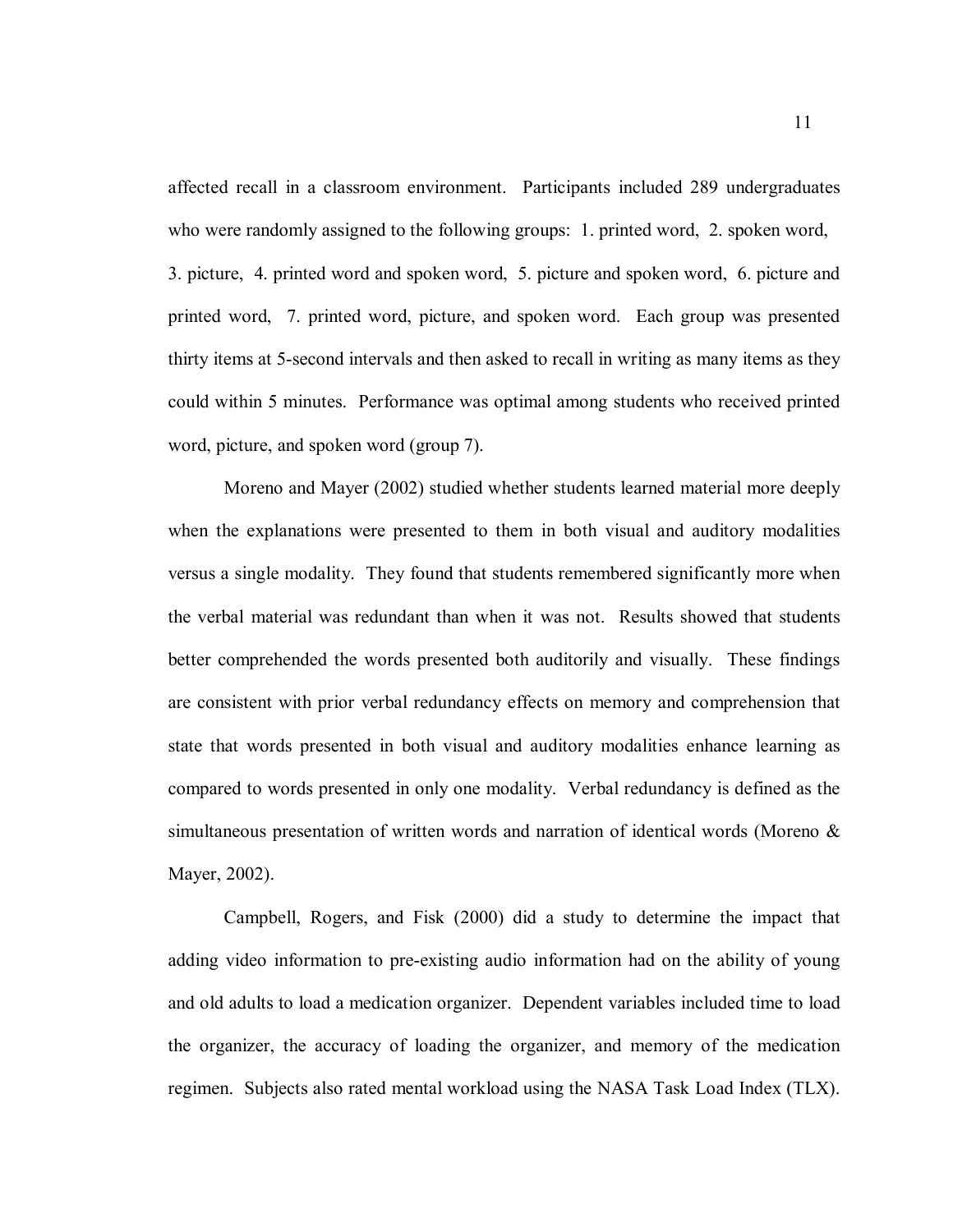The NASA TLX determines a total workload score from six subscales including mental demand, physical demand, temporal demand, performance, effort, and frustration level. It was found, through univariate analysis of variance, that the additional video channel did not significantly affect accuracy of loading the pill organizer, the time needed to load the pill organizer, or memory of the regimen. However, the trend was for people in the video group to have better memory of the special instructions that accompanied the medicine. People with the additional video channel rated mental workload significantly lower than those in the audio group. The additional video channel appeared to be beneficial for workload and memory of special instructions, but not for task performance.

#### *2.3.2. Training Level*

Hagen and Mays (1981) define human error as "a failure on the part of the human to perform a prescribed act within specified limits of accuracy, sequence, or time, which could result in disruption of scheduled operations." The complexity of a task can overload human memory, leading to performance decrements (Park & Jones, 1997). Error is reduced when people are provided training to acquire skill (Hagen & Mays, 1981). It is expected that formal caregivers make less errors than informal caregivers because formal caregivers have received training in administering medications. Formal caregivers are likely have completed more years of education than informal caregivers.

#### *2.3.3. Instruction Format (List or Matrix)*

A study by Ruth Day (1988) compared two representations of a drug regimen: a physician's list format and a matrix format. The list format was a representation of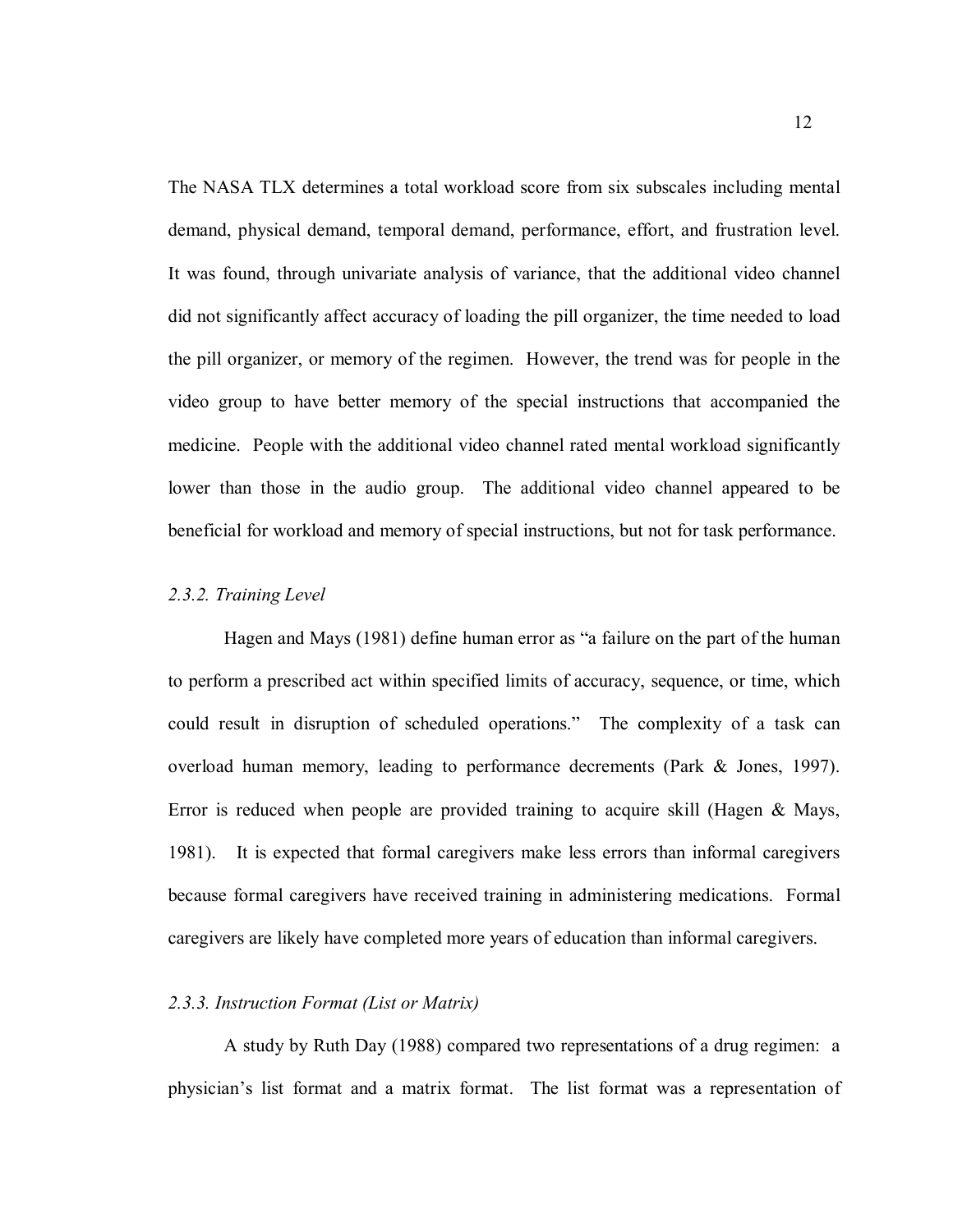medication instructions typically given to patients by their physicians as the patient was discharged from the hospital. This list gives the drug names in a column down the left side and across from each drug name, it gives the number of pills to take and when to take them. The matrix format lists the drug names in association with daily events, including breakfast, lunch, dinner, and bedtime. The matrix format is designed to make it easier to determine when to take the pills and to make it easier to know what pills should be taken at the same time during the day.

Day (1988) presented participants with either a list or matrix format of instructions for 6 prescriptions. Each participant viewed the medications in the same order either in the list or the matrix format. Participants were given 20 seconds per drug to study the instructions. Then, the experimenter asked the subjects 7 factual questions and 5 inferential questions about the list or matrix format of instructions that they studied. The factual questions were taken directly from information presented in the list or matrix format. The inferential questions created scenarios and were not explicitly taken from the list or matrix format. The subjects were divided into two conditions: one group did not have the list or matrix in front of them as they answered the questions (assessment of memory) and the other group did have the list or matrix in view as they answered the questions (assessment of comprehension). The questions were read aloud and subjects were given 10 seconds to write down their answers to each of the 12 questions. Therefore, even in the comprehension assessment, there may be some memory aspects to consider due to time limitations. In scoring, the group that did not have the list or matrix in front of them did not get credit deducted for spelling errors when the answers were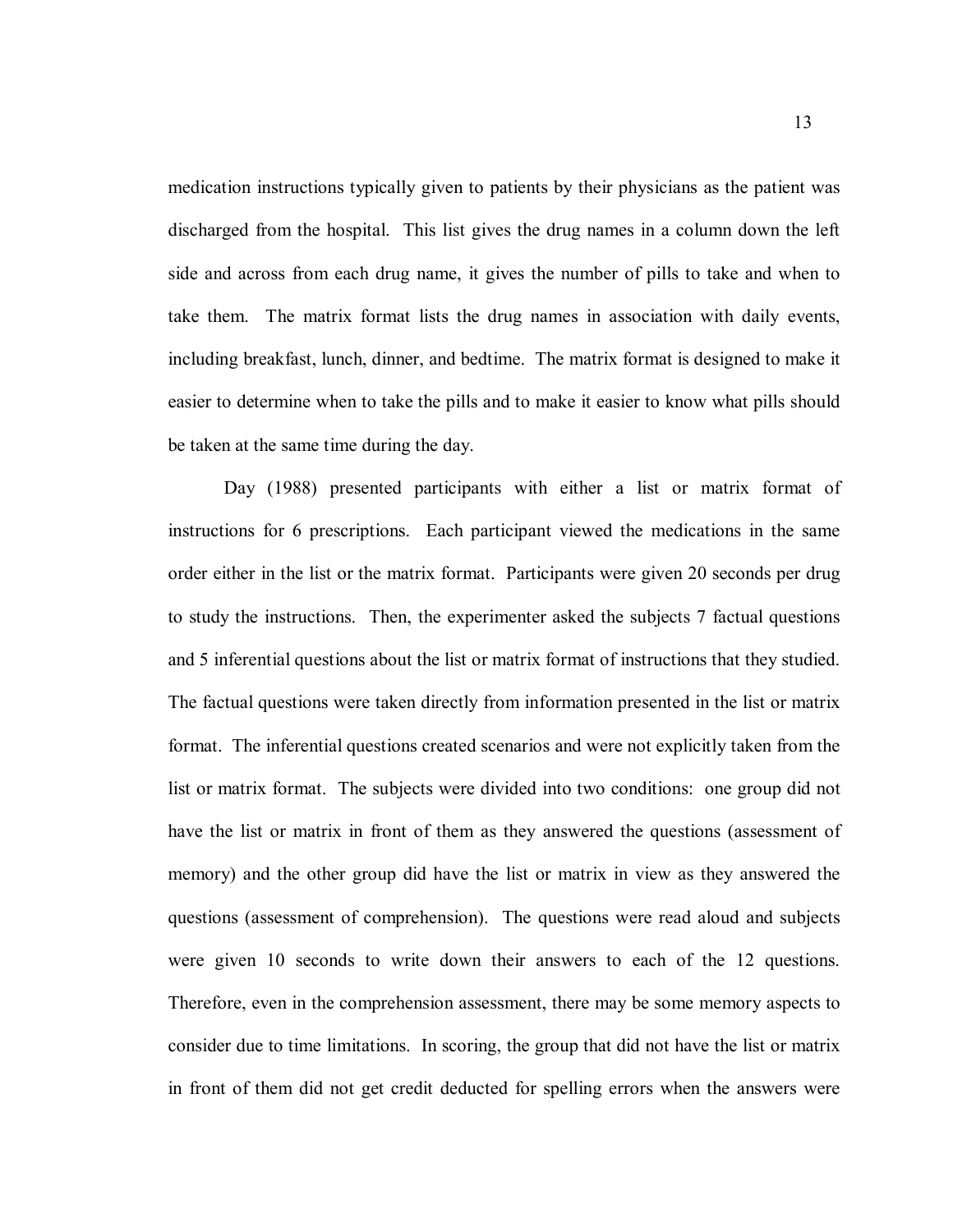identifiable and differentiable from other medication names. Credit was deducted when the answer was a combination of medication names.

Day (1988) concluded that when a set of information has two factors (e.g., medication names and times) the matrix format was a more effective representation of the drug regimen than the physician's list. The matrix format was found to improve memory and comprehension of the drug regimen. The matrix may be superior because it unites drug information like the name of the drug and number of pills to take, with an event during the day such as breakfast, lunch, dinner, or bedtime (Day, 1988).

However, Day's (1988) study did not address variety in training level or task condition. Neither a pill-loading task nor audio instructions were involved. Day's study was conducted using young individuals. Hence, it is not clear if the findings will transfer to this present study. While the caregivers involved in the present research give care to individuals age 65 and older, the caregivers themselves may be any age. According to the Family Caregiver Alliance (Oct. 2001), the average age of family caregivers is 46.

#### 2.4. Materials

The materials used in this study consisted of eight prescription drugs, standard medicine bottles, voice prescription labels (VPLs), and 28-compartment pill organizers.

### *2.4.1. Prescription Drugs*

A listing of the top 50 drugs (as counted by number of prescriptions) used by people age 65 and older was complied by the Pharmaceutical Research in Management Economics (PRIME) Institute, University of Minnesota from data published by the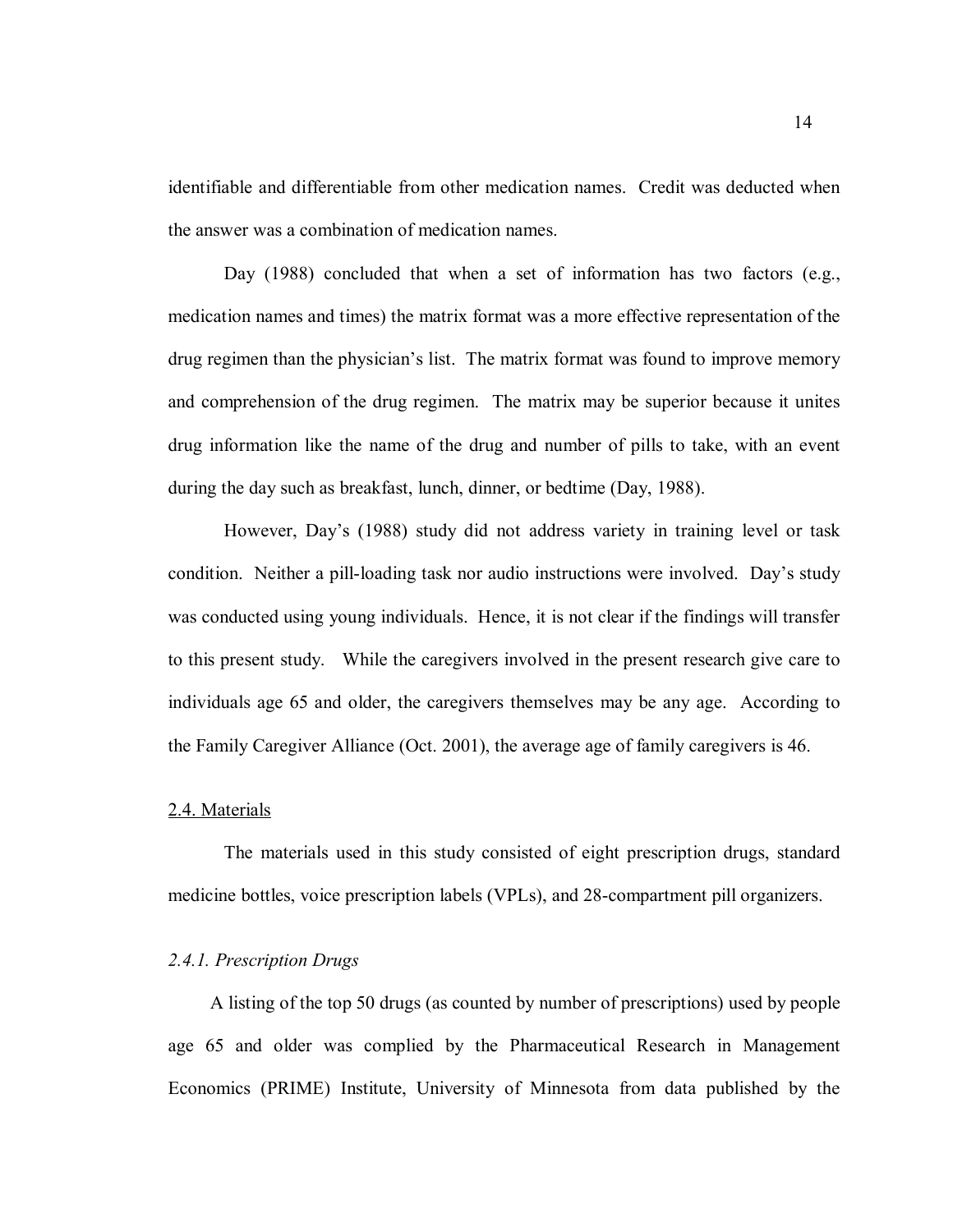Pennsylvania Pharmaceutical Assistance Contract for the Elderly (McClosekey, Jun. 2002). The same drugs but with varying milligram dosages (strengths) were listed independently. No two medications with the same name but different strengths were chosen for this study. Injectables and inhalers were eliminated from the selection. Medications taken by women only or men only were also eliminated. Medications were selected based on how many times per day they were to be taken so that there was a variety of complexity.

The following eight drugs were chosen: Pepcid, Cozaar, Detrol, Lanoxin, Zocor, Vioxx, Paxil, and Glucophage. Larry M. Boone, Registered Pharmacist at Boone's Pharmacy in Poplarville, Mississippi was consulted to determine if there were any interactions among the eight drugs selected. Dr. Robert Collins of the Mississippi State University John C. Longest Student Health Center also reviewed the eight selected drugs for possible dangerous combinations. No dangerous interactions exist among the selected drugs.

The number of pills of each drug needed was determined by multiplying the number of times per day the drug is to be taken by 7 (for 7 days in the week). In order to allow for extra pills so that possible errors could be made in the pill-loading task, each pill quantity was increased by 50%. Fractions were rounded to the nearest whole number (rounded up if greater than or equal to 0.5, rounded down if less than 0.5). The number of pills of each drug needed is shown in Table 2.1. After the completion of this project, all of the pills were returned to Boone's Pharmacy for proper disposal.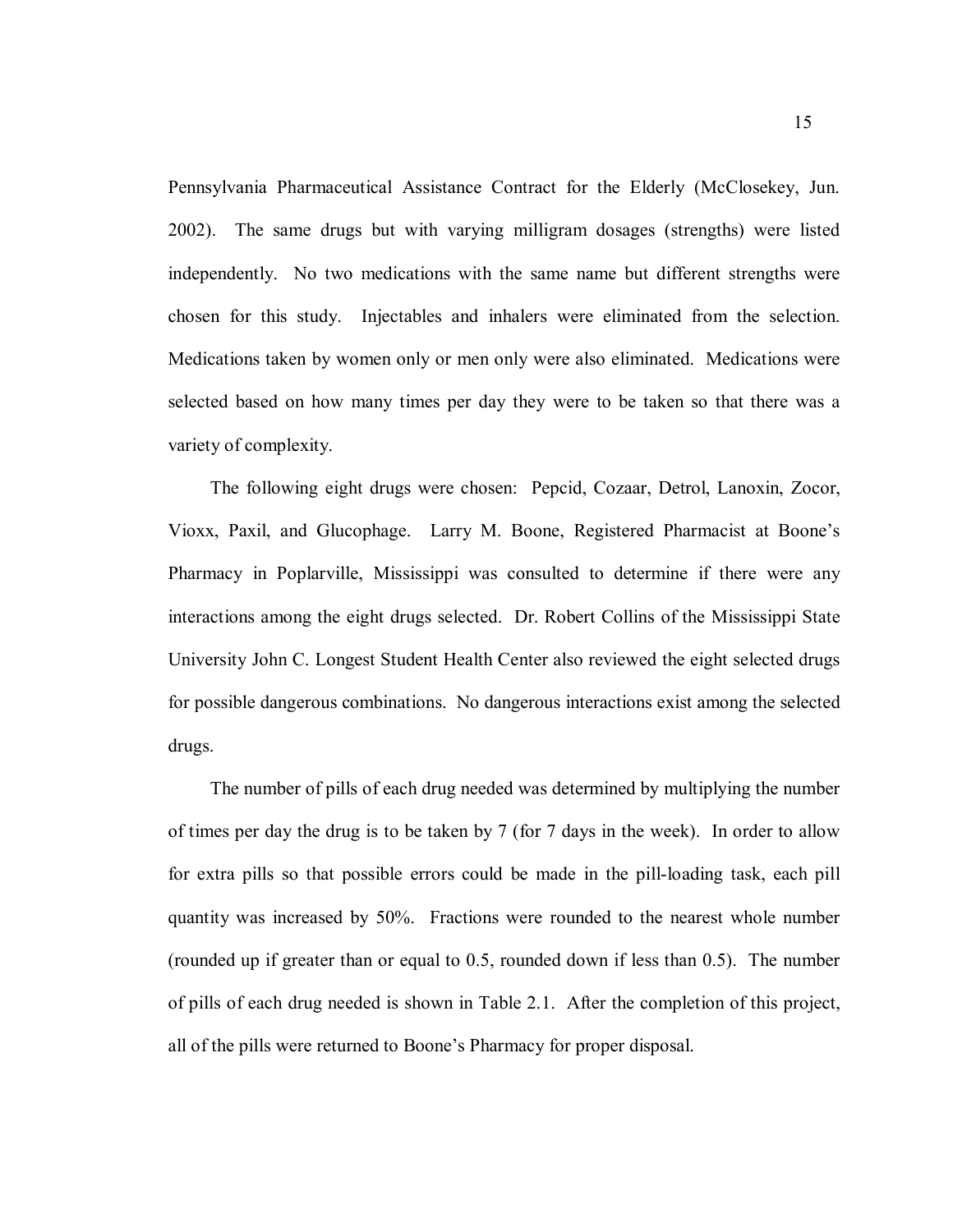| Drug             | Quantity |
|------------------|----------|
| Lanoxin 0.125mg  | 11       |
| Zocor 20mg       | 11       |
| Vioxx 25mg       | 21       |
| Paxil 20mg       | 11       |
| Glucophage 500mg | 32       |
| Pepcid 20mg      | 21       |
| Cozaar 50mg      | 21       |
| Detrol 2mg       | 21       |

Table 2.1. Number of Pills of each Drug

## *2.4.2. Standard Medicine Bottle*

The standard medicine bottles were 9-dram and amber in color. The label was 2 inches high and 3 inches long and wrapped around the bottle. The label included the patient's name, prescription number, name of drug, directions for use, special instructions, physician's name, date issued, number of refills remaining, and the pharmacy's name, address, and phone number, and the pharmacist's initials. The instructions on the label were given in the same order for each bottle. The bottles were filled with actual prescription drugs. Participants viewed the bottles exactly as they were received from the pharmacy. No alterations were made to the instructions listed on the bottle.

## *2.4.3. Voice Prescription Label (VPL)*

The voice prescription label (VPL) is an electronic device that provides an audio representation of prescription instructions. It was developed to aid in the selfadministration of prescription medications for people who are visually impaired. Since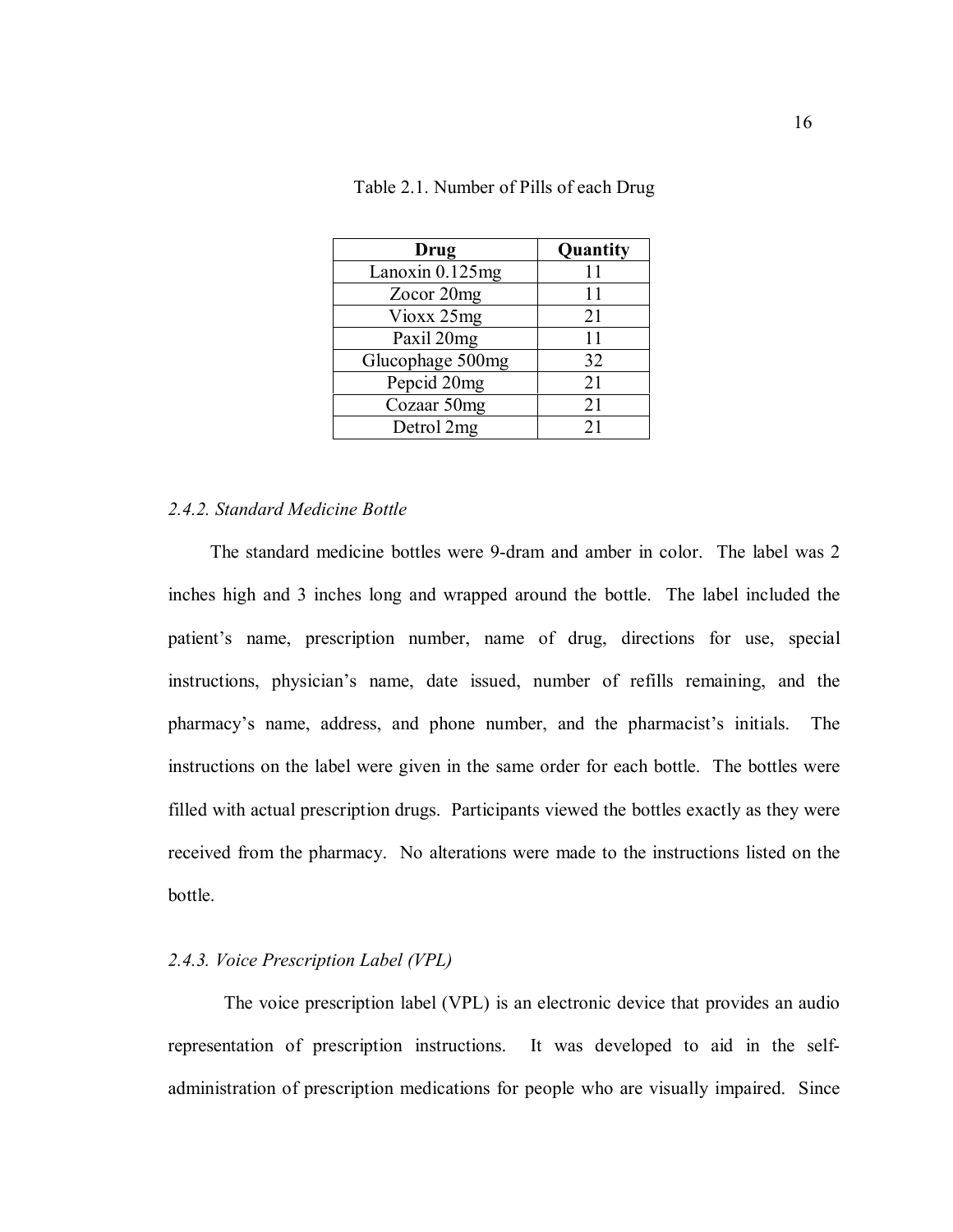the VPL is a new technology, it has not been involved in many studies. The studies that have been performed draw participants from the visually impaired population. Engelhardt, Allnatt, Mariano, and Gao (Nov. 2001) evaluated the VPL's functionality and acceptability among 25 visually impaired veterans. For that study, a pharmacist recorded each prescription's instructions on the VPL and trained the participants in how to use the VPL. The participants used the device at home for one week. If any problems occurred, the participant or his/her caregiver was told to call the pharmacist. At the end of one week, the participants returned the VPL to the pharmacist and completed a 10 item questionnaire. The items on the questionnaire concerned the difficulty locating or hearing the VPL or understanding information presented by the VPL. Participants rated each question using a Likert-type scale that ranged from 1 (strongly disagree) to 5 (strongly agree). The participants were asked to compare the VPL to their other methods of using prescriptions labels and were given an opportunity to offer suggestions for improving the VPL.

Results of the study showed that 88% of participants understood the VPL's operating instructions. While 80% of the participants stated that they preferred the VPL to their previous methods of using prescription labels, the study determined that the VPL's voice clarity needed improvement. Participants suggested that the VPL should also remind them of the purpose for which the medication was taken. The authors point out that the study did not address using the VPL for a person's complete medication regimen (Engelhardt, Allnatt, Mariano, & Gao, Nov. 2001).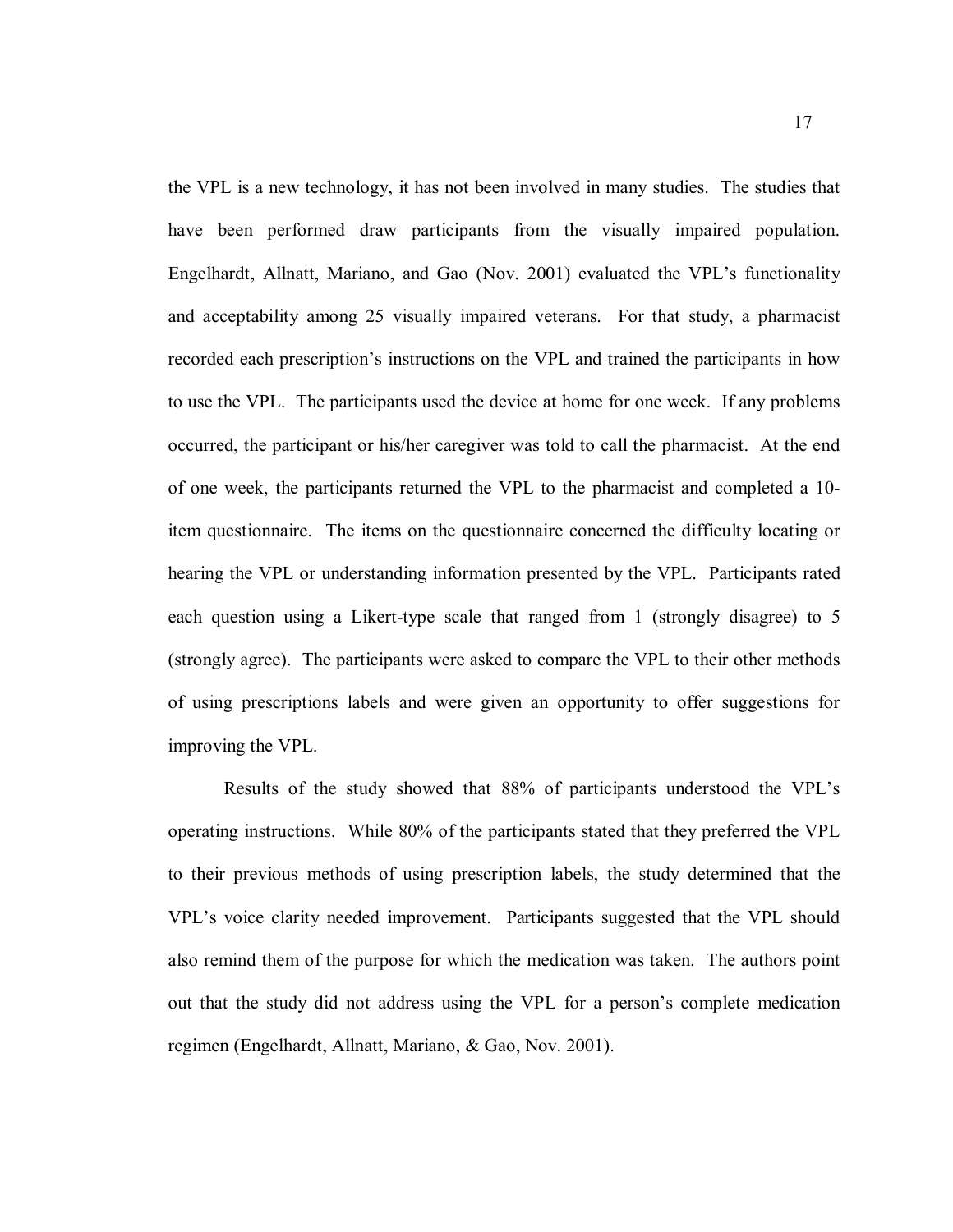A VPL called ALOUD is commercially available, but was not used to deliver the audio instructions for this study to save time in switching between audio labels. Instead, a tape recorder was used. The ALOUD consists of a recorder/playback unit and audio labels, which hold up to 60 seconds of information. Only one recorder/playback unit is needed, but one audio label per medication is needed. The experimenter demonstrated the ALOUD to subjects during the debriefing session as an example of available voice technology. A picture of the ALOUD is shown in Figure 2.1. Please see Appendix A for a more complete description of the ALOUD.



Figure 2.1. ALOUD Device

The ALOUD was chosen for demonstration in this study because it allows caregivers to record the instructions in their own voice, and it is more affordable than other devices that provide audio instructions. It uses natural instead of synthetic speech. In a study to compare memory recall in older and younger adults under natural and synthetic speech conditions, it was found that both groups performed better under the natural speech condition (Smither, 1993).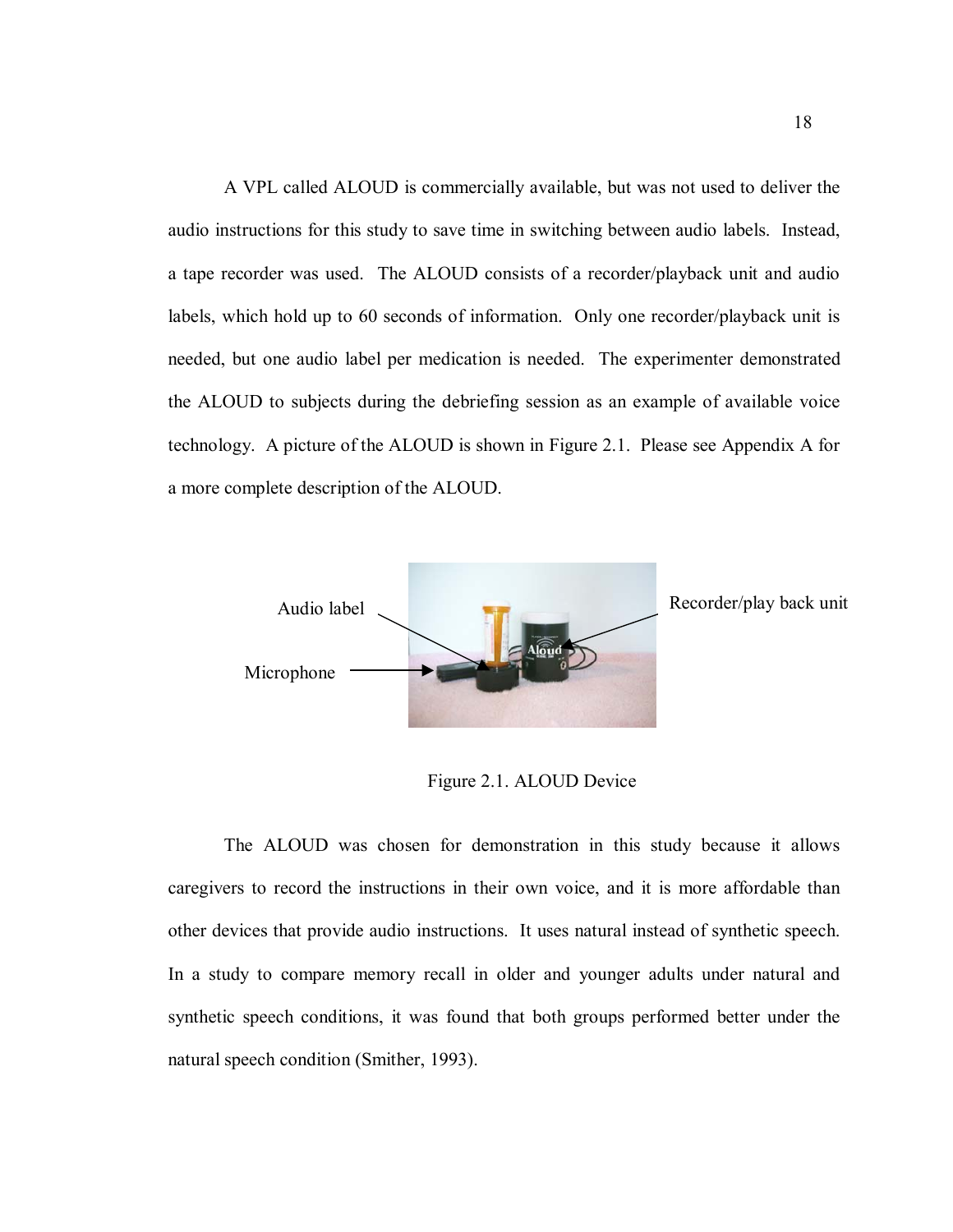#### *2.4.3.1. Limitations of Current Devices that Present Audio Instructions*

Another version of a voice prescription label is ScripTalk, manufactured by EnVision America. It uses computer-generated speech and requires that the pharmacy print a label with a microchip containing the voice message. Patients use a ScriptReader to scan the label and hear the instructions. The software to print the labels costs pharmacies \$1500 (Bryant, Summer 2001) and the reader costs the patient \$175. People would be limited in where they could get prescriptions filled since all pharmacies might not have the software capabilities to print the label. Each label costs the patient \$1 (Lorentzen, September 5, 2002).

Talking RX is a self-contained recorder/playback unit that allows the caregiver to record up to 60 seconds of audio instructions but requires one entire unit per medication (Bryant, Summer 2001). The cost is \$39.95 each (Medication Reminders, 2003).

Forget-me-not is another device that records an audio message up to 20 seconds in length, but is not physically associated with the medicine bottle. It senses motion and plays the audio reminder about medications if motion is detected. Its cost is \$49.95 (Medication Reminders, 2003).

The Beep 'N Tell is a device that can record 60 seconds of audio instructions and allows the caregiver to set a timer on the bottle cap such that the device beeps when it is time for the medication. This device requires that the medicine be removed from its original bottle, which contains instructions on the label, and be placed in a bottle that is part of the device. It costs \$49.95 and one is needed for each medication (Medication Reminders, 2003).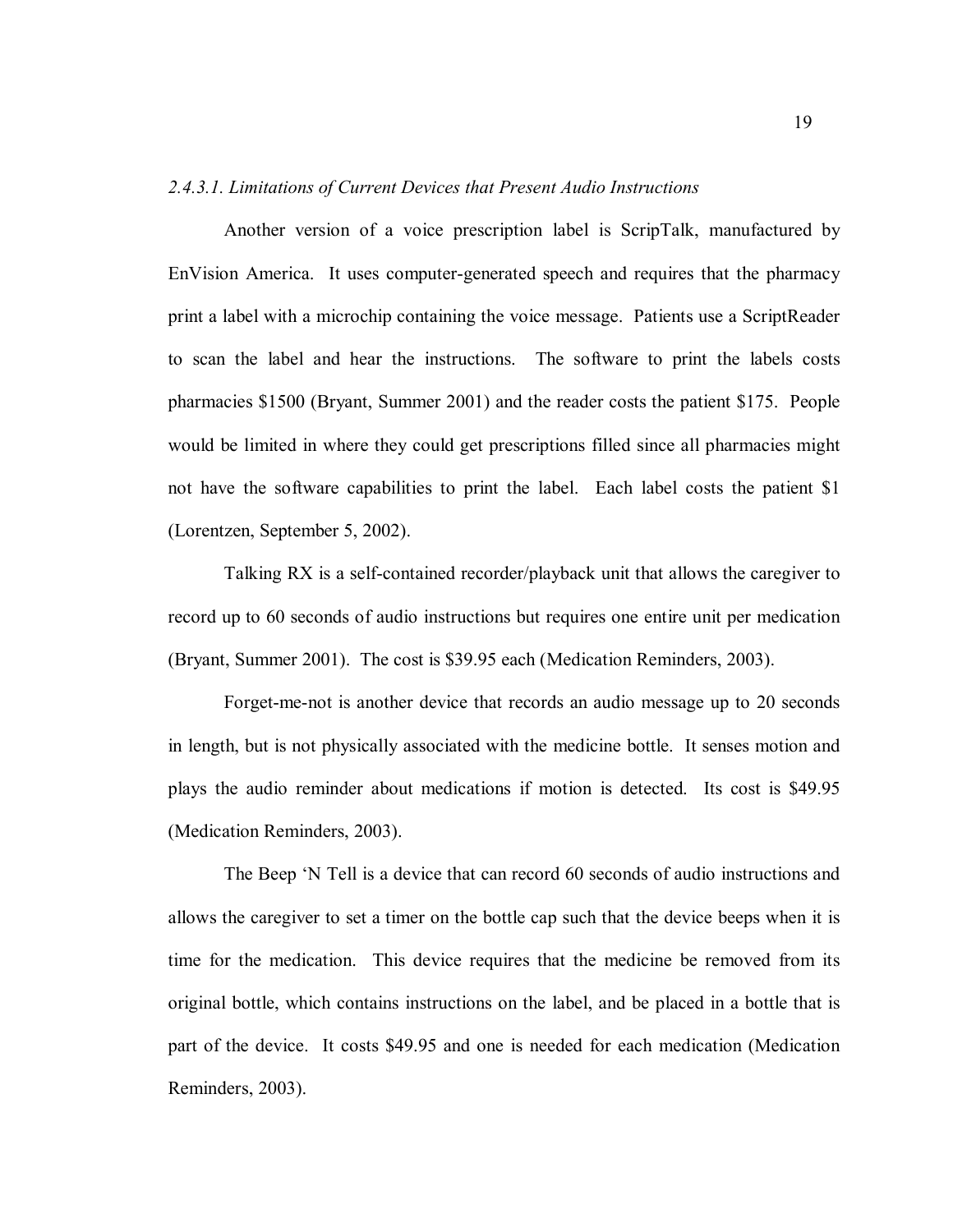These devices do not allow for recording of information longer than 1 minute. The audio instructions for the matrix format will require the capability of recording over 1 minute. Furthermore, these devices are intended to be used for one medication, not an entire medication regimen.

### *2.4.3.2. Limitations of Current Devices for Multiple Medication Regimens*

The MedMinder is a prototype designed by Andrew Szeto and James Giles Jr. of San Diego State University to help manage multiple medication regimens. It is a microprocessor-powered device that has multiple drug compartments and reminds the patient when drugs should be taken. The goal of MedMinder is to improve oral medication compliance. MedMinder has compartments for five medication containers. This device is connected to a personal computer for programming. It accepts what time the medication should be taken and how many. It gives the current time and the time of the next scheduled dose to assure the patient that the device is working. When it is time to take a medication, a short-duration intermittent tone sounds. The device displays the current time and "take 1 from 1." When the patient removes the correct drug container, the MedMinder responds "correct med taken." If the wrong container or multiple containers are removed from the device, it responds "wrong container" and continues with the error message until the error is corrected. This device has not been tested in field trials and needs to be redesigned for manufacturability. Using a MedMinder should improve oral medication compliance (Szeto & Giles, 1997).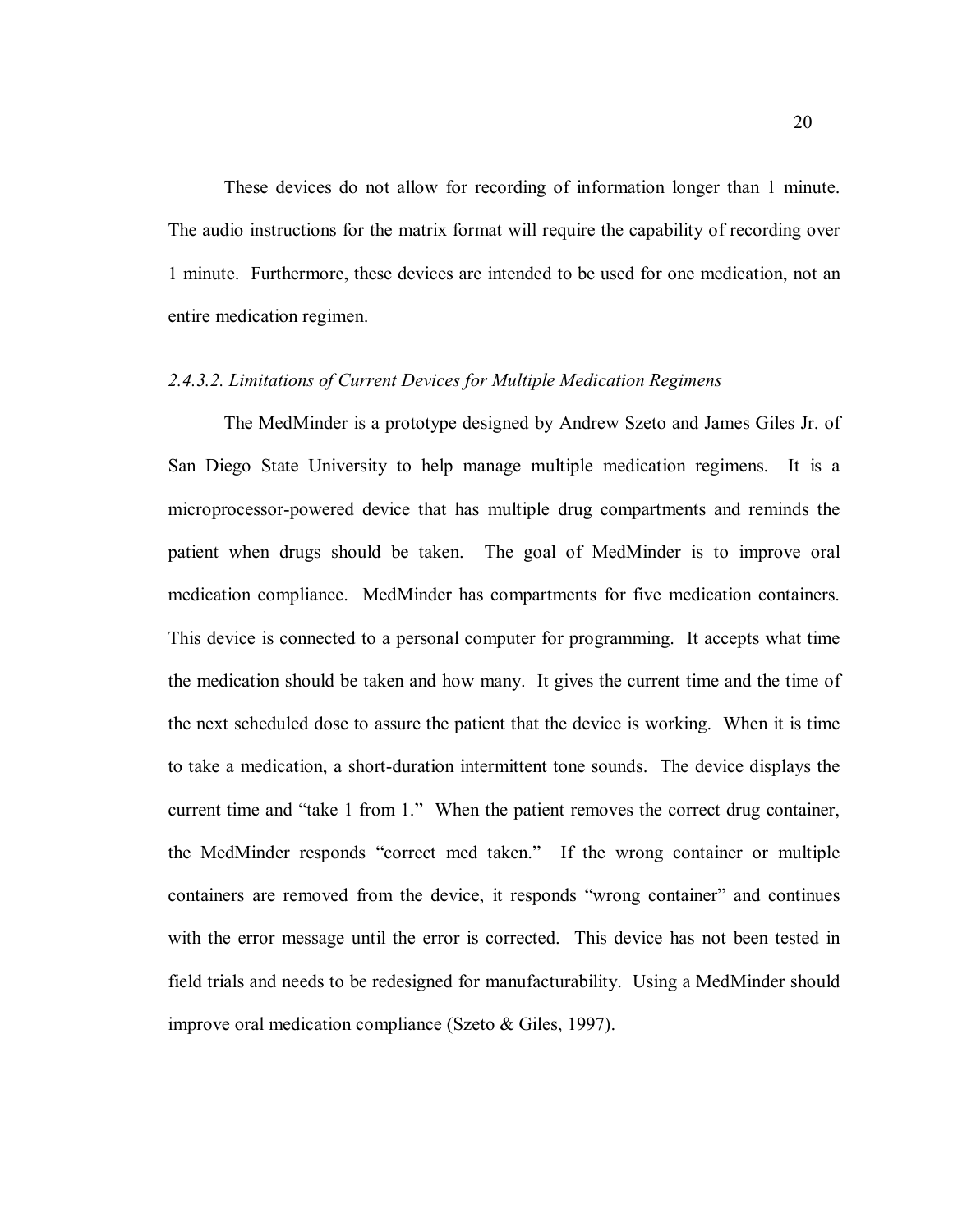While MedMinder does aid with a multiple medication regimen, it is limited to only 5 medications. It does not allow the caregiver to record the purpose of taking the medicine nor special instructions that accompany the medicine. MedMinder is helpful in that it tells whether or not the correct medicine has been taken. However, it does not contain information about what should be done if a dose is missed.

CompuMed is another device that manages a multiple medication regimen. It employs a liquid crystal display (LCD) screen and allows the caregiver to program when medication is to be given along with special instructions. When it is time to take a pill, the alarm sounds and the appropriate pill is dispensed into a drawer. The LCD screen displays the special instructions that go along with that particular pill. If a dose is missed, the screen displays the message that a medication time has passed. It does not double the dose. The cost is \$895 (Medication Reminders, 2003).

The drawback of CompuMed is that it does not indicate to the caregiver what to do if a dose is missed. Furthermore, it does not allow the caregiver to record the purpose of taking the medicine.

#### *2.4.4. Pill Organizer*

Park, Morrell, Frieske, Blackburn, and Birchmore (1991) studied three medication organizers to determine their effect on medication compliance. They examined a 7 day/no times organizer with 7 compartments, a wheel organizer with 12 compartments, and a 7 day/times organizer with 28 compartments. The 28-compartment organizer had the fewest errors in loading and appeared to have potential to improve compliance. The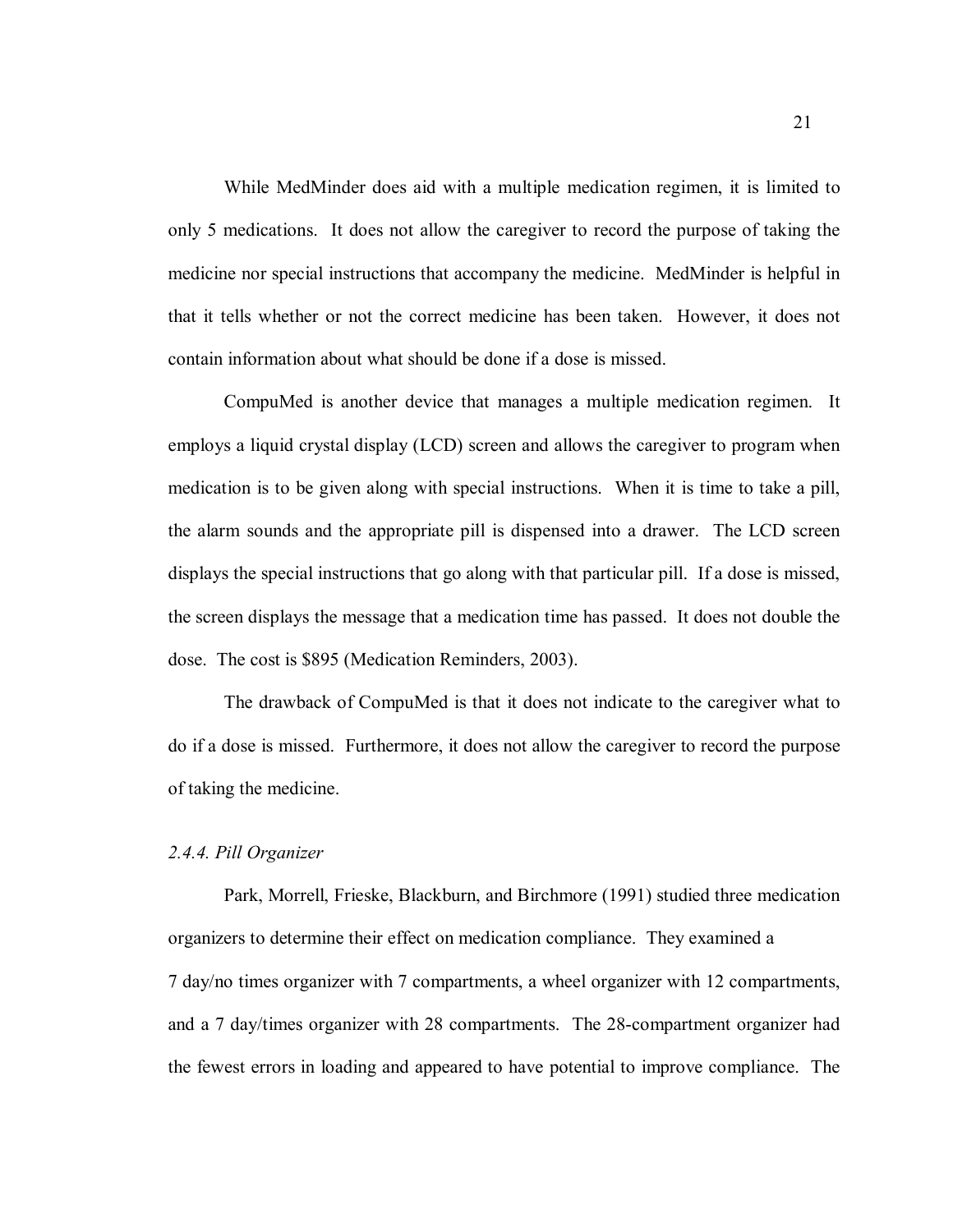28-compartment pill organizer used in the present study is shown in Figure 2.2. It has 7 columns, one for each day of the week, beginning with Sunday. It has 4 rows, one for each time of day including morning, noon, evening, and bedtime. The compartments are transparent pink and have snapping lids.



Figure 2.2. Pill Organizer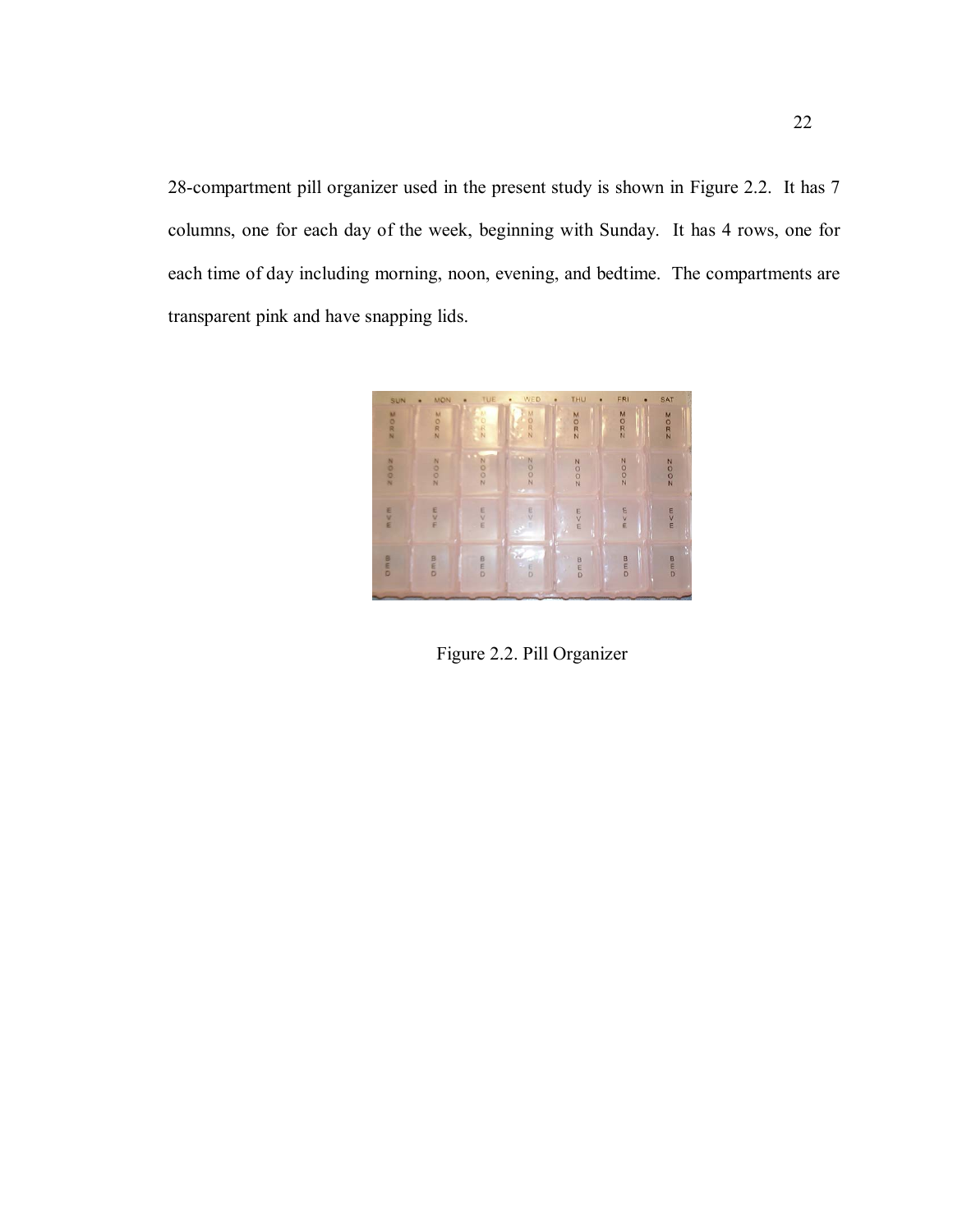## CHAPTER III

## **METHODOLOGY**

### 3.1. Participants

Participants consisted of a total of 96 caregivers. This number was chosen to achieve statistical power, while considering that the experimenter would have to travel to the participants to collect the data. To be included in this study, participants had to assist the care recipient with at least one of the following: loading a pill organizer, arranging medicine bottles according to schedule, ensuring medicine was taken and documenting the time medication was taken, or administering medicine in pre-filled pill cups.

The total number of participants was divided in half to include 48 formal caregivers who have received at least 1 year of training from a Licensed Practical Nurse (LPN) program and provide paid services in the scheduling and administering of medication for individuals age 65 years and older. Formal caregivers included registered nurses (RNs) and LPNs who work in a nursing home, home health care, personal care home, assisted living facility, or geriatric ward in a hospital. Formal caregivers ranged in age from 28 to 70 years ( $M = 45.17$ ,  $SD = 11.29$ ) and had an average of 16 years of experience caring for someone age 65 and older. All 48 formal caregivers were female. Of the 29 health care facilities that were asked to take part in this research, almost 40% agreed to have some of their employees participate. The reasons for not participating included: waiting on an accreditation examination, lack of interest, and being too busy.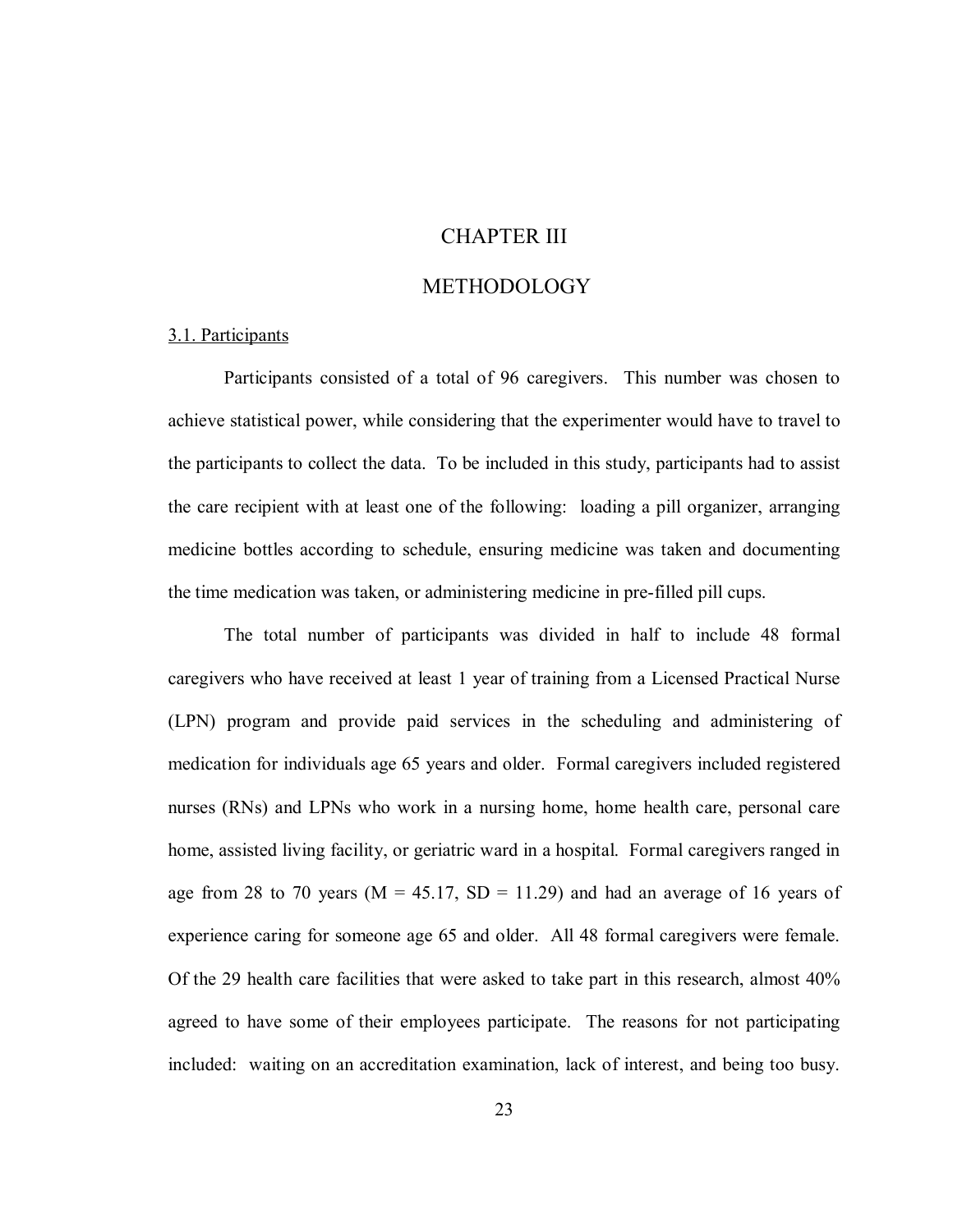The remaining 48 participants were informal caregivers who provide services to individuals age 65 years and older in taking their medication (without the help of a formal caregiver) and who have not received official training. Informal caregivers included family members and friends of care recipients, volunteers from community organizations, personal care assistants, and nurse's aids. Informal caregivers ranged in age from 20 to 87 years ( $M = 56.67$ ,  $SD = 15.50$ ) and had an average of 8 years of experience caring for someone age 65 and older.

Six males and 42 females composed the group of informal caregivers. The director of the Golden Triangle Planning and Development District Area Agency on Aging selected 21 informal caregivers in the areas surrounding Starkville, Mississippi for potential participation. Final arrangements for participation were made between the informal caregiver and the experimenter after the experimenter received contact information from the director. The South Mississippi Planning and Development District Area Agency on Aging's Raine Street "Save the Children" Center Caregiver Support Program provided a listing of 38 informal caregivers in the areas surrounding Poplarville, Mississippi. The informal caregiver group was to be comprised of 75% female and 25% male. Travis, Bernard, McAuley, Thornton, and Kole (in preparation) used a similar proportion of males and females in their efforts to develop a medication hassles scale for family caregivers. This sample is representative of the informal caregiving population because according to the National Study of Families and Households (Health and Human Services, 1998), about three quarters of the people who give care to elderly family members and friends are women. Males did comprise 25% of the informal caregivers as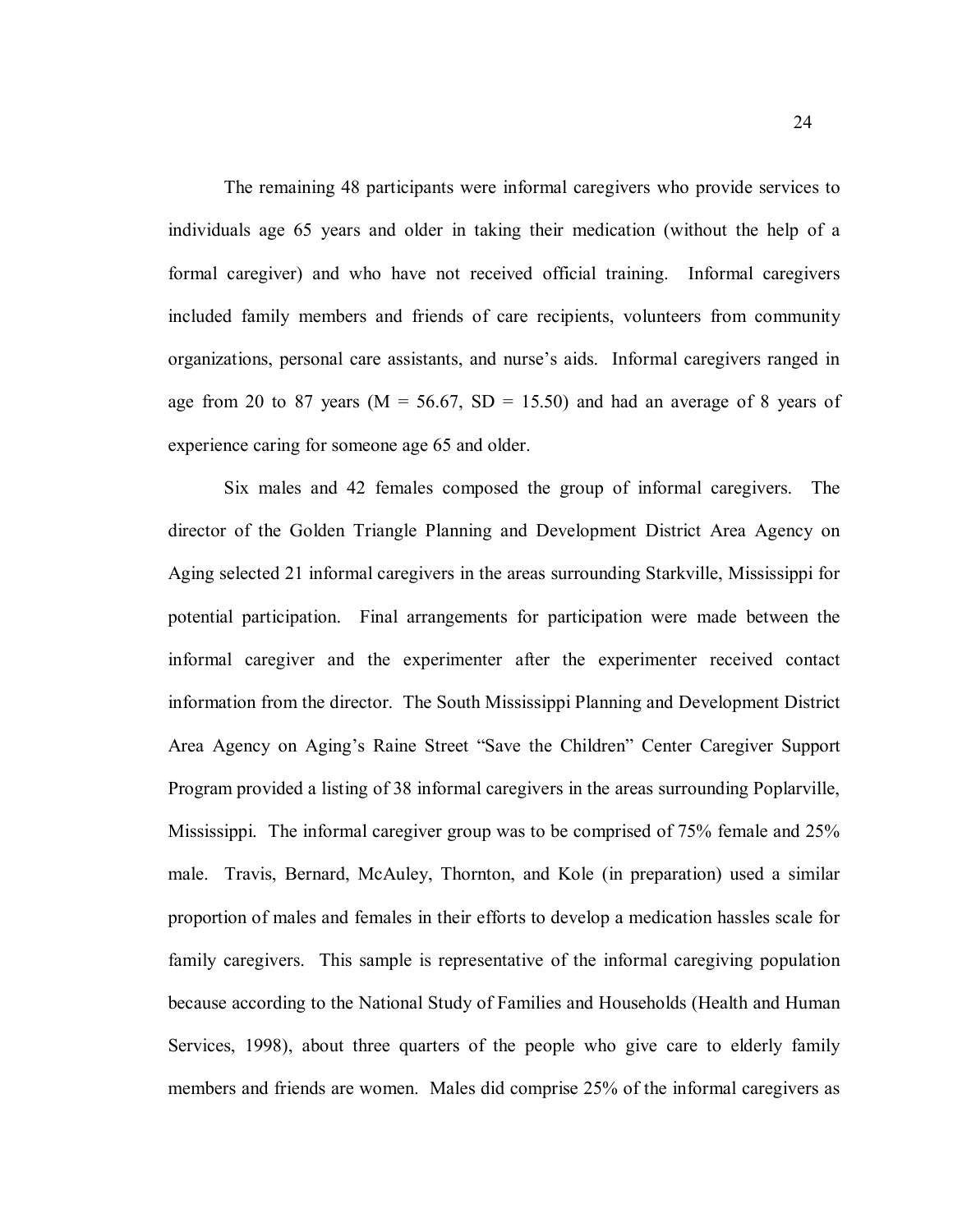listed by the Starkville Area Agency on Aging and the Raine Street Caregiver Support Program; however, only 12% of the males participated in the study. Reasons for not participating included not authorizing that their contact information be released or not providing medication assistance to the care recipient. The results of the current study must be interpreted carefully and may not be generalizable to the population as a whole. Table 3.1 gives a summary of participant's characteristics.

| Characteristic                                      | Formal             | <b>Informal</b> |
|-----------------------------------------------------|--------------------|-----------------|
|                                                     | <b>Caregivers</b>  | Caregivers      |
| Average age                                         | 45 years           | 57 years        |
| Average number of years of<br>caregiving experience | 16 years           | 8 years         |
| Average highest level of<br>education completed     | 2 years of college | $12th$ grade    |

Table 3.1. Participant Characteristics

# 3.2. Procedure

Participants were tested individually, except in the cases of formal caregivers with limited time who were tested in pairs. They volunteered to participate and were told they would receive a summary of the results in early Spring 2003. The summary is found in Appendix B. The order in which informal and formal caregivers were tested was randomized. Participants were randomly assigned to a sound condition (audio or nonaudio), instruction format (list or matrix) and task condition (3, 5, or 8 pill-types).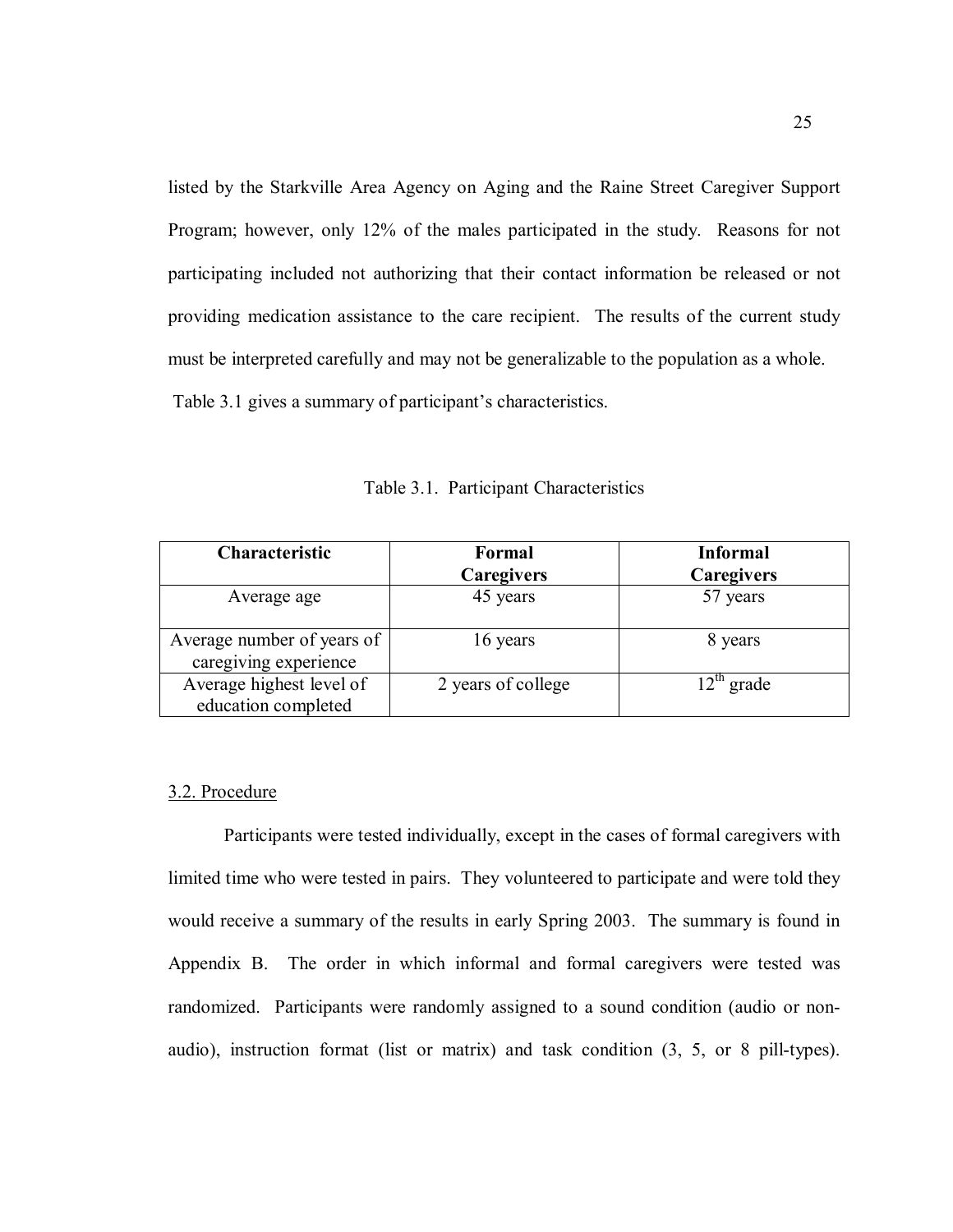Randomization was accomplished using Excel's RAND function, which generates uniformly distributed random numbers.

At the start of the experiment session, the investigator explained to the participants that the purpose of the experiment was to help improve medication adherence in elderly care recipients. Participants were asked their age, highest level of education completed, years of caregiving experience, and how many prescription drugs their care recipient(s) take per day.

Next, participants completed the Word Familiarity Survey to assess verbal ability/intelligence (Gardner & Monge, 1977). The Word Familiarity Survey is found in Appendix C. This short vocabulary test consisting of 30 multiple-choice questions was developed by Eric Gardner and Rolf Monge for adults age 20-79. It was scored by summing the number of correct answers given (Gardner & Monge, 1977). The highest score possible was 30. The Word Familiarity Survey took under 10 minutes to administer. Scores on the Word Familiarity Survey had a significant effect on the number of omission errors in pill-loading tasks in a study done by Park, Morrell, Frieske, Blackburn, and Birchmore (1991). Furthermore, Morrell, Park, and Poon (1989) found that participants with higher vocabulary scores made fewer errors answering questions from memory about medication instructions that they had studied.

Then, participants in the audio group heard a practice recording of a news article, and the volume was adjusted to suit them (Clark  $\&$  Knowles, 1973). Next, participants answered the Medication Familiarity Questionnaire, located in Appendix D, which asked questions about the purpose, color, and shape of the medications used in the present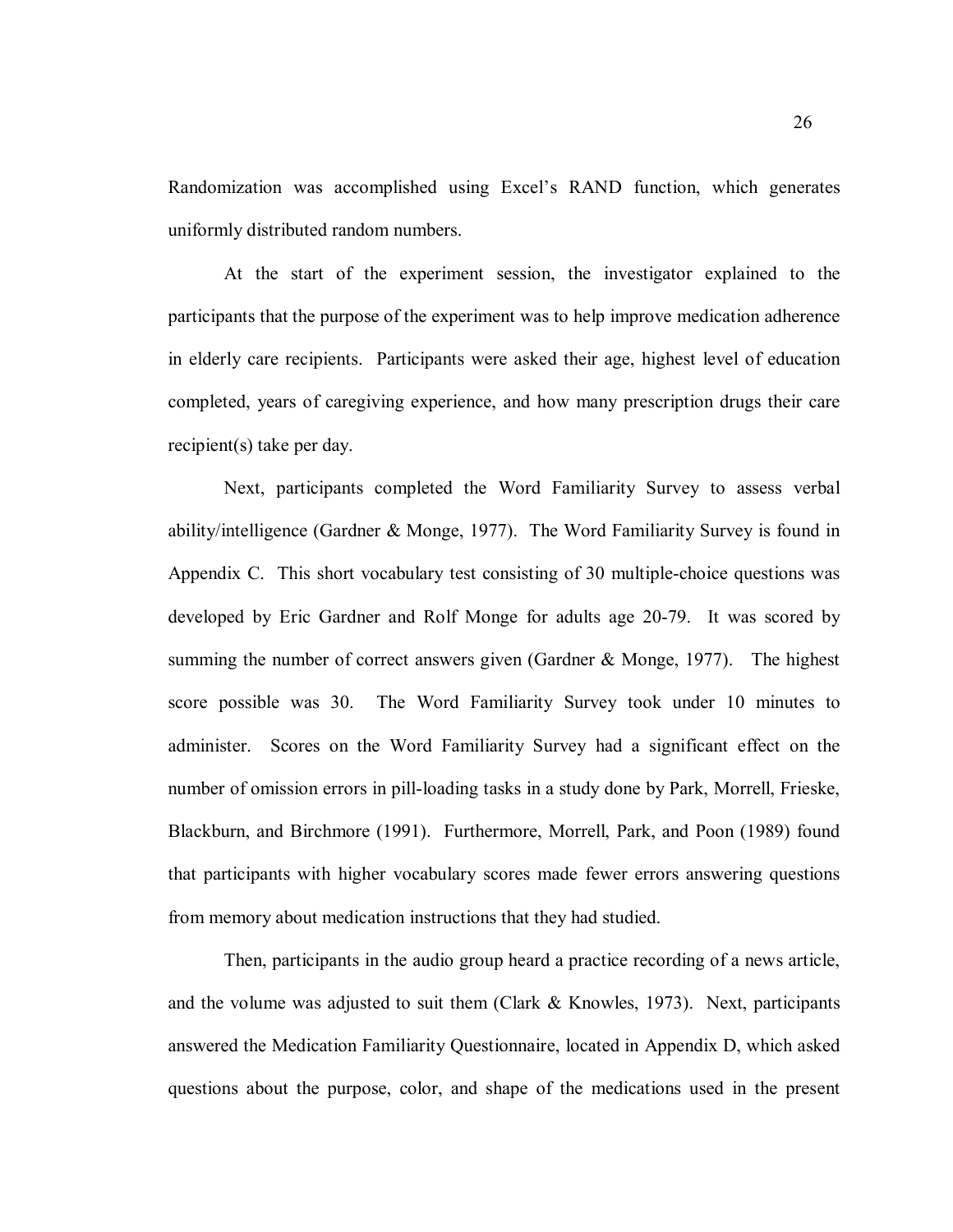study. The Medication Familiarity Questionnaire assessed how much the participant knew already about the medicines. The highest possible score was 24.

Participants in the task conditions of 3 pill-types, 5 pill-types, or 8 pill-types had a total of 4, 6, or 9 minutes, respectively, to study the drug regimen. The experimenter gave the participants one medicine bottle at a time. Each participant saw the bottles in the same order. The order of the bottles followed the order of medications given in the organized instructions. The audio recording followed the same order as given in the organized instructions. Since different groups of people were used for each condition, order effect is not an issue. Results are not presented by drug, but are presented by sound condition, instruction format, task condition, and training level. Participants had 20 seconds per drug to study the medicine bottle (Morrell, Park, & Poon, 1989). Then participants were given the organized instructions. They had 20 seconds per drug to study the organized instructions (Day, 1988). For the remainder of the 4, 6, or 9 minutes, the participant studied the medicine bottles and organized instructions together and heard the audio recording twice if assigned to the audio group. It was decided that participants would hear the audio recording twice because of the Morrow (2000) study, which examined the design of automated telephone messages for older adults to help them remember their scheduled doctor's appointments. Young and old adults heard 3 messages of varying length and order. Morrow found that one repetition reduced agerelated and ability-related differences between the groups. He concluded that messages should be short and should be repeated. Please see Appendix E for a detailed explanation of study times.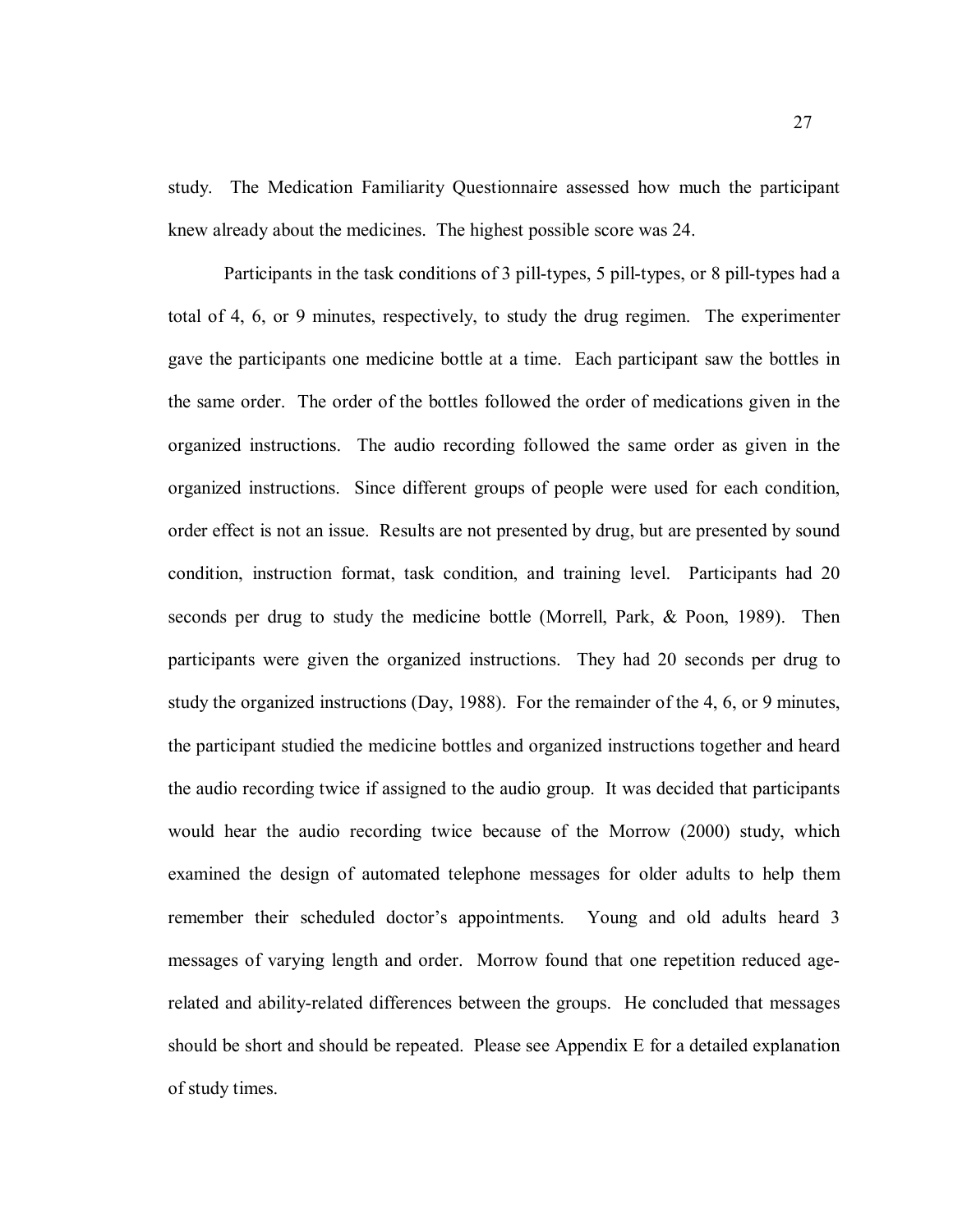A 4-minute distraction task consisting of personal interpretation questions about prescription instructions (Mazzollo, Lasagna, & Griner, Mar. 1974; Hurd & Butkovich, 1986) was completed to allow some memory loss to occur (Day, 1988). The Personal Interpretation Questionnaire is found in Appendix F.

Participants answered 10 questions about the instructions they studied to assess their memory of the drug regimen. Participants did not have access to the medicine bottles, organized instructions, or audio during the Memory Questionnaire. Then, participants were allowed to view the medicine bottles and organized instructions and if applicable hear the audio instructions as they loaded a 28-compartment pill organizer with one week's worth of medicine to assess their comprehension of the drug regimen.

Participants were debriefed and the experimenter demonstrated how to use the ALOUD. The testing procedure actually took about 30-45 minutes. A timeline for the experiment session is located in Appendix G.

## 3.3. Independent Variables

The independent variables included: sound condition, instruction format, task condition, and training level. Sound condition was divided into either audio, those who heard the prescription instructions, and non-audio, those who did not hear the instructions. Instruction format was divided into either list or matrix format of organized prescription instructions. Task condition was divided into 3, 5, or 8 pill-types. Training level was divided into either formal or informal. See Figure 3.1 that diagrams the experimental design and Figure 3.2 that illustrates the variables and hypotheses.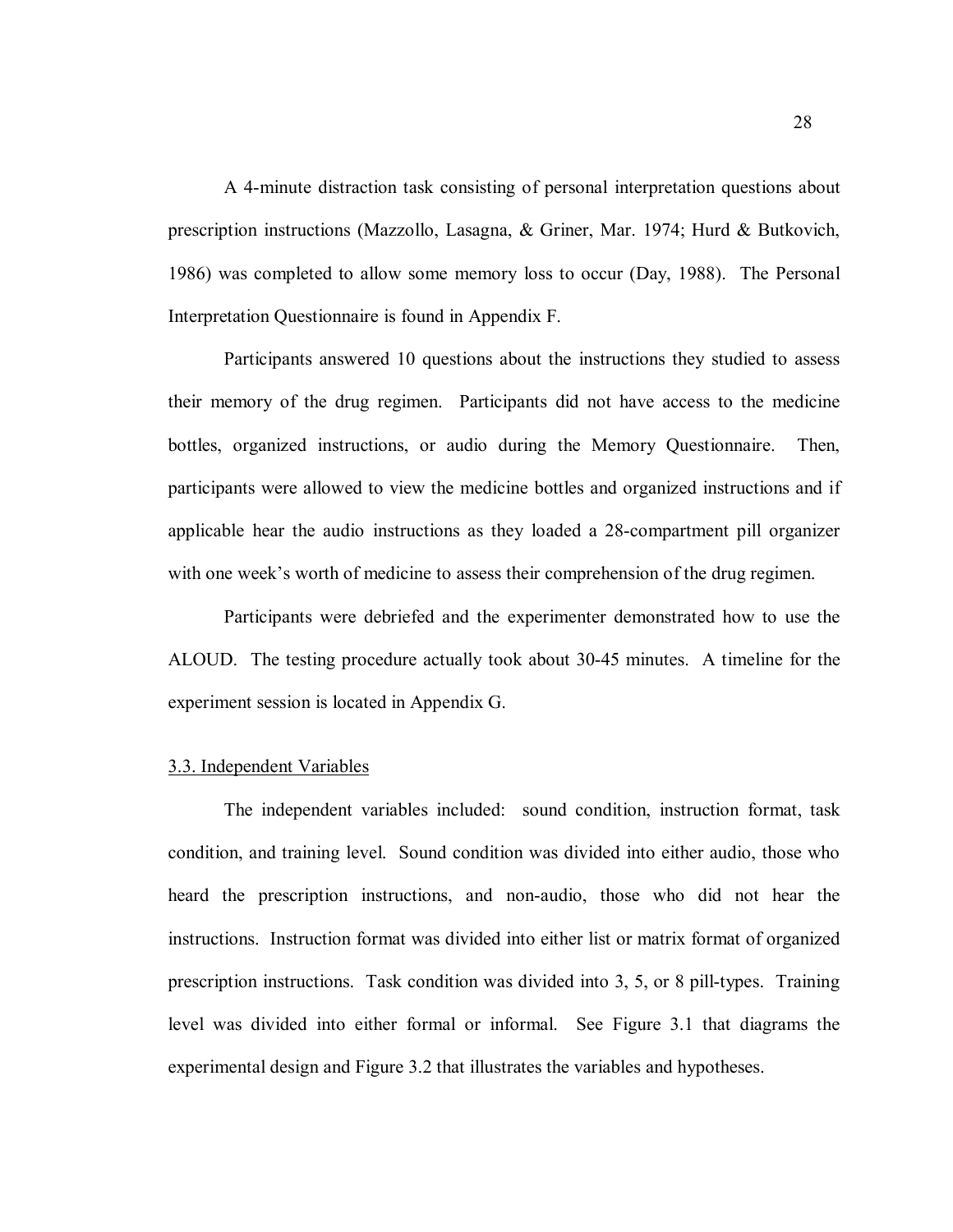| 12 informal caregivers             | 12 formal caregivers               |
|------------------------------------|------------------------------------|
| receive standard medicine bottles  | receive standard medicine bottles  |
| and list on paper                  | and list on paper                  |
| 4 people -3 pill-types             | 4 people -3 pill-types             |
| 4 people—5 pill-types              | 4 people—5 pill-types              |
| 4 people—8 pill-types              | 4 people—8 pill-types              |
| 12 informal caregivers             | 12 formal caregivers               |
| receive standard medicine bottles  | receive standard medicine bottles  |
| and matrix on paper                | and matrix on paper                |
| 4 people—3 pill-types              | 4 people - 3 pill-types            |
| 4 people -- 5 pill-types           | 4 people -- 5 pill-types           |
| 4 people—8 pill-types              | 4 people—8 pill-types              |
| 12 informal caregivers             | 12 formal caregivers               |
| receive standard medicine bottles, | receive standard medicine bottles, |
| list on paper, and an audio        | list on paper, and an audio        |
| recording in list format           | recording in list format           |
| 4 people—3 pill-types              | 4 people—3 pill-types              |
| 4 people-5 pill-types              | 4 people—5 pill-types              |
| 4 people—8 pill-types              | 4 people—8 pill-types              |
| 12 informal caregivers             | 12 formal caregivers               |
| receive standard medicine bottles, | receive standard medicine bottles, |
| matrix on paper, and an audio      | matrix on paper, and an audio      |
| recording in matrix format         | recording in matrix format         |
| 4 people—3 pill-types              | 4 people -3 pill-types             |
| 4 people -- 5 pill-types           | 4 people—5 pill-types              |
| 4 people—8 pill-types              | 4 people—8 pill-types              |

Figure 3.1. Experimental Design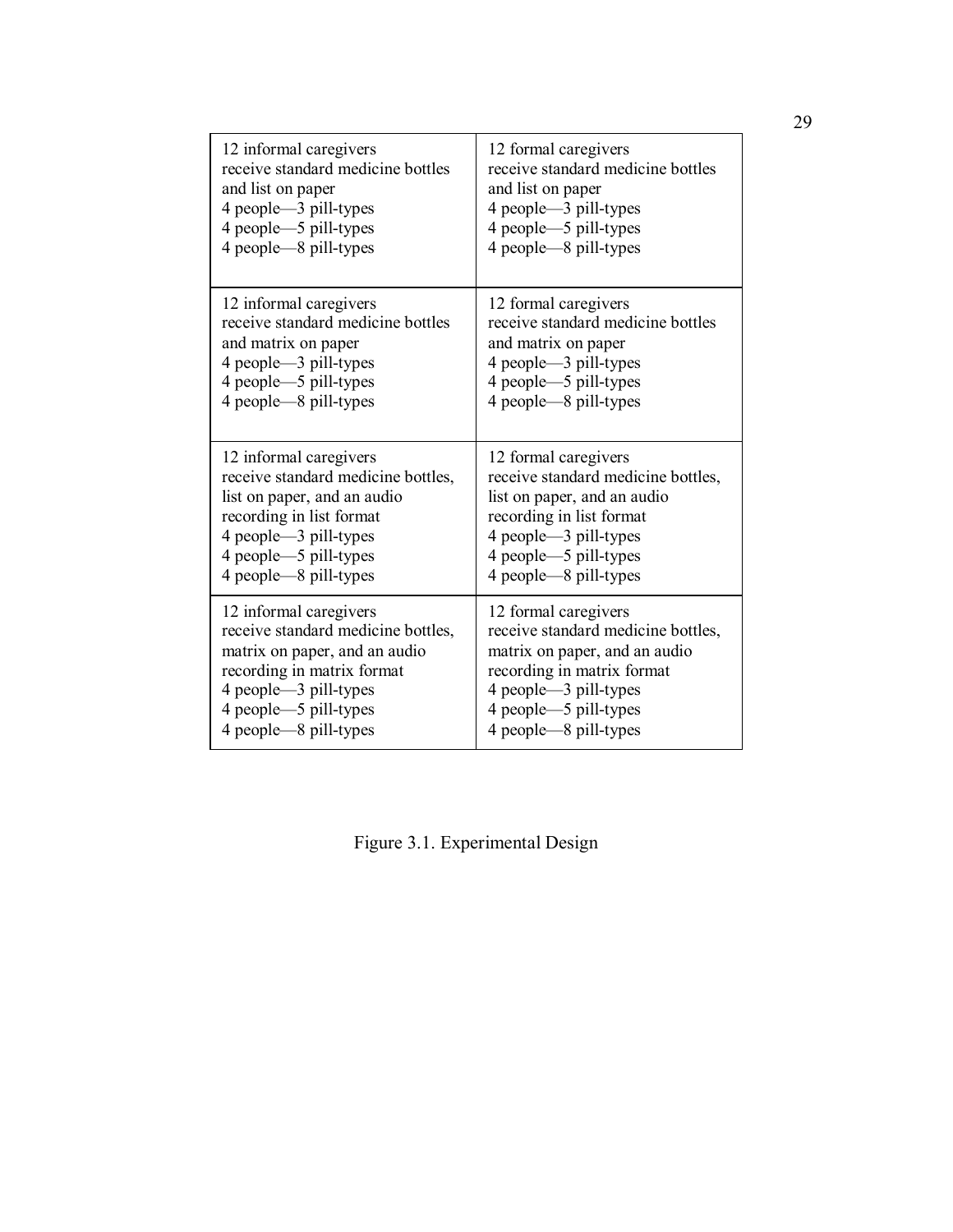

Figure 3.2. Illustration of Variables and Hypotheses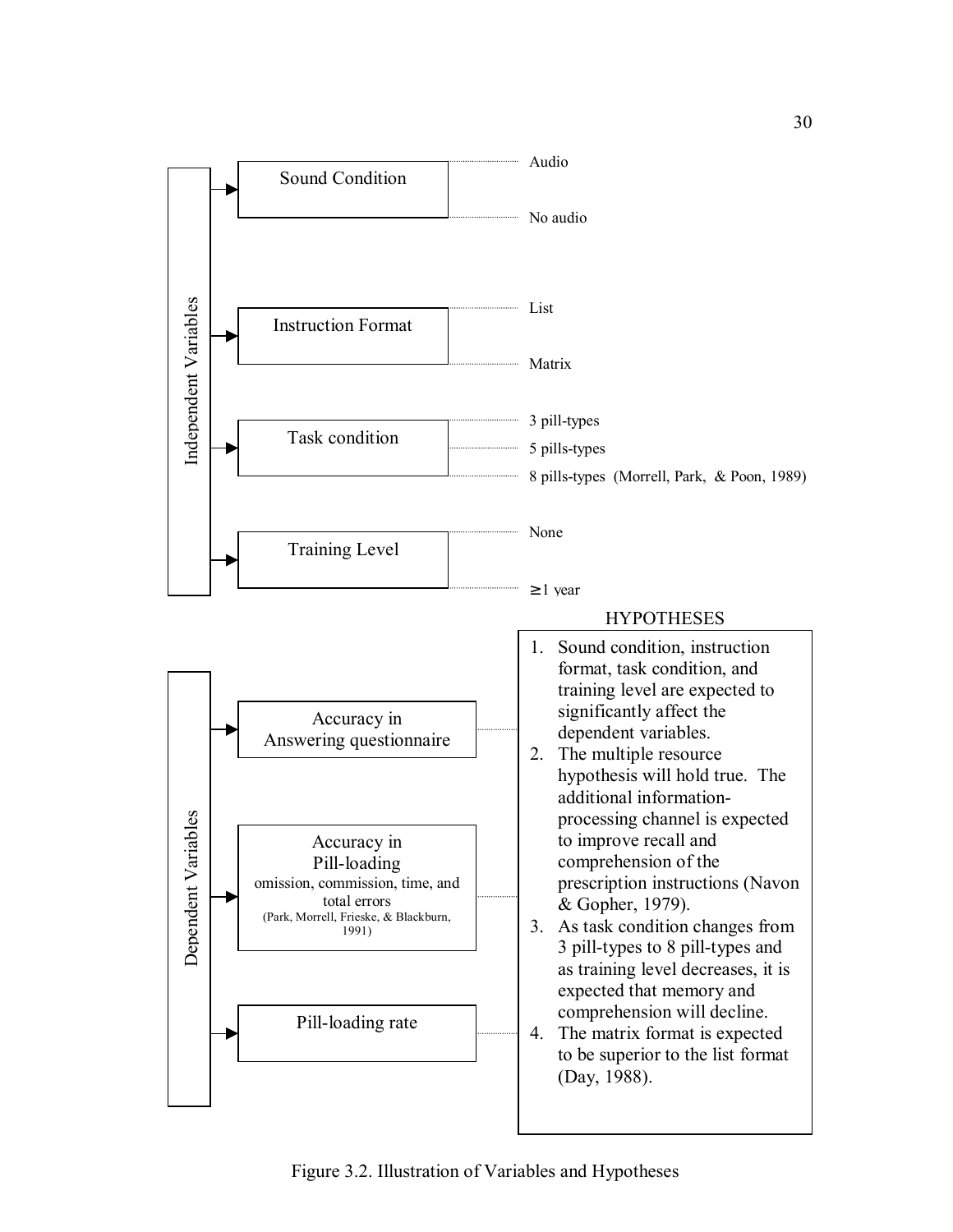### *3.3.1. Sound Condition*

A tape recorder, operated by the experimenter, was used in the present study to serve as the voice prescription label. The tape recording for the list format included the following information: name of drug, dose, directions for use, special instructions, and what the drug is taken for (Morrell, Park, and Poon, 1989). The veterans, in the study conducted by Engelhardt *et al.* (Nov. 2001), suggested that the audio label also include what the drug was taken for.

Currently there is no commercial product available to support recording of the matrix format. The existing VPLs are not appropriate because they are designed only for one medication and do not allow for recording messages over 60 seconds in length. They are not designed to give instructions for multiple medicines taken at a certain time of day. A tape recorder was used to provide participants with the audio label of the matrix instruction format. The matrix format was recorded by row and by column. The audio recording of the matrix format included the following information: name of drug, dose, directions for use, special instructions, and what the drug is taken for (Morrell, Park,& Poon, 1989; Engelhardt *et al*., Nov. 2001).

The audio recordings also included the information contained in the scenario that each participant received. Please see Appendix H for the exact wording of the audio recordings. Audio recordings were made with a normal rate of speech of 140 words per minute, and the words were spoken by a female native speaker of English (Tun, Wingfield, Stine, & Mecsas, 1992). A rate of 140 words per minute was chosen based on the Tun, Wingfield, Stine, and Mecsas (1992) study, which examined age differences in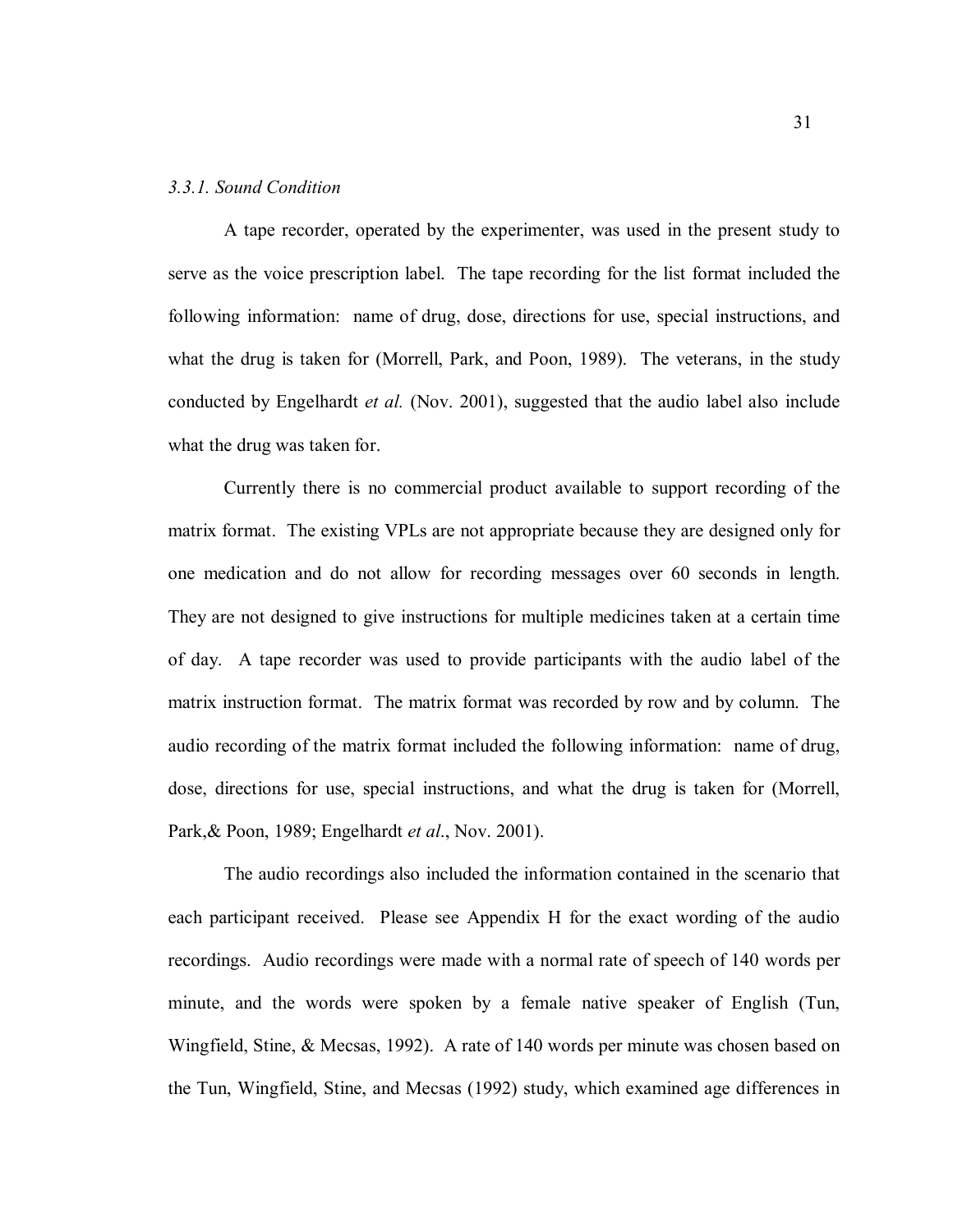speech processing under varying loads. Young and old participants were divided into two conditions: recall of passages and recall of passages while performing a picture recognition task. Participants heard passages in three rates of speech: 140, 182, and 280 words per minute. Both young and old participants showed a decline in recall with increased speech rate.

### *3.3.2. Instruction Format*

The present study used a modified version of the physician's list format used by Day (1988). Although Day (1988) did not include the purpose of the drug, Morrell, Park, and Poon (1989) found that the optimal prescription label format for comprehension and memory included the name of the drug, the dose, directions for use, special instructions, and the purpose of the drug. Therefore, the list and matrix format for this study also included what the drug is taken for. The present study also employed a modified version of Day's (1988) matrix format that included morning, noon, evening, and bedtime, rather than breakfast, lunch, dinner, and bedtime to accommodate prescription instructions that require medicine to be taken on an empty stomach and so that the matrix corresponded to the labeling of the pill organizer compartments. The sample of the list format and matrix format used are shown in Figures 3.3 and 3.4, respectively. The list and matrix versions for varying task condition are included in the scenarios in Appendix I.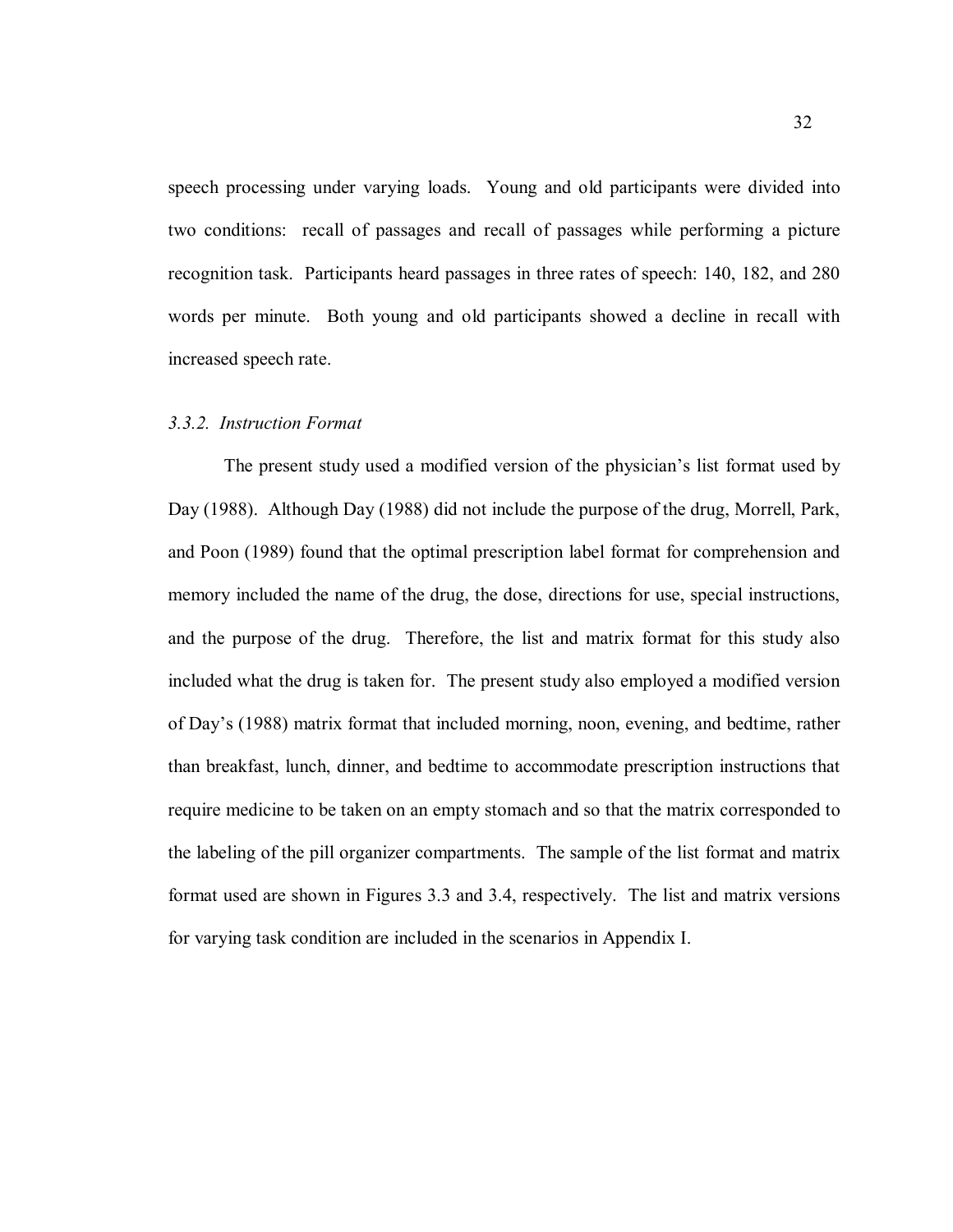| Pepcid     | 1 tablet twice daily to treat ulcers and acid reflux |
|------------|------------------------------------------------------|
| Lanoxin    | 1 tablet once daily to treat heart failure           |
| Zocor      | 1 tablet at bedtime to lower cholesterol             |
| Detrol     | 1 tablet twice daily to treat overactive bladder     |
| Glucophage | 1 tablet 3 times daily to treat sugar diabetes       |

Figure 3.3. Sample of List Format

|                                        | Morning | Noon | Evening | Bedtime |
|----------------------------------------|---------|------|---------|---------|
| Pepcid to treat ulcers and acid reflux | X       |      | X       |         |
| Lanoxin to treat heart failure         | X       |      |         |         |
| Zocor to lower cholesterol             |         |      |         | X       |
| Detrol to treat overactive bladder     | X       |      | X       |         |
| Glucophage to treat sugar diabetes     |         |      |         |         |

Figure 3.4. Sample of Matrix Format

# *3.3.3. Task condition*

Morrell, Park, and Poon (1989) used 3, 5, or 8 medications in their study that examined the effects of labeling techniques on memory and comprehension of prescription information in young and old adults. Blackwell (1979) found that increasing the number of medications past three sharply increased nonadherence. According to the Blue Cross Blue Shield Blue Care Network of Michigan, older Americans take an average of 5 prescription drugs at any one time. In this present study, there are three task conditions: 3, 5, or 8 pill-types.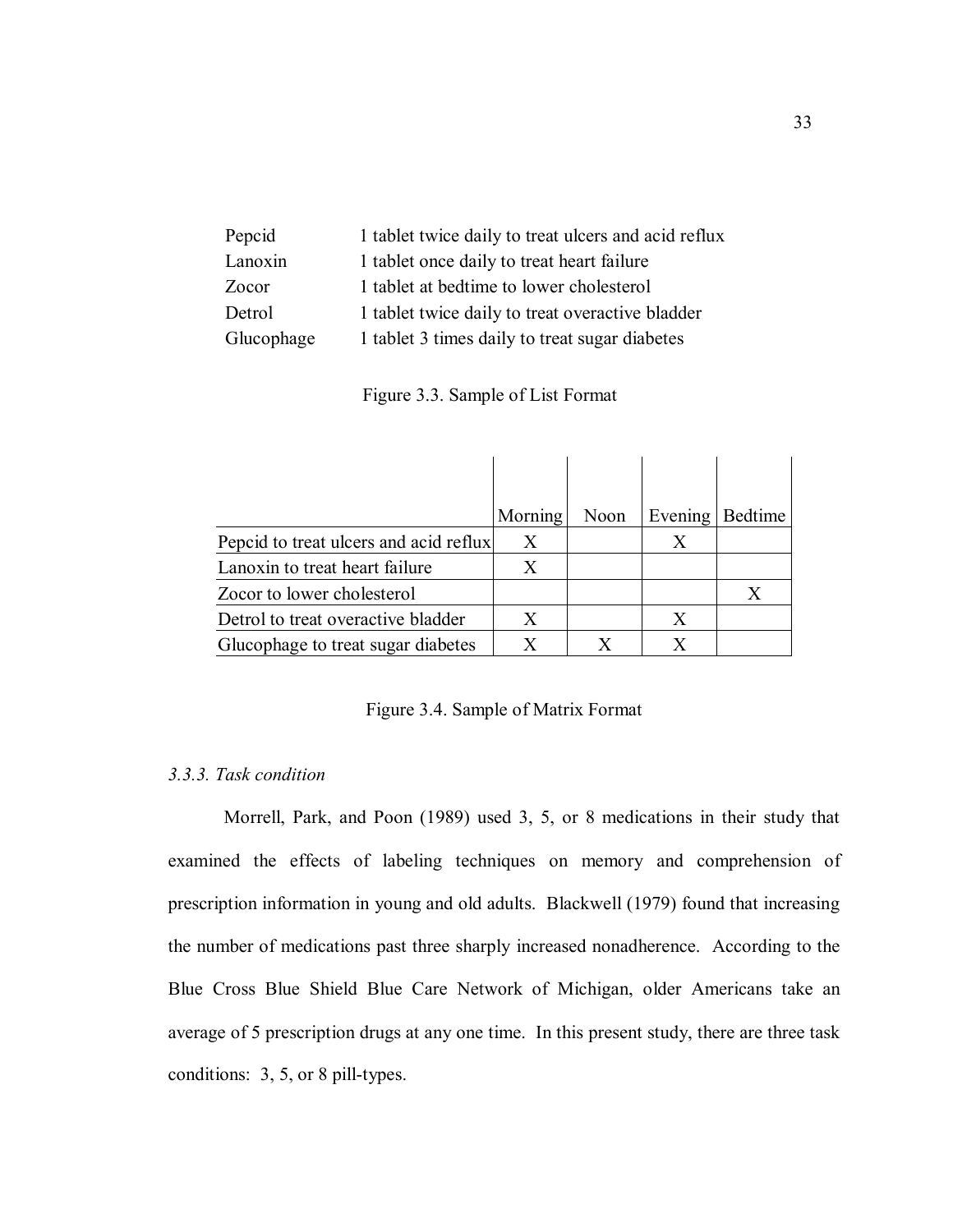Park and Jones (1997) define regimen complexity as "how many medication events are prescribed for a patient in a day, and it can be a function of either taking many medications or taking only a few medications that have complex schedules and must be taken three or four times a day." A review of the literature has found three methods for calculating regimen complexity. The author feels that the Medication Complexity Index (MCI) (Opperman Kelley, 1988) method is the most comprehensive approach to determine drug regimen complexity. See Appendix J for drug regimen complexity calculation methods. The present research uses the term drug regimen condition, as opposed to drug regimen complexity, because as the number of pill-types increases, extra study time is allowed.

# *3.3.4. Training Level*

In order to legally administer medications, formal caregivers must be licensed practical nurses (LPN). The LPN program is a 1-year vocational program that is completed at the junior college level. A licensure examination must also be passed (M. Fortenberry, personal communication, September 24, 2002). Informal caregivers have not received official training. However, they may receive some unofficial training through patient counseling with their physician, nurse, or pharmacist or through community-sponsored caregiver support programs.

## 3.4. Dependent Variables

The dependent variables included: memory questionnaire accuracy, pill-loading accuracy, and pill-loading rate (minutes per pill). Memory questionnaire accuracy is a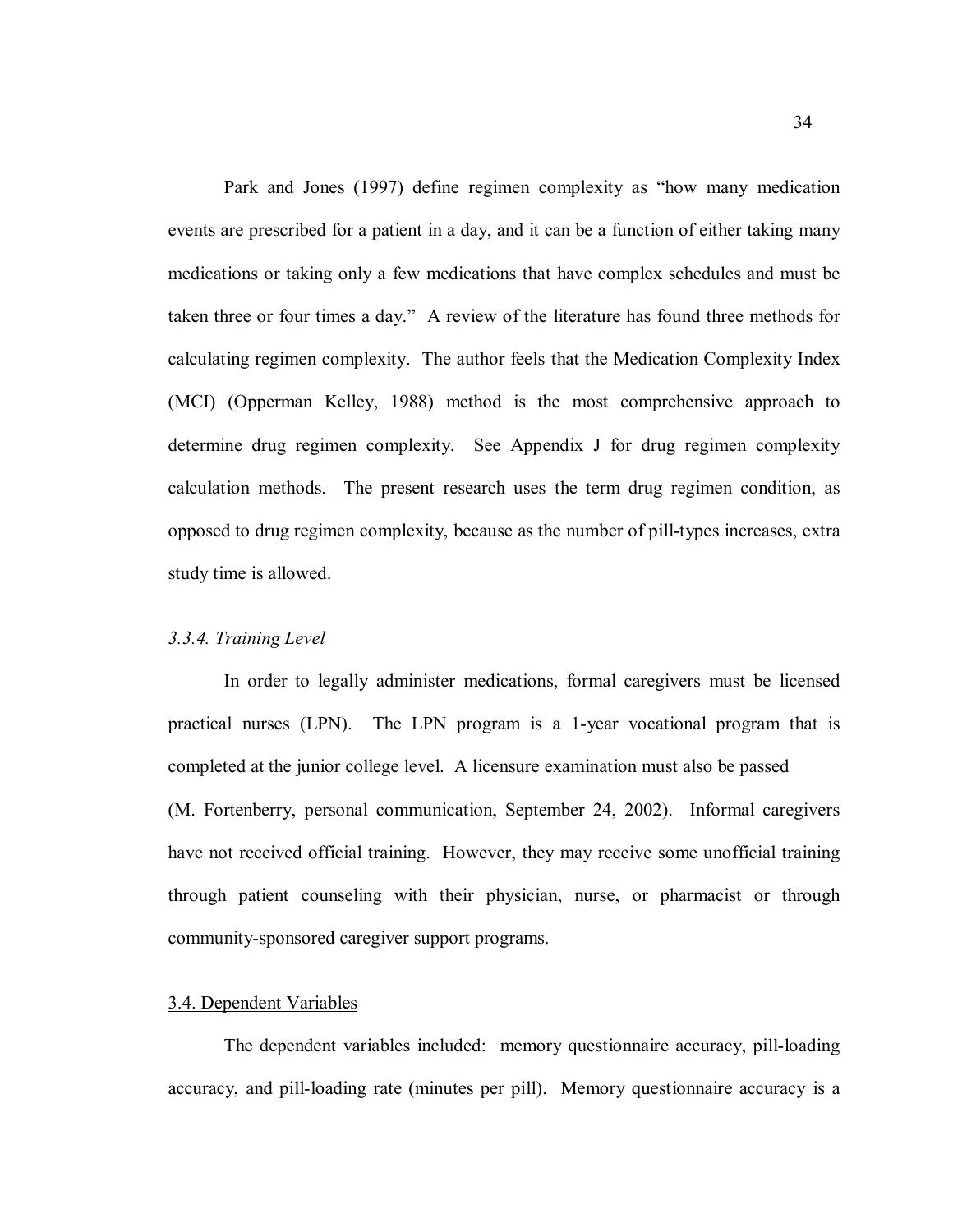measure of recall of the drug regimen. Pill-loading accuracy and pill-loading rate are a measure of comprehension of the drug regimen. Pill-loading accuracy included omission errors, commission errors, and time errors. See Figure 3.2, which illustrates the variables.

# *3.4.1. Memory Questionnaire Accuracy*

Participants completed a 10-item questionnaire to assess their memory of the drug regimen they viewed. The items required participants to recall information that was stated clearly in the format they viewed (Day, 1988). The medication names were not listed on the memory questionnaire to help with spelling because doing so could confound the effect of the auditory information. All participants completed the same memory questionnaire. There are specified right answers on 7 questions. This coincides with the number of factual questions in Day's (1988) study. The remaining 3 questions (time of day questions) asked which medication should be taken at noon, evening, and bedtime. Answers given for time of day questions by the group receiving the list format of instructions varied. The Memory Questionnaire is found in Appendix K.

Memory questionnaire score was calculated as the number of incorrect answers, with the highest score being 10. It is not of concern in the present study to score the memory questionnaire items internally. To score the time of day questions, either all or no credit was given. The scoring of the time of day questions for the group that received the list format of instructions depended on how the participant loaded the pill-organizer because there is flexibility in how the time of day medications can be scheduled. To be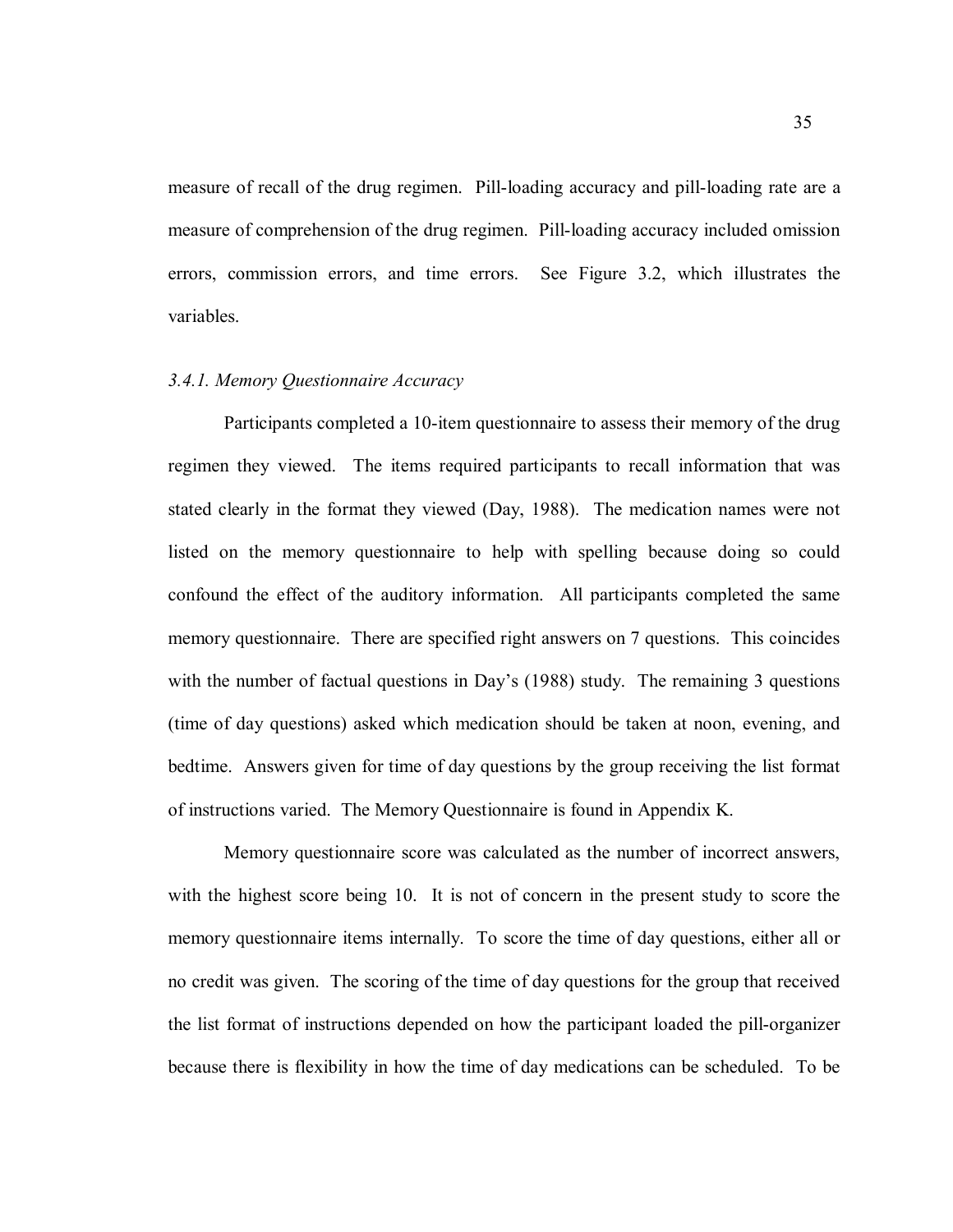counted as correct, the answers given on the time of day questions had to correspond to how the pill organizer was loaded, whether correct or incorrect. Spelling errors were dealt with in the same manner as Day's (1988) study. While the completion of the questionnaire was self-paced, as was done in Morrell, Park, and Poon's study (1990), there was a maximum of 10 minutes allowed to answer the questions. The limit was imposed to control the duration of the experiment.

It is important to note the interpretation of the second question on the Memory Questionnaire, which asked, "Which pill(s) are *only* taken in the evening?" None of the other time of day questions included the word "only." The correct answer for all of the task conditions with the matrix format would be "none." All of the medicines given in the evening are also given at other times during the day. The answer to that question could be Lanoxin for the task condition of 5 pill-types or 8 pill-types with the list format. Only two people, out of the 96 total participants, answered the question correctly. However, others interpreted the question as, "Which pill(s) are taken in the evening?" Credit was given for both interpretations as long as the answer corresponded to the way the pill organizer was loaded.

# *3.4.2. Pill-loading Accuracy*

Errors were classified into the following categories, based on error categories used by Park, Morrell, Frieske, Blackburn, and Birchmore (1991): time errors, omission errors, and commission errors. Time errors occurred when participants placed pills in the incorrect time of day compartment of the pill organizer. Omission errors occurred when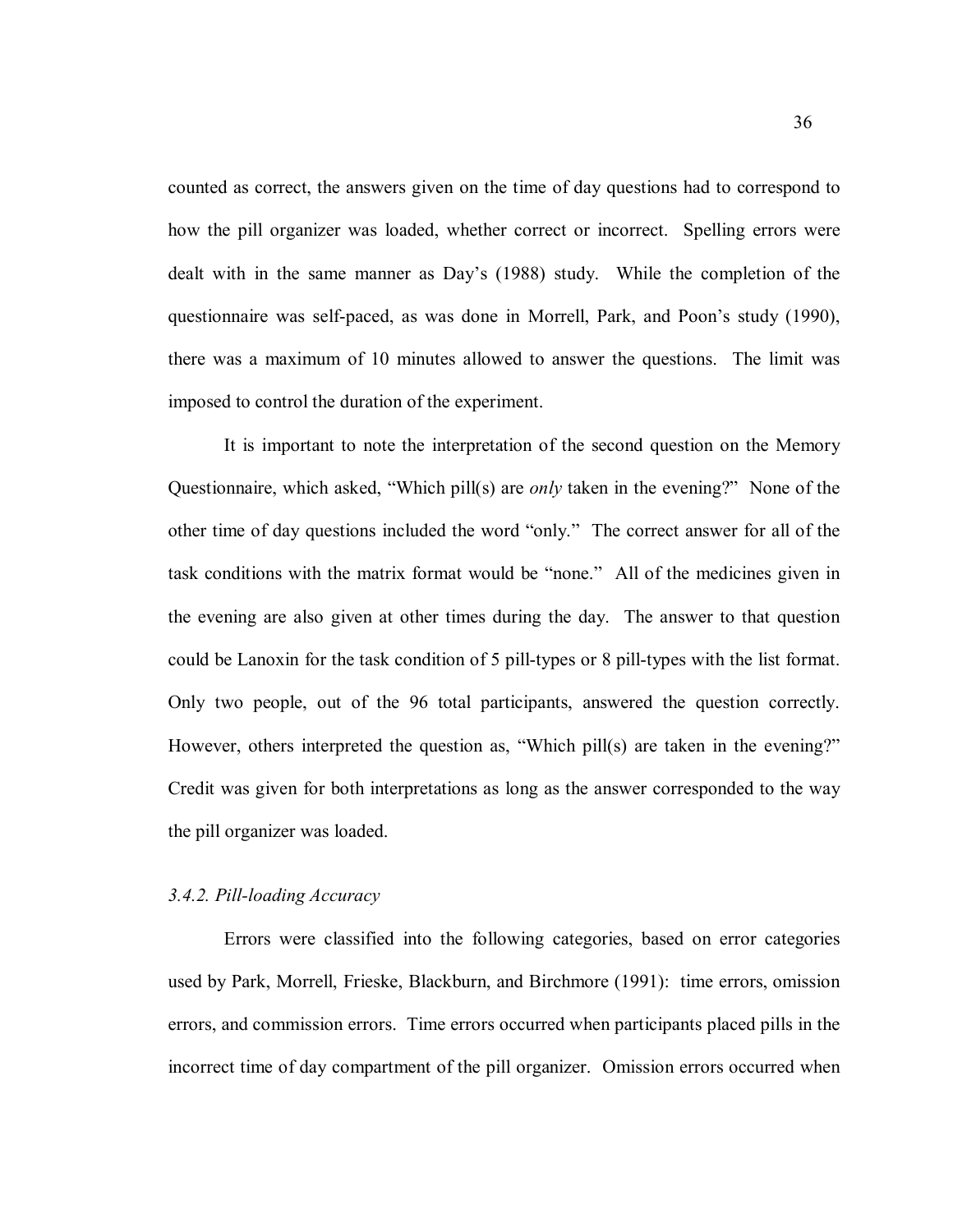participants excluded doses. Commission errors occurred when participants included extra doses.

# *3.4.3. Pill-loading Rate*

The pill-loading task was self-paced but timed. Timing of the pill-loading task began when the participant received the pill organizer and stopped when the participant snapped all the lids closed. Pill-loading rate is calculated by dividing the total time taken to load the pill organizer by the total number of pills loaded. The units for pill-loading rate are minutes per pill.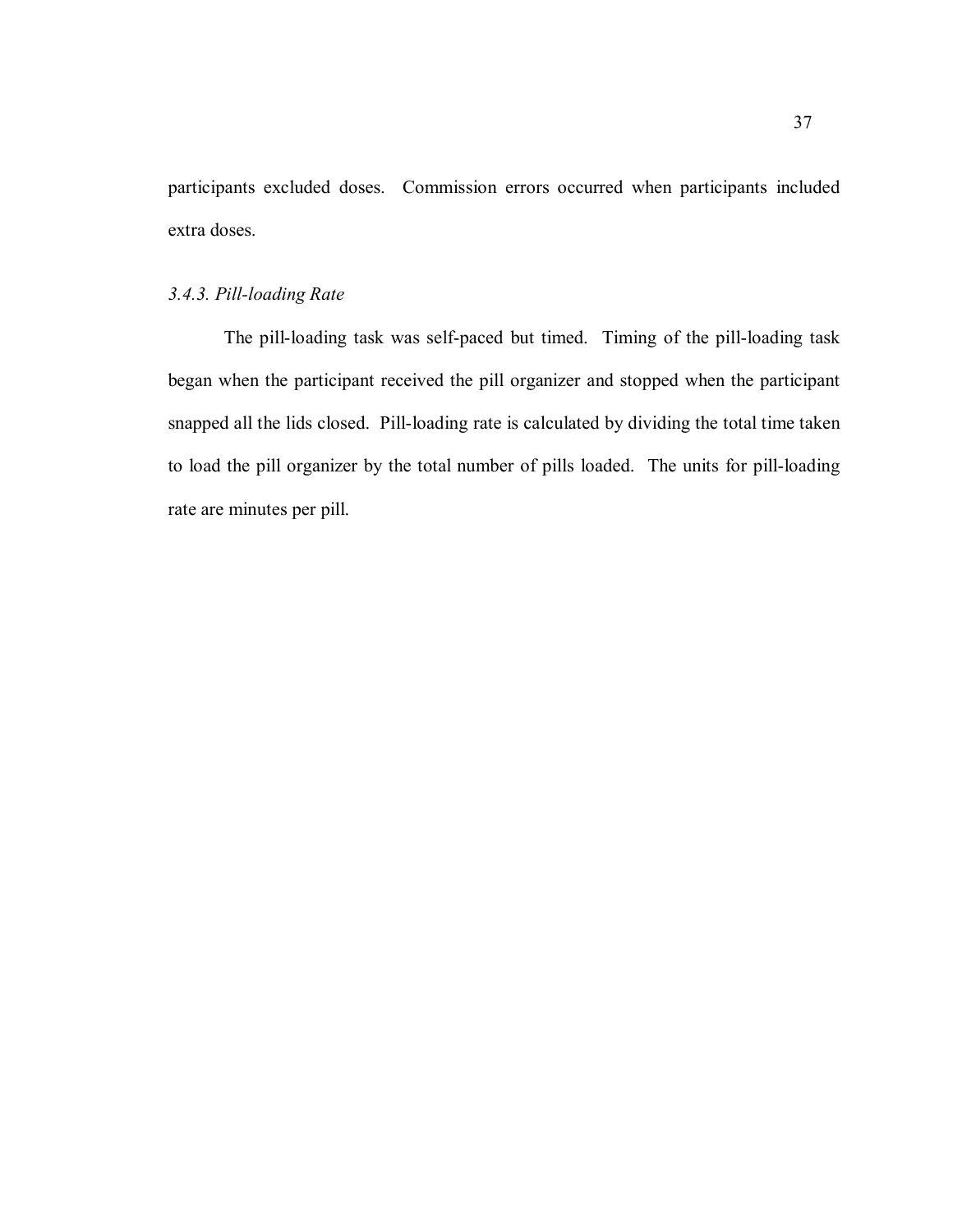# CHAPTER IV

# ANALYSES

## 4.1. Introduction

 The following data was collected: memory questionnaire errors, omission errors, commission errors, time errors, and pill-loading rate. The raw data is included in Appendix L. The data was standardized and transformed prior to being analyzed. A multivariate analysis of variance (MANOVA) was performed to determine the effect of the independent variables on the combined dependent variables. Canonical discriminant analysis was used to find linear combinations of the dependent variables that contributed to differences between levels of each independent variable. Follow-up univariate analyses of variance (ANOVAs) and nonparametric tests were performed to further interpret the results of the multivariate analysis of variance. Furthermore, correlation coefficients were calculated among the dependent variables, Word Familiarity Survey score, and Medication Familiarity Questionnaire score. The results of the Personal Interpretation Questionnaire were also summarized.

# 4.2. Standardizing Data

The dependent variables memory questionnaire errors, omission errors, commission errors, time errors, and pill-loading rate data were standardized. To standardize the data, the mean of each dependent variable was determined. The mean was subtracted from each data point and that number was divided by the standard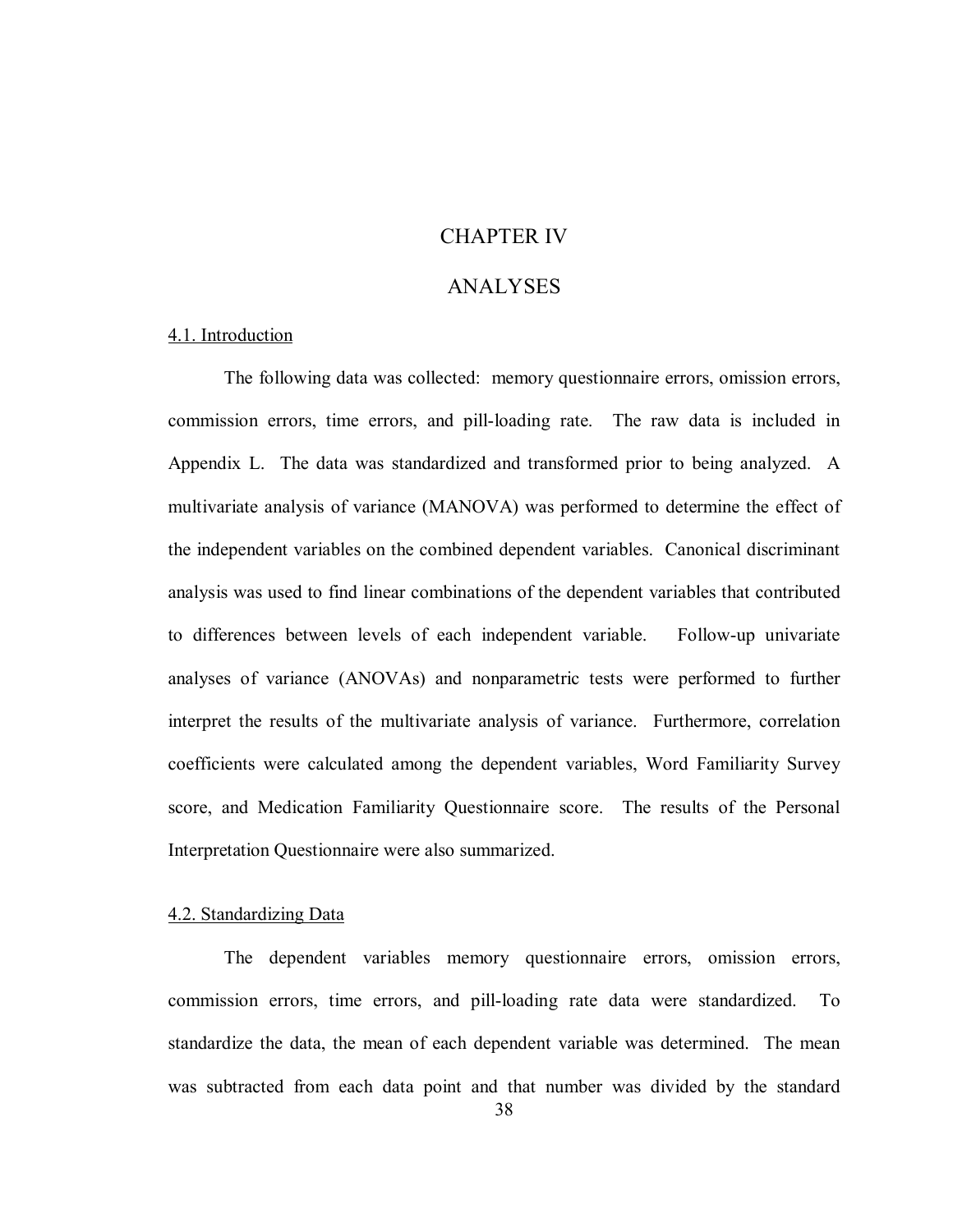deviation for that dependent variable. For example, the mean of the memory questionnaire errors data set was determined. The mean of the memory questionnaire errors data set was subtracted from each data point in the memory questionnaire data set. Then, that number was divided by the standard deviation of the memory questionnaire error data set. The same technique was used to standardize the other dependent variables. After standardization, each dependent variable has a mean of zero and a standard deviation of 1.

#### 4.3. Transforming Data

The data were checked for normality using PROC UNIVARIATE in the SAS (Statistical Analysis Software) Program. PROC UNIVARIATE computes the skewness value, which deals with symmetry of the distribution, and the kurtosis value, which deals with the peakedness of the distribution. Data that are normal have skewness and kurtosis values of zero. PROC UNIVARIATE also produces a normal probability plot that allows the normality of the data to be assessed graphically (Cody  $& Smith, 1997$ ; Tabachnick  $&$ Fidell, 2001). Memory questionnaire errors, omission errors, commission errors, time errors, and pill-loading rate data were found not to be normal because of high kurtosis and skewness values. Square root, log, and inverse transformations were tried on the data. A constant was added to each data point to bring the lowest value to 1 to avoid taking the square root, log, or inverse of zero. The inverse transformation reduced the kurtosis and skewness values, improving normality for memory questionnaire errors, omission errors, commission errors, time errors, and pill-loading rate data.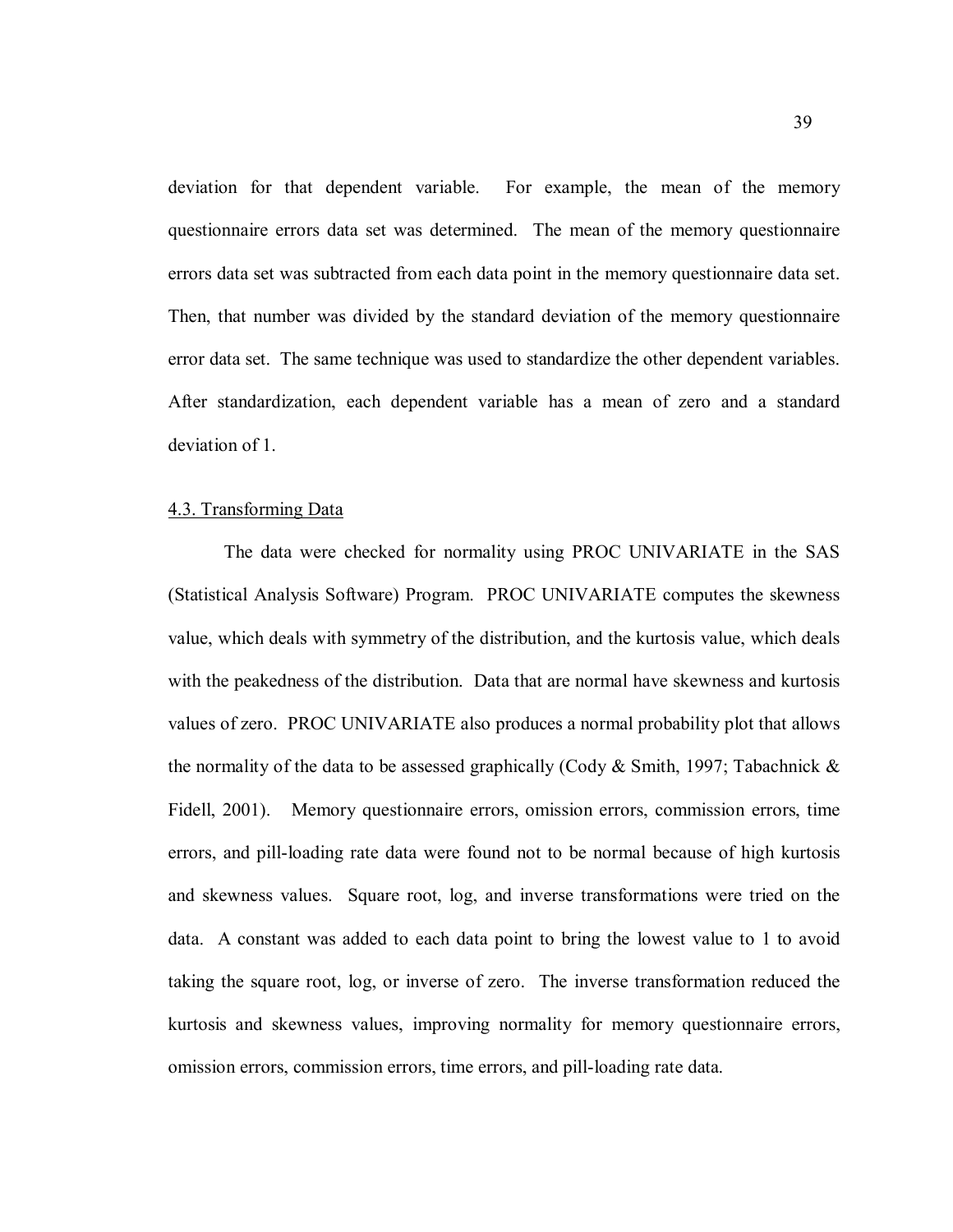# 4.4. Analysis of Word Familiarity Survey and Medication Familiarity Questionnaire

The average Word Familiarity Survey score (highest possible score: 30) for formal caregivers is 16 (SD = 4.73) and is 9 (SD = 4.88) for informal caregivers. The average Medication Familiarity Questionnaire score (highest possible score: 24) for formal caregivers is 12 (SD = 3.67) and is 7 (SD = 4.95) for informal caregivers. A univariate analysis of variance (ANOVA) tests whether there is a significant difference between treatment groups. The null hypothesis states that all of the treatment groups have the same mean. An ANOVA using education level as the independent variable and Word Familiarity Survey score as the dependent variable shows a significant difference (F  $[15, 80] = 4.92$ ,  $p < 0.0001$ ). People with higher education have a higher verbal intelligence than people with less education.

An ANOVA with training level as the independent variable and Word Familiarity Survey score as the dependent variable is also significant (F  $[1, 94] = 55.11$ ,  $p \le 0.0001$ ). Formal caregivers have higher education than the majority of informal caregivers and, in turn, have a higher verbal intelligence.

Park, Morrell, Frieske, Blackburn, and Birchmore (1991) found that low verbal ability contributed to higher omission error rates in loading a pill organizer. An ANOVA revealed that Word Familiarity Survey score significantly affects the number of omission errors made while loading the pill organizer (F  $[24, 71] = 2.19$ , p = 0.0059). People who have a higher verbal intelligence made fewer omission errors. Furthermore, Morrell, Park, and Poon (1989) found that participants with higher Word Familiarity Survey scores made fewer errors answering questions from memory about the medication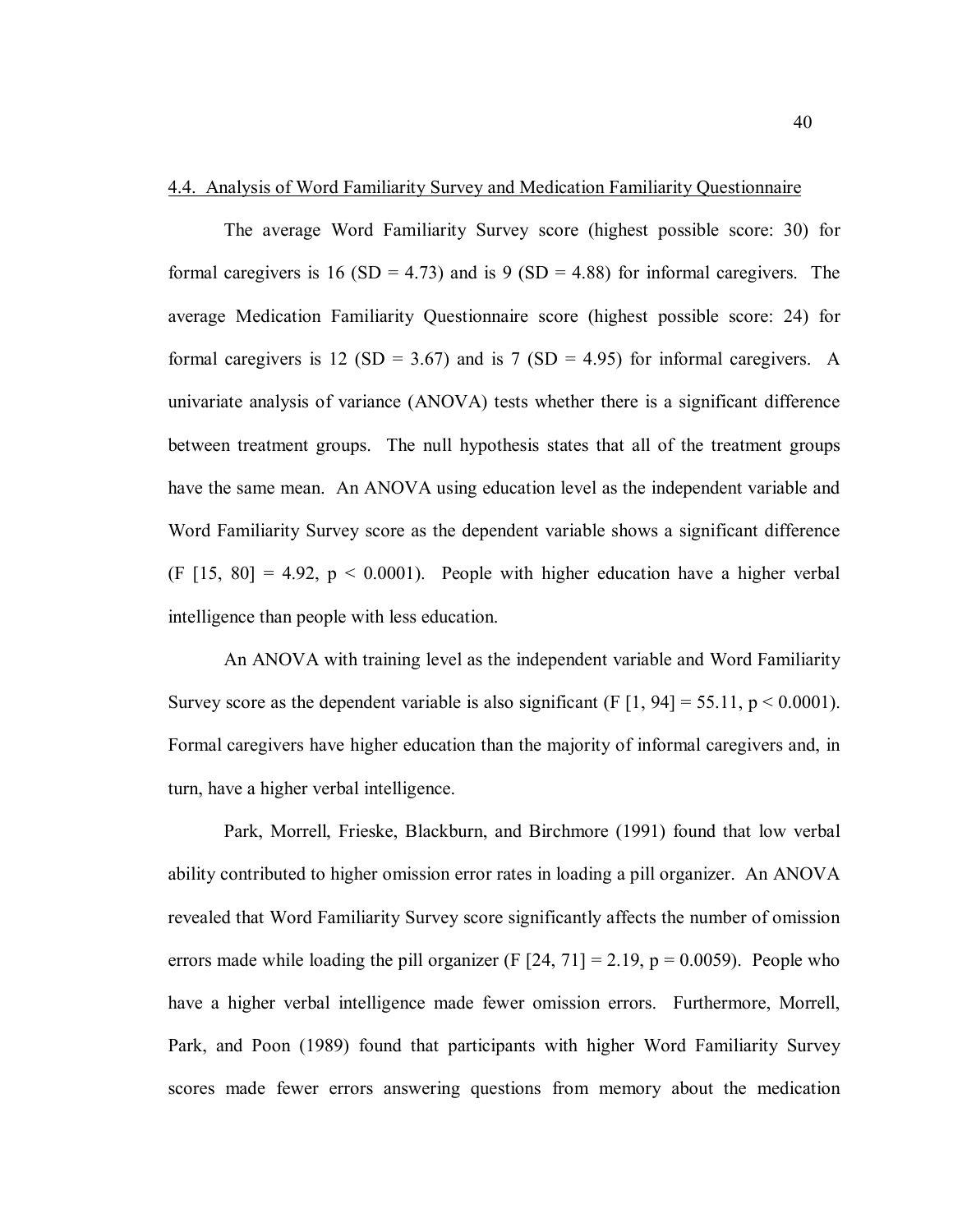instructions. An ANOVA revealed that higher Word Familiarity Survey scores resulted in significantly fewer memory questionnaire errors (F  $[24,71] = 1.75$ , p = 0.0371).

An ANOVA with training level as the independent variable and Medication Familiarity Questionnaire score as the dependent variable shows a significant difference  $(F [1, 94] = 37.19, p < 0.0001)$ . Formal caregivers know more about the purpose, color, and shape of the pills than the informal caregivers.

Formal caregivers indicated that their care recipients take an average of 7 prescription drugs daily. Informal caregivers indicated their care recipients take an average of 6 prescription drugs daily.

#### 4.5. MANOVA

A multivariate analysis of variance (MANOVA) allows testing of the relationship between independent variables and more than one dependent variable. Five dependent variables (omission errors, commission errors, time errors, memory questionnaire errors, and pill-loading rate) were subjected to a  $2 \times 2 \times 2 \times 3$  MANOVA. The MANOVA used Wilk's criterion test statistic with training level (formal or informal), sound condition (audio or no audio), instruction format (matrix or list), and task condition (3, 5, or 8 pilltypes) treated as independent variables. Wilk's criterion is commonly used when there are more than two groups formed by the independent variables. It measures the difference between groups of the vector of means on the independent variables. A smaller Wilk's lambda value indicates a greater difference (Garson, Spring 2003). The MANOVA revealed that all of the independent variables significantly affect the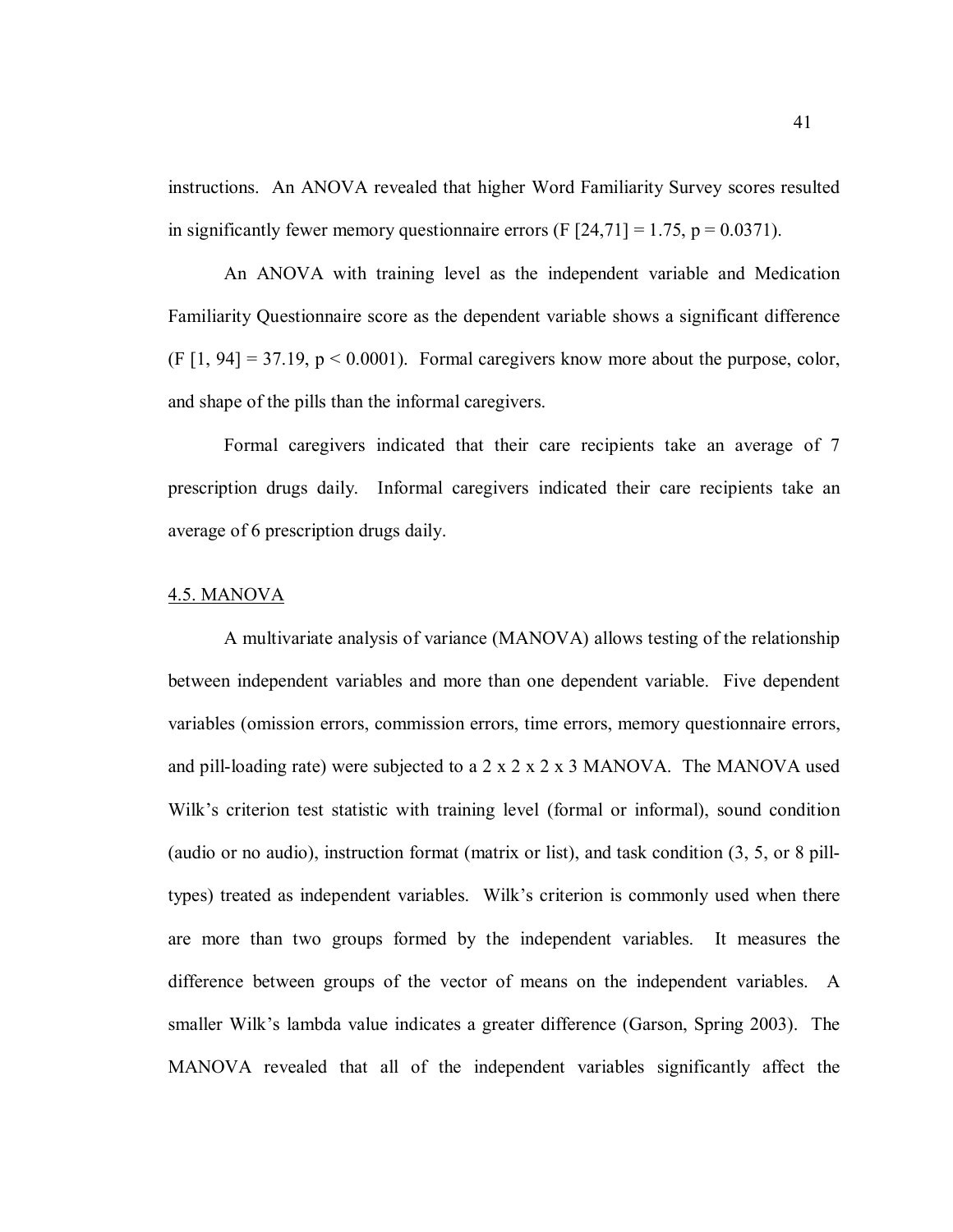combined dependent variables. Contrast statements were written in SAS to determine if levels of task condition are significantly different from one another. It was found that the task condition of 3 pill-types does not differ significantly from 5 pill-types. The 3 pilltypes task condition differs significantly from the 8 pill-types. Furthermore, the 5 pilltypes condition differs significantly from the 8 pill-types. No interactions were found to be significant at the 0.05 level. Please see Appendix M for a listing of MANOVA interactions results. The results of the MANOVA are shown in Table 4.1.

Table 4.1. Results of MANOVA

| <b>Independent Variable</b> | Wilk's |              | df | p            |
|-----------------------------|--------|--------------|----|--------------|
|                             | Lambda | <b>Value</b> |    |              |
| Training level              | 0.4984 | 13.69        |    | ${}< 0.0001$ |
| <b>Instruction format</b>   | 0.6578 | 7.08         |    | ${}< 0.0001$ |
| Task condition              | 0.5817 | 4.23         | 10 | ${}< 0.0001$ |
| Sound condition             | 0.8361 | 2.67         |    | 0.0293       |

#### 4.6. Combined Score

A combined score was calculated using standardized data. Standardization was accomplished using the technique described in Section 4.2. The combined score is the sum of the memory questionnaire errors, omission errors, commission errors, time errors, and pill-loading rate. The disadvantage in calculating a combined score is that the individual variance for each dependent variable is lost. The lower the combined score, the more desirable, indicating fewer errors and a faster pill-loading rate. Since there is no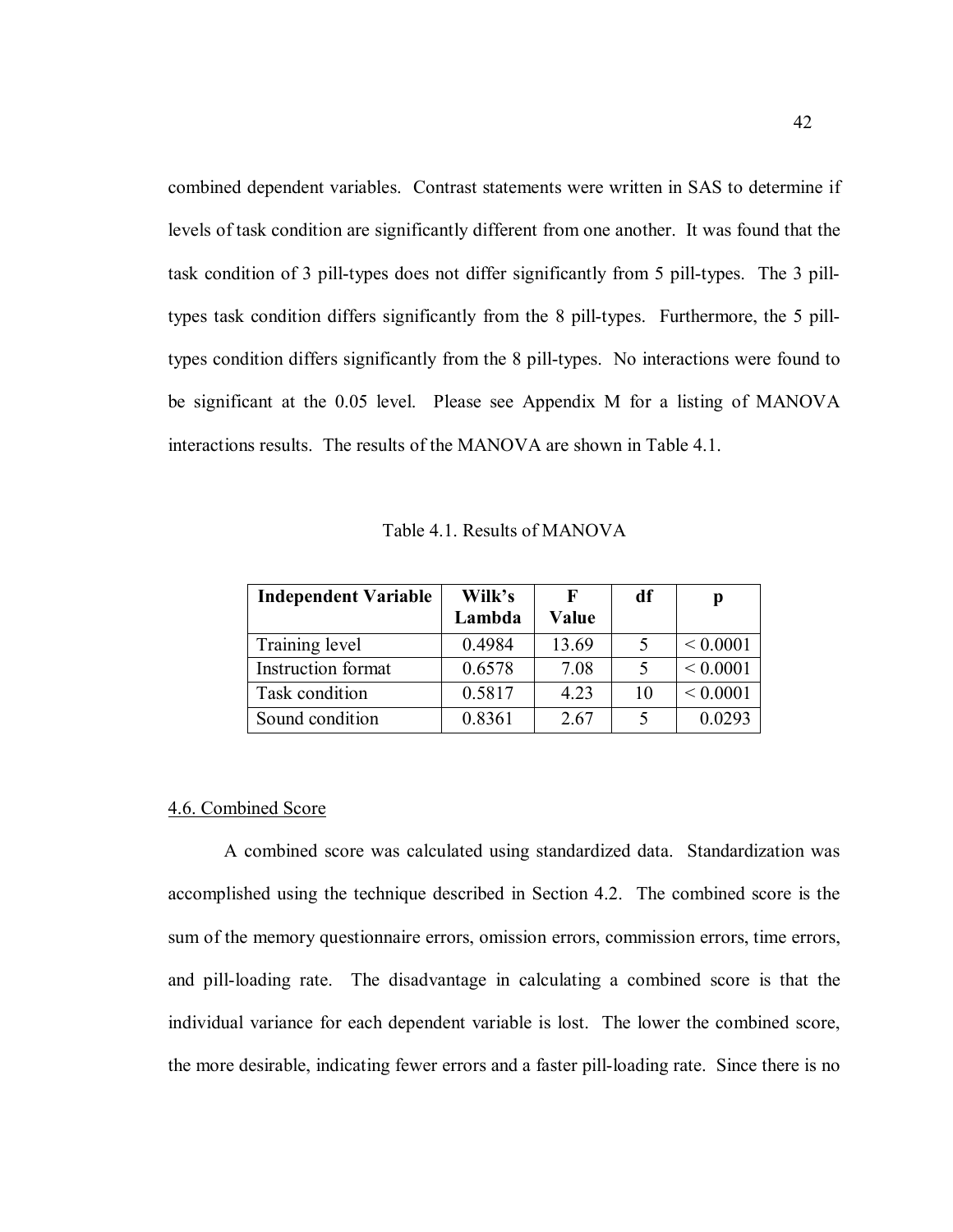clear justification for weighing the dependent variables differently, they are all weighted equally. Box and whiskers plots using combined score are included in Appendix N.

To determine which of the independent variables contributed significantly to the combined score, a univariate analysis of variance was performed with the independent variables being training level, task condition, sound condition, and instruction format and the dependent variable being combined score. It was found that 44% of the variation in combined score was explained by the variance in the independent variables. More specifically, training level ( $p \le 0.0001$ ) and task condition ( $p = 0.0482$ ) contributed significantly to the combined score. Combined scores are significantly lower among formal caregivers than informal caregivers. Combined scores are not significantly lower among participants in the audio condition than the non-audio condition. Combined scores are not significantly lower among participants with the matrix format than the list format. The combined score decreased significantly as the number of pill-types decreased from 8 to 3 and from 8 to 5. Over half of the variability in combined score is explained by other factors of complex human behavior than the variability in the independent variables.

#### 4.7. Canonical Discriminant Analysis

 Canonical discriminant analysis is used to find linear combinations of quantitative variables (canonical variables) that provide differences between levels of an independent variable. SAS has a PROC CANDISC procedure that performs a one-way MANOVA to test the null hypothesis that the levels' mean vectors are equal. It was determined by the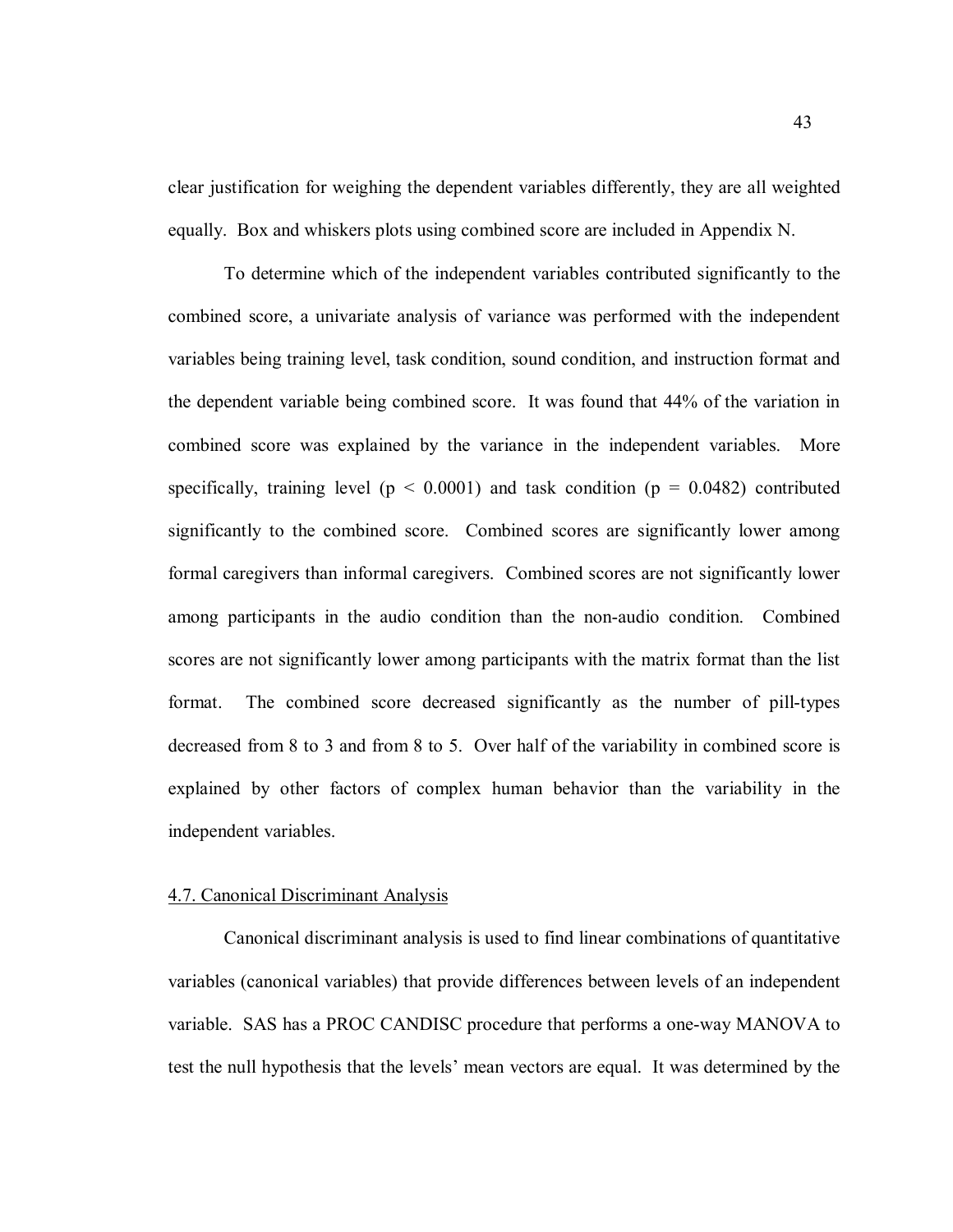results of the MANOVA that training level, instruction format, task condition, and sound condition significantly affect the combination of memory questionnaire errors, omission errors, commission errors, time errors, and pill-loading rate (caregiver performance). Canonical discriminant analysis allows a canonical correlation to be calculated that gives the percentage of variance in caregiver performance explained by the independent variable (SAS Institute, 1999). The percentage of variation in caregiver performance explained by each independent variable is shown in Table 4.2. The highest percentages of variation in caregiver performance can be attributed to the amount of variability in training level, instruction format, and task condition.

| Independent<br>Variable | Variance in<br>Caregiver<br>Performance |
|-------------------------|-----------------------------------------|
| Training level          | 42%                                     |
| Instruction format      | 27%                                     |
| Task condition          | 25%                                     |
| Sound condition         | $10\%$                                  |

Table 4.2. Percentage of Variance Explained by Independent Variables

Canonical discriminant analysis also calculates raw and standardized canonical coefficients to show the relative weights of each dependent variable that separate the levels of the independent variable most effectively. Standardized coefficients are used when variables are not measured in the same units (SAS Institute, 1999). The standardized canonical coefficients associated with each dependent variable for each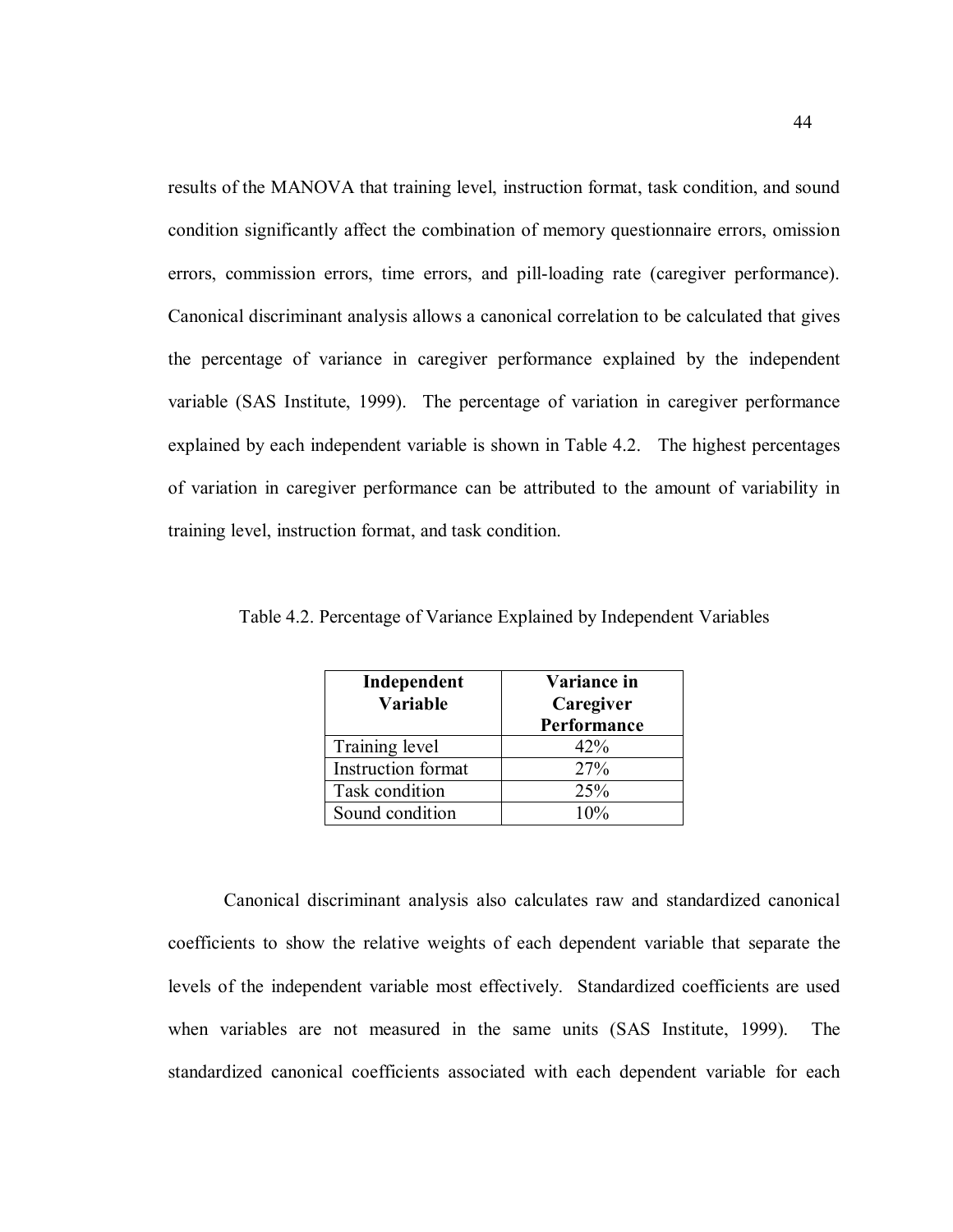independent variable are shown in Table 4.3. From Table 4.3, it can be seen that the number of omission errors, commission errors, and pill-loading rate are affected by most by task condition followed by instruction format. Time errors are affected most by sound condition and instruction format. Memory questionnaire errors are most affected by task condition and training level.

| Dependent                   | <b>Training</b> | <b>Sound</b>     | <b>Instruction</b> | <b>Task</b> |
|-----------------------------|-----------------|------------------|--------------------|-------------|
| Variable                    | <b>Level</b>    | <b>Condition</b> | Format             | condition   |
| Omission errors             | $-0.2170$       | $-0.0456$        | $-0.6401$          | $-0.9416$   |
| Commission errors           | 0.3193          | 0.1639           | 0.6519             | 0.6537      |
| Time errors                 | 0.1443          | 0.9686           | 0.8550             | $-0.3792$   |
| Memory questionnaire errors | 0.6245          | $-0.2072$        | $-0.3611$          | $-1.0042$   |
| Pill-loading rate           | 0.6577          | $-0.1117$        | 0.6665             | 1.3625      |

Table 4.3. Standardized Canonical Coefficients

Finally, canonical discriminant analysis calculates the means on the canonical variables for each level of the independent variable (SAS Institute, 1999). The means on canonical variables for each level of the independent variables are shown in Table 4.4. Table 4.4 provides a way to examine the order of the levels of the independent variables. Recall, that the task conditions of 3 pill-types and 8 pill-types were found to be significantly different and the task conditions of 5 pill-types and 8 pill-types were found to be significantly different from one another. Remember the data has been inversely transformed. Therefore, a higher mean indicates better caregiver performance, i.e. fewer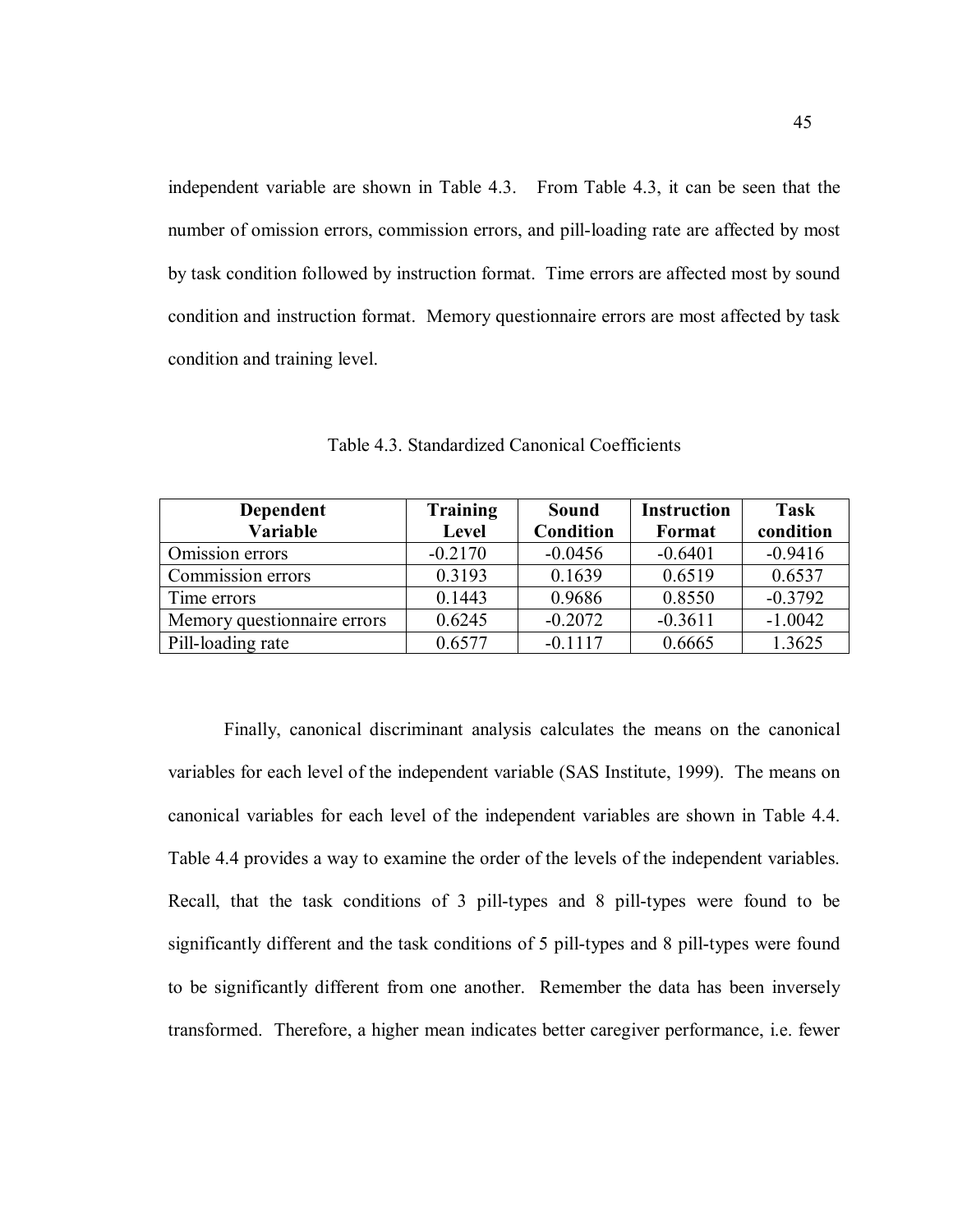errors and faster pill-loading rate. Best performance occurred among formal caregivers with 8 pill-types in the audio condition with the matrix format of instructions.

| <b>Independent Variable Level</b> | Mean         |           |
|-----------------------------------|--------------|-----------|
| Training level:                   | Formal       | 0.8395    |
| Training level:                   | Informal     | $-0.8395$ |
| Sound condition:                  | Audio        | 0.3384    |
| Sound condition:                  | Non-audio    | $-0.3384$ |
| Instruction format:               | Matrix       | 0.5976    |
| Instruction format:               | List         | $-0.5976$ |
| Task condition:                   | 3 pill-types | $-0.4552$ |
| Task condition:                   | 5 pill-types | $-0.3566$ |
| Task condition:                   | 8 pill-types | 0.8118    |

Table 4.4. Means on Canonical Variables

# 4.8. Follow-up ANOVAs

Since the MANOVA indicated that the null hypothesis should be rejected, that is, there was a difference in the means of the dependent variables for all of the independent variables, follow-up ANOVAs were performed to determine which levels of independent variables are significantly different from others at the  $0.05$  level. A 2 x 2 x 2 x 3 ANOVA with training level (formal or informal), sound condition (audio or no audio), instruction format (matrix or list), and task condition (3 pill-types, 5 pill-types, or 8 pilltypes) as independent variables was performed on each of the following dependent variables: memory questionnaire errors, omission errors, commission errors, time errors, and pill-loading rate. Table 4.5 shows the significant findings from the follow-up ANOVAs. Table 4.5 gives the degrees of freedom, sum of squares error, mean square error, F value, and p-value.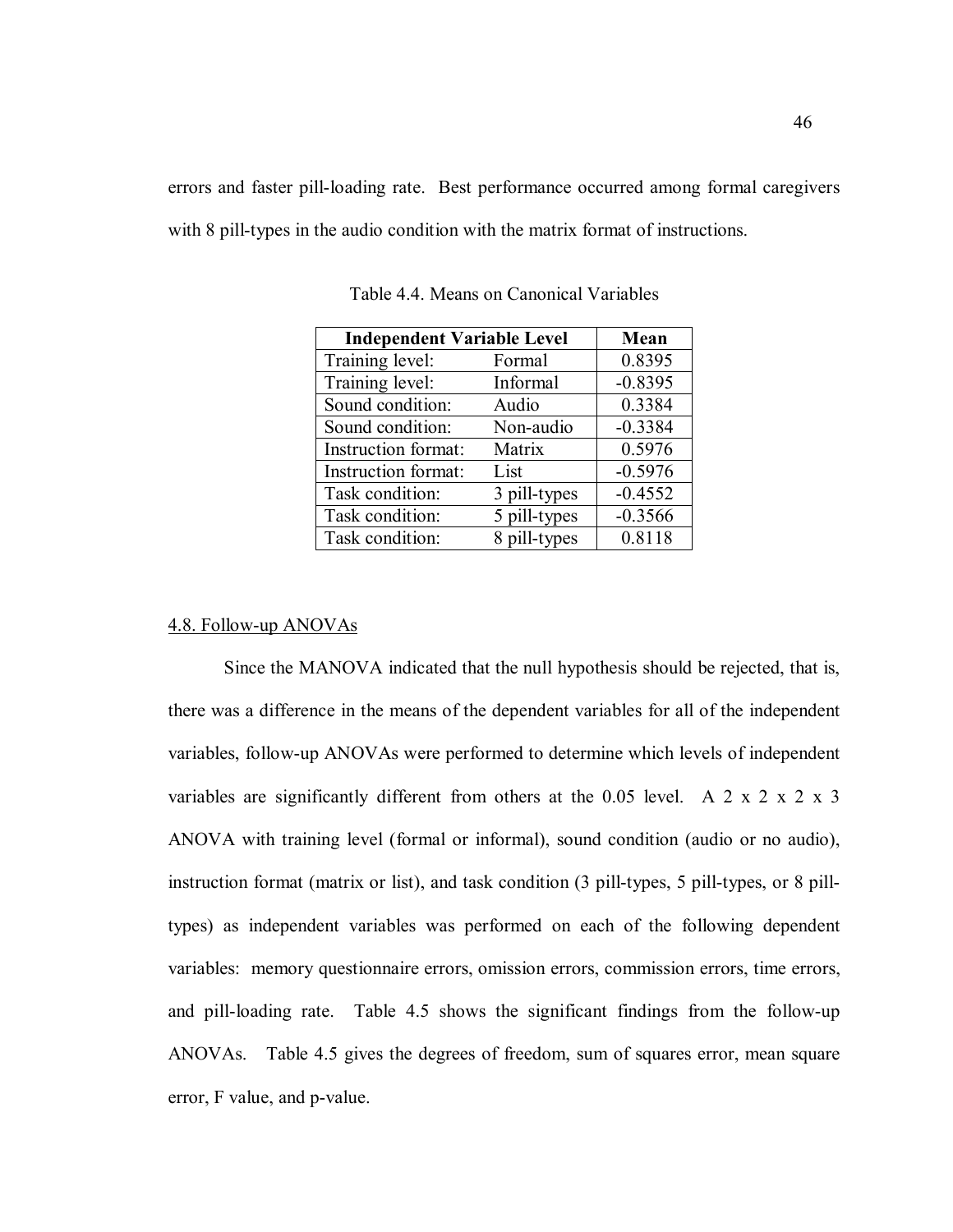| <b>Dependent Variable</b> | <b>Source</b>    | df | <b>SS</b> | <b>MS</b> | F     | n            |
|---------------------------|------------------|----|-----------|-----------|-------|--------------|
| Memory questionnaire      | Training level   |    | 1.31      | 1.31      | 57.25 | ${}< 0.0001$ |
| errors                    | Task condition   | 2  | 0.42      | 0.21      | 9.27  | 0.0003       |
| Omission errors           | Training level   |    | 0.12      | 0.12      | 15.51 | 0.0002       |
| Commission errors         | Training level   |    | 0.02      | 0.02      | 8.58  | 0.0045       |
|                           | Instruct. format |    | 0.01      | 0.01      | 5.47  | 0.0222       |
|                           | Train x format   |    | 0.01      | 0.01      | 5.79  | 0.0186       |
| Time errors               | Training level   |    | 0.05      | 0.05      | 4.21  | 0.0438       |
|                           | Task condition   | 2  | 0.12      | 0.06      | 4.65  | 0.0126       |
|                           | Sound            |    | 0.17      | 0.17      | 13.14 | 0.0005       |
|                           | Instruct. format |    | 0.35      | 0.35      | 27.23 | ${}< 0.0001$ |
| Pill-loading rate         | Training level   |    | 0.18      | 0.18      | 29.95 | ${}< 0.0001$ |

Table 4.5. ANOVA Summary Table Showing Significant Findings

# *4.8.1. Memory Questionnaire Errors*

Training level and task condition significantly affect the number of memory questionnaire errors made. Formal caregivers made fewer memory questionnaire errors than informal caregivers. A post hoc comparison using Duncan's multiple range test suggests that memory questionnaire error means generated in the 3 pill-types and 5 pilltypes task condition and means generated in 3 pill-types and 8 pill-types task condition are statistically different, with 3 pill-types yielding the fewest memory questionnaire errors.

#### *4.8.2. Omission Errors*

Training level significantly affects the number of omission errors made while loading the pill organizer. Formal caregivers made fewer omission errors than informal caregivers.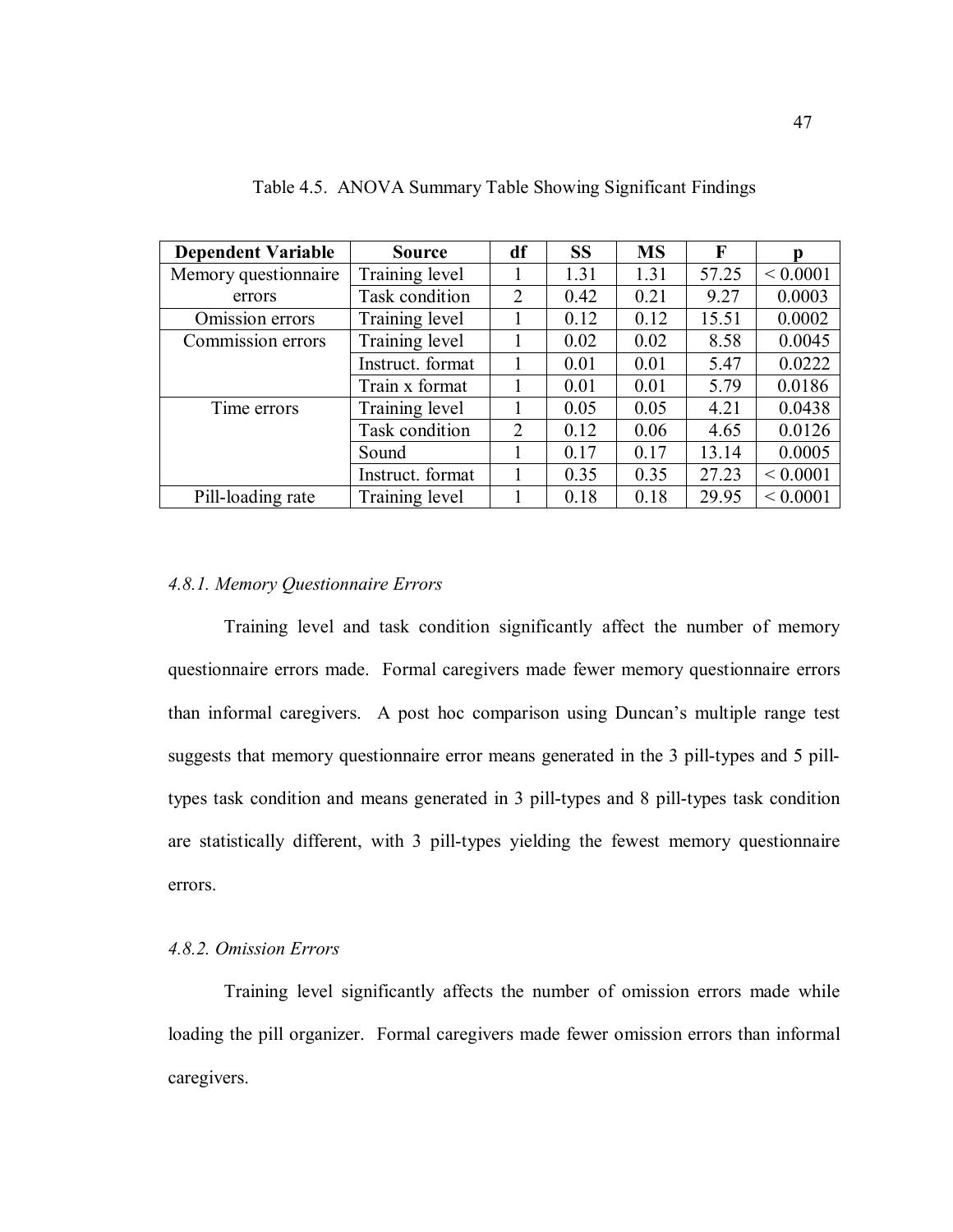## *4.8.3. Commission Errors*

Training level and instruction format significantly affect the number of commission errors made. Formal caregivers made fewer commission errors than informal caregivers. People with the matrix format made fewer commission errors than those with the list format. There was an interaction between training level and instruction format for commission errors. Follow-up ANOVAs with instruction format as the independent variable and commission errors as the dependent variable were performed on the formal and informal caregivers separately. Instruction format significantly affected commission errors among informal caregivers, but not among formal caregivers.

## *4.8.4. Time Errors*

Training level, task condition, instruction format, and sound condition significantly affect the number of time errors. Formal caregivers made fewer time errors than informal caregivers. A post hoc comparison using Duncan's multiple range test suggests that time error means for task conditions of 5 pill-types and 8 pill-types are statistically different. Participants with the matrix format made fewer time errors in loading the pill organizer compared to those who received the list format. Participants in the audio condition made fewer time errors than those in the non-audio condition.

## *4.8.5. Pill-loading Rate*

Training level significantly affects the pill-loading rate. Formal caregivers had a faster pill-loading rate than the informal caregivers.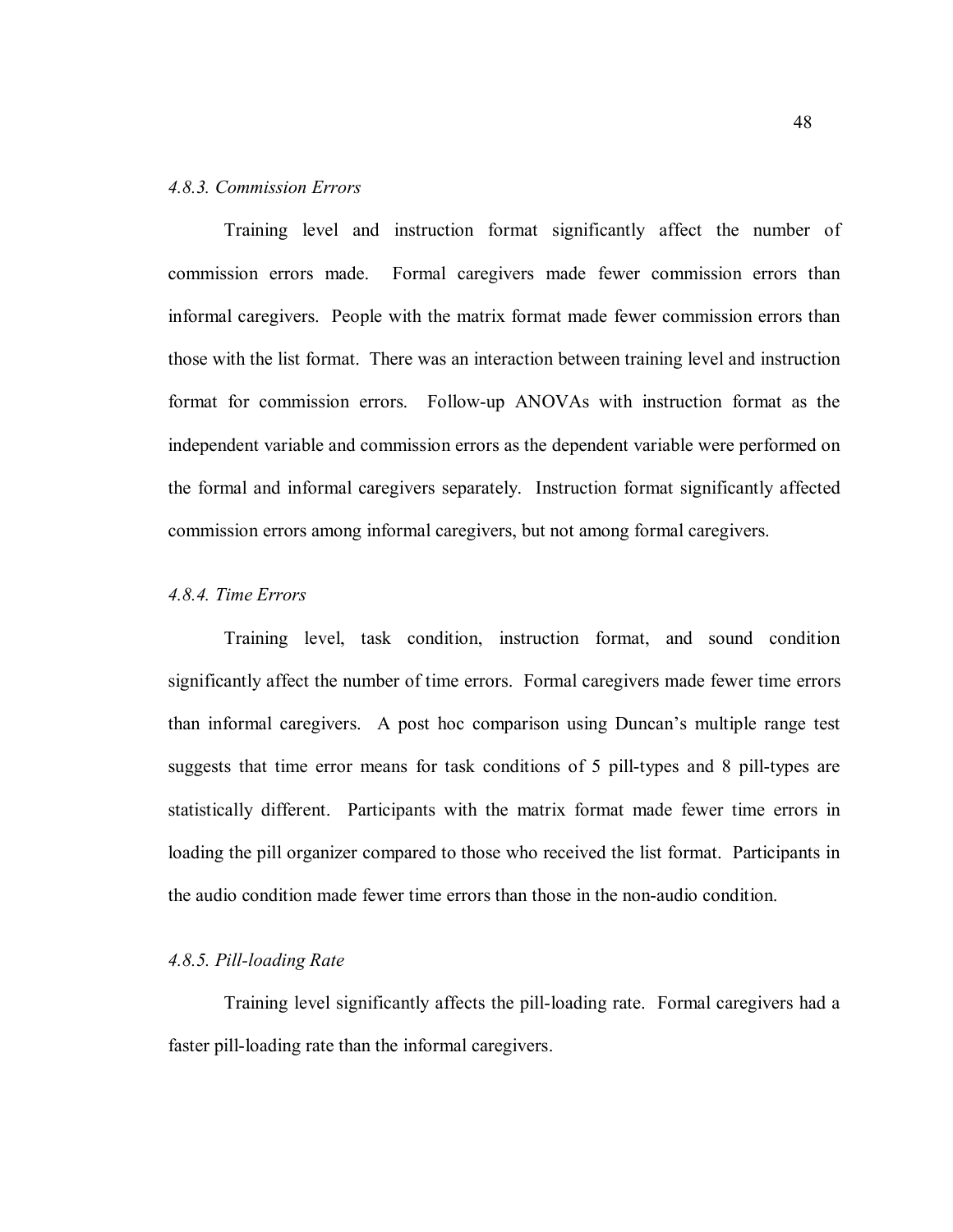## 4.9. Nonparametric Test

After transforming the omission, commission, and time error data by taking the inverse of each data point (this transformation improved normality the most), normality was still in question. It was common for formal caregivers to make zero omission, commission, or time errors. The normality of the data was questionable due to the large number of zeros in the data set. To use MANOVAs or ANOVAs the normality assumption must be met. Therefore, the Wilcoxon rank-sum test, a nonparametric test, which does not assume a normal distribution of data, was also performed in addition to the ANOVAs to see if the findings conflicted with the findings of the ANOVAs. Wilcoxon rank-sum tests were performed using matrix and list data separately. The independent variables were training level, sound condition, and task condition. The dependent variables were omission, commission, and time errors. The conclusions from the nonparametric tests were the same as the findings of the ANOVAs. Training level significantly affected each dependent variable. Sound condition significantly affected the number of time errors made. Instruction format significantly affected the number of commission errors and time errors. It seems that the ANOVA technique was robust. Therefore, analyses were continued assuming normality.

#### 4.10. Correlation

Correlations were determined using the PROC CORR procedure in SAS. PROC CORR computes pairwise correlation coefficients (r) between variables. A positive correlation indicates that as one variables increases, the other variable increases. A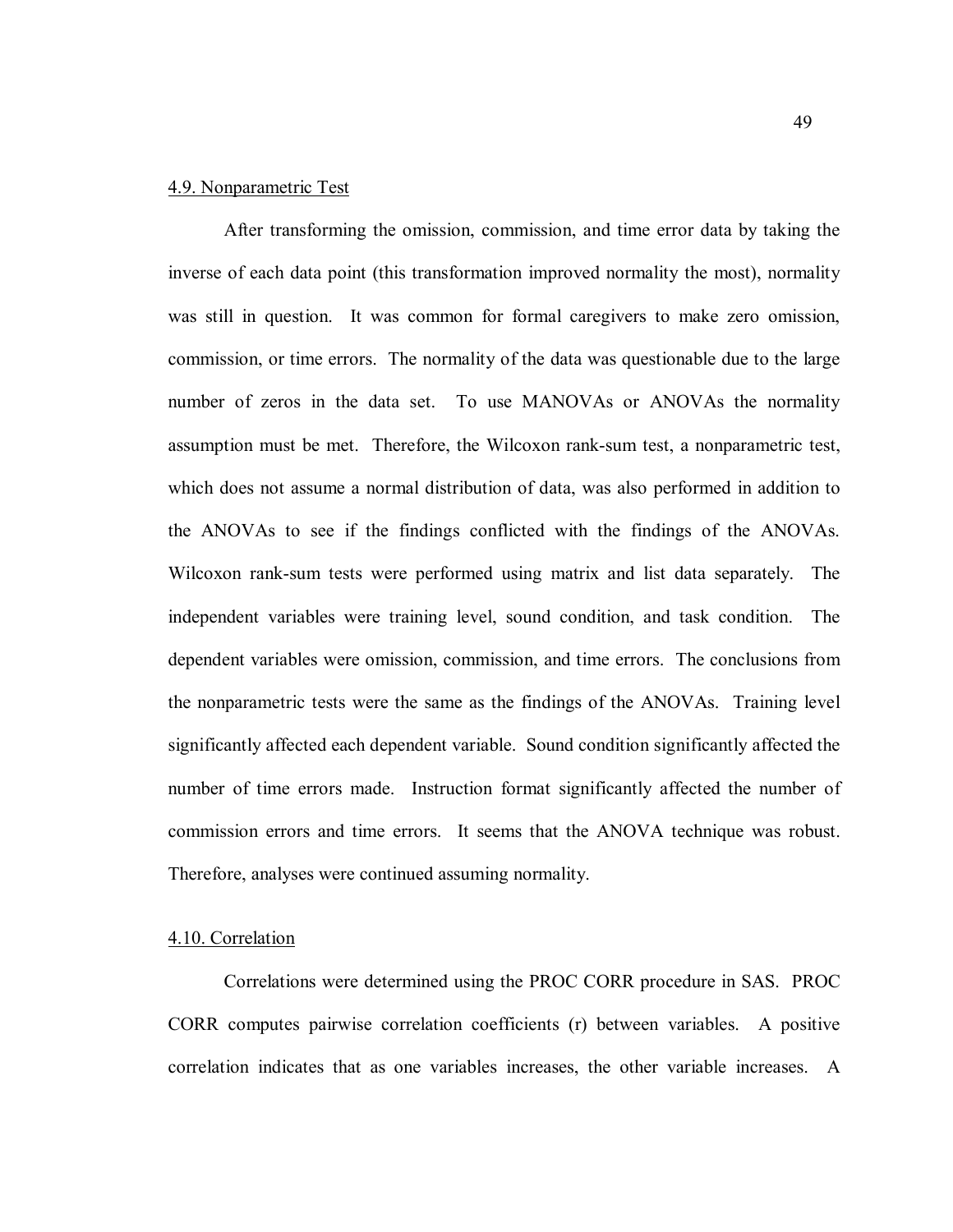negative correlation indicates that as one variables increases, the other variable decreases. It is important to remember that the data has been inversely transformed. A smaller number of errors results in a higher number after being inversely transformed.

As the number of commission errors increases, the number of omission errors also increases. As memory questionnaire errors increase, omission errors, commission errors, and pill-loading rate also increase. As Word Familiarity Survey scores and Medication Familiarity Questionnaire scores increase, fewer memory questionnaire errors and fewer omission errors are made and pill-loading rate is faster.

By examining the correlation coefficients, it is evident that as training and education level increase, which leads to increased Word Familiarity Survey scores and Medication Familiarity Questionnaire scores, and as memory of the drug regimen is improved, errors are reduced. Selected correlation coefficients along with their associated p-values are shown in Table 4.6. The smaller the p-value, the less likely that the correlation is found by chance (Cody  $& Smith, 1997$ ). The complete listing of correlation coefficients is located in Appendix O.

Table 4.6. Correlation Coefficients

| <b>Variables</b>                    |                   |        | p-value |
|-------------------------------------|-------------------|--------|---------|
| Commission errors                   | Omission errors   | 0.3928 | < 0.001 |
| Memory questionnaire errors         | Omission errors   | 0.4459 | < 0.001 |
| Memory questionnaire errors         | Commission errors | 0.3485 | 0.0005  |
| Memory questionnaire errors         | Pill-loading rate | 0.4949 | < 0.001 |
| Word Familiarity score              | Omission errors   | 0.4559 | < 0.001 |
| <b>Medication Familiarity score</b> | Omission errors   | 0.4428 | < 0.001 |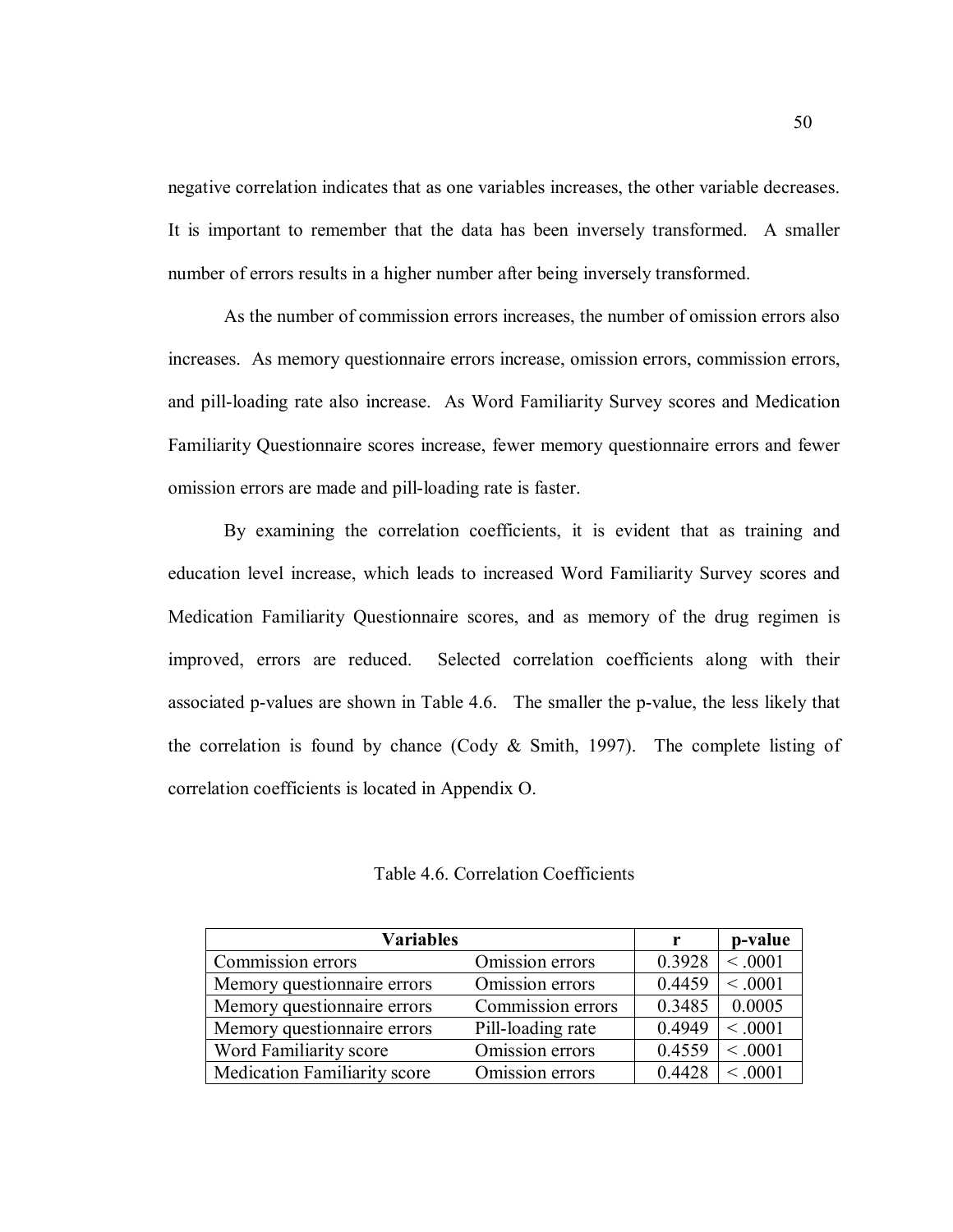### 4.11. Personal Interpretation Questionnaire

The Personal Interpretation Questionnaire asked eight questions about how the caregiver would interpret prescription instructions. Since this questionnaire was used as a distraction task before the Memory Questionnaire was completed, participants only had four minutes to complete it, and some did not answer all of the questions. All of the formal caregivers completed all of the questions. Of the informal caregivers, forty-six completed question #3, forty-seven completed question #6, and forty-three completed question #7. All informal caregivers completed all other questions.

The answers given by both the formal and informal caregivers for the majority of the questions were similar. For example, 94% of formal caregivers indicated that medicine to be taken "once a day" would be given in the morning, and 85% of informal caregivers said it should be taken in the morning as well. The question about how medicine would be given for the instruction, "Take one tablet every 12 hours" was answered correctly by 98% of the formal caregivers, while 70% of the informal caregivers gave times that were 12 hours apart. Approximately the same percentage of informal caregivers answered the question "How would you suggest taking Drugs A and B if they were both to be taken twice a day?" with "stagger" (41%) or "together" (46%). It seems that some informal caregivers try to avoid giving more than one medication at a time. The informal caregivers may not know that certain medicines can be taken together and that it would simplify their drug administration schedule if they were taken together. The question with the most varied interpretation was for the instruction, "Take one capsule with meals." Seventy-nine percent of the formal caregivers indicated that the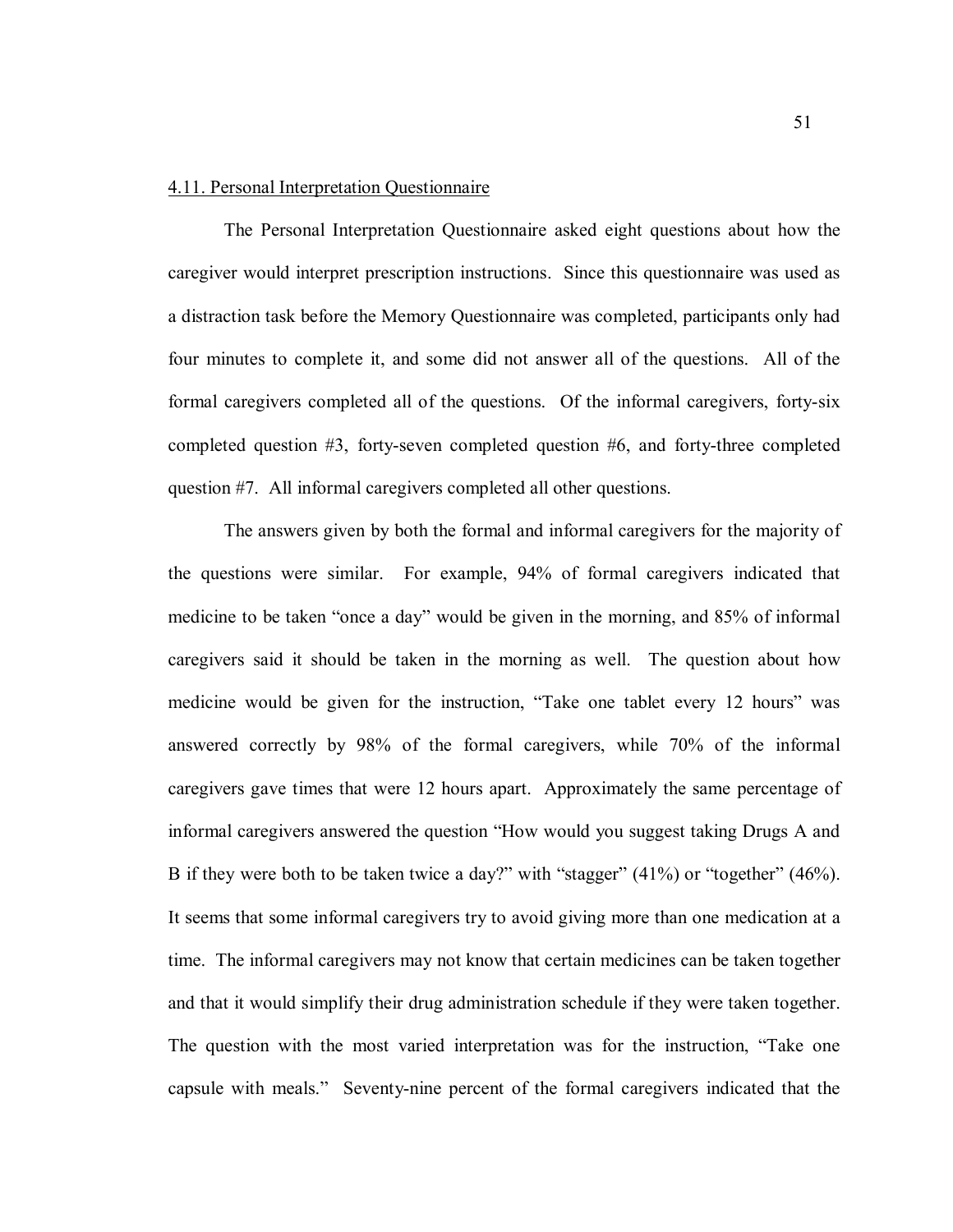capsule should be taken three times per day, while 75% of the informal caregivers indicated that the capsule should be taken only once per day.

The results are in Table 4.7, which shows the percentage of answers given by formal and informal caregivers for each instruction. These results highlight the need for specific instructions so that there is no question about how the drug should be administered. According to Morrell, Park, and Poon (1989), "Compliance with a medical regimen cannot occur if patients do not understand what to do when they read the instruction on the label." Medication errors would be reduced if caregivers understood prescription instructions and administered medicine as intended.

| <b>Instruction</b>                                              | <b>Formal Caregivers</b> | <b>Informal Caregivers</b>         |
|-----------------------------------------------------------------|--------------------------|------------------------------------|
| Take once a day                                                 | 94% morning              | 85% morning                        |
|                                                                 | 6% depends on drug       | $8\%$ night & evening, $6\%$ other |
| Take twice daily                                                |                          | 98% twice daily                    |
|                                                                 | 100% twice daily         | 2% once daily                      |
| Take one tablet every 12 hours                                  | 98% 12 hrs apart         | 70% 12 hrs apart                   |
|                                                                 | 2% four times daily      | 26% once daily, 4% other           |
| Take one capsule with meals                                     | 79% three times daily    | 75% once daily                     |
|                                                                 | 21% once daily           | 21% 3 times/day, 4% twice/day      |
| Take one capsule once a day                                     | $46\%$ upon rising       | 85% morning                        |
| on an empty stomach                                             | 40% before a meal        | 8 % night                          |
|                                                                 | $14\%$ other             | 4% lunch, 2% 8am 8pm               |
| Take one tablet four times a day                                | 100% four times daily    | 98% four times daily               |
|                                                                 | 25% 9am, 1pm, 5pm, 9pm   | 2% five times daily                |
| Does your care recipient<br>take pills at different             | 90% no                   | 98% no                             |
| times on the weekend than weekdays?                             | $10\%$ yes               | $2\%$ yes                          |
| How would you suggest taking<br>Drugs A and B if they were both | 65% together             | 46% together                       |
| to be taken twice a day?                                        | 31% depends on drug      | 41% stagger                        |
|                                                                 | 4% stagger               | 12% depends on drug                |

Table 4.7. Results of Personal Interpretation Questionnaire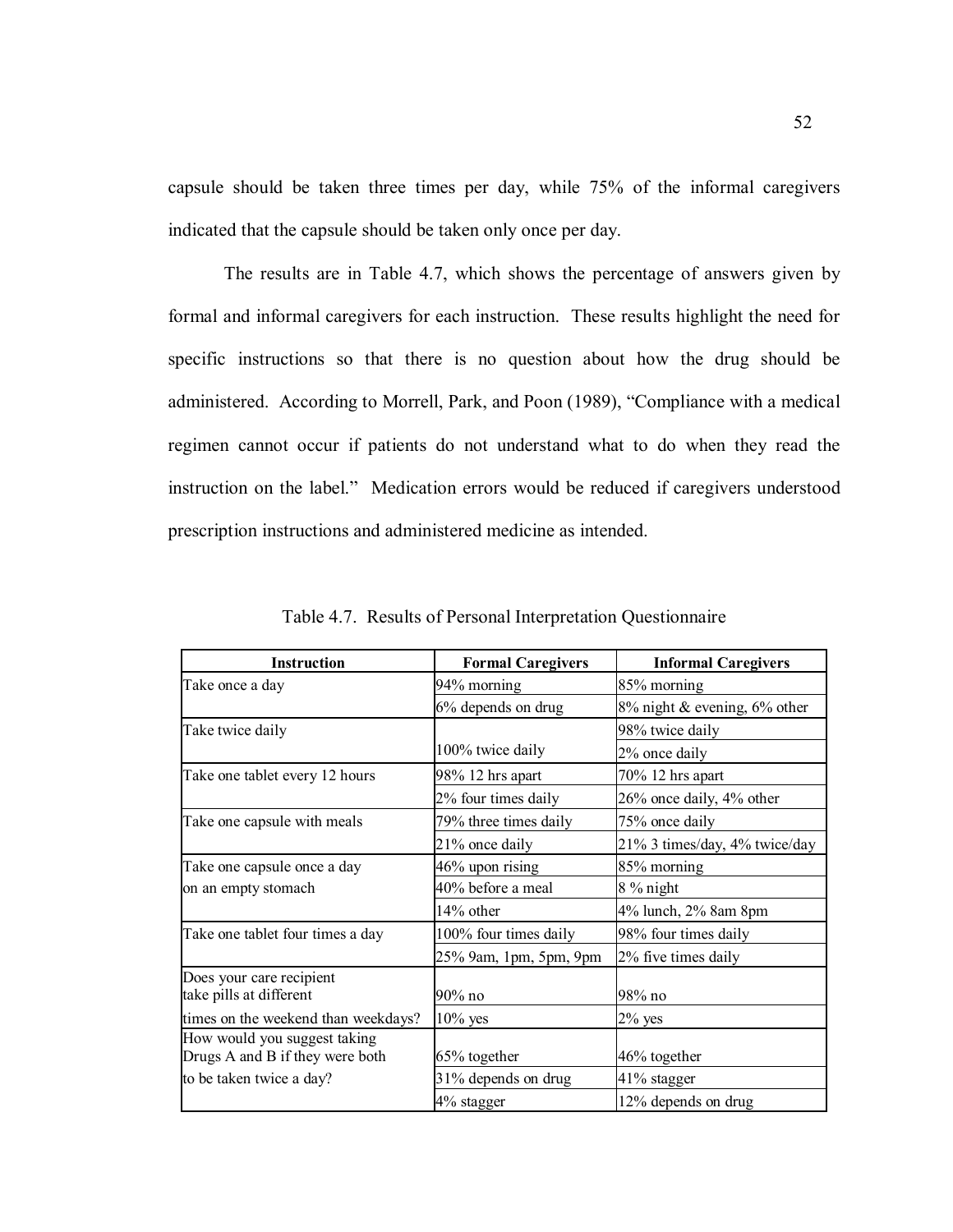# 4.12. Summary of Analyses

The MANOVA indicated that training level, task condition, sound condition, and instruction format significantly affected the combination of memory questionnaire errors, omission errors, commission errors, time errors, and pill-loading rate. It was found that 44% of the variability in the combined score was explained by the variability in the independent variables. Canonical discriminant analysis indicated that memory questionnaire errors, omission error, and pill-loading rate are most affected by task condition. Commission errors are most affected by task condition and instruction format. Furthermore, time errors are most affected by sound condition and instruction format. Follow-up ANOVAs revealed the following:

- Training level affects each dependent variable.
- Time errors and commission errors are reduced with the matrix format of instructions.
- Hearing the audio instructions reduces the number of time errors.
- Task condition significantly affects memory questionnaire errors and time errors.

Nonparametric tests yielded the same findings as the ANOVAs. Personal Interpretation Questionnaire results illuminated the need for prescription instructions to be more specific.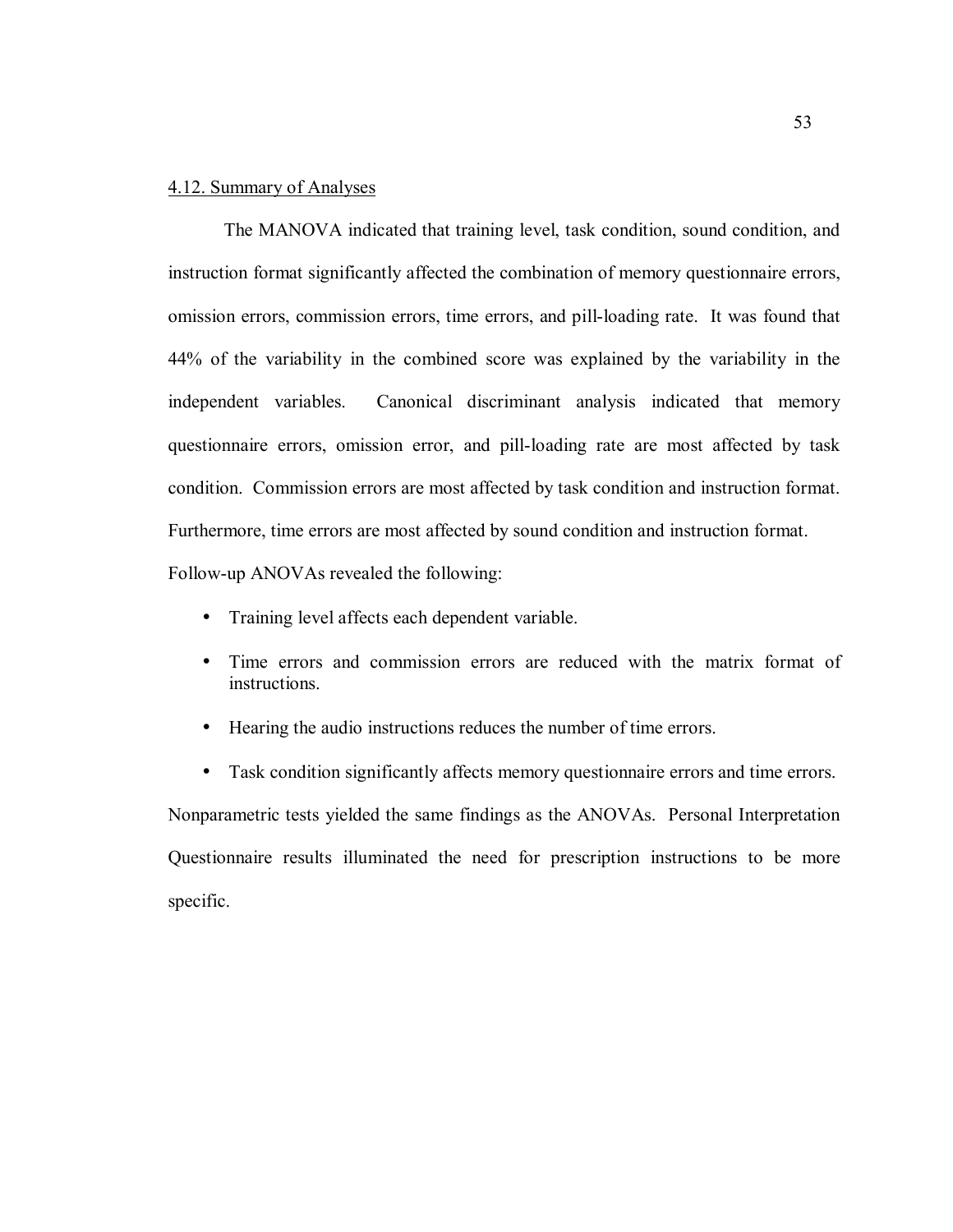# CHAPTER V

# RESULTS AND CONCLUSIONS

# 5.1. Results

Hypothesis 1 states that sound condition, instruction format, task condition, and training level are expected to significantly affect the dependent variables. According to findings of the MANOVA, sound condition, instruction format, task condition, and training level contribute to memory and comprehension of the drug regimen. The findings of the present study are contrary to the findings of Campbell, Rogers, and Fisk (2000), although they did not consider the effect of the independent variables on all the dependent variables combined.

 Hypothesis 2 states that the multiple resource hypothesis will hold true. The additional information-processing channel is expected to improve recall and comprehension of the prescription instructions (Navon & Gopher, 1979). The MANOVA results indicate that the additional information-processing channel (audio) impacted caregivers' memory and comprehension of the drug regimen. Results of the follow-up ANOVA indicate that memory questionnaire accuracy is not significantly affected by the additional information-processing channel, as found in the Campbell *et al*. (2000) study. The additional audio information does significantly affect the number of time errors that were made while loading the pill organizer. It is possible that people who heard the audio picked up on the statement that "Mrs. Johnson does not eat breakfast"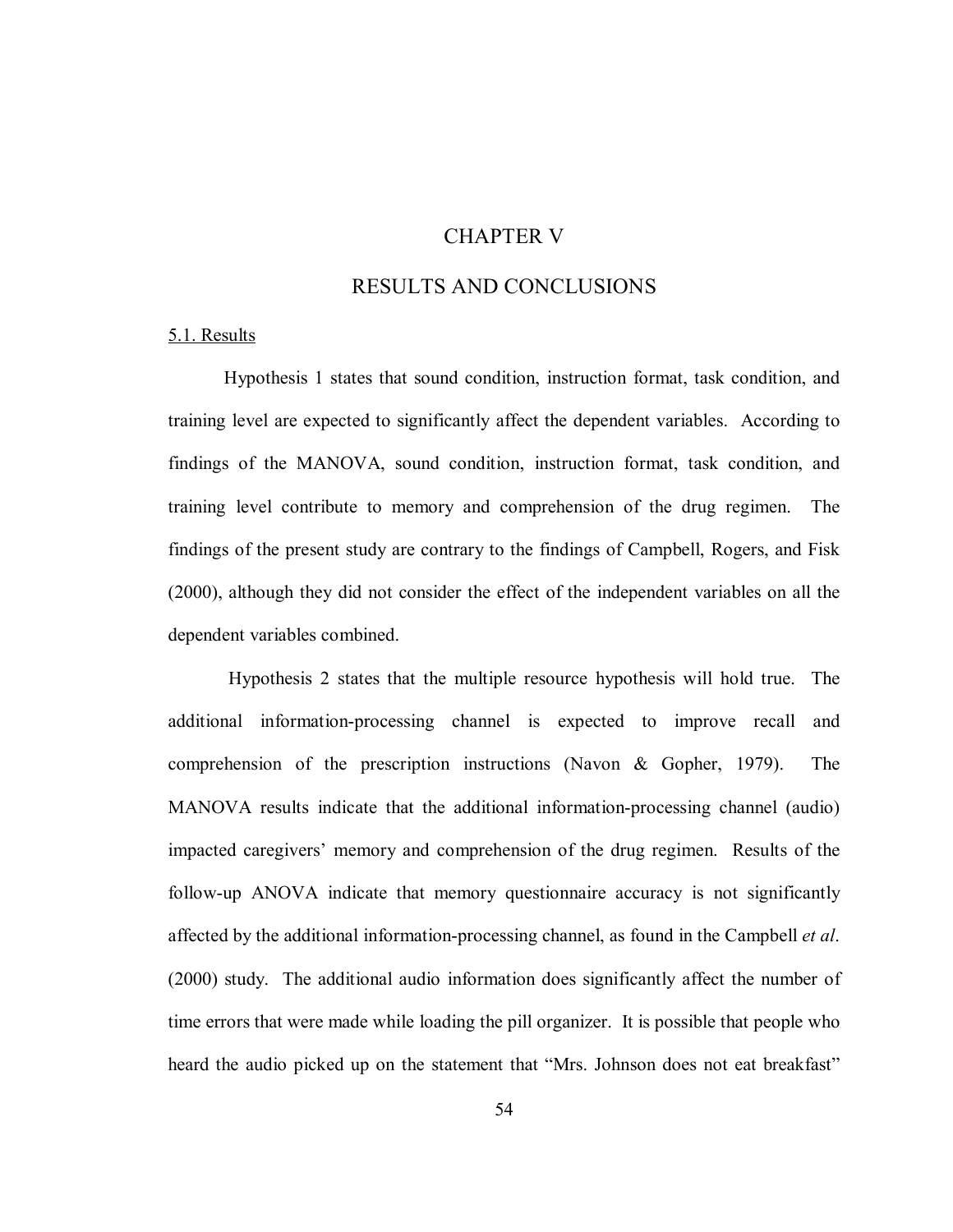and the special instructions that Glucophage must be taken with food or milk and that Vioxx must be taken with food. As found in the Campbell *et al*. (2000) study, the people with the additional information-processing channel had increased memory of the medicines' special instructions. Finally, according to the follow-up ANOVA, pillloading rate is not affected by the additional information-processing channel, as found in the Campbell *et al*. (2000) study.

Hypothesis 3 states that as task condition changes from 3 pill-types to 8 pill-types and as training level decreases, it is expected that memory and comprehension will decline. According to follow-up ANOVAs, that hypothesis is correct for memory questionnaire errors. Omission errors, commission errors, and pill-loading rate are not significantly affected by task condition. However, 5 pill-types yield the fewest time errors. Park, Morrell, Frieske, Blackburn, and Birchmore (1991) found that subjects with more pills did not make more errors loading the pill organizer. Morrell, Park, and Poon (1989) found that participants in higher drug load conditions were able to complete a 24 hour medication plan with fewer errors than people in the lower drug load conditions. They suggested that people whose task involved fewer medications viewed their task as easy, were more careless, and made more errors than people whose task involved more medications. It is important to emphasize that people who had more pills also had more time to study the instructions. Another explanation could be offered to explain why people with fewer medications made more errors, that is, people with fewer medications had less time to study the instructions. It is possible that people who had more medications made fewer errors because they had more time to study the instructions.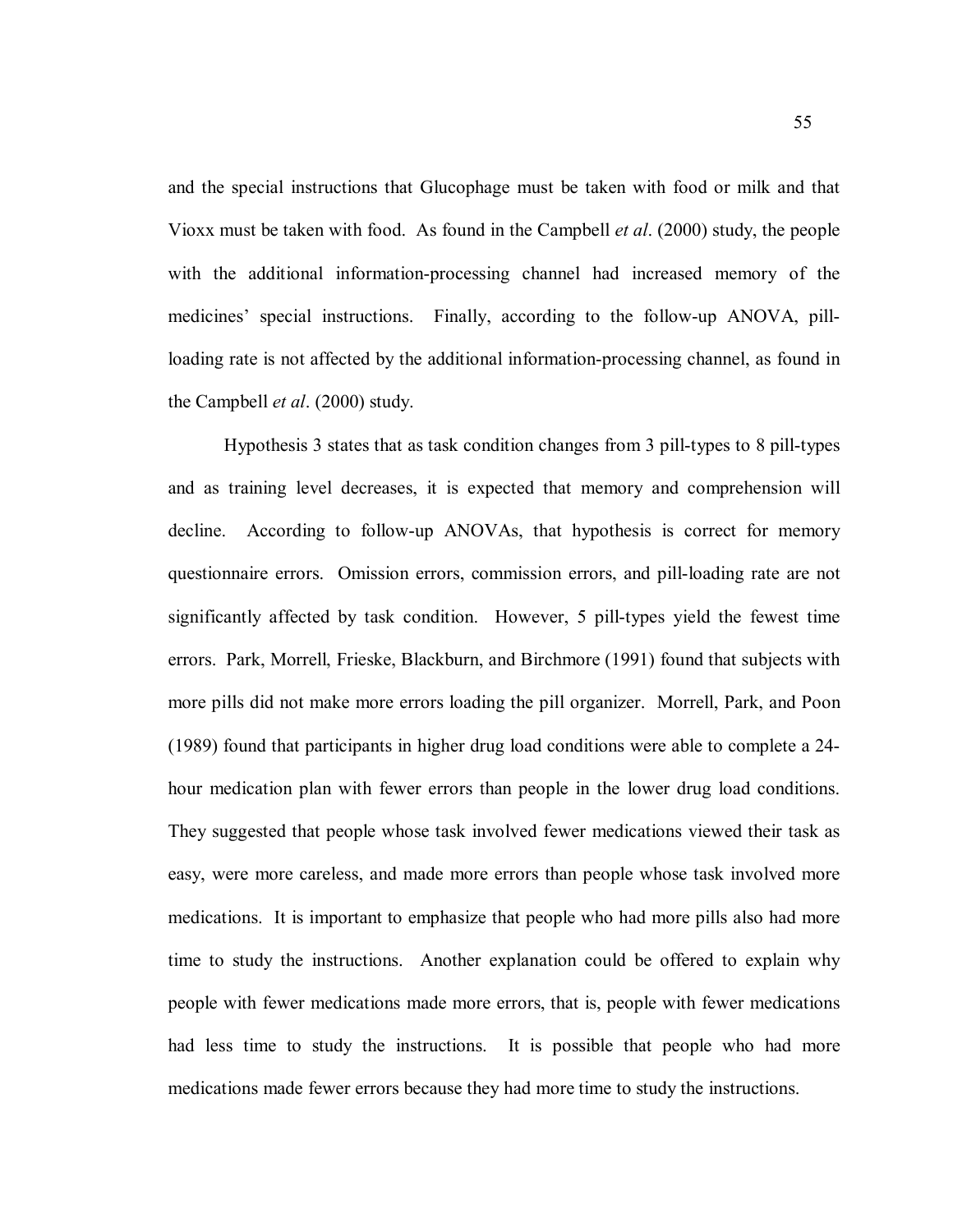Hypothesis 4 states that the matrix format will be superior to the list format (Day, 1988). Instruction format is found, in the canonical discriminant analysis, to be among the top two independent variables that most affect the number of errors made while loading the pill organizer. Instruction format significantly affects the number of commission errors and time errors as revealed in the follow-up ANOVAs. The trend among memory questionnaire errors and pill-loading rate is that the matrix format is superior to the list format. The matrix format is more specific than the list format and reduces variation in instruction interpretation.

 When examining omission error means, the participants with the list format of instructions made fewer omission errors than those with the matrix. Also, participants in the non-audio condition made fewer omission errors than those in the audio condition. These findings do not coincide with the findings for the commission and time errors. There were three times more omission errors made than commission errors, which could occur because some participants did not know how to load a pill organizer and did not load it for the entire week, as directed. The data for omission errors could have been skewed because of the number of participants who were not familiar with using a pill organizer, regardless of instruction format or sound condition. It would have been beneficial to collect data on whether nor not participants normally use a pill organizer. The fact that more omission errors occurred than commission errors is consistent with other research (Cooper, Love, & Raffoul, 1982).

 It is recognized from the means on canonical variables that a higher number of pill-types yield fewer errors than a lower number of pill-types. While each participant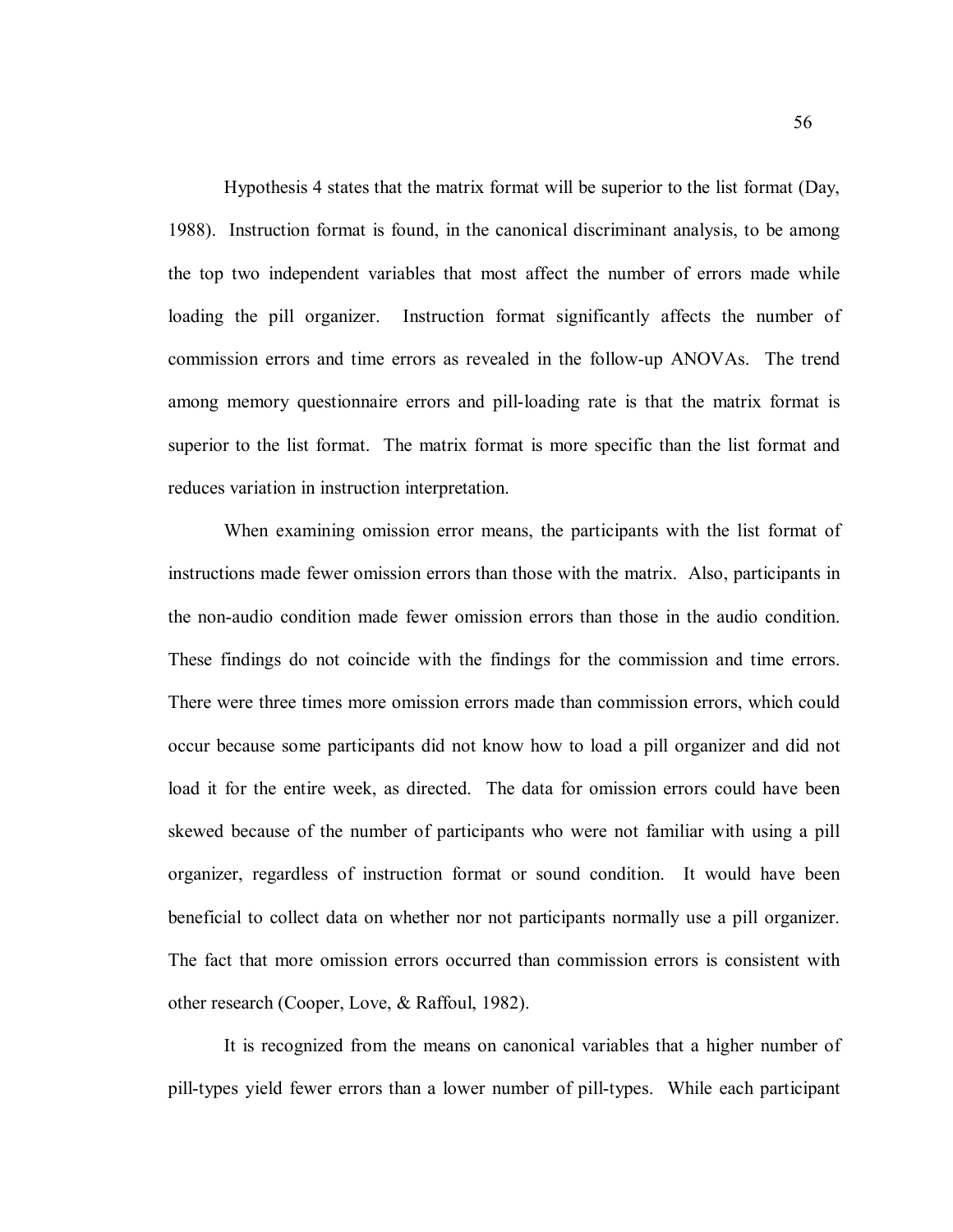had 20 seconds per medicine bottle to study (Morrell, Park, & Poon, 1989) and 20 per drug on the organized instructions to study (Day, 1988), the additional time may offset the effect of increasing the number of pill-types.

# 5.2. Conclusions

As hospital stays are shorter, there is a shortage of nurses, and people are living longer, more Americans will take on the caregiving role (Donelan *et. al*, 2002). These informal caregivers need training, as evidenced by the results of this research, in how to schedule medicine. Something as seemingly simple as loading a pill organizer can be complicated for someone who has never used a pill organizer before. Some participants confused the columns with the rows on the pill organizer even though they are clearly labeled. Informal caregivers may need training from a pharmacist, pharmacy technician, doctor, nurse, or other qualified person to understand what pills to put in what compartment of the pill organizer. For example, "twice a day" does not mean that two of the same pills should be put in the same compartment of a 28-compartment organizer.

When a caregiver receives prescription medication from a pharmacy, the caregiver must understand the instructions printed on the label to administer it properly. It was evident in the results of the Personal Interpretation Questionnaire that instructions can be interpreted differently. Caregivers should be encouraged to ask their care recipient's doctor or pharmacist more specifically how the medication should be given.

While the additional audio information was found to be helpful among formal and informal caregivers, it could be especially beneficial for someone who cannot read.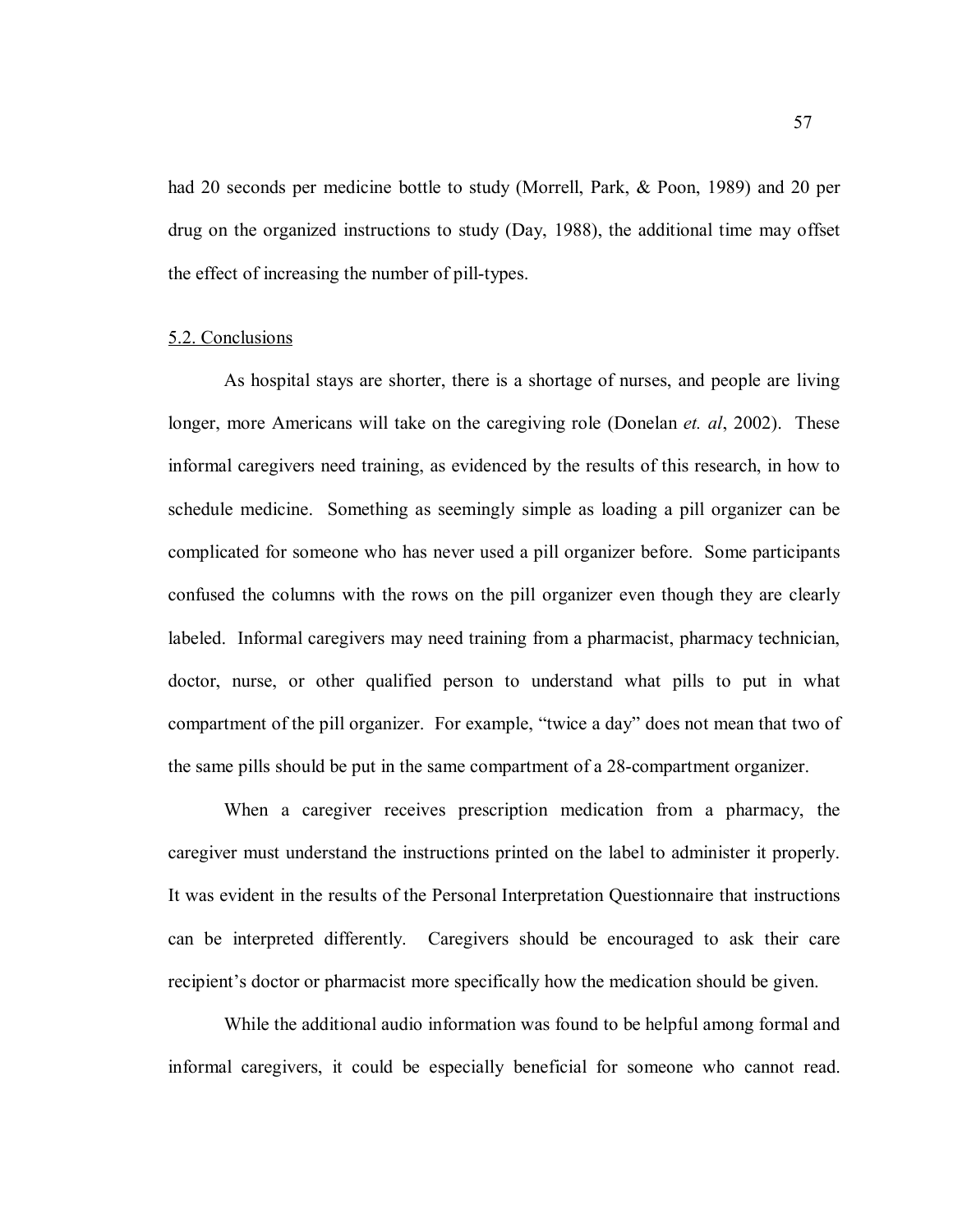Informal caregivers ranged in education level from none to the completion of a master's degree. Illiteracy may be a problem among informal caregivers with little or no education. The Word Familiarity Survey may not provide enough information about a person's verbal intelligence because there is no way to know if the person is merely making accurate guesses. Future work could employ other methods of screening verbal intelligence. It is expected that presenting audio instructions to caregivers with a low reading level would greatly improve their ability to administer medicines in the way prescribed.

There is evidence that the multiple resource hypothesis holds in the context of prescription drug instructions. The matrix format of instructions and the additional information-processing channel are supportive of a reduction in the number of errors made.

It was found that the combination of memory questionnaire accuracy, pill-loading accuracy, and pill-loading rate was significantly affected by training level, task condition, sound condition, and instruction format. The difference in training level is highlighted by the fact that formal caregivers made fewer memory questionnaire errors, fewer errors loading the pill organizer, and had a faster pill-loading rate than the informal caregivers. Additional audio information improves caregivers' memory of the special instructions that accompany the medicine, which leads to fewer errors in loading the pill organizer. Furthermore, the matrix format of instructions is superior to the list format in reducing errors made while loading the pill organizer.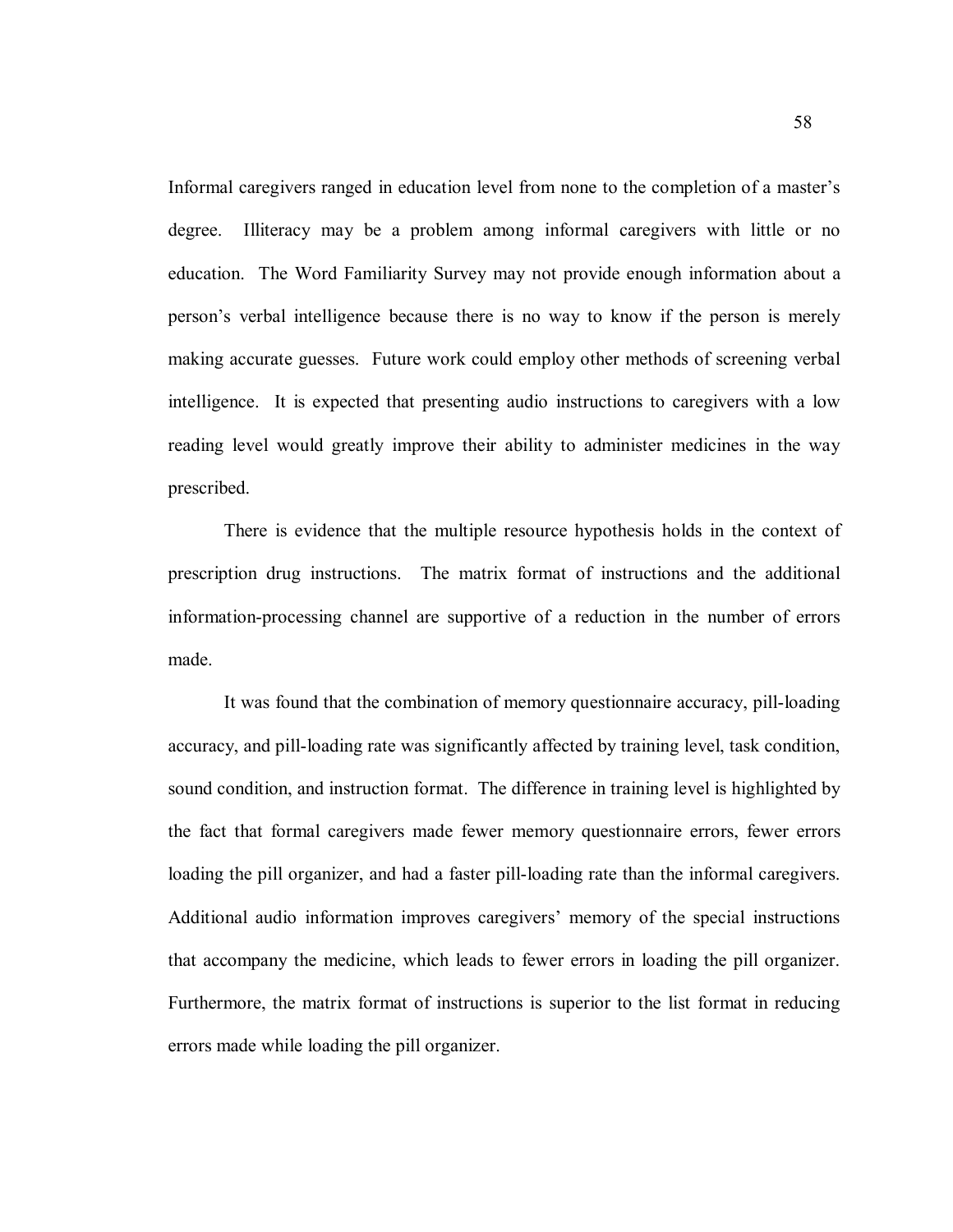# 5.3. Who would be interested in the results of this study?

It is expected that all states would be interested in the results of this study because it illuminates the need for informal caregivers to receive training from professionals in how to schedule and administer medications. Perhaps Caregiver Support Programs could provide training for informal caregivers.

Doctors and pharmacists might also be interested in knowing how to organize prescription instructions to facilitate comprehension and memory of the drug regimen. Furthermore, nurses with Home Health Care Agencies have indicated interest in the outcome. Home Health Care nurses who participated said they felt it would be beneficial for their agency to provide patients with a matrix-organized format of instructions.

 The National Institute on Aging (NIA) might also be interested in this project. NIA has issued an ongoing solicitation for proposals to investigate issues related to medication use and older people. Goals for the research include investigating interventions to improve medication adherence and strategies for reducing medication errors and increasing compliance. The roles of caregivers in improving or hindering medication adherence and tools to facilitate understanding or medication instructions are also areas of interest (S. Stahl, personal communication, July 12, 2002).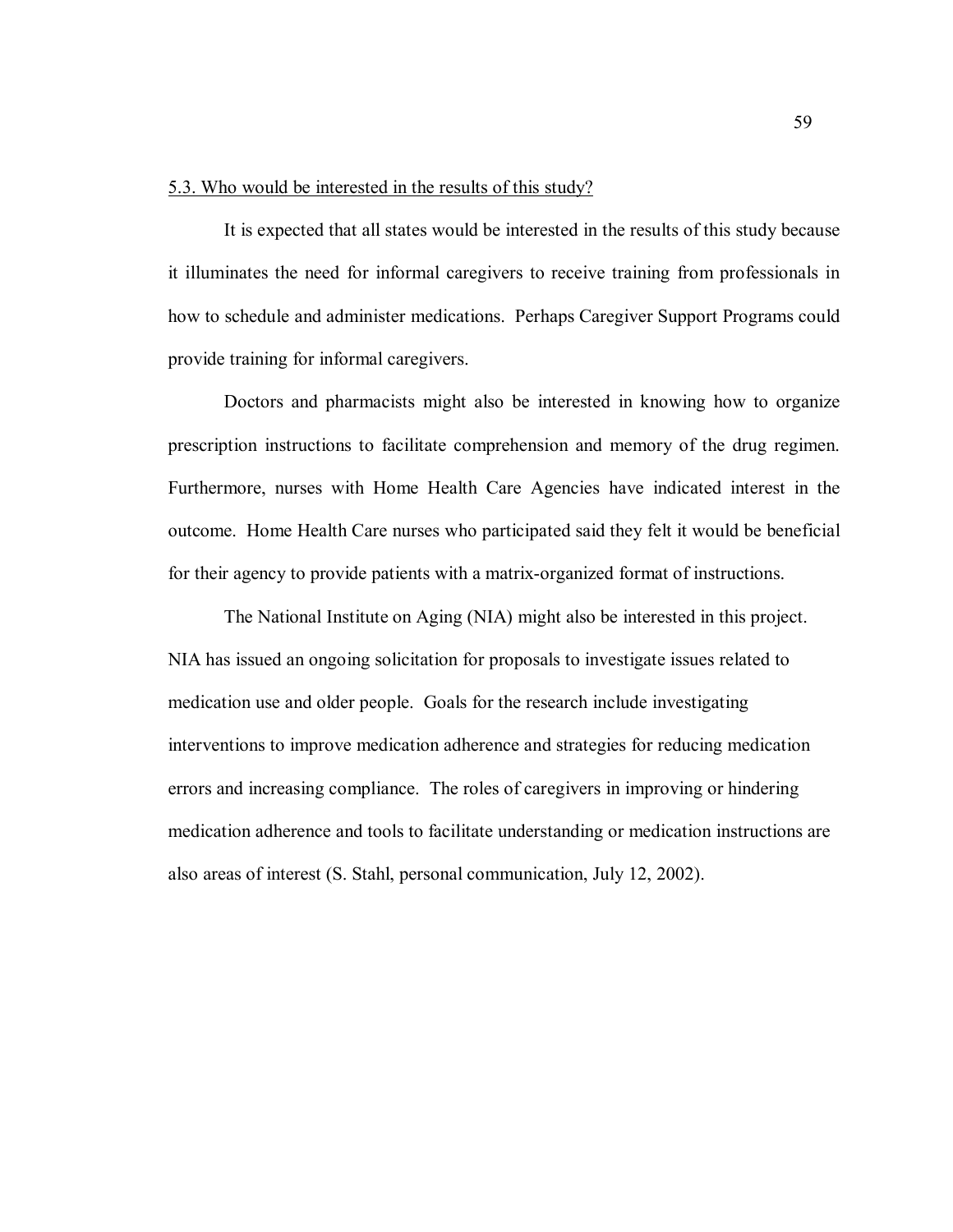# CHAPTER VI

# SUGGESTIONS FOR FUTURE WORK

# 6.1. Measuring Mental Workload

Future research could be done to determine a mental workload rating of participants with varied instruction format and sound condition. It would be interesting to see if participants with the matrix format and audio instructions had a lower mental workload than those with the list format and no audio instructions. Thermography could be used to detect temperature differences in the face that have been linked to mental workload.

#### 6.2. Tracking Eye Movement

Also, an eye tracker could be used to determine where the participants are focusing their attention while the audio instructions are being heard. For example, are they reading along with the instructions as the audio plays, are they just concentrating on the audio, or are they reading the prescription label on the bottles? When text and narration of the same words are presented at the same time, memory and comprehension of the information is improved (Moreno & Mayer, 2002).

# 6.3. Developing a Medication Scheduling Management System

Caregivers may be faced with several decisions on an on-going basis.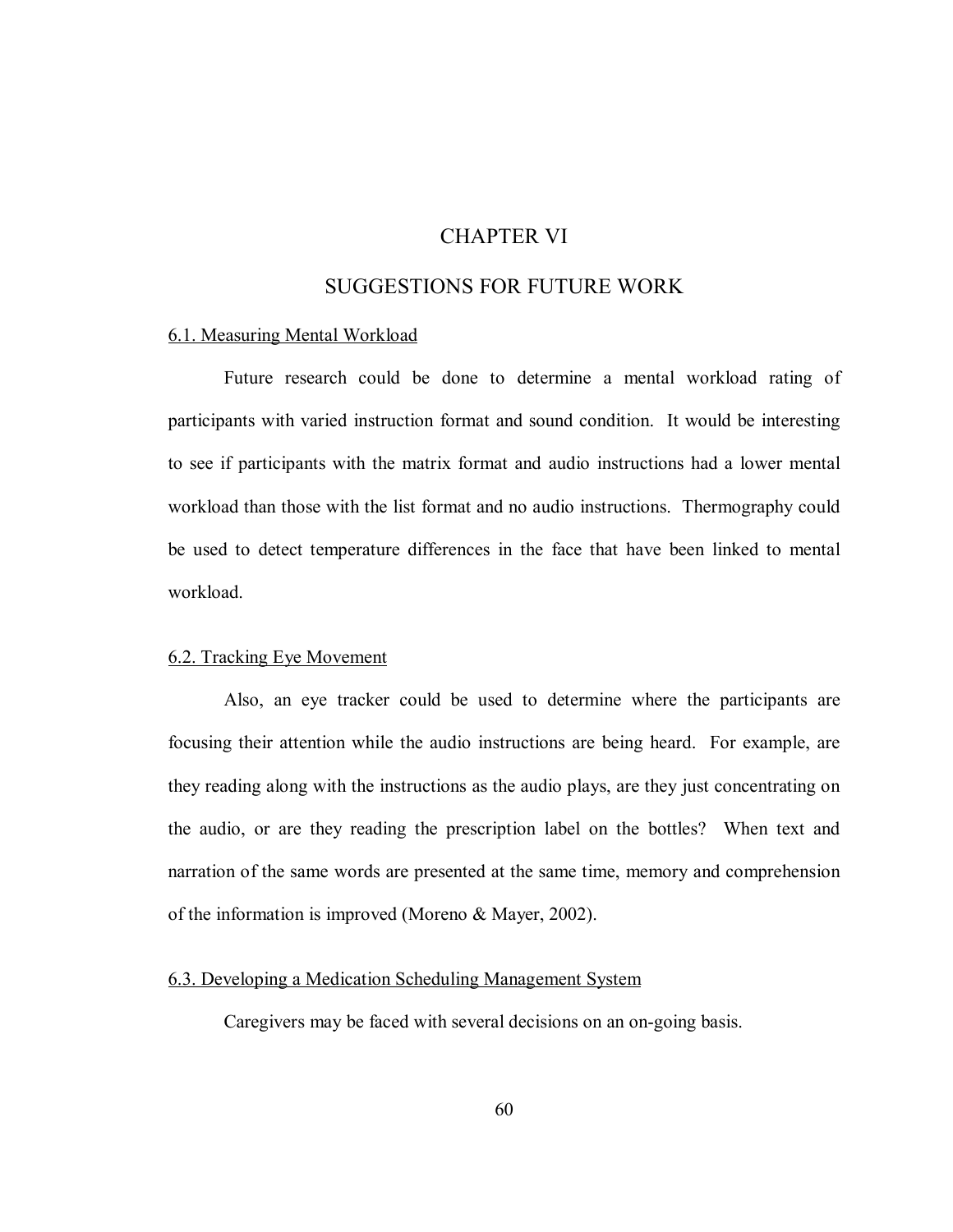For example, if a care recipient takes multiple medications, the following questions could arise about how to schedule the medications:

- When do I give these medicines?
- Which medicine should be given first?
- What do I do if the care recipient missed a dose?
- Is it too late to give this missed dose?

#### *6.3.1. Theoretical Issues in Scheduling and Human Performance*

The goal of scheduling theory is to determine optimal or adequate solutions when determining order of tasks (Dessouky, Moray, & Kijowski, 1995). Dessouky *et al*. (1995) suggest that determining a schedule for tasks involves the following steps:

- Define the tasks to be scheduled, objectives, resources, and constraints
- Assign tasks to resources
- Develop a sequence for processing the tasks
- Define start and finish times
- Determine if task sequence meets objectives

The aforementioned steps can be adapted to medication scheduling. The first step in scheduling medications is to determine which medicines need to be given, their interactions with other medicines given (constraint), and the time they should be given. The objective function of a medication-scheduling task is to ensure that all medications are administered when they are due. Next, tasks are assigned to resources, which in this case is the care recipient. Then, a sequence is developed for taking the medicines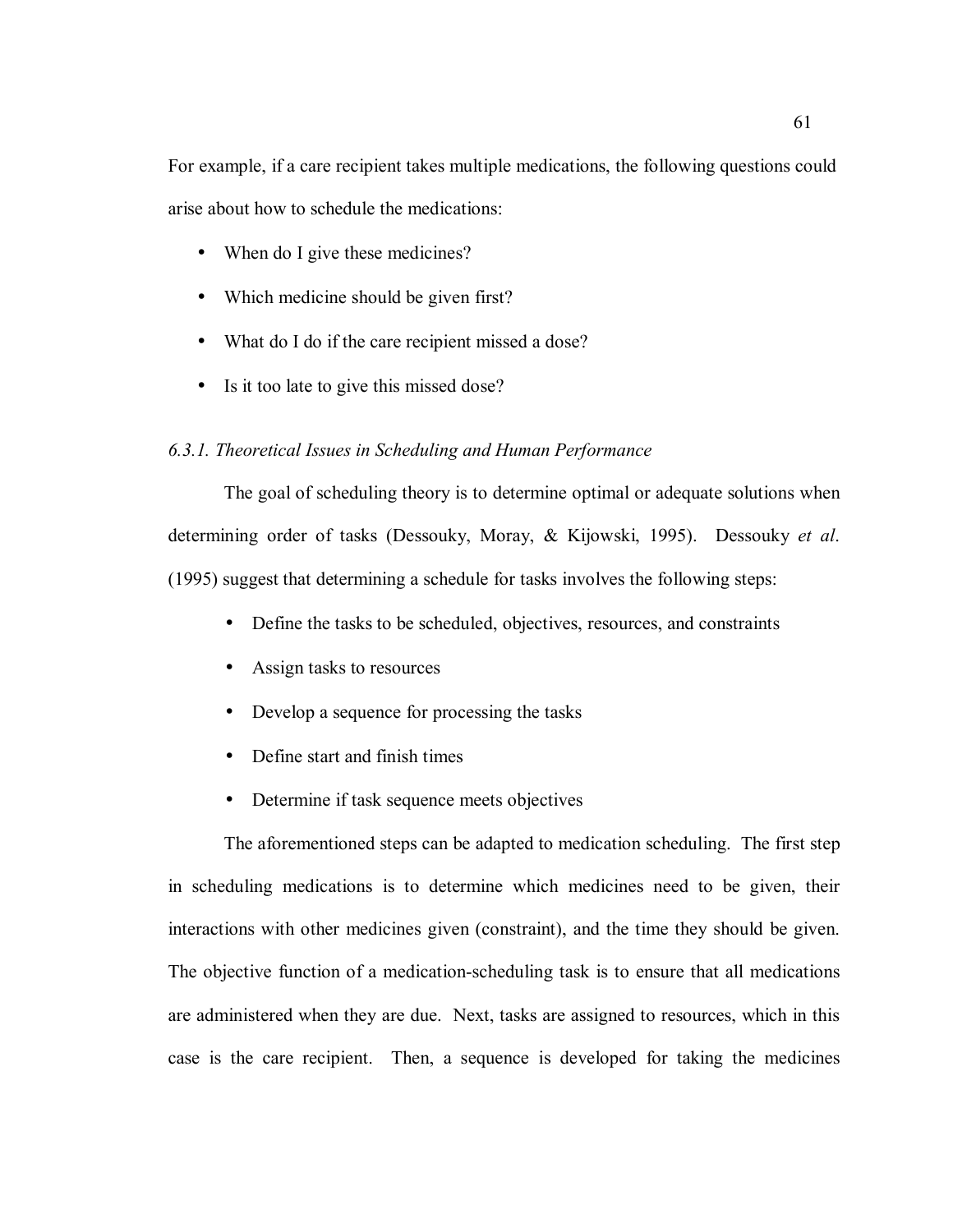according to time of day and special instructions, such as take with food. Next, determine at what time each medication is to be given and at what times missed doses should be reincorporated into the schedule or skipped. The final step is to check to see that all medications have been scheduled according to prescription instructions and that all are scheduled before they are due.

### *6.3.2. Introduction of the Medication Scheduling Management System*

The present research found that presenting instructions in a matrix format and providing audio instructions reduced the number of errors made by both formal and informal caregivers. The findings of the present research could lead to the development of a Medication Scheduling Management Systems (MSMS), in the form of a computer program for use with personal computers, to address the problems reported by the Associated Press (2002) article, and problems reported by family caregivers in the Travis, Bethea, and Winn (2000) article. A proof of concept design could be developed using ten medications commonly taken by elderly people (age 65 and older), which include Pepcid, Cozaar, Detrol, Lanoxin, Zocor, Vioxx, Paxil, Glucophage, K-Dur 20, and Synthroid (McCloskey, 2002). It might also be possible to access the MSMS on the Internet. There are databases currently available on the Internet (i.e., www.drugs.com) that allow the user to input drug names to check for food and other drug interactions. The MSMS could be incorporated into existing databases so that the database also included a matrix format of instructions and audio instructions. A pharmaceutical company or organization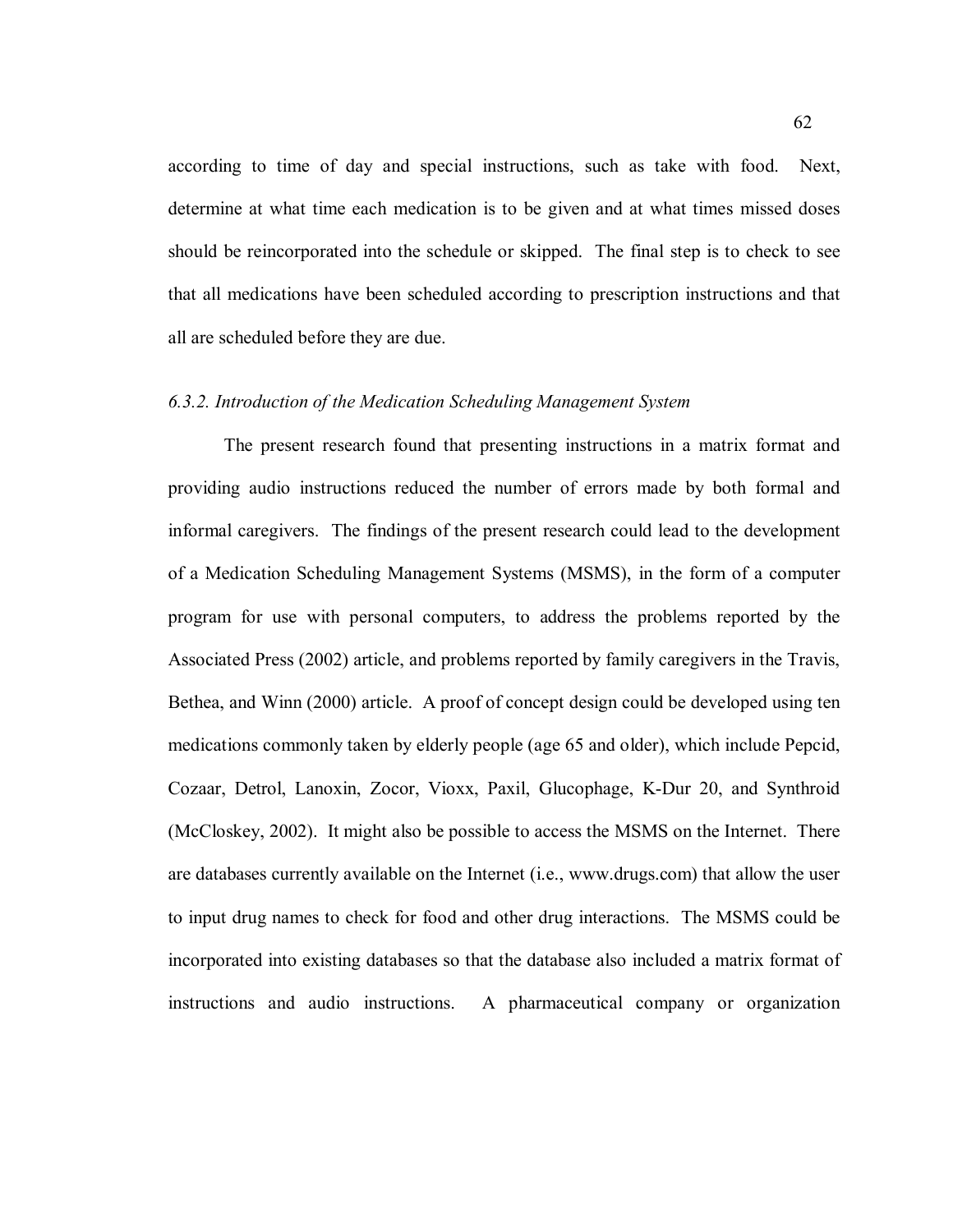associated with providing care or services for elderly people could sponsor the MSMS and allow caregivers to use it for free.

The MSMS would contain the medications to be administered and information about their interactions. The system would develop a sequence for administering the medications that could evaluate new information (such as a missed dose) that was input into the system and make changes to the sequence, accommodating the new information (Dessouky, Moray, & Kijowski, 1995). For example, if Glucophage is prescribed three times daily at morning, noon, and evening and if the care recipient forgets the noon dose but remembers it at 5 p.m., the caregiver can refer to the scheduling system to revise the upcoming schedule. The scheduling system would contain the decision rule for Glucophage that states if a dose is missed, it should be taken as soon as possible, but if it is almost time for the next dose, skip the missed dose because two doses cannot be taken simultaneously. Since the current time is 5 p.m. and the next scheduled dose is evening, the system would instruct the caregiver to not to give the missed dose at evening, but schedule it at bedtime.

The output of the scheduling system would be in matrix format and would be accompanied by an audio message of the instructions. This system has the potential to save the caregiver time in organizing medication regimens. It could also reduce the number of decisions the caregiver would have to make if a dose was missed. The MSMS has the potential to aid caregivers in reducing medication administration errors and to improve medication adherence among their care recipients.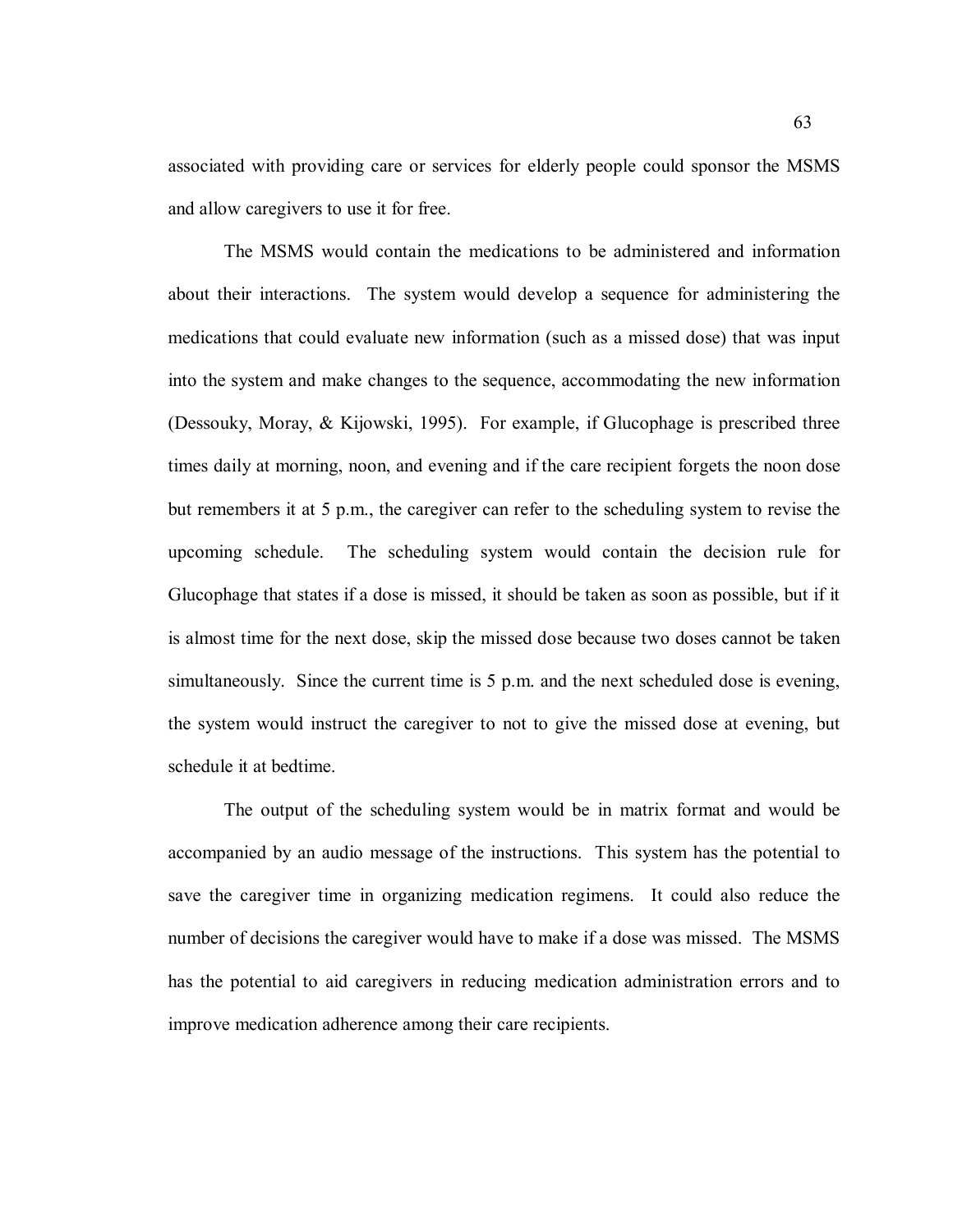The intention of the MSMS is to improve the way that caregivers schedule and administer medicine. The MSMS would be different from other available technologies in that it would:

- Give audio instructions of longer than 1 minute to allow instructions to be recorded in matrix format
- Contain decision-making rules about what to do if a dose is missed

#### *6.3.3. Caregiver Interaction with MSMS*

The following is a description of how the caregiver would interact with the MSMS. The MSMS would ask the caregiver to select on the computer screen which medications the care recipient is taking from the list of ten medications. The caregiver would simply click on the medication names to select them. The MSMS would keep track of the current time and ask the caregiver to input when their care recipient wakes up, eats meals, and goes to bed. The MSMS needs to know the current time and specific times for meals so that if a dose is missed it can compare the current time with the scheduled dosage time. The MSMS would display the instructions for the selected medications in matrix format accompanied by an audio recording of the instructions.

The MSMS would ask the caregiver if a dose has been missed. The caregiver would indicate yes or no. If yes is indicated, the system would show the caregiver the list of ten medications and the caregiver could click on the name of the missed medication. The MSMS would ask what time the dose was missed and the caregiver would input the time.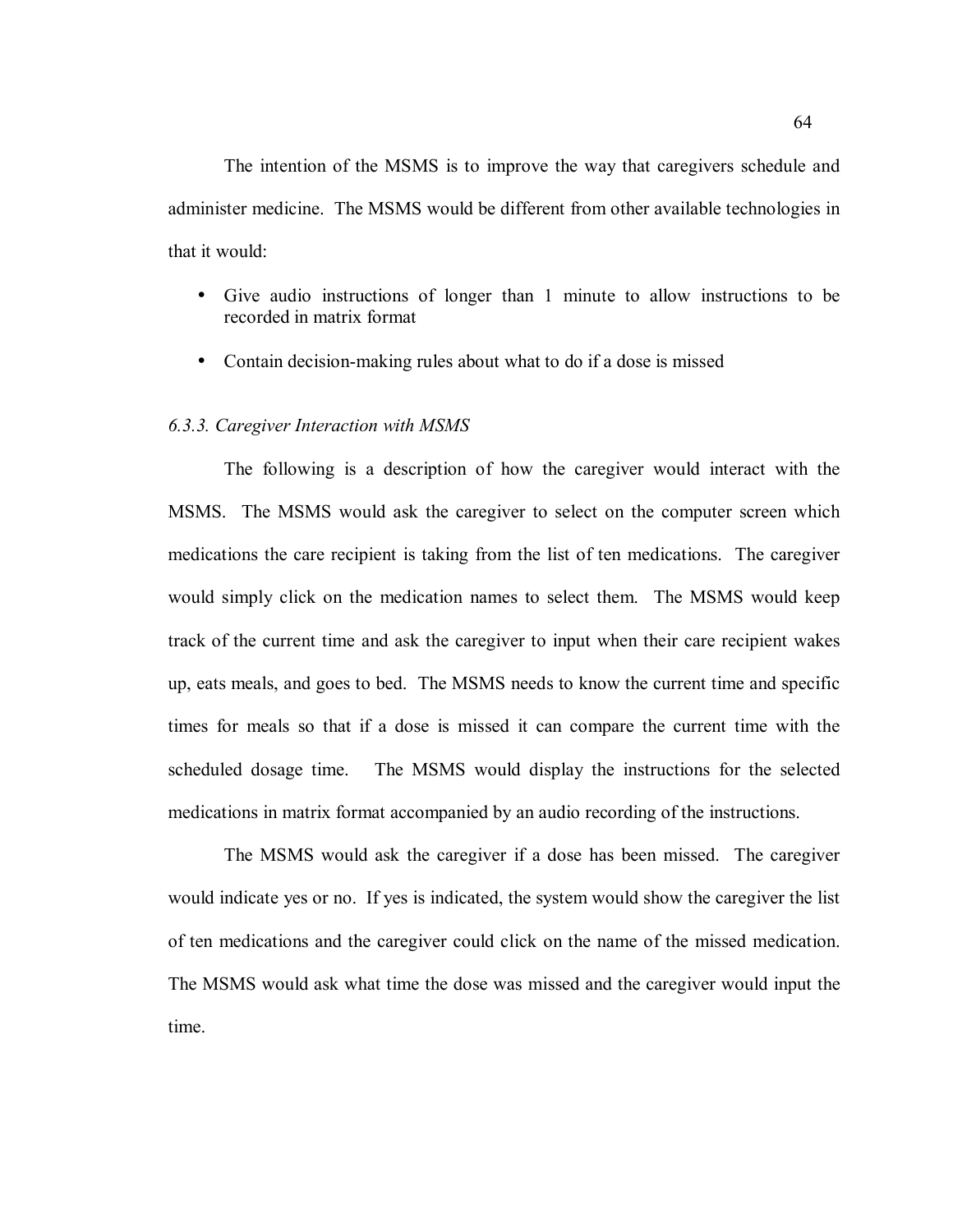The MSMS would contain decision rules based on the "how to use" instructions for each medicine. For example, some medications' instructions state that if making up the missed dose is within 2 hours of the next scheduled dose, the missed dose should be skipped. Therefore, the MSMS would not reschedule the missed dose. However, if the missed dose is not within 2 hours of the next scheduled dose, MSMS would reschedule it. Other medications require that if a dose is missed, it must be taken as soon as possible. The MSMS would schedule the missed dose immediately. The MSMS would continue to ask the caregiver if another dose has been missed until the caregiver indicates that all missed doses have be input. After the caregiver has input all missed doses, the MSMS would produce the updated matrix format with accompanying audio instructions. Please see Appendix P for more information about how the MSMS could function.

There could be some concern about people who are not computer savvy and their ability to use the MSMS. People who do not have computers or do not feel comfortable using them might rely on pharmacies that could print a matrix format instruction sheet for them. Also, Home Health Care facilities might be able provide a matrix format of instructions. Computer use is increasing in today's work place. The employees of today are the caregivers of tomorrow and will most likely have computer experience.

According to Travis, Bethea, and Winn (2000), "It is probably unrealistic to propose that long term care giving is ever going to be hassle free. Especially when family caregivers are expected to develop and follow medication administration schedules." However, the Medication Scheduling Management System could help caregivers organize multiple medications and would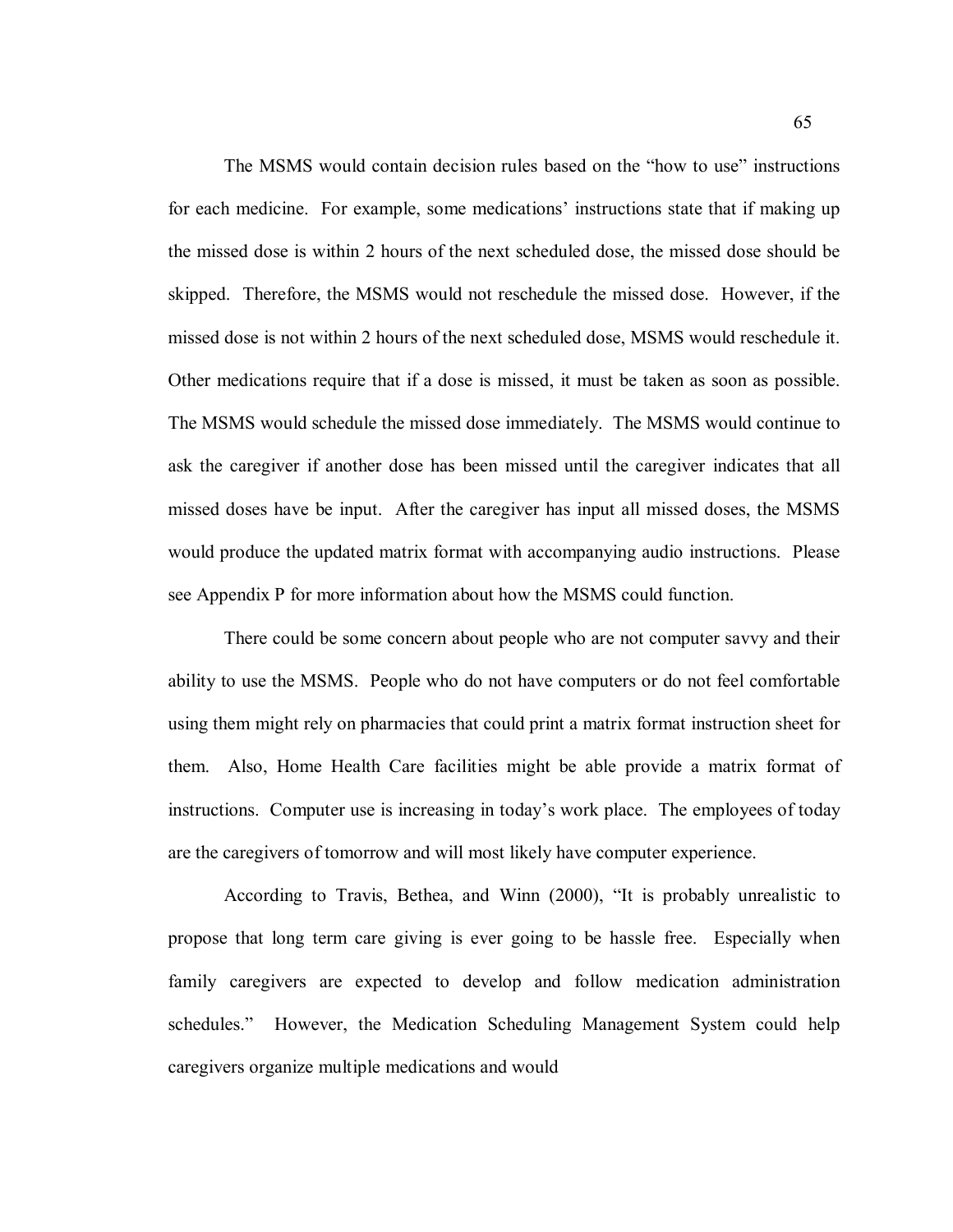- Save caregivers time in organizing medication regimens
- Reduce the number of decisions caregivers would have to make if a dose was missed
- Improve caregivers' memory and comprehension of the drug regimen

The MSMS has the potential to reduce medication administration errors.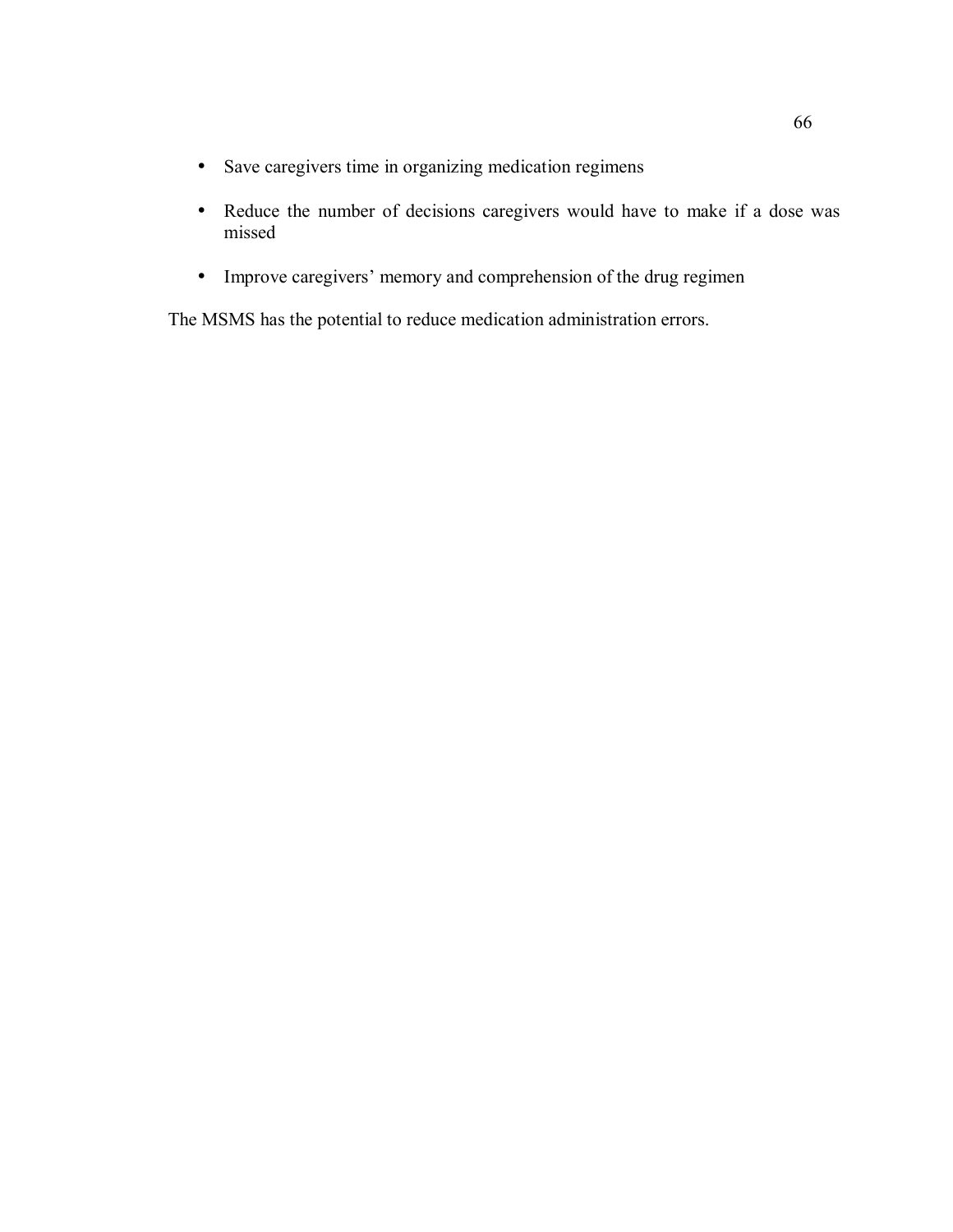# APPENDIX A

## DESCRIPTION OF ALOUD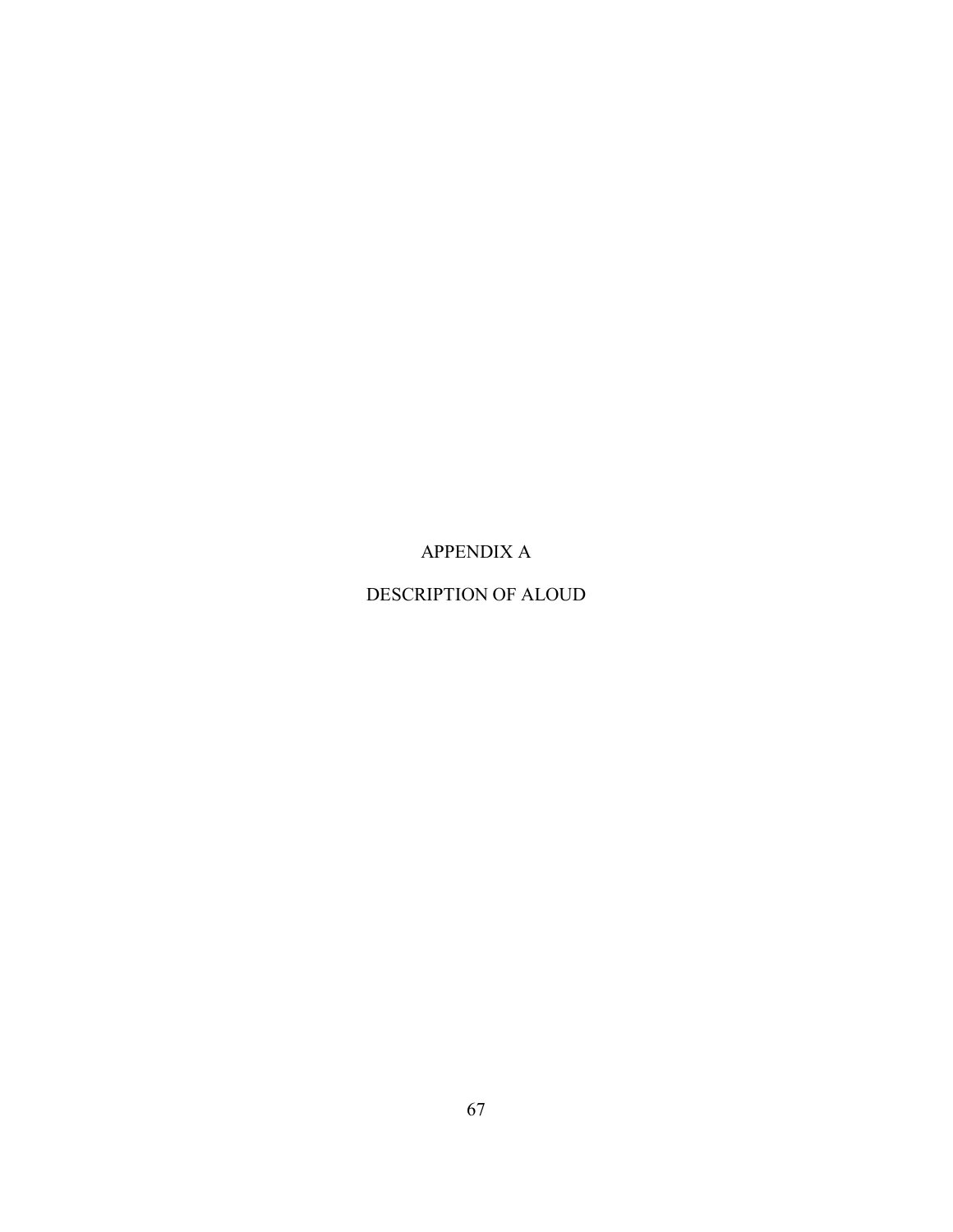The ALOUD was initially developed to aid people with visual impairments who had problems identifying medications and their instructions. It was prototyped and presented in September 1999 at a meeting of the National Center for the Blind (Bryant, Summer 2001). The ALOUD device is an audio labeling system developed by the ASKO Corporation located in Stamford, New York. The system is composed of three components:

- Audio label, which attaches to the bottom of a prescription bottle and contains the recorded prescription information.
- Recording microphone that the qualified caregiver/individual speaks prescription information into.
- Player/recorder, which is used in recording and playing back the prescription information.

The ALOUD can record a message up to 60 seconds in length. The qualified caregiver/individual attaches the prescription bottle to the audio label with an adhesive disk. To record a message, the qualified caregiver/individual inserts the prescription bottle with attached audio label into the player/recorder applying slight downward pressure. Then, he/she attaches the microphone to the player/recorder. The qualified caregiver/individual can record the message by holding down the microphone's button and speaking into the open end of the microphone. After the microphone has been disconnected, the message cannot be altered or erased until the microphone is reattached. Audio labels can be reused multiple times (Product Description & Operating Instructions brochure). A caregiver would need only one player/recorder for each care recipient, but would require one audio label for every medication that the care recipient is taking.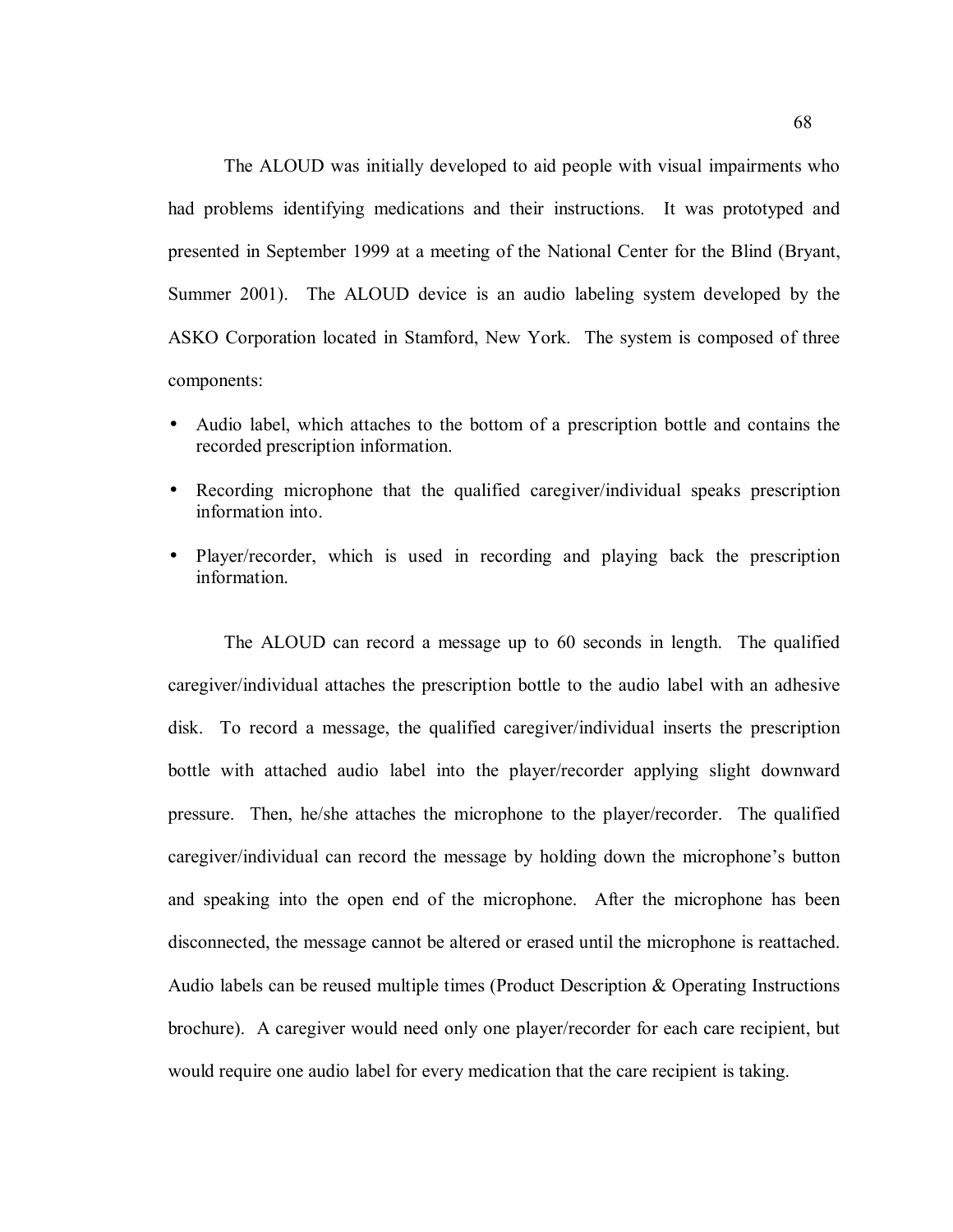To replay a message, the qualified caregiver/individual inserts the audio label into the player/recorder, applying and maintaining slight downward pressure through the duration of the message. If pressure is not maintained, the message stops. When pressure is reapplied, the message starts over from the beginning. There is no limit to the number of times the message can be replayed (Product Description & Operating Instructions brochure).

The ALOUD uses an AC adapter or built-in rechargeable battery. It is portable and is maintenance-free. It also beeps at the beginning of a replayed message to indicate that the battery is low. The ALOUD model 200 audio labeling system costs \$88.50 and includes player/recorder, microphone, 3 audio labels, 12 adhesive pads, battery charger, earbud (for private listening), and instruction sheet (The Talking Prescription brochure).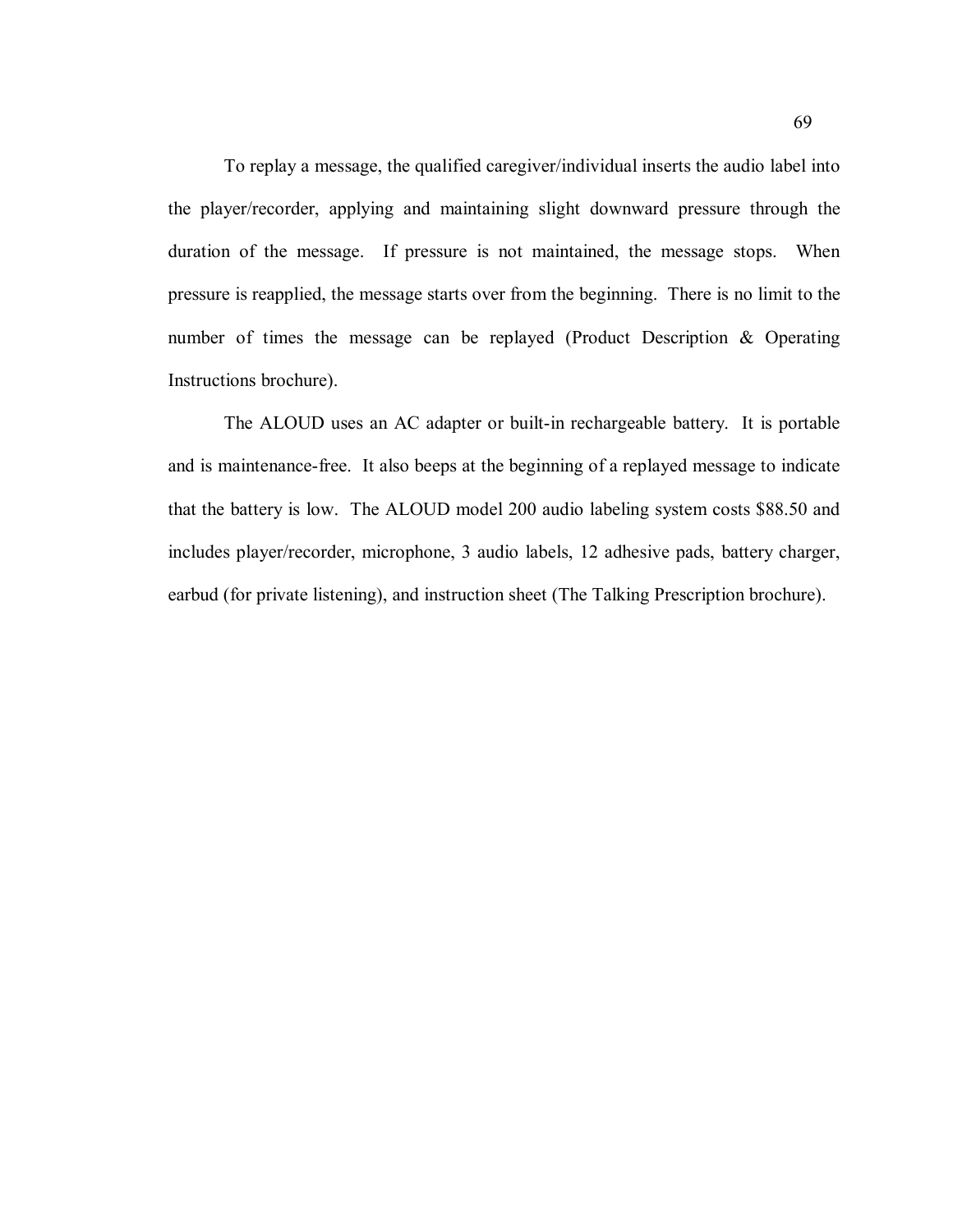APPENDIX B

SUMMARY OF RESULTS SENT TO PARTICIPANTS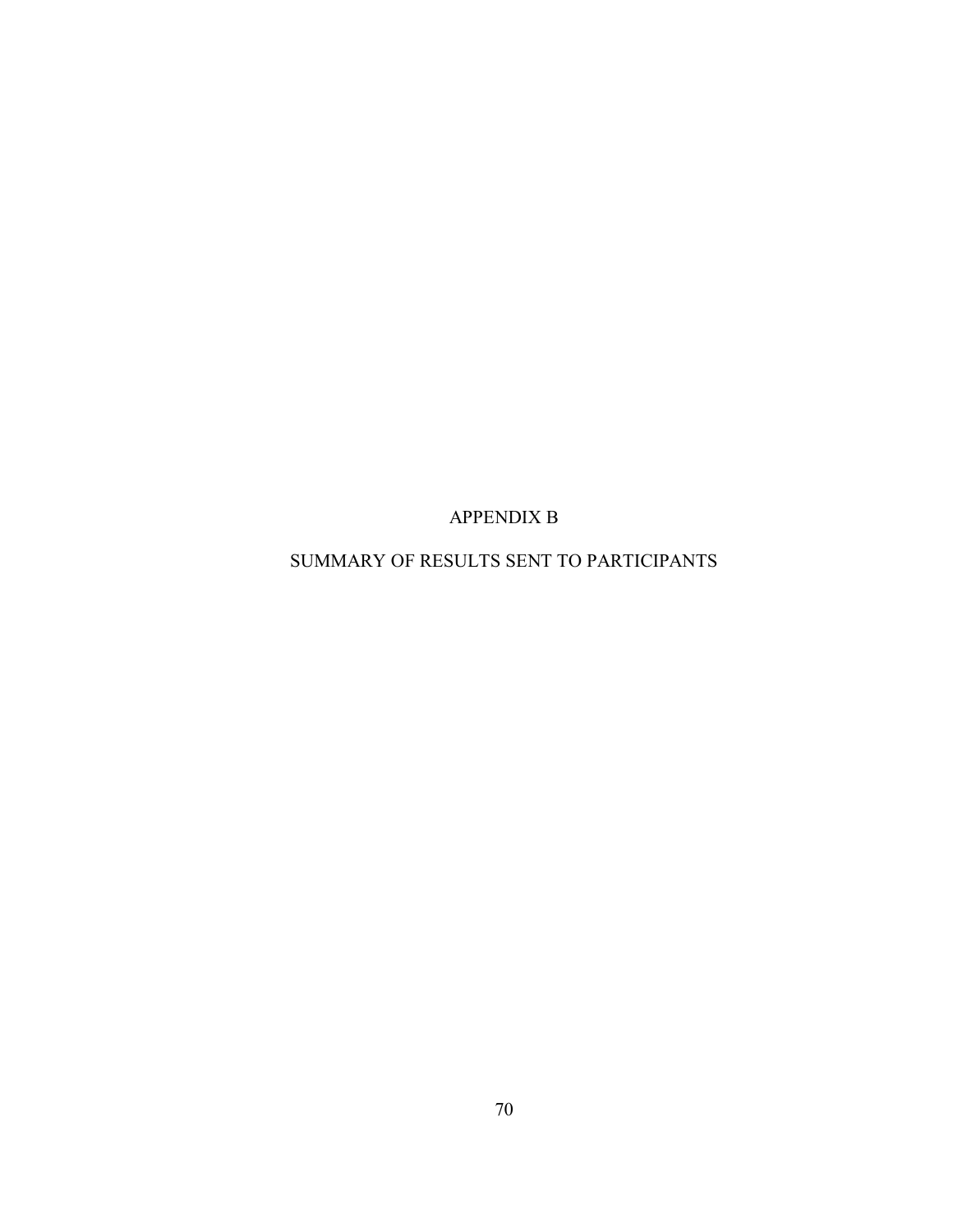Summary of Results of Project to Reduce Medication Administration Errors among Caregivers of Elderly Project conducted: January-February 2003 Conducted by: Department of Industrial Engineering Mississippi State University Starkville, MS

71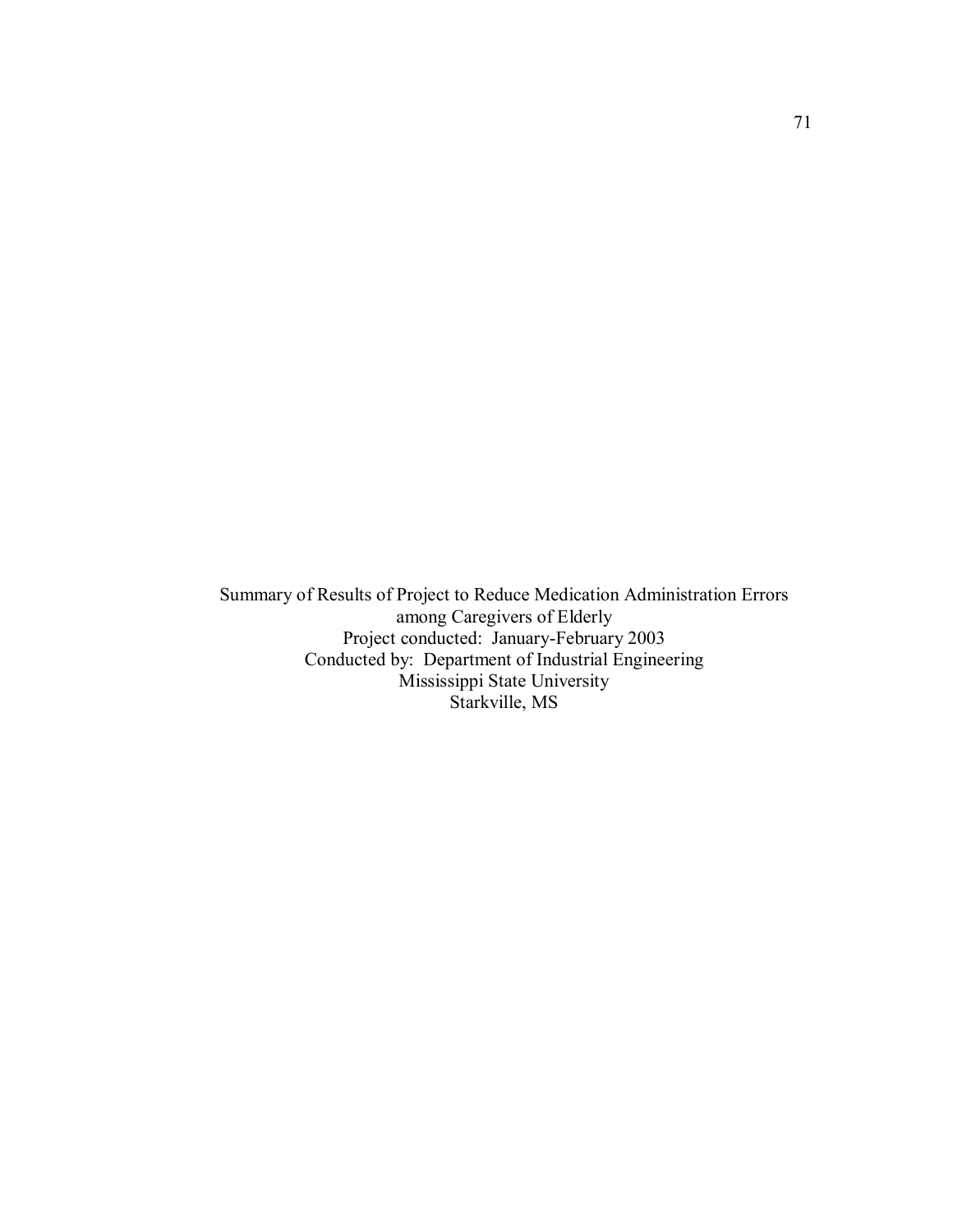You are receiving this information because you participated in a project conducted by the Department of Industrial Engineering of Mississippi State University that aimed to reduce the number of medication administration errors that are made by caregivers of people age 65 and older. Participants included 48 formal caregivers (licensed practical nurses and registered nurses) and informal caregivers (people who have not had formal medical training). Participants studied the prescription label of 3, 5, or 8 different medicines. Participants also studied either a list or matrix format of organized instructions. Some participants heard an audio representation of the instructions and some did not. Participants then answered questions (to assess memory) about the prescription labels and organized instructions and loaded a pill organizer (to assess comprehension). The task of loading the pill organizer was divided into omission errors (leaving pills out), commission errors (adding extra pills), and time errors (putting pills in a compartment in the wrong time of day). The time to load the pill organizer was also recorded.

The **purpose** of the study was to determine whether the list or matrix format improved the caregivers' memory and comprehension of the prescription instructions and whether hearing the instructions, as well as seeing them, improved memory and comprehension.

**Results:** Formal caregivers made fewer errors on the memory questionnaire, fewer errors loading the pill organizer, and had a faster pill-loading rate than the informal caregivers. People with the matrix format had fewer memory questionnaire errors, commission errors, time errors, and had a faster pill-loading rate than people with the list format. People who heard the audio instruction had fewer commission errors and time errors than people who did not hear the audio instructions.

**Conclusion:** The study results show the following under the given test conditions. Training improves caregivers' memory and comprehension of the drug regimen. Viewing the matrix format of instructions and hearing the audio instructions facilitates memory and comprehension of the drug regimen. An example of the matrix format is shown below with Xs indicating when the drug should be taken.

|                      | Morning | Noon | Evening | <b>Bedtime</b> |
|----------------------|---------|------|---------|----------------|
| Drug A and its usage | Χ       |      |         |                |
| Drug B and it usage  | Χ       |      |         |                |
| Drug C and its usage |         |      |         | Х              |
| Drug D and its usage |         |      |         |                |
| Drug E and its usage |         |      |         |                |

The drug's usage (what the drug is taken for) should be included beside the drug name.

Please contact Amanda Boone, 937 S. Main St., Poplarville, MS, 39470 or email: acb10@msstate.edu if you have other questions or desire more information. Thank you again for your participation in this project!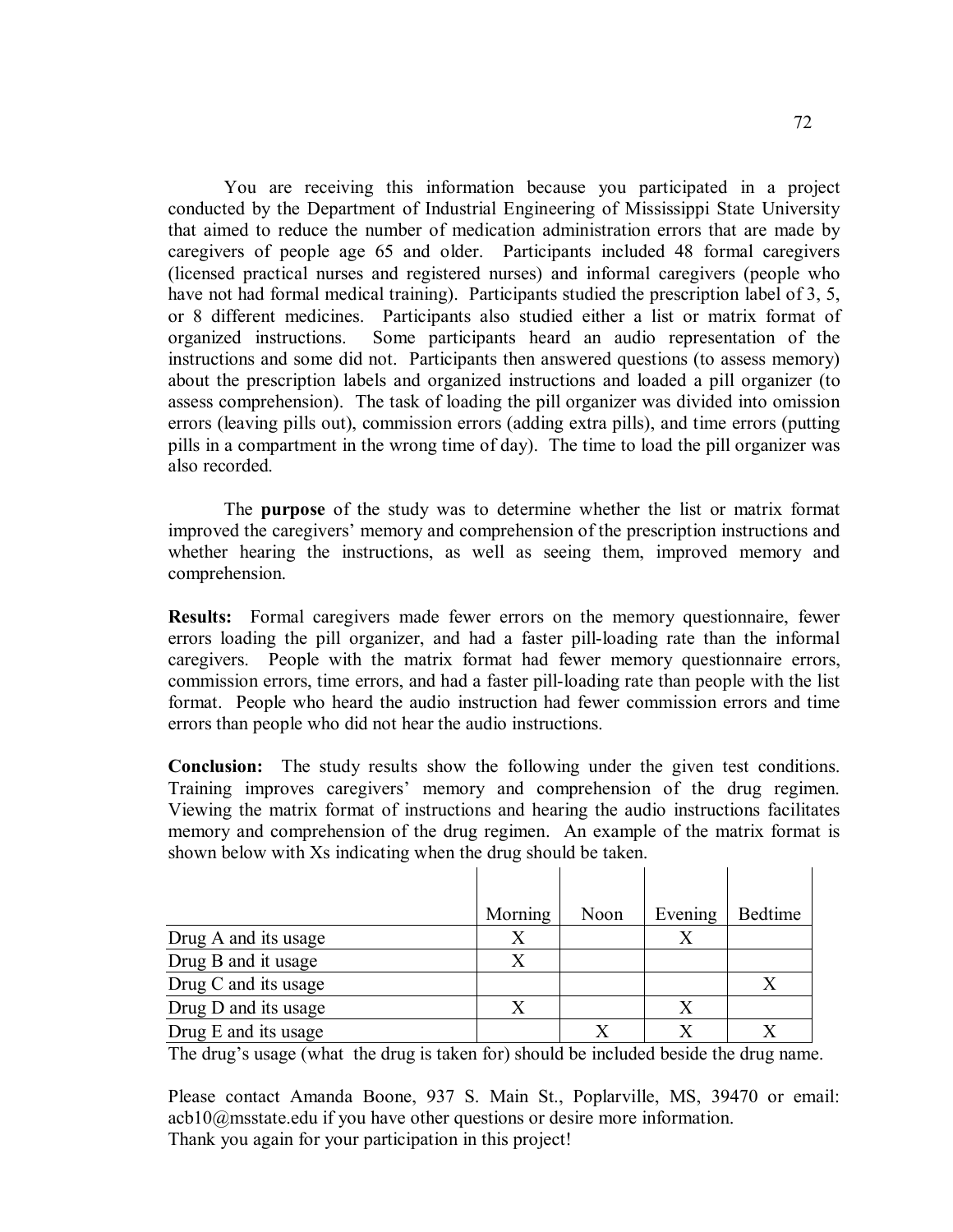APPENDIX C

WORD FAMILIARITY SURVEY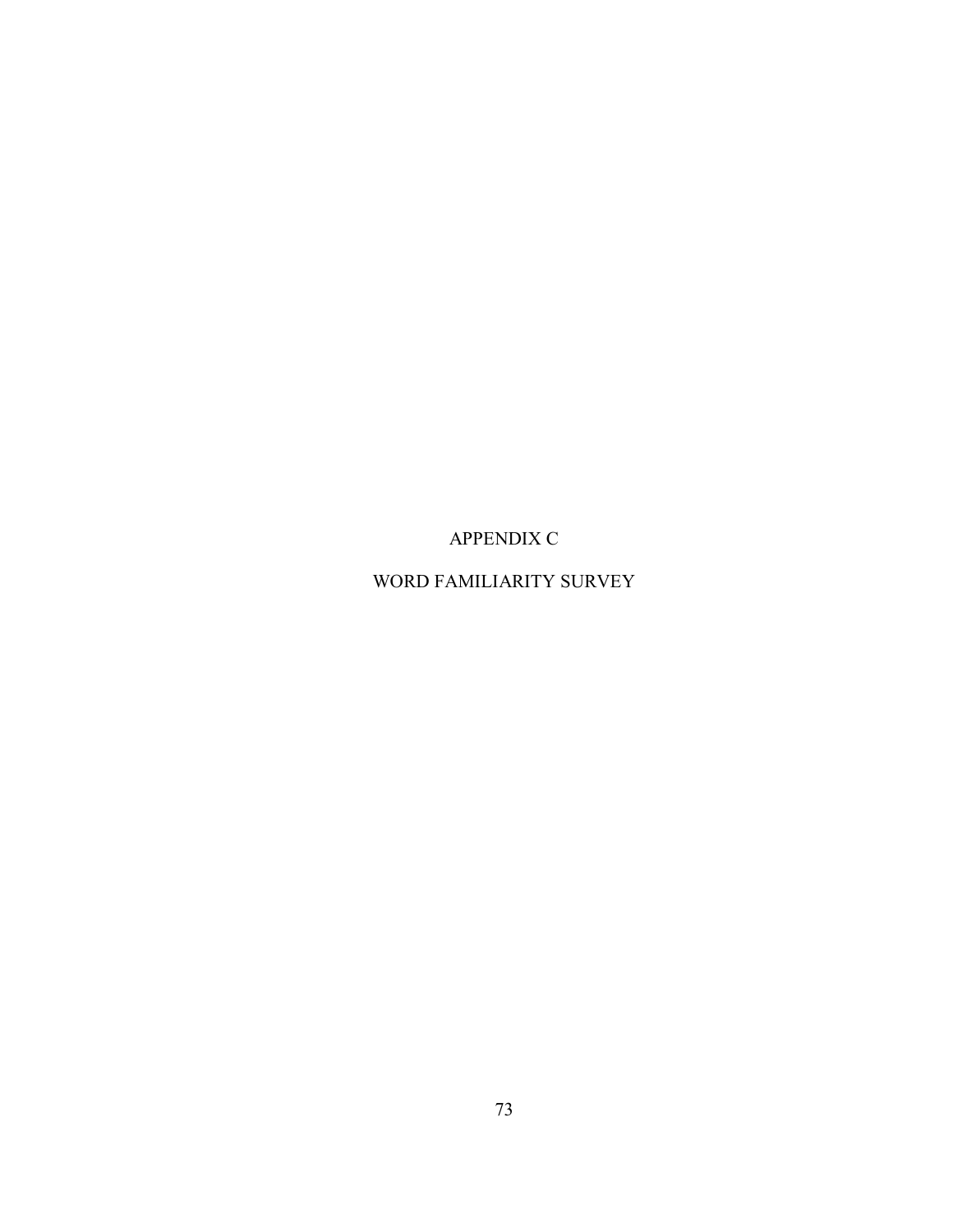(Gardner & Monge, 1977)

| Directions: For each of the items below, select the numbered word or phrase that most |
|---------------------------------------------------------------------------------------|
| nearly corresponds in meaning to the word in CAPITAL LETTERS and circle it.           |

| CAPSIZE:          | 1) Leak        | WEIGHTY:           | $1)$ Sly         |
|-------------------|----------------|--------------------|------------------|
|                   | 2) Race        |                    | 2) Serious       |
|                   | 3) Grow        |                    | 3) Shabby        |
|                   | 4) Overturn    |                    | 4) Spry          |
|                   | 5) Measure     |                    | 5) Innocent      |
| PROLONG:          | 1) Prompt      | <b>FANATIC:</b>    | 1) Follower      |
|                   | 2) Decrease    |                    | 2) Strange       |
|                   | 3) Difficult   |                    | 3) Untrustworthy |
|                   | 4) Extend      |                    | $4)$ Sly         |
|                   | 5) Waste       |                    | 5) Zealous       |
| <b>SUCCULENT:</b> | 1) Juicy       | <b>BUSTLE:</b>     | 1) Tree          |
|                   | 2) Raw         |                    | 2) Ornament      |
|                   | 3) Cooked      |                    | 3) Bureau        |
|                   | 4) Spoiled     |                    | 4) Movement      |
|                   | 5) Spicy       |                    | 5) Cluster       |
| <b>AGITATED:</b>  | 1) Hungry      | LASCIVIOUS:        | 1) Lustful       |
|                   | 2) Excited     |                    | 2) Liberal       |
|                   | 3) Agile       |                    | 3) Final         |
|                   | 4) Tired       |                    | 4) Loser         |
|                   | 5) Sick        |                    | 5) Inclined      |
| FRUGAL:           | 1) Sparing     | RECAPITULATE:      | 1) Surrender     |
|                   | 2) Huge        |                    | 2) Brief         |
|                   | 3) Tasty       |                    | 3) Rebuild       |
|                   | 4) Fashionable |                    | 4) Relay         |
|                   | 5) Musical     |                    | 5) Restate       |
| MOLEST:           | 1) Purchase    | <b>REMUNERATE:</b> | 1) Check         |
|                   | 2) Muffle      |                    | 2) Count         |
|                   | 3) Lowest      |                    | 3) Replete       |
|                   | 4) Annoy       |                    | 4) Compensate    |
|                   | 5) Groom       |                    | 5) Satisfy       |
|                   |                |                    |                  |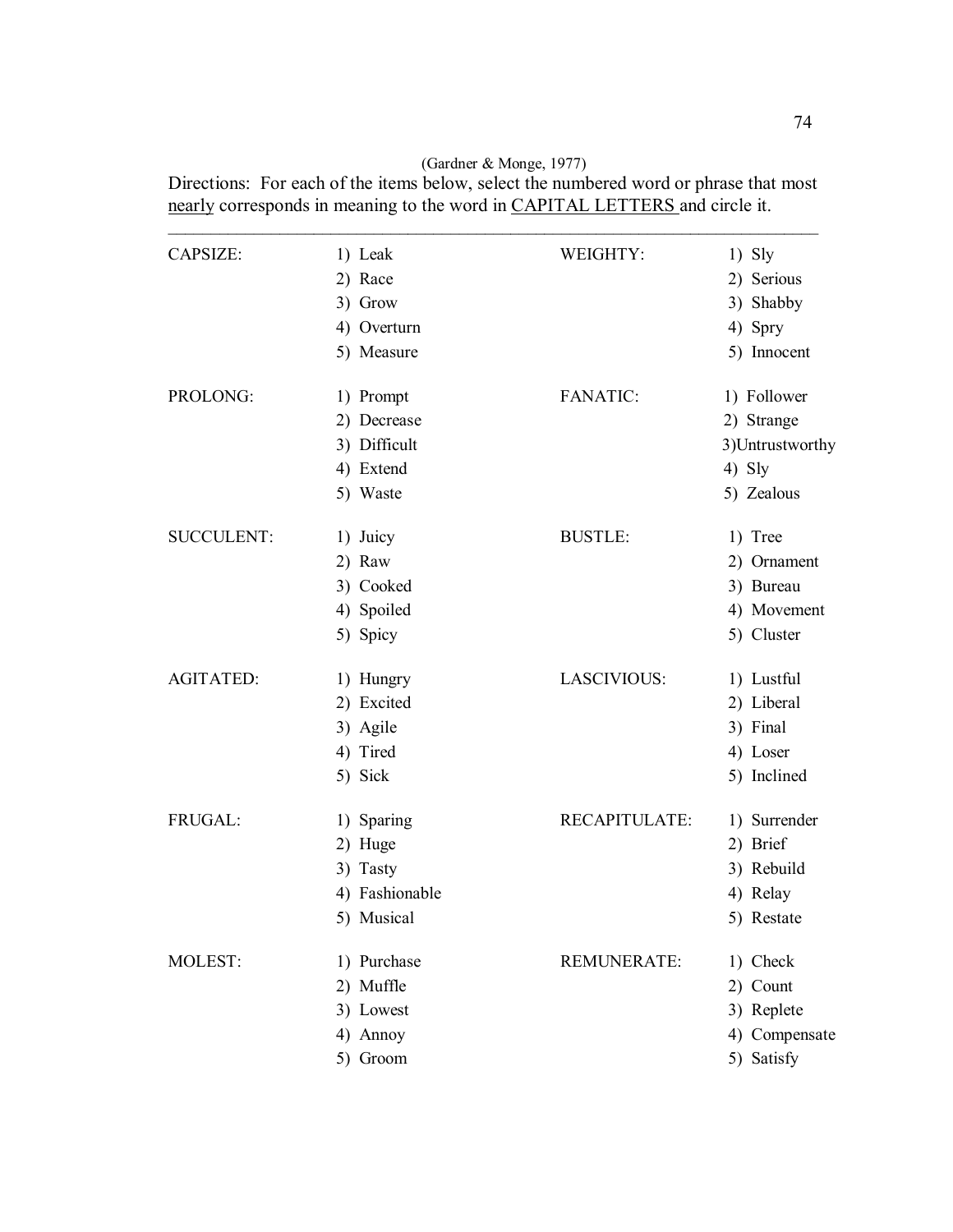| APATHY:          | 1) Understanding | <b>EFFECTUATE:</b> | 1) Praise      |
|------------------|------------------|--------------------|----------------|
|                  | 2) Leniency      |                    | 2) Accomplish  |
|                  | 3) Rage          |                    | 3) Dissimulate |
|                  | 4) Indifference  |                    | 4) Nullify     |
|                  | 5) Danger        |                    | 5) Pretend     |
| <b>BRAVADO:</b>  | 1) Celebrity     | <b>DIAPHANOUS:</b> | 1) Nocturnal   |
|                  | 2) Outlaw        |                    | 2) Quarrelsome |
|                  | 3) Boasting      |                    | 3) Morbid      |
|                  | 4) Turmoil       |                    | 4) Logical     |
|                  | 5) Salutation    |                    | 5) Ethereal    |
| <b>CURSORY:</b>  | 1) Hasty         | <b>SPLEEN:</b>     | 1) Grudge      |
|                  | 2) Dilatory      |                    | 2) Caprice     |
|                  | 3) Intrinsic     |                    | 3) Impetuosity |
|                  | 4) Profane       |                    | 4) Melancholy  |
|                  | 5) Dire          |                    | 5) Malice      |
| <b>INDIGENT:</b> | 1) Obnoxious     | HORDE:             | 1) Greed       |
|                  | 2) Moody         |                    | 2) Bully       |
|                  | 3) Sleep         |                    | 3) Harvest     |
|                  | 4) Nasty         |                    | 4) Crowd       |
|                  | 5) Poor          |                    | 5) Content     |
| LOQUACIOUS:      | 1) Garrulous     | HIRSUTE:           | 1) Woman       |
|                  | 2) Ostentatious  |                    | 2) Shaggy      |
|                  | 3) Frivolous     |                    | 3) Chamber     |
|                  | 4) Limpid        |                    | 4) Quaint      |
|                  | 5) Dowdy         |                    | 5) Sorrowful   |
| <b>HIATUS:</b>   | 1) Break         | CAUDAL:            | 1) Brutal      |
|                  | 2) Swamp         |                    | 2) Careful     |
|                  | 3) Fence         |                    | 3) Posterior   |
|                  | 4) Disgust       |                    | 4) Nervy       |
|                  | 5) Flower        |                    | 5) Recent      |
| <b>BANAL:</b>    | 1) Evil          | <b>GUIDON:</b>     | 1) Miniature   |
|                  | 2) Trite         |                    | $2)$ Hat       |
|                  | 3) Prohibitory   |                    | 3) Hero        |
|                  | 4) Jovial        |                    | 4) Flag        |
|                  | 5) Decaying      |                    | 5) Achiever    |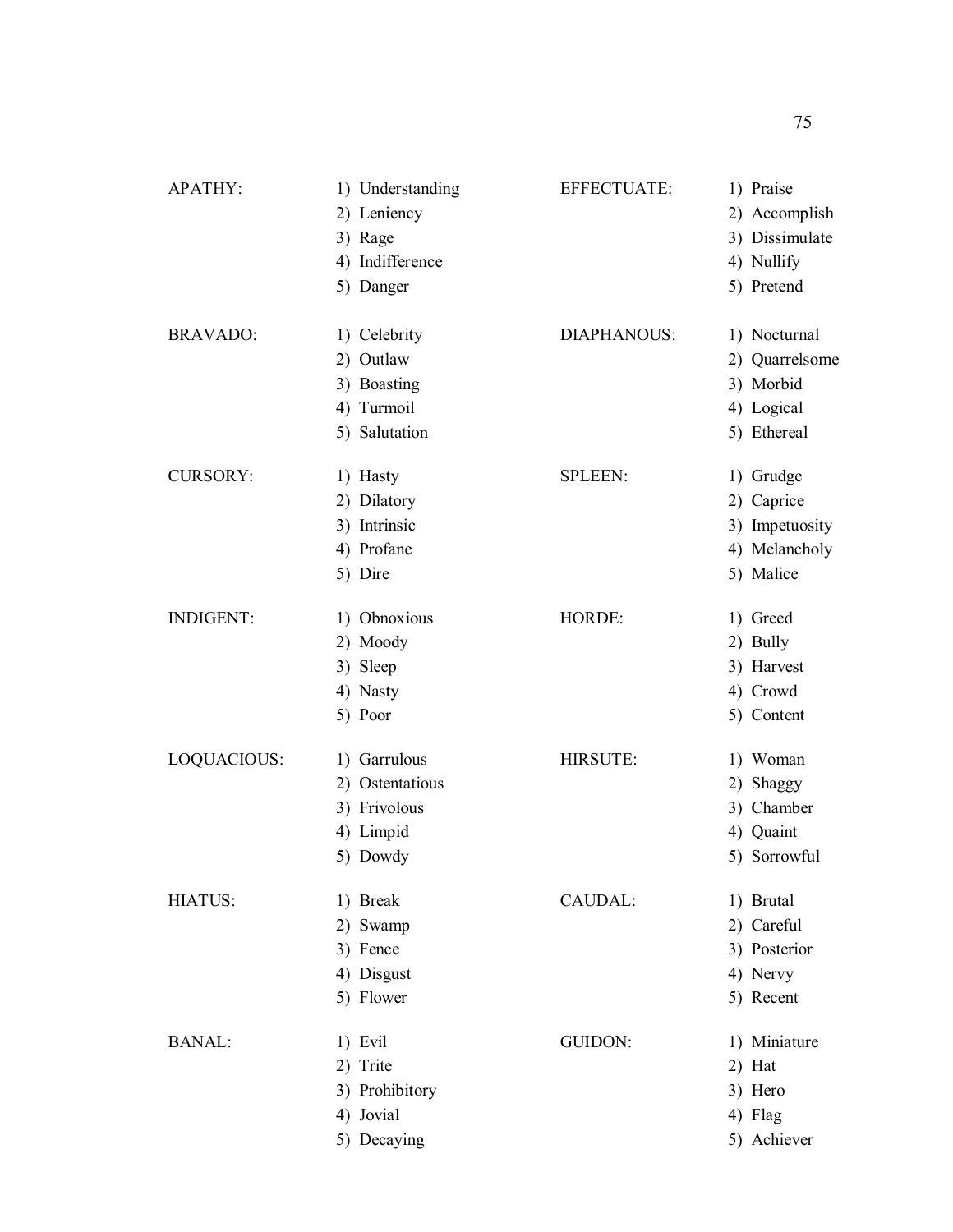| TEDIUM:    | 1) Dilatory       | <b>VICISSITUDE:</b> | 1) Direction    |
|------------|-------------------|---------------------|-----------------|
|            | 2) Anxiety        |                     | 2) Generosity   |
|            | 3) Exhaustion     |                     | 3) Hardship     |
|            | 4) Weakening      |                     | 4) Ceremony     |
|            | 5) Dull           |                     | 5) Ferocity     |
| LASSITUDE: | 1) Contempt       | <b>SEVERALLY:</b>   | 1) Unkindly     |
|            | 2) Convenience    |                     | 2) Respectively |
|            | 3) Permissiveness |                     | 3) Continuously |
|            | 4) Lethargy       |                     | 4) Abruptly     |
|            | 5) Levity         |                     | 5) Harshly      |
|            |                   |                     |                 |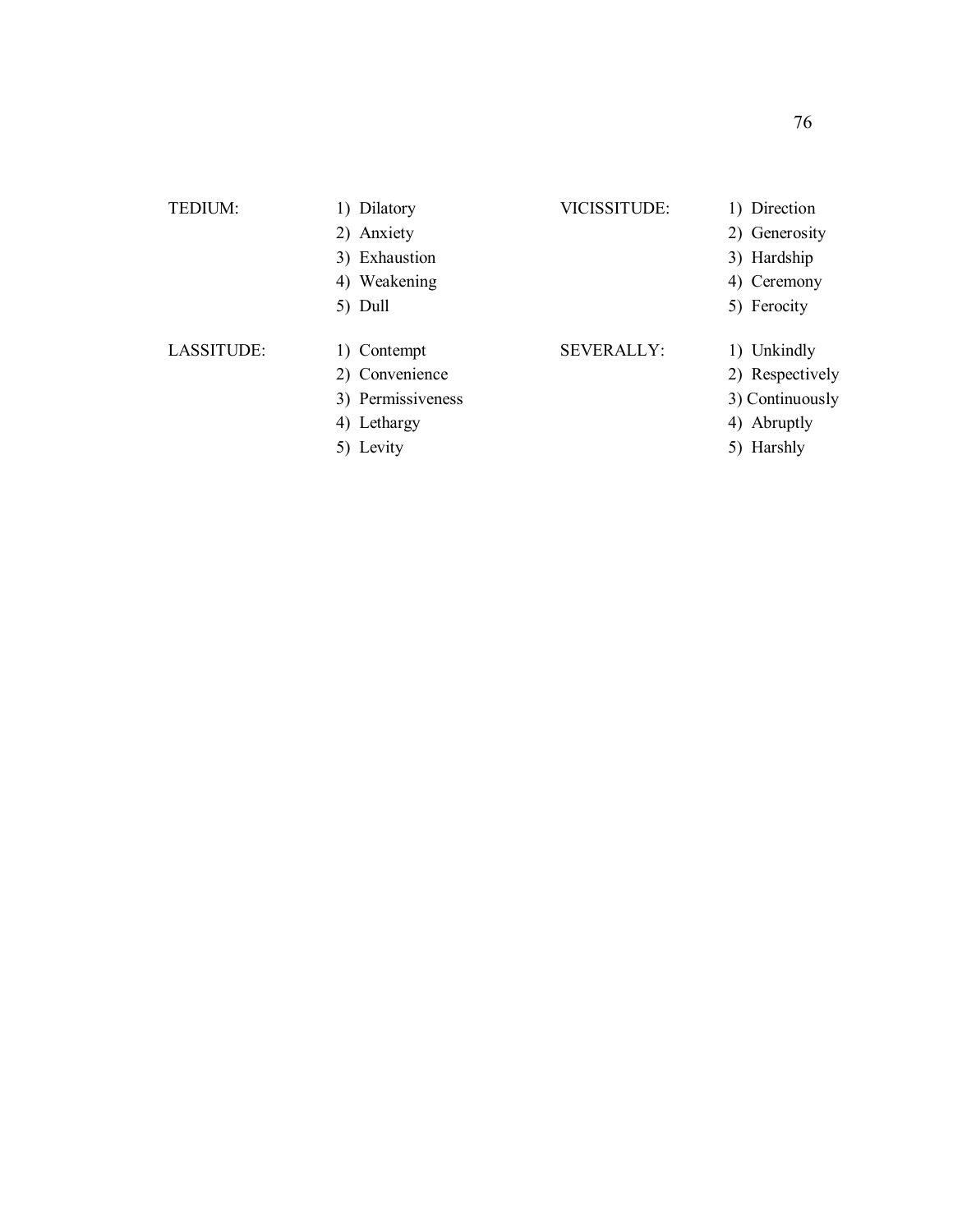APPENDIX D

MEDICATION FAMILIARITY QUESTIONNAIRE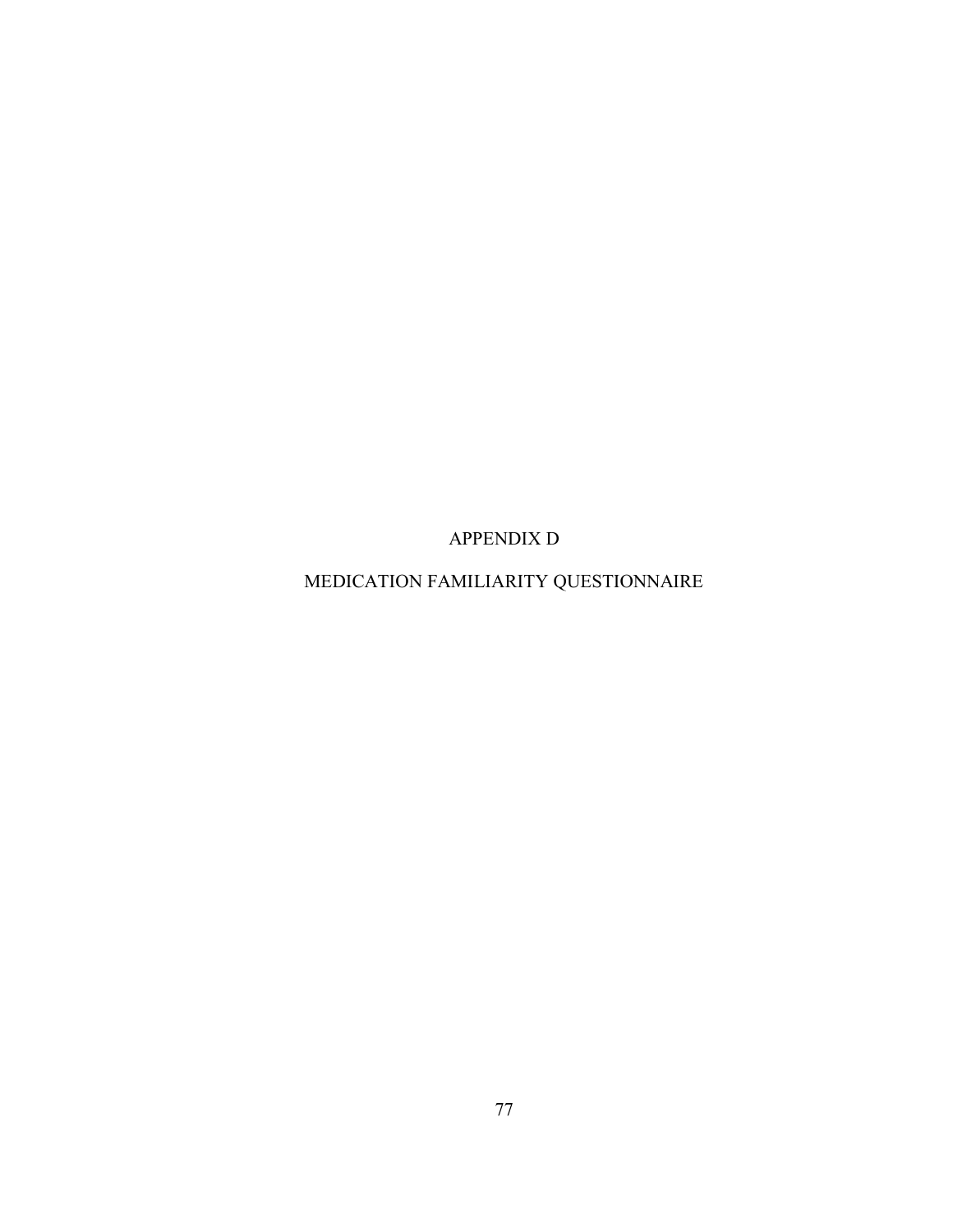### (L. Boone, personal communication, October 7, 2002) DIRECTIONS: Please circle the correct answer. If you do not know the correct answer, mark "I don't know." Shapes are NOT shown actual size.

What is Lanoxin 0.125mg taken for? A. bladder control B. heart failure C. hypertension D. I don't know What color is Lanoxin 0.125mg? A. blue B. white C. yellow D. I don't know What shape is Lanoxin 0.125mg? A.  $\bigcap$  B.  $\bigcap$  C.  $\bigcap$  D. I don't know What is Glucophage 500 mg taken for? A. sugar diabetes B. osteoporosis C. edema D. I don't know What color is Glucophage 500 mg? A. green B. purple C. white D. I don't know What shape is Glucophage 500 mg? A.  $\bigcap$  B.  $\bigcap$  C.  $\bigcap$  D. I don't know What is Zocor 20 mg taken for? A. cholesterol B. ulcers C. sugar diabetes D. I don't know What color is Zocor 20 mg? A. pink B. orange C. white D. I don't know What shape is Zocor 20 mg? A.  $\bigcap$  B.  $\bigtriangleup$  C.  $\bigcap$  D. I don't know What is Pepcid 20 mg taken for? A. hypertension B. acid reflux C. cholesterol D. I don't know What color is Pepcid 20 mg? A. blue B. cream C. red D. I don't know What shape is Pepcid 20 mg? A.  $\land$  B.  $\land$  C.  $\circ$  D. I don't know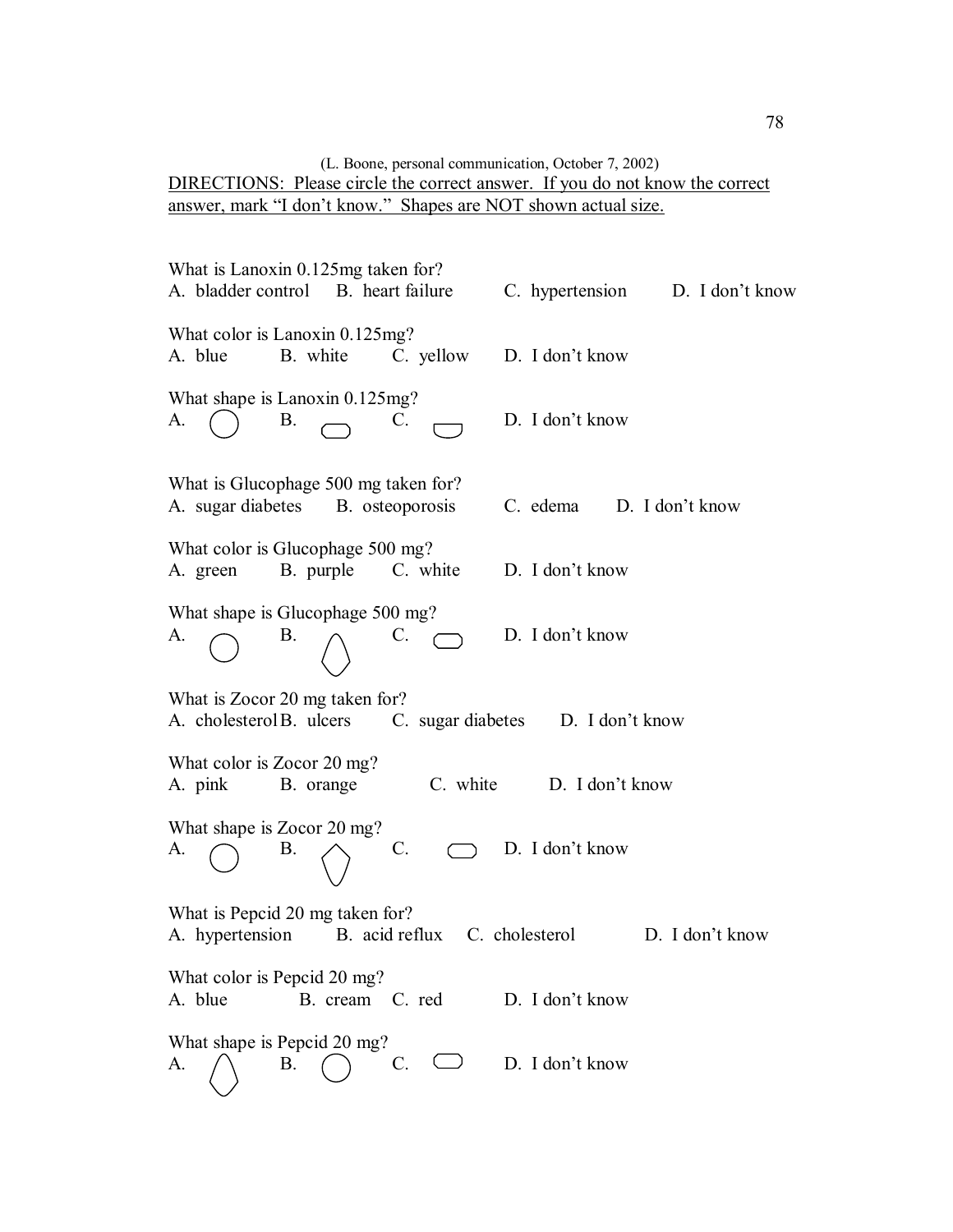| What is Vioxx 25 mg taken for?<br>A. stroke B. osteoarthritis<br>C. depression D. I don't know                 |
|----------------------------------------------------------------------------------------------------------------|
| What color is Vioxx 25 mg?<br>B. yellow C. purple D. I don't know<br>A. green                                  |
| What shape is Vioxx 25 mg?<br>D. I don't know<br>$C. \quad \Box$<br>A.<br><b>B.</b>                            |
| What is Cozaar 50 mg taken for?<br>A. acid reflux<br>B. osteoporosis<br>C. high blood pressure D. I don't know |
| What color is Cozaar 50 mg?<br>B. pink C. greenish blue D. I don't know<br>A. cream                            |
| What shape is Cozaar 50 mg?<br>$B.$ $\Box$<br>D. I don't know<br>C.<br>A.                                      |
| What is Detrol 2mg taken for?<br>A. edema B. bladder control C. heart failure D. I don't know                  |
| What color is Detrol 2mg?<br>C. white D. I don't know<br>A. yellow B. green                                    |
| What shape is Detrol 2mg?<br>$\mathcal{C}$ .<br>D. I don't know<br><b>B.</b><br>А.                             |
| What is Paxil 20 mg taken for?<br>A. bladder control B. depression<br>C. acid reflux D. I don't know           |
| What color is Paxil 20 mg?<br>B. white<br>D. I don't know<br>A. purple<br>C. pink                              |
| What shape is Paxil 20 mg?<br>D. I don't know<br>C.<br>A.<br>Β.                                                |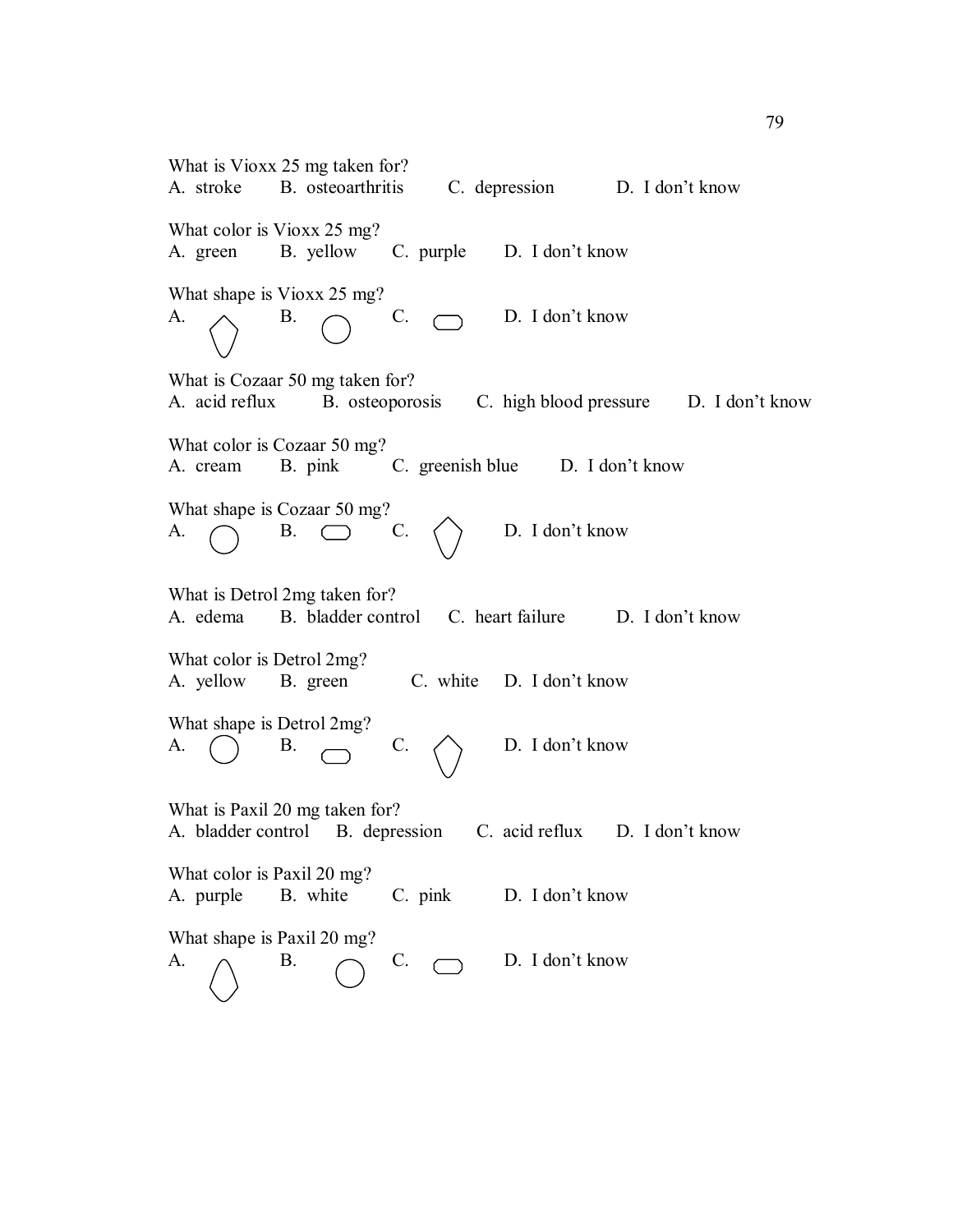APPENDIX E

EXPLANATION OF STUDY TIMES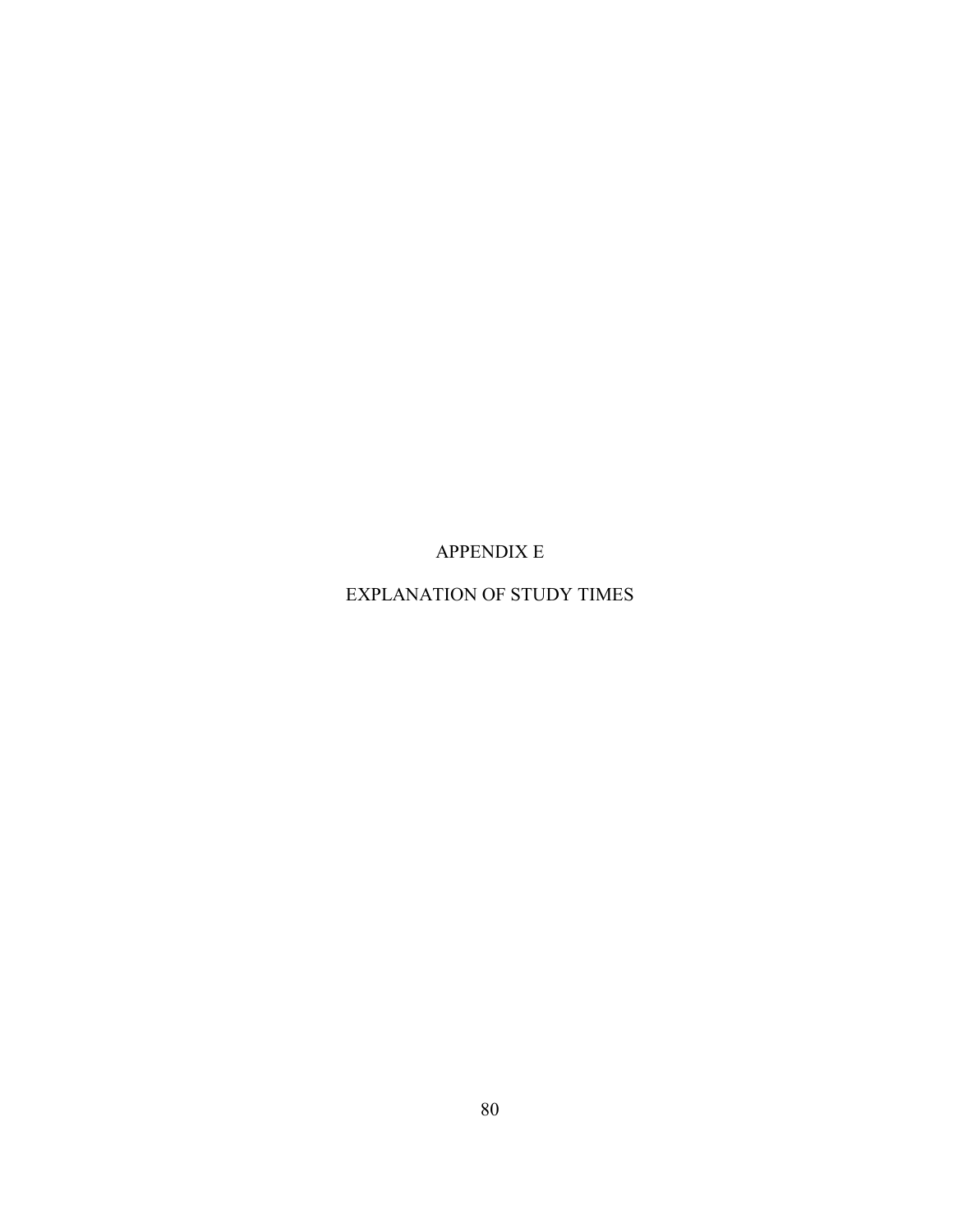For Audio:

|                                                                                           |                                                                   | $\mathfrak{D}$ | 3         | 4         | 5       | 6                  | 7      | 8          |
|-------------------------------------------------------------------------------------------|-------------------------------------------------------------------|----------------|-----------|-----------|---------|--------------------|--------|------------|
|                                                                                           | Study                                                             | Study          | Number    | Number    | Time to | Total time         | Total  | Time       |
|                                                                                           | time                                                              | time with      | of words  | of words/ | hear    | needed             | time   | with       |
|                                                                                           | with                                                              | instruc-       | in audio  | $140$ wpm | audio   | (min)              | allow- | bottles    |
|                                                                                           | bottles                                                           | tions          | recording |           | twice   |                    | ed     | $&$ instr. |
|                                                                                           | (min)                                                             | (min)          |           |           | (min)   |                    | (min)  | before     |
|                                                                                           |                                                                   |                |           |           |         |                    |        | audio      |
|                                                                                           |                                                                   |                |           |           |         |                    |        | (min)      |
| 3 List                                                                                    | 1.00                                                              | 1.00           | 109       | 0.78      | 1.56    | $3.56 \rightarrow$ | 4.00   | 0.44       |
| 5 List                                                                                    | 1.67                                                              | 1.67           | 125       | 0.89      | 1.79    | $5.13 \rightarrow$ | 6.00   | 0.87       |
| 8 List                                                                                    | 2.67                                                              | 2.67           | 166       | 1.19      | 2.37    | $7.71 \rightarrow$ | 9.00   | 1.29       |
| 3 Matrix                                                                                  | 1.00                                                              | 1.00           | 135       | 0.96      | 1.93    | $3.93 \rightarrow$ | 4.00   | 0.07       |
| 5 Matrix                                                                                  | 1.67                                                              | 1.67           | 153       | 1.09      | 2.19    | $5.53 \rightarrow$ | 6.00   | 0.47       |
| 8 Matrix                                                                                  | 2.67                                                              | 2.67           | 197       | 1.41      | 2.81    | $8.15 \rightarrow$ | 9.00   | 0.85       |
| Column $1 =$<br>Study time for medication bottles = 20 sec/bottle (Morrell, Park, & Poon, |                                                                   |                |           |           |         |                    |        |            |
| 1989).                                                                                    |                                                                   |                |           |           |         |                    |        |            |
| Column $2 =$                                                                              | Study time for list or matrix format $= 20$ sec/drug (Day, 1988). |                |           |           |         |                    |        |            |
| Column $3 =$                                                                              | The total number of words used in the audio recording.            |                |           |           |         |                    |        |            |

Column  $4 =$  The total number of words used in the audio recording divided by the rate of speech of 140 words per minute (wpm) (Tun, Wingfield, Stine, & Mecsas, 1992).

| Column 5 = | Column 4 multiplied by two because the audio recording will be heard twice |
|------------|----------------------------------------------------------------------------|
|            | (Morrow, 2000).                                                            |
| --         |                                                                            |

Column  $7 =$  Column 6 rounded up to the nearest minute<br>Column  $8 =$  Column  $7 -$ Column 6

Column  $7 -$ Column 6

For Non-audio:

|          |         | $\overline{2}$ | 3         |            |
|----------|---------|----------------|-----------|------------|
|          | Study   | Study          | Study     | Total time |
|          | time    | time with      | time with | allowed    |
|          | with    | instruc-       | bottles   | (min)      |
|          | bottles | tions          | and       |            |
|          | (min)   | (min)          | instruc-  |            |
|          |         |                | tions     |            |
|          |         |                | (min)     |            |
| 3 List   | 1.00    | 1.00           | 2.00      | 4.00       |
| 5 List   | 1.67    | 1.67           | 2.66      | 6.00       |
| 8 List   | 2.67    | 2.67           | 3.66      | 9.00       |
| 3 Matrix | 1.00    | 1.00           | 2.00      | 4.00       |
| 5 Matrix | 1.67    | 1.67           | 2.66      | 6.00       |
| 8 Matrix | 2.67    | 2.67           | 3.66      | 9.00       |

Column  $1 =$  Study time for medication bottles = 20 sec/bottle (Morrell, Park, & Poon, Column 2 =  $\frac{1989}{5}$ .

Column 2 = Study time for list or matrix format = 20 sec/drug (Day, 1988).<br>Column 3 = Column 4 – (Column 1 + Column 2).

Column 3 = Column 4 – (Column 1 + Column 2).<br>Column 4 = Same as for audio condition.

Same as for audio condition.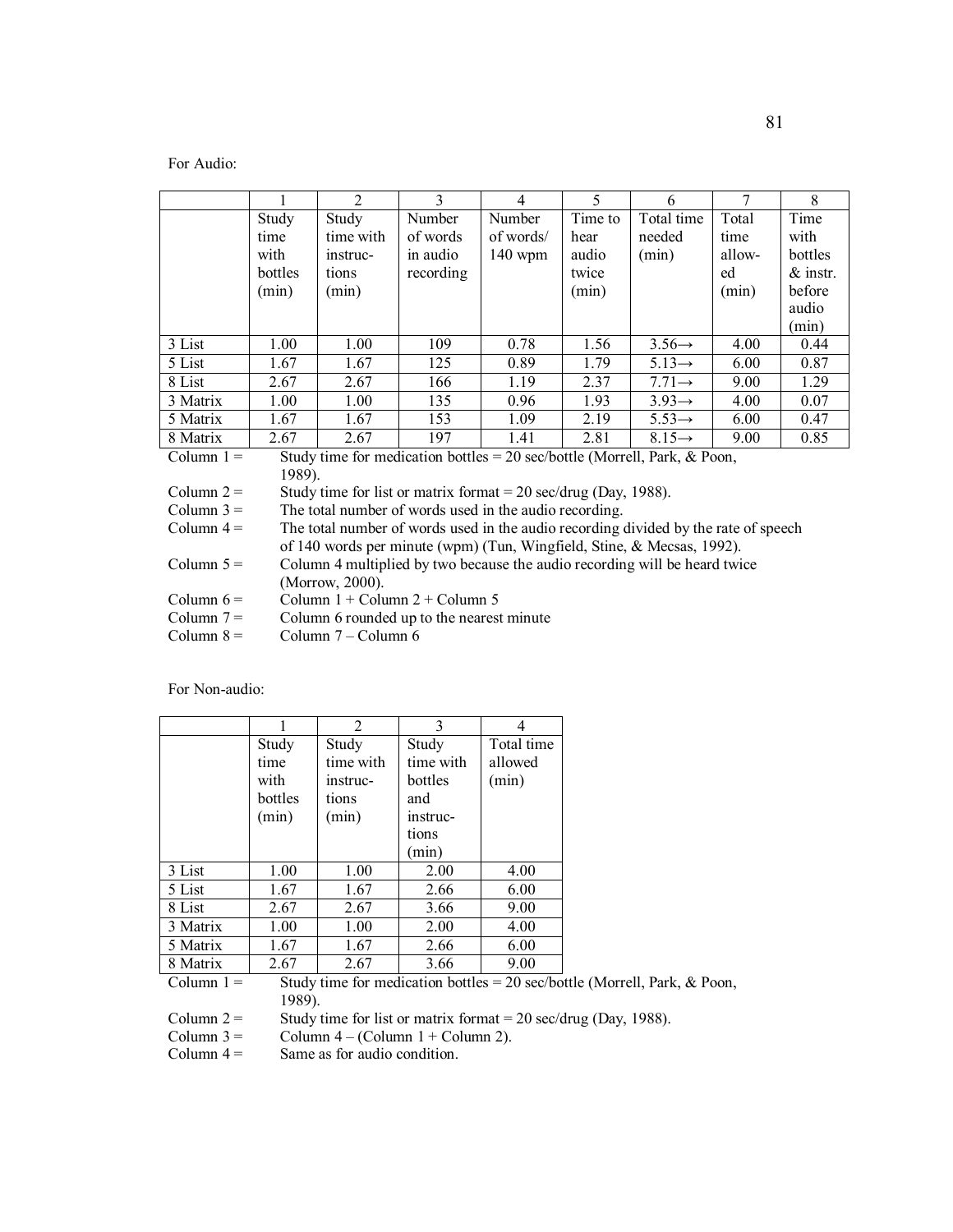APPENDIX F

PERSONAL INTERPRETATION QUESTIONNAIRE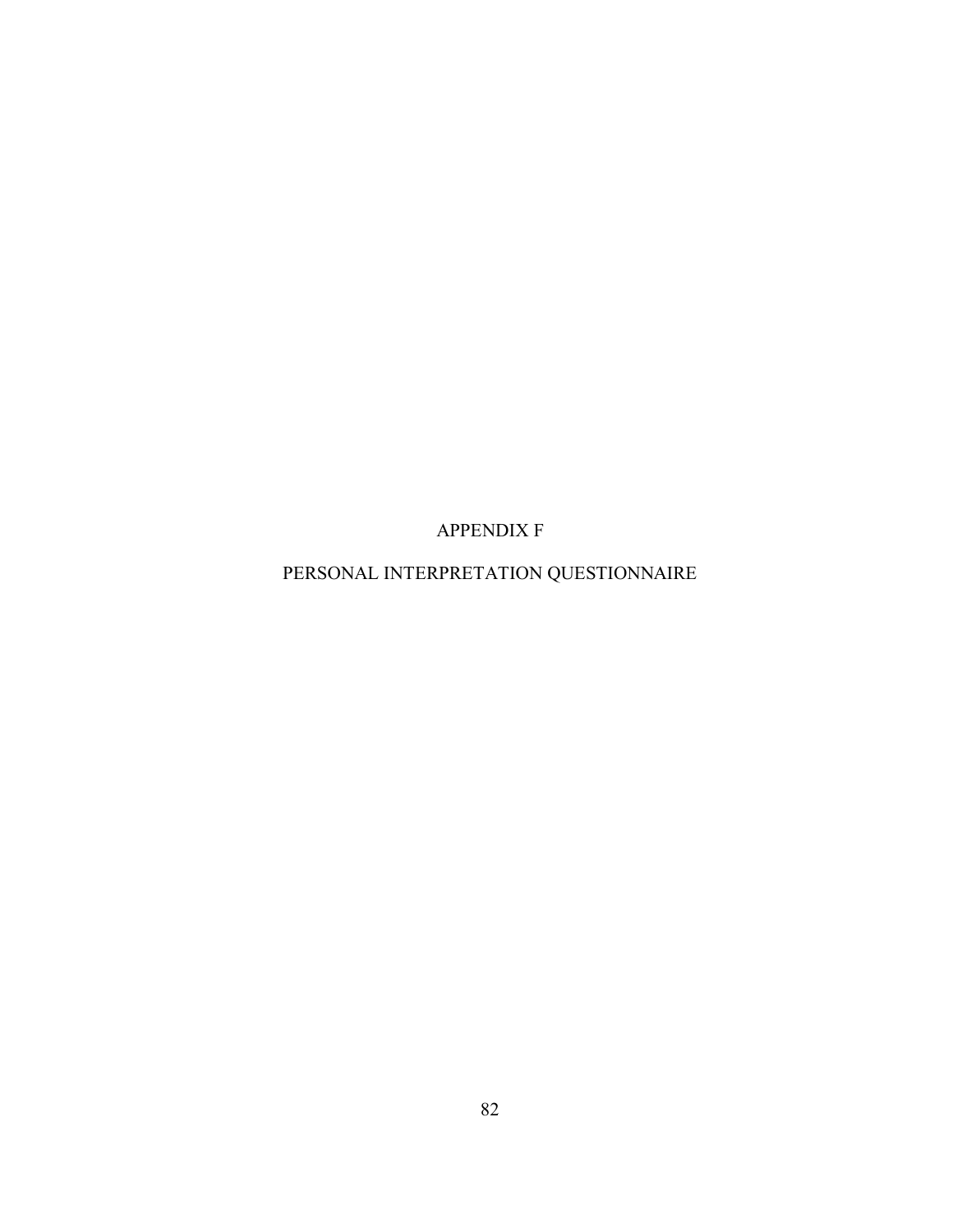(Mazzollo, Lasagna, & Griner, Mar. 1974; Hurd & Butkovich, 1986)

We are interested in the effective communication between a physician and a caregiver. To help us understand the clarity of some common prescription drug instructions, please answer as many of the following questions as possible in 4 minutes. It is understood that the physician's instructions would be reflected in the way the prescription reads. The previously studied medication instructions should **not** be used to complete this portion of the questionnaire.

- 1. If a physician tells your care recipient to take a prescription drug once a day, what time would you most likely suggest taking the medicine?
- 2. If the prescription reads "Take twice daily," at what times of the day would you suggest taking the drug?
- 3. If the prescription reads "Take one tablet every twelve hours," at what times of the day would you suggest taking the drug?
- 4. If the prescription reads "Take one capsule with meals," at what times of the day would you suggest taking the drug?
- 5. If the prescription reads "Take one capsule once a day on an empty stomach," what time would you suggest taking the drug? (Please be specific.)
- 6. If the prescription reads "Take one tablet four times a day," at what times of the day would you suggest taking the drug?
- 7. Does your care recipient take pills at different times on weekends than weekdays because of a change in schedule? Yes/No (Circle one) If yes, please explain the differences
- 8. If your care recipient was told to take Drug A and Drug B twice a day how would you suggest coordinating the 2 drugs?

 $\mathcal{L}_\mathcal{L} = \{ \mathcal{L}_\mathcal{L} = \{ \mathcal{L}_\mathcal{L} = \{ \mathcal{L}_\mathcal{L} = \{ \mathcal{L}_\mathcal{L} = \{ \mathcal{L}_\mathcal{L} = \{ \mathcal{L}_\mathcal{L} = \{ \mathcal{L}_\mathcal{L} = \{ \mathcal{L}_\mathcal{L} = \{ \mathcal{L}_\mathcal{L} = \{ \mathcal{L}_\mathcal{L} = \{ \mathcal{L}_\mathcal{L} = \{ \mathcal{L}_\mathcal{L} = \{ \mathcal{L}_\mathcal{L} = \{ \mathcal{L}_\mathcal{$ 

a. I would suggest taking both at the same time.

 $\mathcal{L}_\text{max}$  and  $\mathcal{L}_\text{max}$  and  $\mathcal{L}_\text{max}$ 

b. I would suggest staggering the drugs to avoid taking both at once.

If you answered b, explain how you would suggest taking Drug A & B.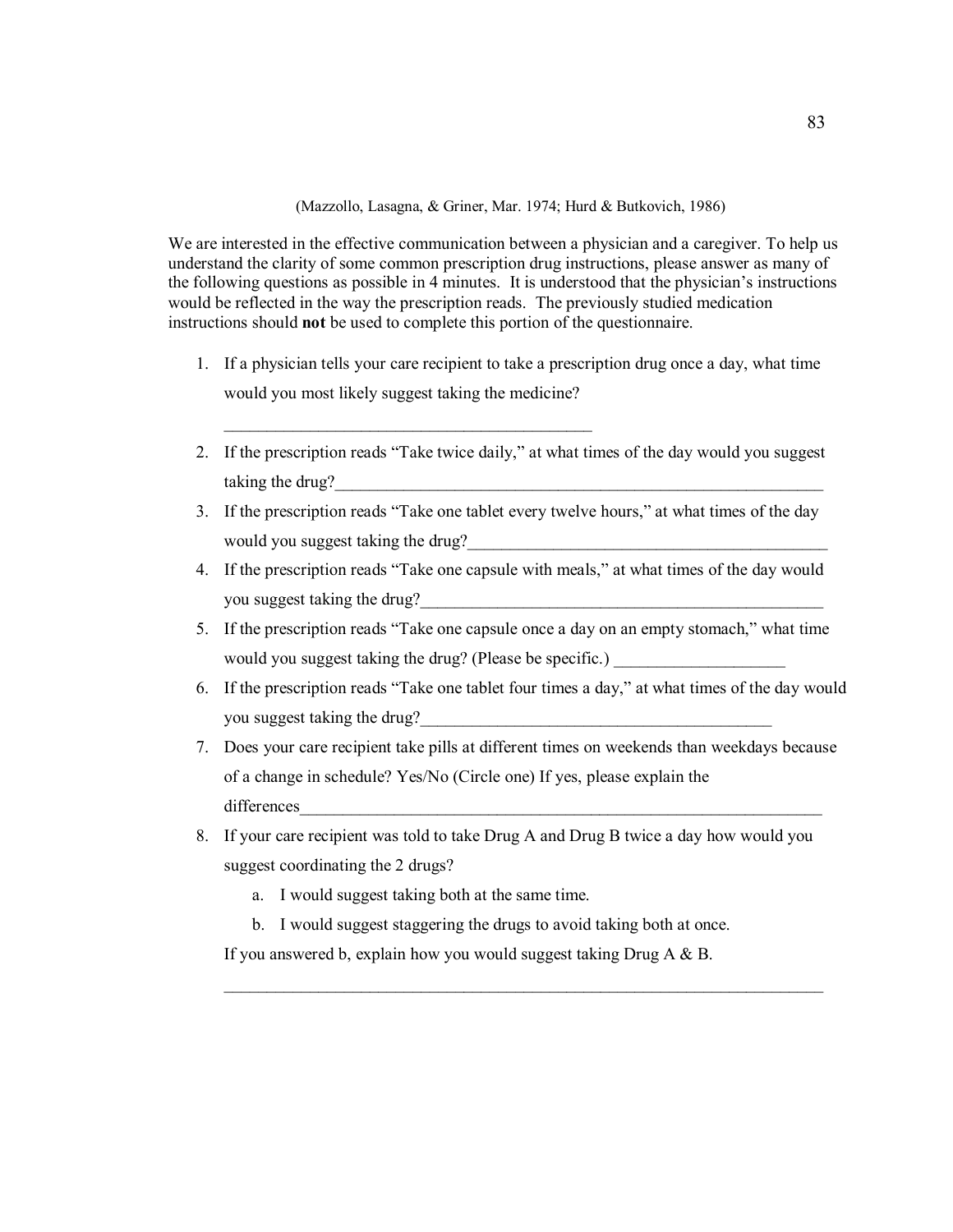APPENDIX G

TIMELINE FOR EXPERIMENT SESSION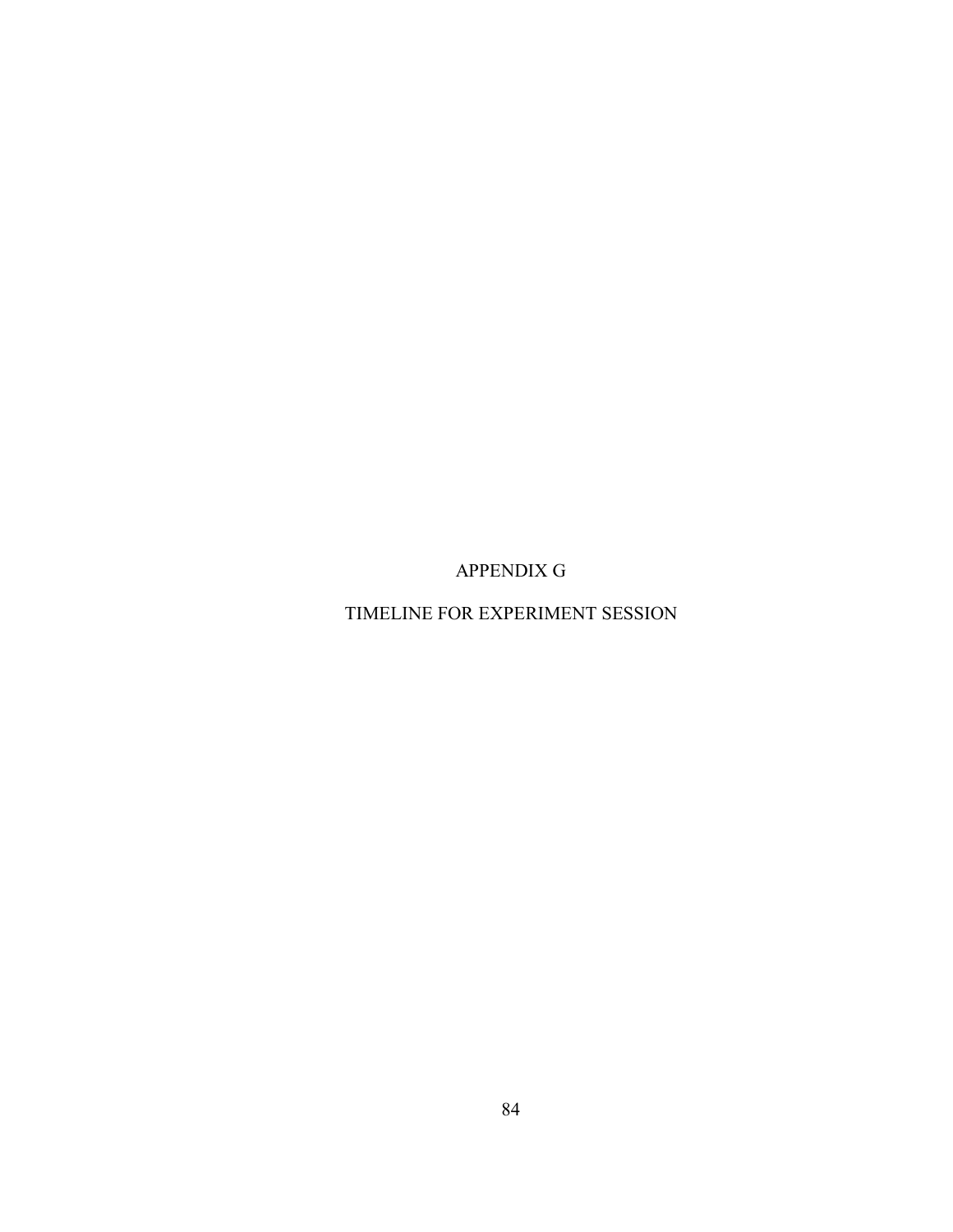|           | Introduction-meet/greet $&$ explanation of purpose (2 minutes) |                             |                         |
|-----------|----------------------------------------------------------------|-----------------------------|-------------------------|
|           | Answer questions about experience and background (3 minutes)   |                             |                         |
| $\bullet$ | Set tape recorder volume                                       |                             | (1 minute)              |
|           | Complete Word Familiarity Survey                               |                             | $(10 \text{ minutes})$  |
|           | Complete Medication Familiarity Questionnaire                  |                             | $(1.5 \text{ minutes})$ |
| $\bullet$ | Time to study regimen                                          |                             | (4, 6, or 9 minutes)    |
|           | Distraction task                                               |                             | (4 minutes)             |
|           | Complete Memory Questionnaire                                  |                             | $(10 \text{ minutes})$  |
| $\bullet$ | Pill-loading task                                              |                             | $(10 \text{ minutes})$  |
|           | Debriefing                                                     |                             | $(2 \text{ minutes})$   |
| Total     |                                                                | 47.5, 49.9, or 52.5 minutes |                         |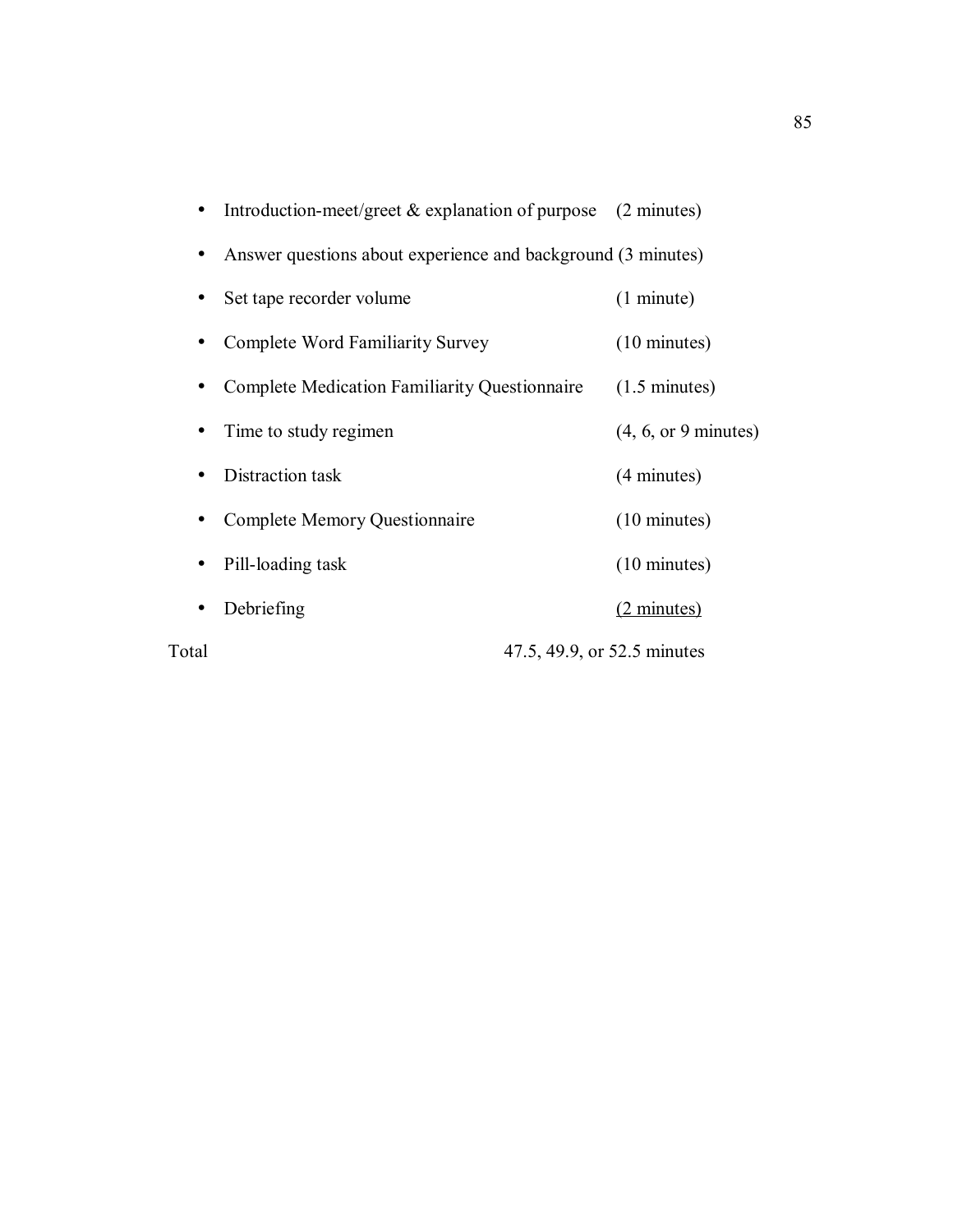APPENDIX H

AUDIO VERSIONS OF INSTRUCTIONS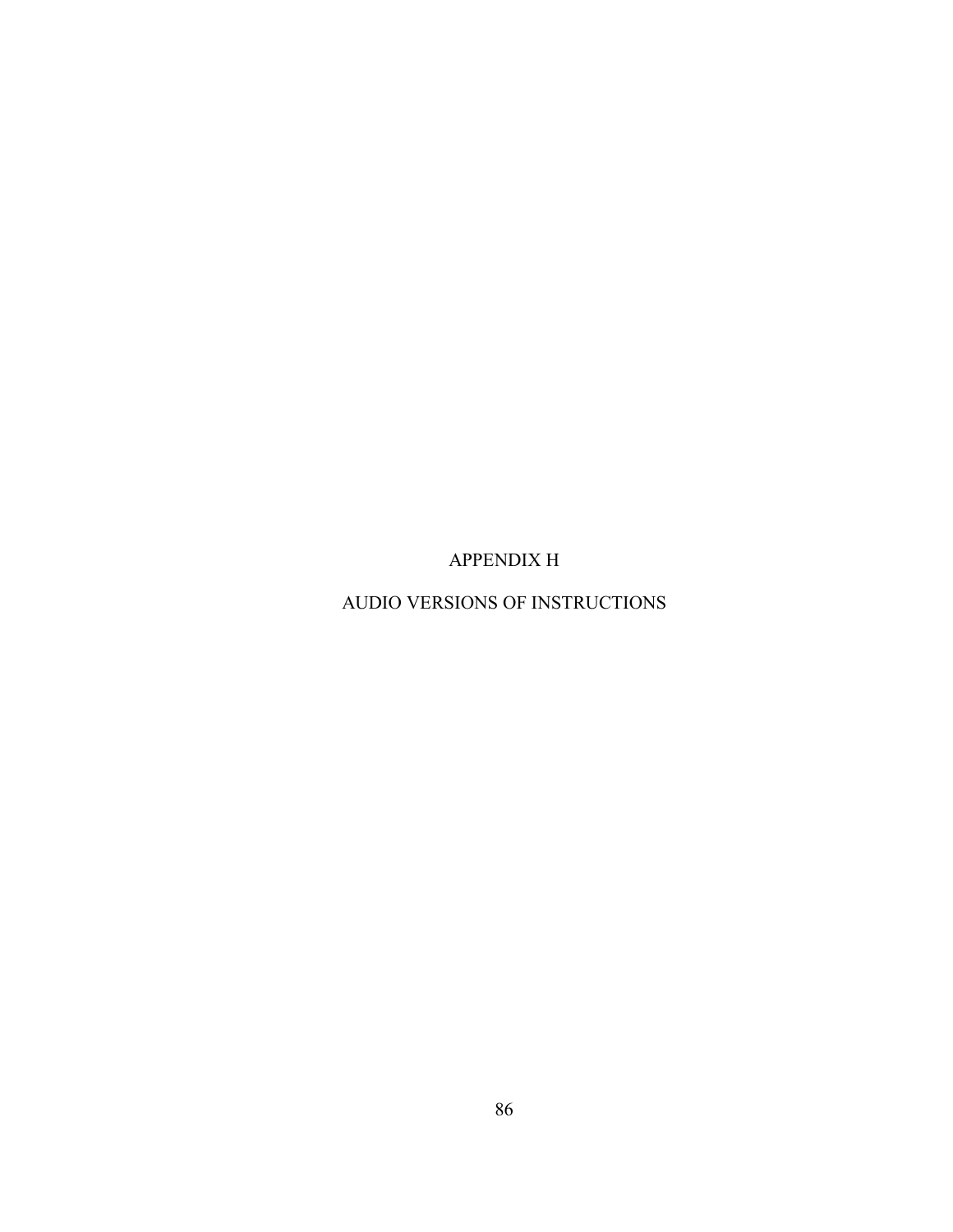#### Audio version of list for 3 pill-types

Mrs. Johnson is 73 years old. She has type II diabetes and high cholesterol in her family. You are her caregiver. Her doctor prescribed the following medications to treat her condition and provided her with organized instructions.

Pepcid. Directions: Take one tablet twice daily to treat ulcers and acid reflux.

Zocor. Directions: Take one tablet at bedtime to lower cholesterol. Do not take Zocor with grapefruit juice.

Glucophage. Directions: Take one tablet three times daily to treat sugar diabetes. Glucophage must be taken with food or milk.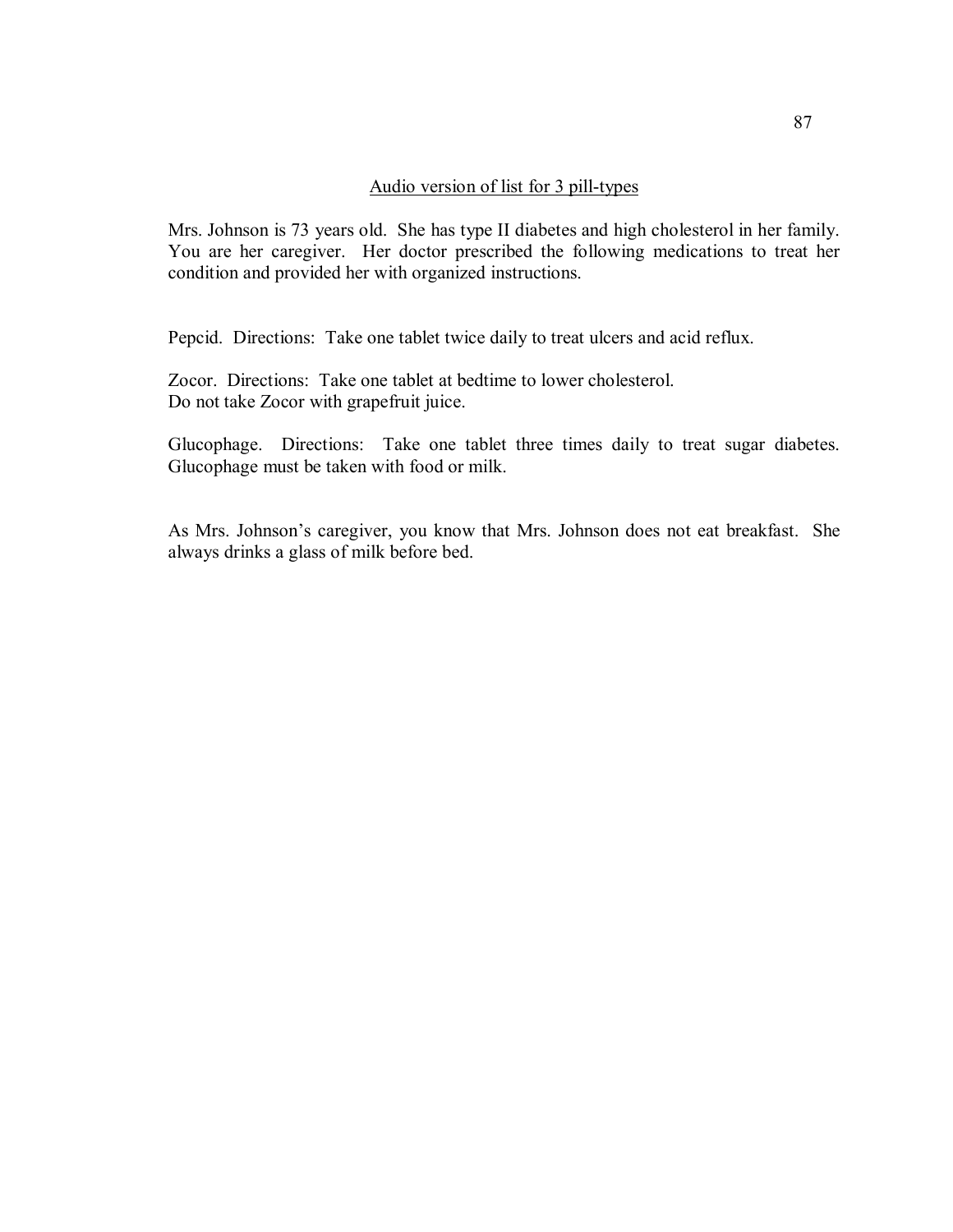#### Audio version of list for 5 pill-types

Mrs. Johnson is 73 years old and has congestive heart failure. You are her caregiver. Her doctor prescribed the following medications to treat her condition and provided her with organized instructions.

Pepcid. Directions: Take one tablet twice daily to treat ulcers and acid reflux.

Lanoxin. Directions: Take one tablet once daily to treat heart failure.

Zocor. Directions: Take one tablet at bedtime to lower cholesterol. Do not take Zocor with grapefruit juice.

Detrol. Directions: Take one tablet twice daily to treat overactive bladder.

Glucophage. Directions: Take one tablet three times daily to treat sugar diabetes. Glucophage must be taken with food or milk.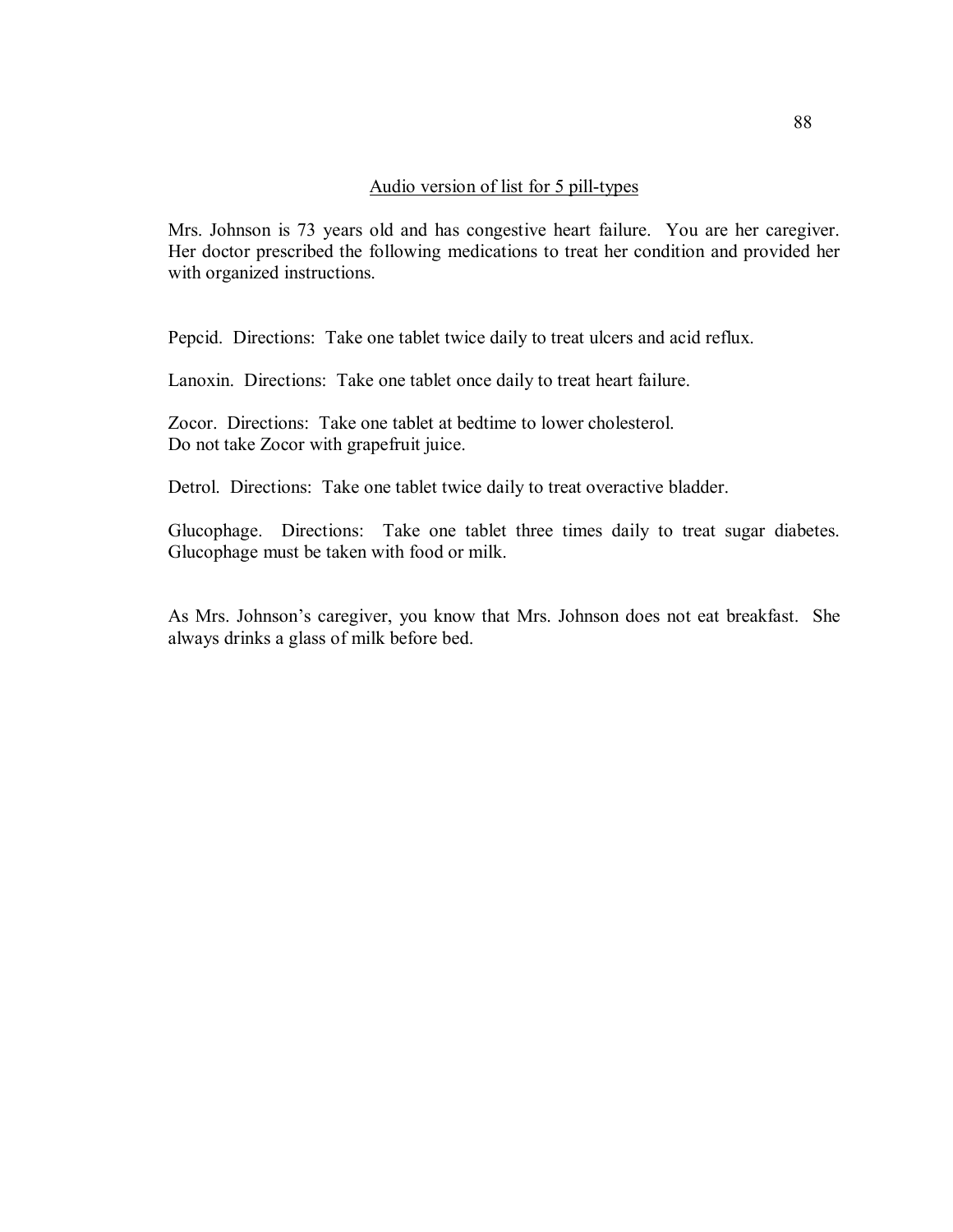#### Audio version of list for 8 pill-types

Mrs. Johnson is 73 years old and has recently had a heart attack. You are her caregiver. Her doctor prescribed the following medications to treat her condition and provided her with organized instructions.

Pepcid. Directions: Take one tablet twice daily to treat ulcers and acid reflux.

Cozaar. Directions: Take one tablet twice daily to treat high blood pressure.

Detrol. Directions: Take one tablet twice daily to treat overactive bladder.

Lanoxin. Directions: Take one tablet once daily to treat heart failure.

Zocor. Directions: Take one tablet at bedtime to lower cholesterol. Do not take Zocor with grapefruit juice.

Vioxx. Directions: Take one tablet twice daily to treat osteoarthritis. Vioxx must be taken with food.

Paxil. Directions: Take one tablet in the morning to treat depression.

Glucophage. Directions: Take one tablet three times daily to treat sugar diabetes. Glucophage must be taken with food or milk.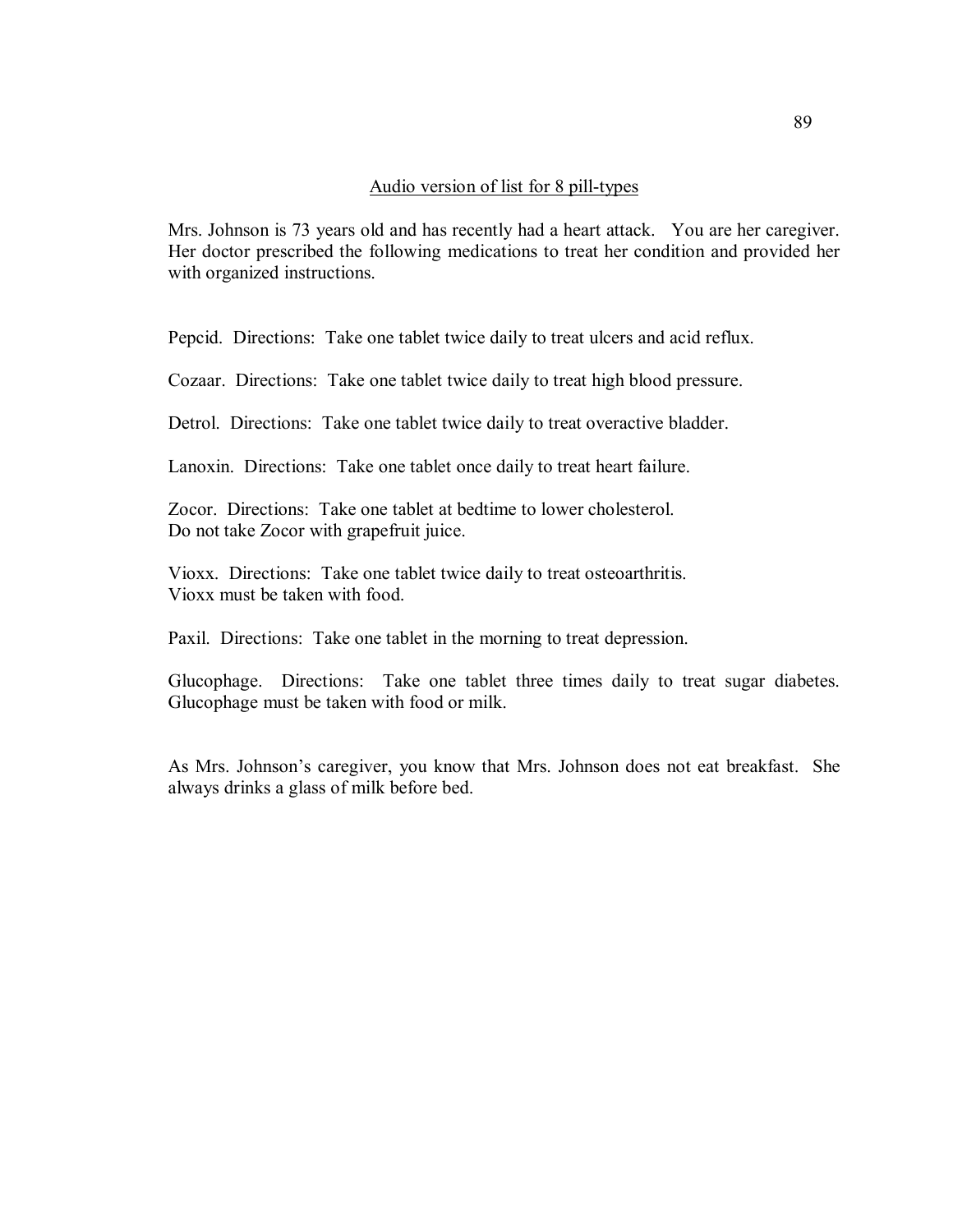### Audio version of matrix for 3 pill-types

Mrs. Johnson is 73 years old. She has type II diabetes and high cholesterol in her family. You are her caregiver. Her doctor prescribed the following medications to treat her condition and provided her with organized instructions.

Take Pepcid in the morning and evening to treat ulcers and acid reflux.

Take Zocor at bedtime to lower cholesterol. Do not take Zocor with grapefruit juice.

Take Glucophage at noon, evening, and bedtime to treat sugar diabetes. Glucophage must be taken with food or milk.

Take this drug in the morning: Pepcid

Take this drug at noon: Glucophage

Take these drugs in the evening: Pepcid and Glucophage

Take these drugs at bedtime: Zocor and Glucophage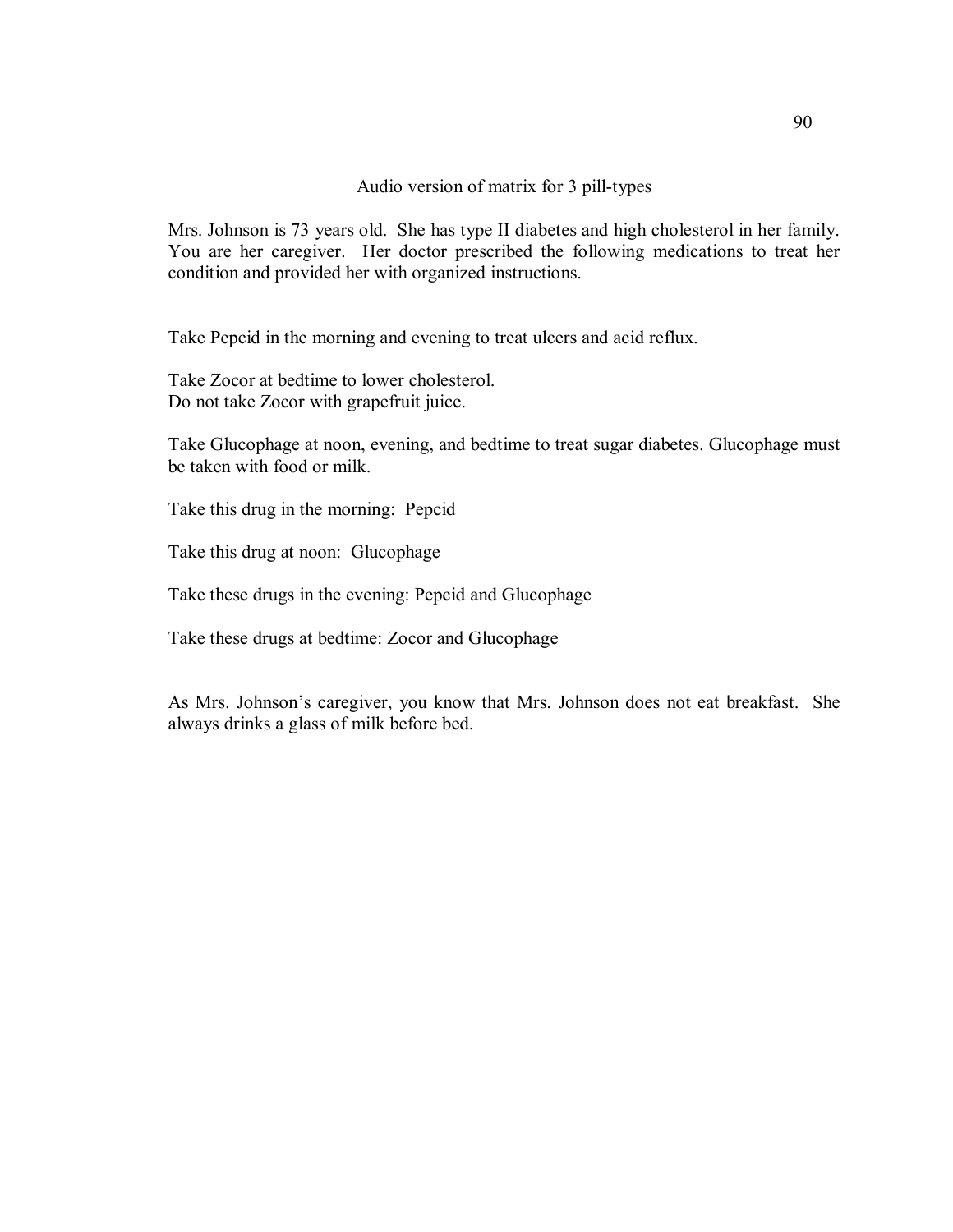#### Audio version of matrix for 5 pill-types

Mrs. Johnson is 73 years old and has congestive heart failure. You are her caregiver. Her doctor prescribed the following medications to treat her condition and provided her with organized instructions.

Take Pepcid in the morning and evening to treat ulcers and acid reflux.

Take Lanoxin in the morning to treat heart failure.

Take Zocor at bedtime to lower cholesterol. Do not take Zocor with grapefruit juice.

Take Detrol in the morning and evening to treat overactive bladder.

Take Glucophage at noon, evening, and bedtime to treat sugar diabetes. Glucophage must be taken with food or milk.

Take these drugs in the morning: Pepcid, Lanoxin, and Detrol

Take this drug at noon: Glucophage

Take these drugs in the evening: Pepcid, Detrol, and Glucophage

Take these drugs at bedtime: Zocor and Glucophage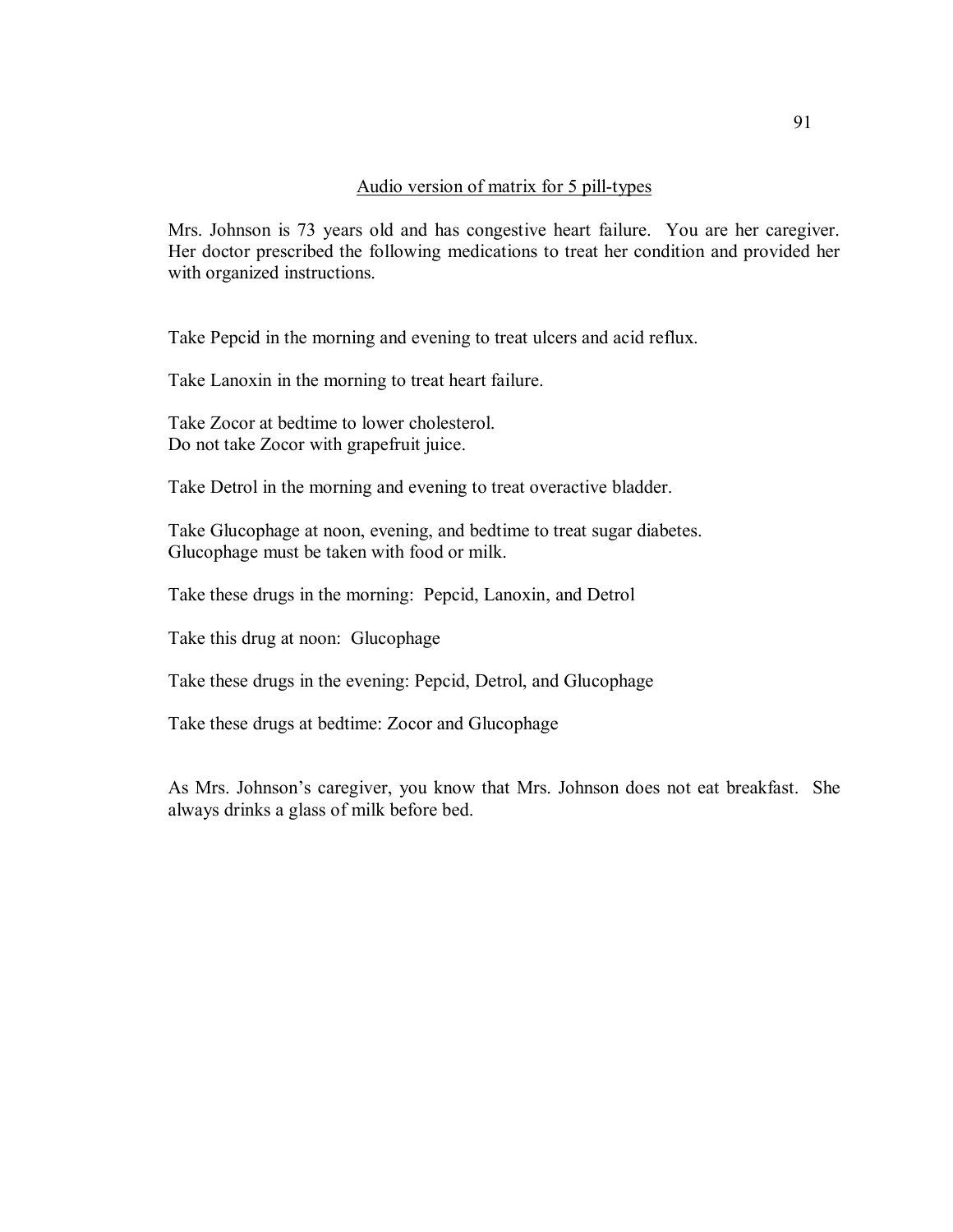#### Audio version of matrix for 8 pill-types

Mrs. Johnson is 73 years old and has recently had a heart attack. You are her caregiver. Her doctor prescribed the following medications to treat her condition and provided her with organized instructions.

Take Pepcid in the morning and evening to treat ulcers and acid reflux.

Take Cozaar in the morning and at bedtime to treat high blood pressure.

Take Detrol in the morning and evening to treat overactive bladder.

Take Lanoxin in the morning to treat heart failure.

Take Zocor at bedtime to lower cholesterol. Do not take Zocor with grapefruit juice.

Take Vioxx at noon and evening to treat osteoarthritis. Vioxx must be taken with food.

Take Paxil in the morning to treat depression.

Take Glucophage at noon, evening, and bedtime to treat sugar diabetes. Glucophage must be taken with food or milk.

Take these drugs in the morning: Pepcid, Cozaar, Detrol, Lanoxin, and Paxil.

Take these drugs at noon: Vioxx and Glucophage

Take these drugs in the evening: Pepcid, Detrol, Vioxx, and Glucophage

Take these drugs at bedtime: Cozaar, Zocor, and Glucophage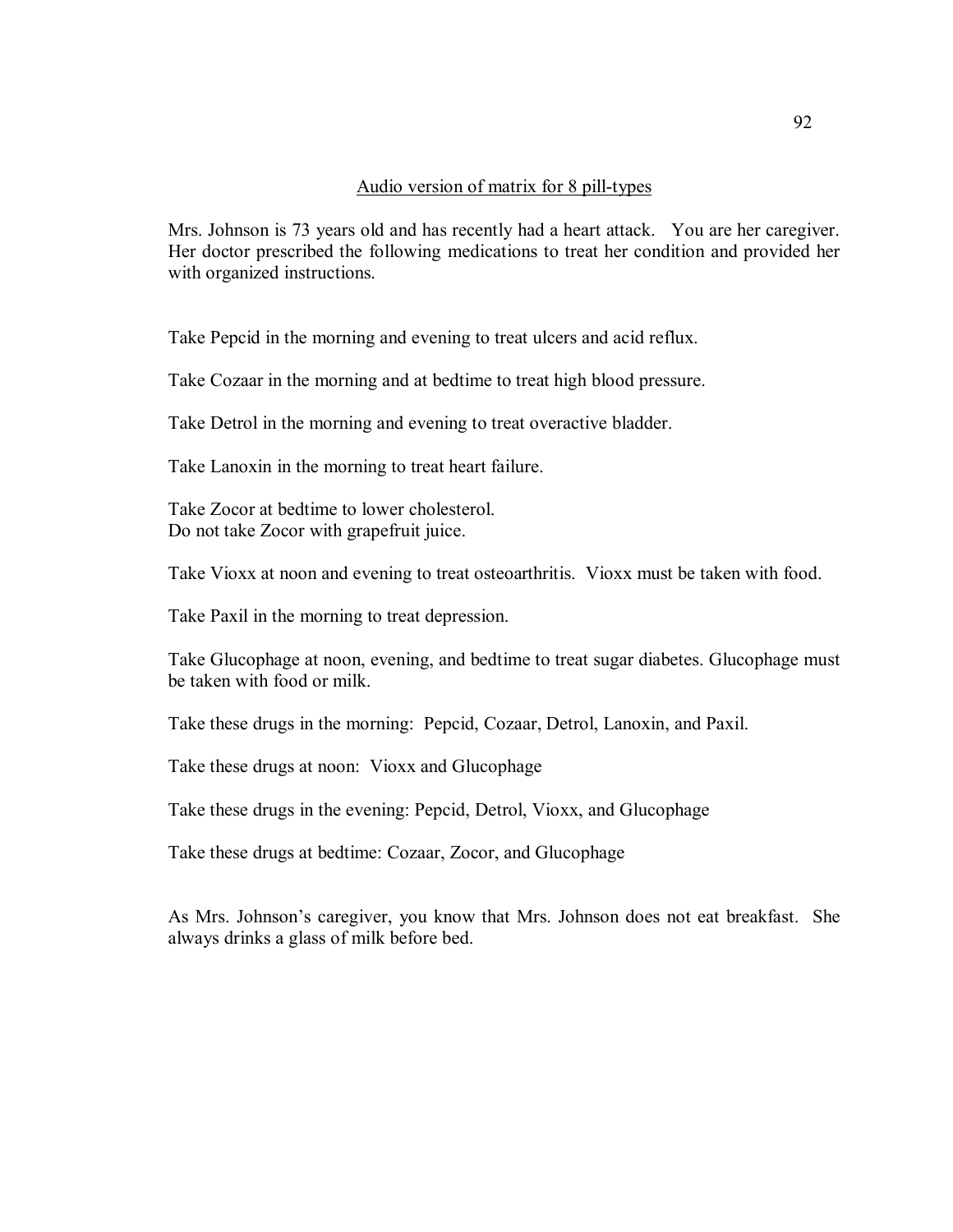APPENDIX I

**SCENARIOS**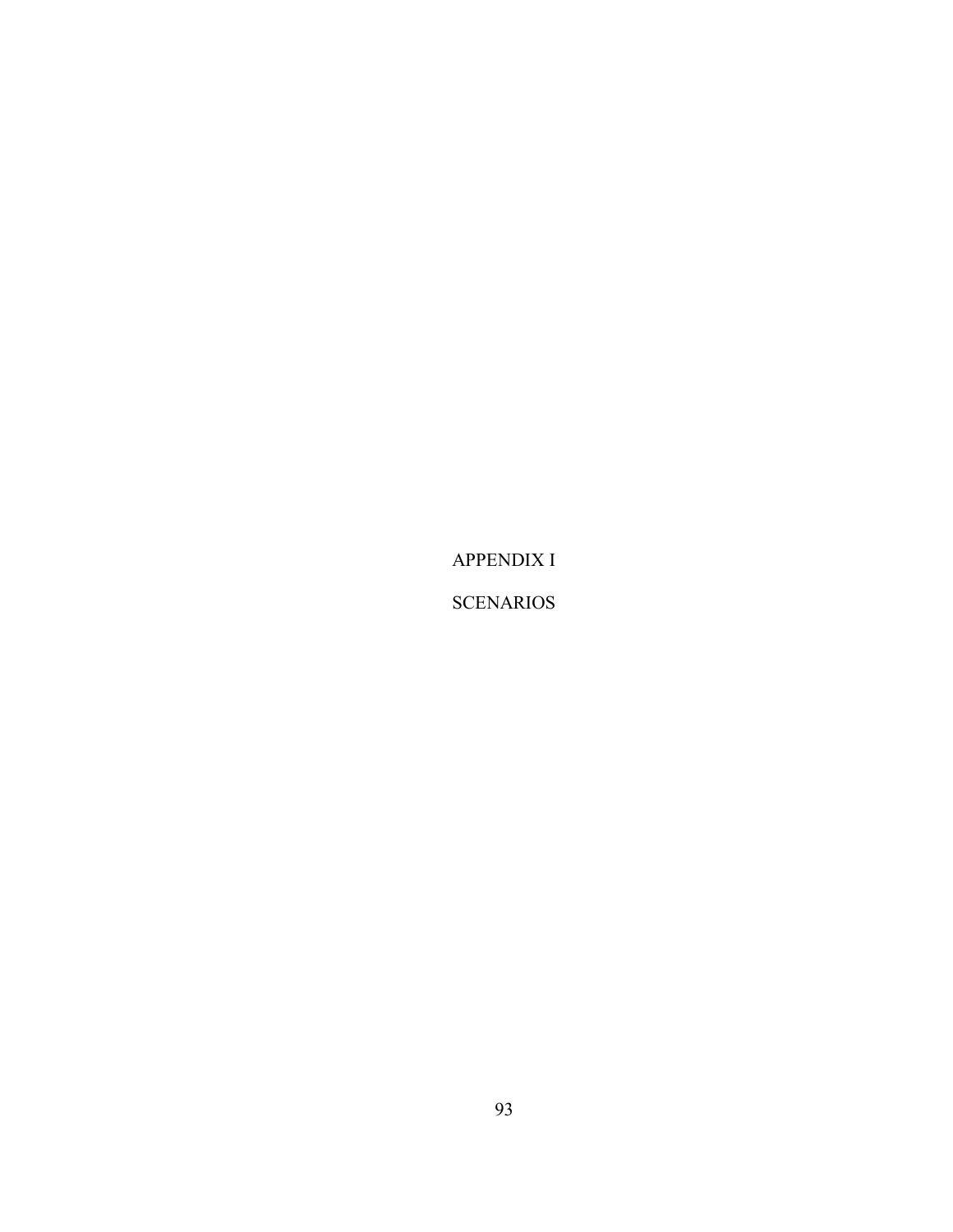#### Scenario for 3 pill-types and list

Mrs. Johnson is 73 years old. She has type II diabetes and high cholesterol in her family. You are her caregiver. Her doctor prescribed the following medications to treat her condition and provided her with organized instructions.

Organized instructions:

Pepcid 1 tablet twice daily to treat ulcers and acid reflux Zocor 1 tablet at bedtime to lower cholesterol Glucophage 1 tablet 3 times daily to treat sugar diabetes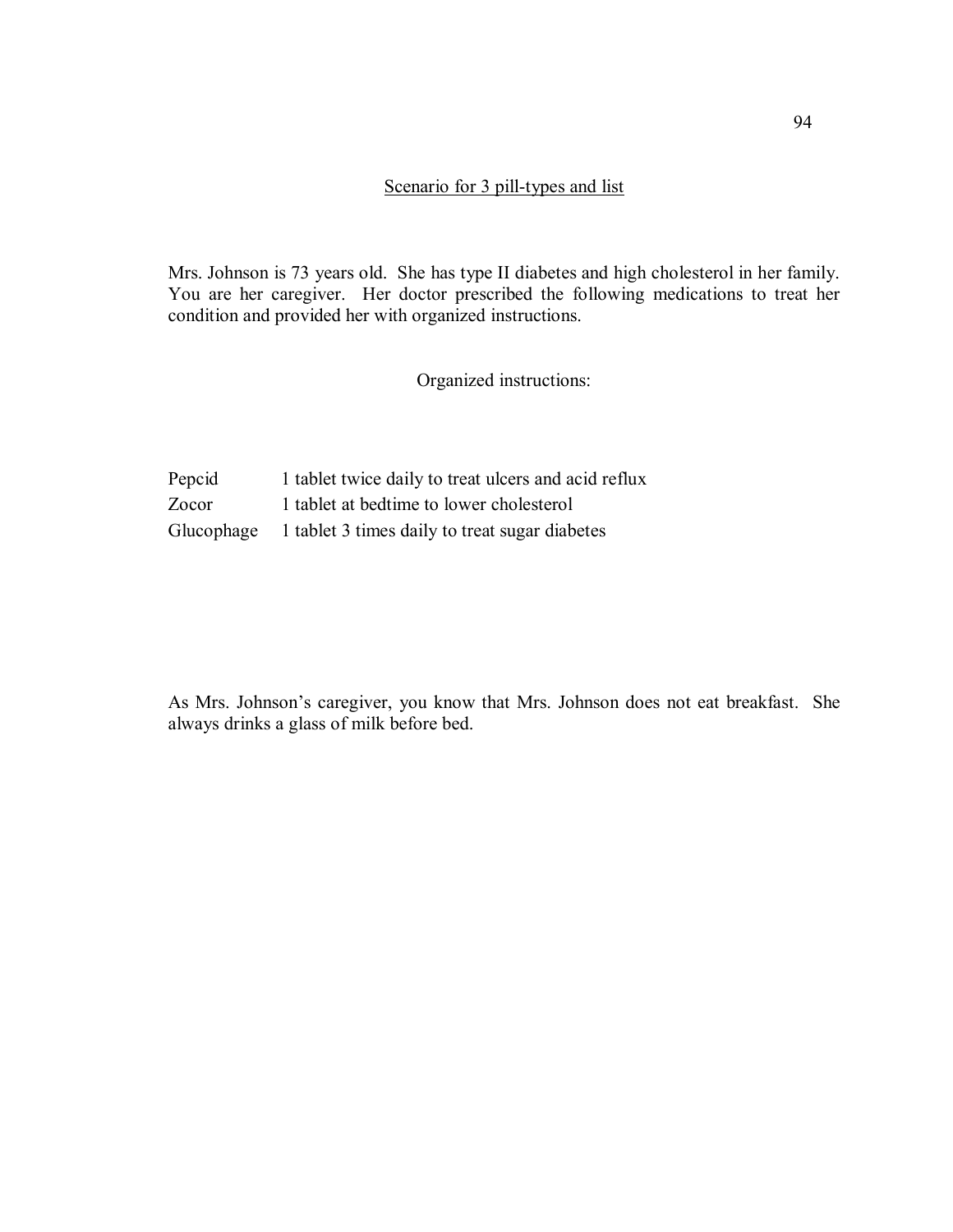## Scenario for 5 pill-types and list

Mrs. Johnson is 73 years old and has congestive heart failure. You are her caregiver. Her doctor prescribed the following medications to treat her condition and provided her with organized instructions.

Organized instructions:

| Pepcid     | 1 tablet twice daily to treat ulcers and reflux  |
|------------|--------------------------------------------------|
| Lanoxin    | 1 tablet once daily to treat heart failure       |
| Zocor      | 1 tablet at bedtime to lower cholesterol         |
| Detrol     | 1 tablet twice daily to treat overactive bladder |
| Glucophage | 1 tablet 3 times daily to treat sugar diabetes   |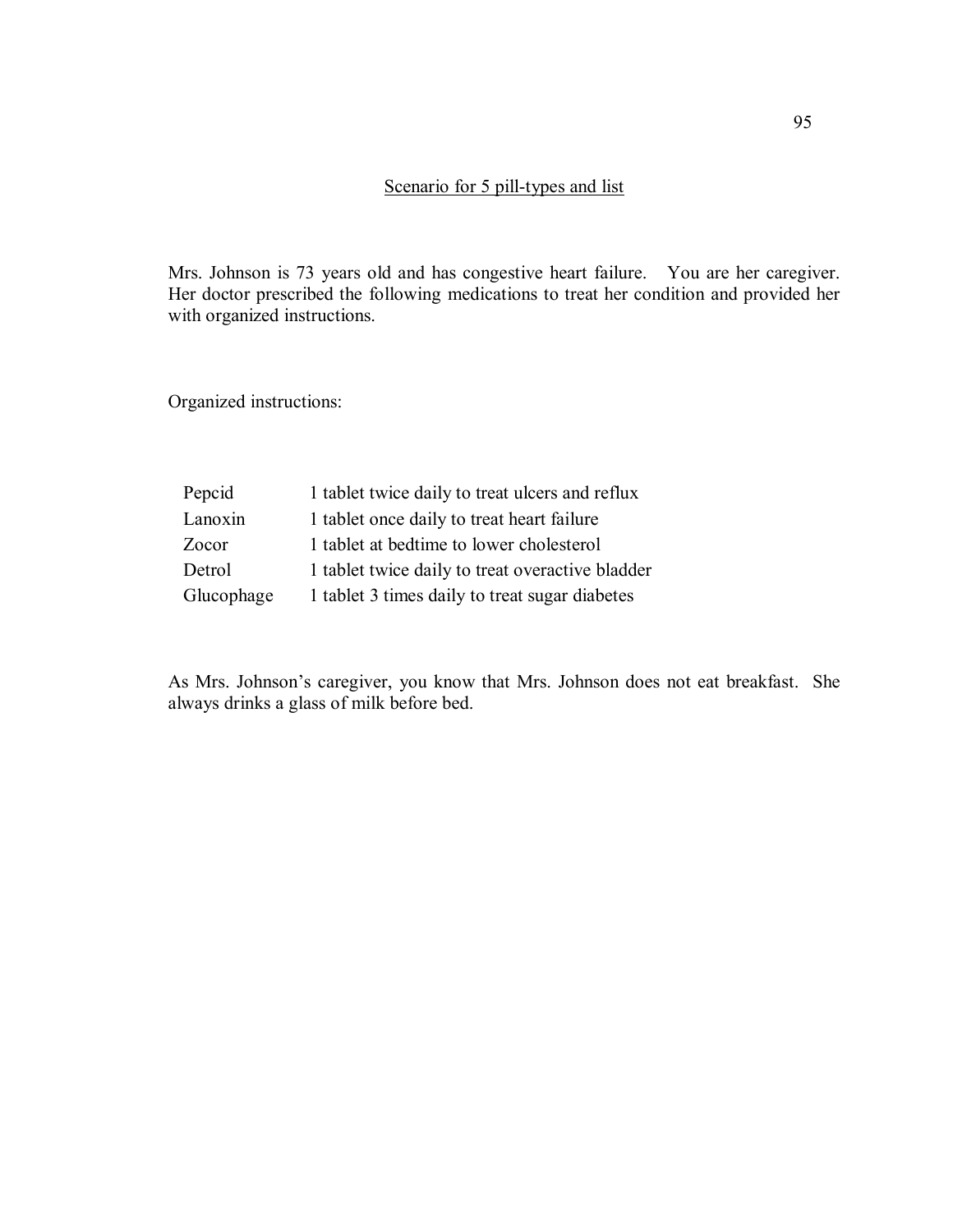## Scenario for 8 pill-types and list

Mrs. Johnson is 73 years old and has recently had a heart attack. You are her caregiver. Her doctor prescribed the following medications to treat her condition and provided her with organized instructions.

Organized instructions:

| Pepcid       | 1 tablet twice daily to treat ulcers and acid reflux |
|--------------|------------------------------------------------------|
| Cozaar       | 1 tablet twice daily to treat high blood pressure    |
| Detrol       | 1 tablet twice daily to treat overactive bladder     |
| Lanoxin      | 1 tablet once daily to treat heart failure           |
| Zocor        | 1 tablet at bedtime to lower cholesterol             |
| <b>Vioxx</b> | 1 tablet twice daily to treat osteoarthritis         |
| Paxil        | 1 tablet in the morning to treat depression          |
| Glucophage   | 1 tablet 3 times daily to treat sugar diabetes       |
|              |                                                      |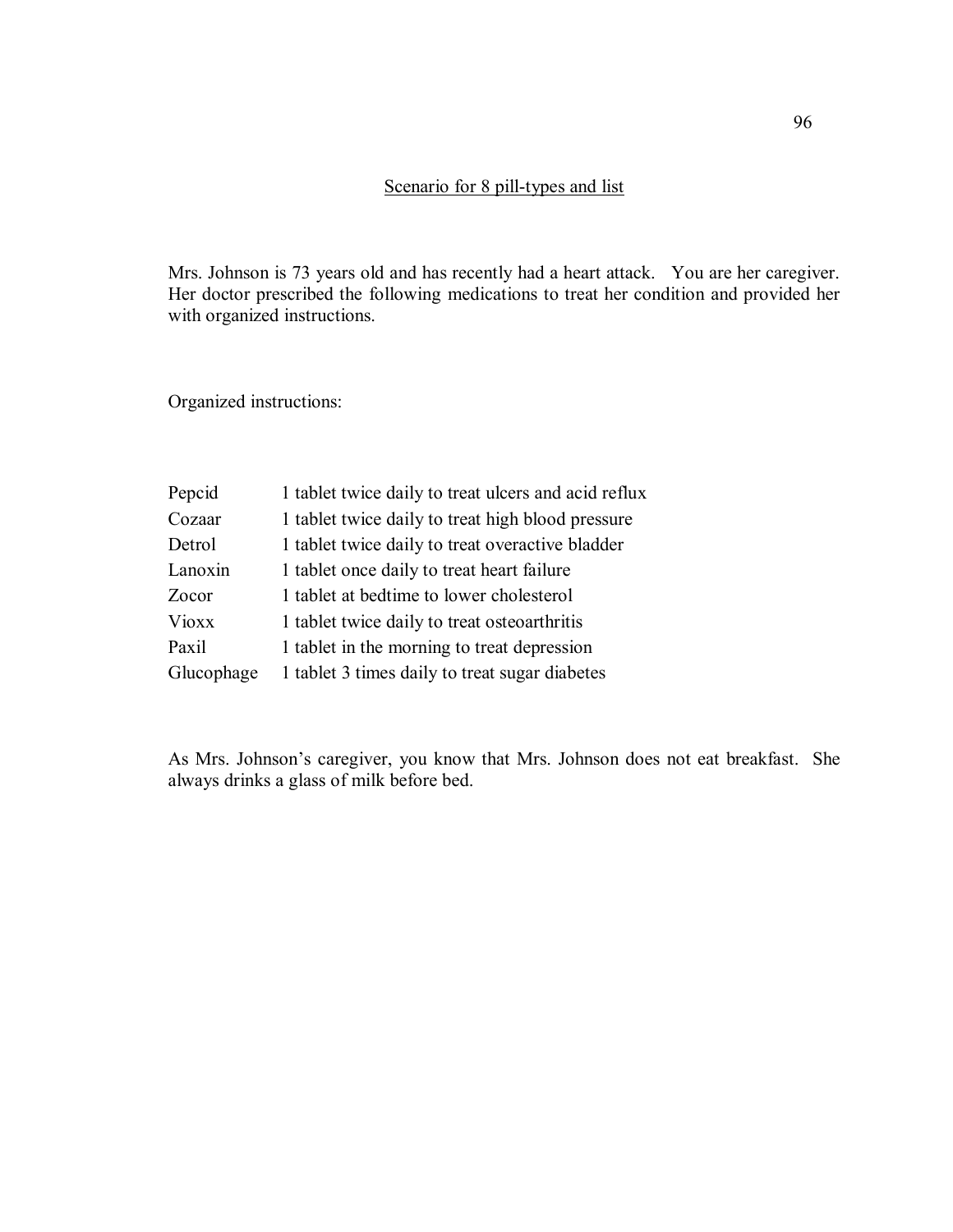## Scenario for 3 pill-types and matrix

Mrs. Johnson is 73 years old. She has type II diabetes and high cholesterol in her family. You are her caregiver. Her doctor prescribed the following medications to treat her condition and provided her with organized instructions.

Organized instructions:

|                                        | Morning | Noon | Evening | Bedtime |
|----------------------------------------|---------|------|---------|---------|
| Pepcid to treat ulcers and acid reflux |         |      |         |         |
| Zocor to lower cholesterol             |         |      |         |         |
| Glucophage to treat sugar diabetes     |         |      |         |         |

As Mrs. Johnson's caregiver, you know that Mrs. Johnson does not eat breakfast. She always drinks a glass of milk before bed.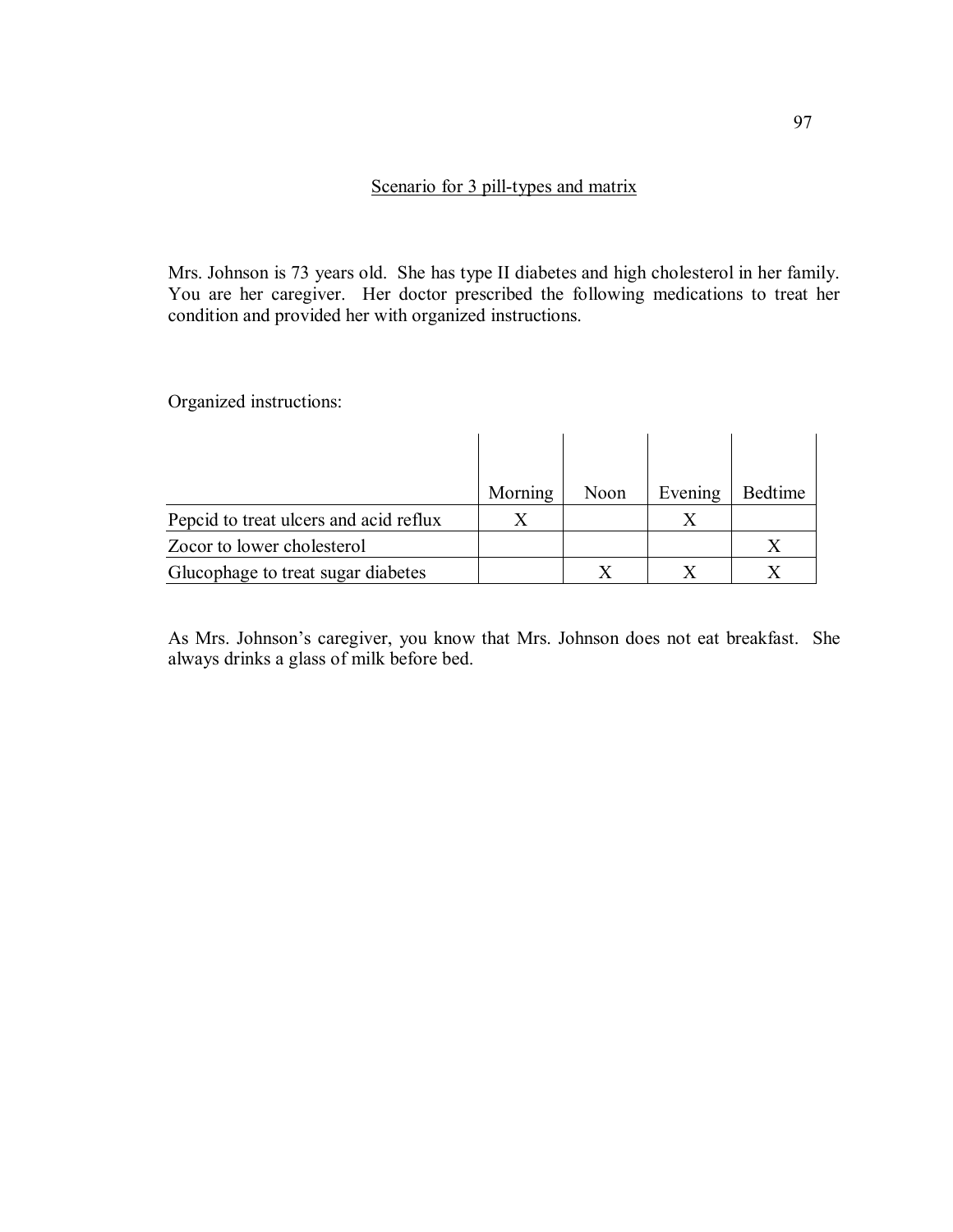## Scenario for 5 pill-types and matrix

Mrs. Johnson is 73 years old and has congestive heart failure. You are her caregiver. Her doctor prescribed the following medications to treat her condition and provided her with organized instructions.

Organized instructions:

|                                        | Morning | Noon | Evening | Bedtime |
|----------------------------------------|---------|------|---------|---------|
| Pepcid to treat ulcers and acid reflux | X       |      | X       |         |
| Lanoxin to treat heart failure         | X       |      |         |         |
| Zocor to lower cholesterol             |         |      |         | X       |
| Detrol to treat overactive bladder     | X       |      | X       |         |
| Glucophage to treat sugar diabetes     |         |      | X       |         |

As Mrs. Johnson's caregiver, you know that Mrs. Johnson does not eat breakfast. She always drinks a glass of milk before bed.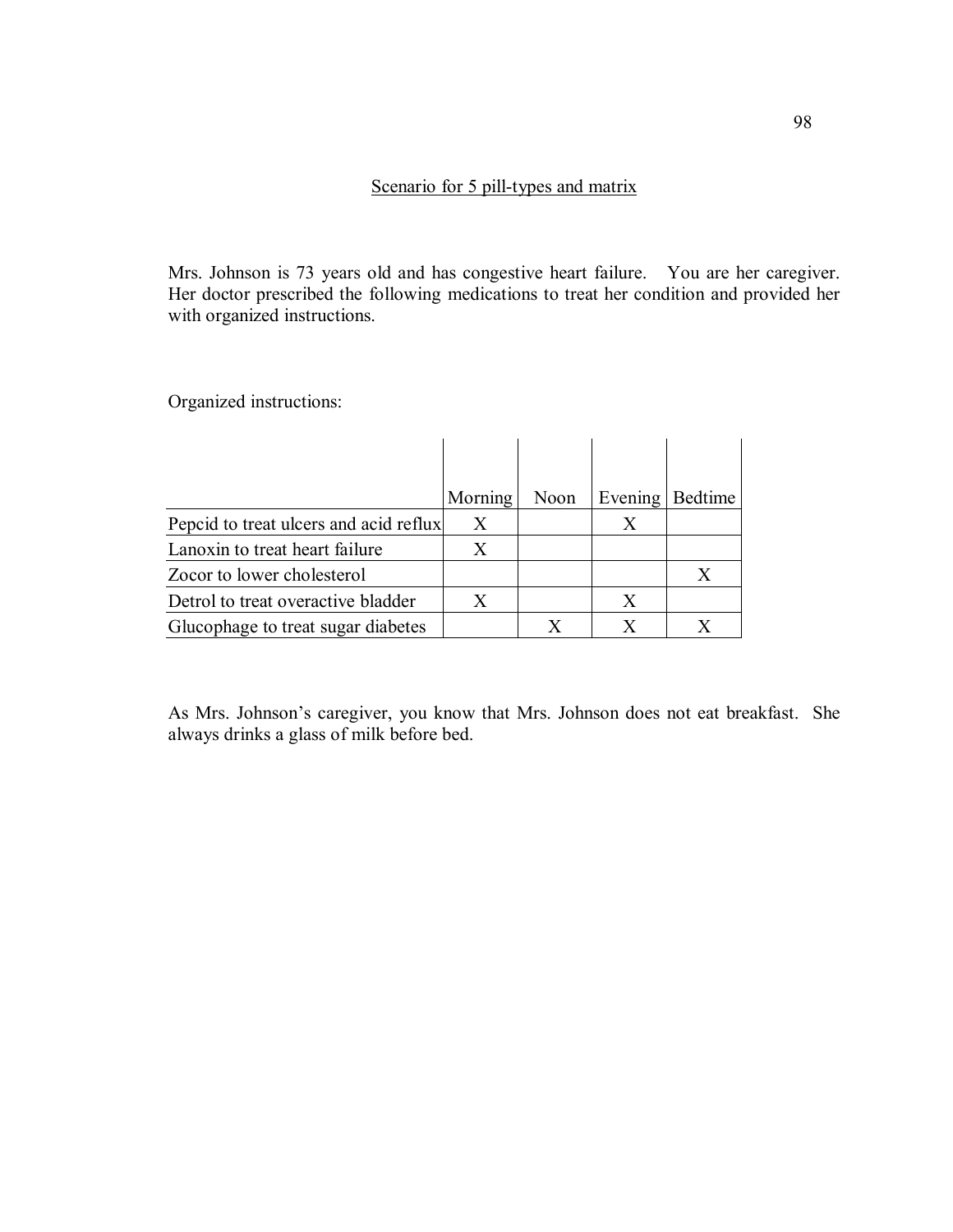Mrs. Johnson is 73 years old and has recently had a heart attack. You are her caregiver. Her doctor prescribed the following medications to treat her condition and provided her with organized instructions.

Organized instructions:

|                                        | Morning | Noon | Evening | <b>Bedtime</b> |
|----------------------------------------|---------|------|---------|----------------|
| Pepcid to treat ulcers and acid reflux | X       |      | X       |                |
| Cozaar to treat high blood pressure    | X       |      |         | X              |
| Detrol to treat overactive bladder     | X       |      | X       |                |
| Lanoxin to treat heart failure         | X       |      |         |                |
| Zocor to lower cholesterol             |         |      |         | X              |
| Vioxx to treat osteoarthritis          |         | X    | X       |                |
| Paxil to treat depression              | X       |      |         |                |
| Glucophage to treat sugar diabetes     |         | X    | X       | X              |

As Mrs. Johnson's caregiver, you know that Mrs. Johnson does not eat breakfast. She always drinks a glass of milk before bed.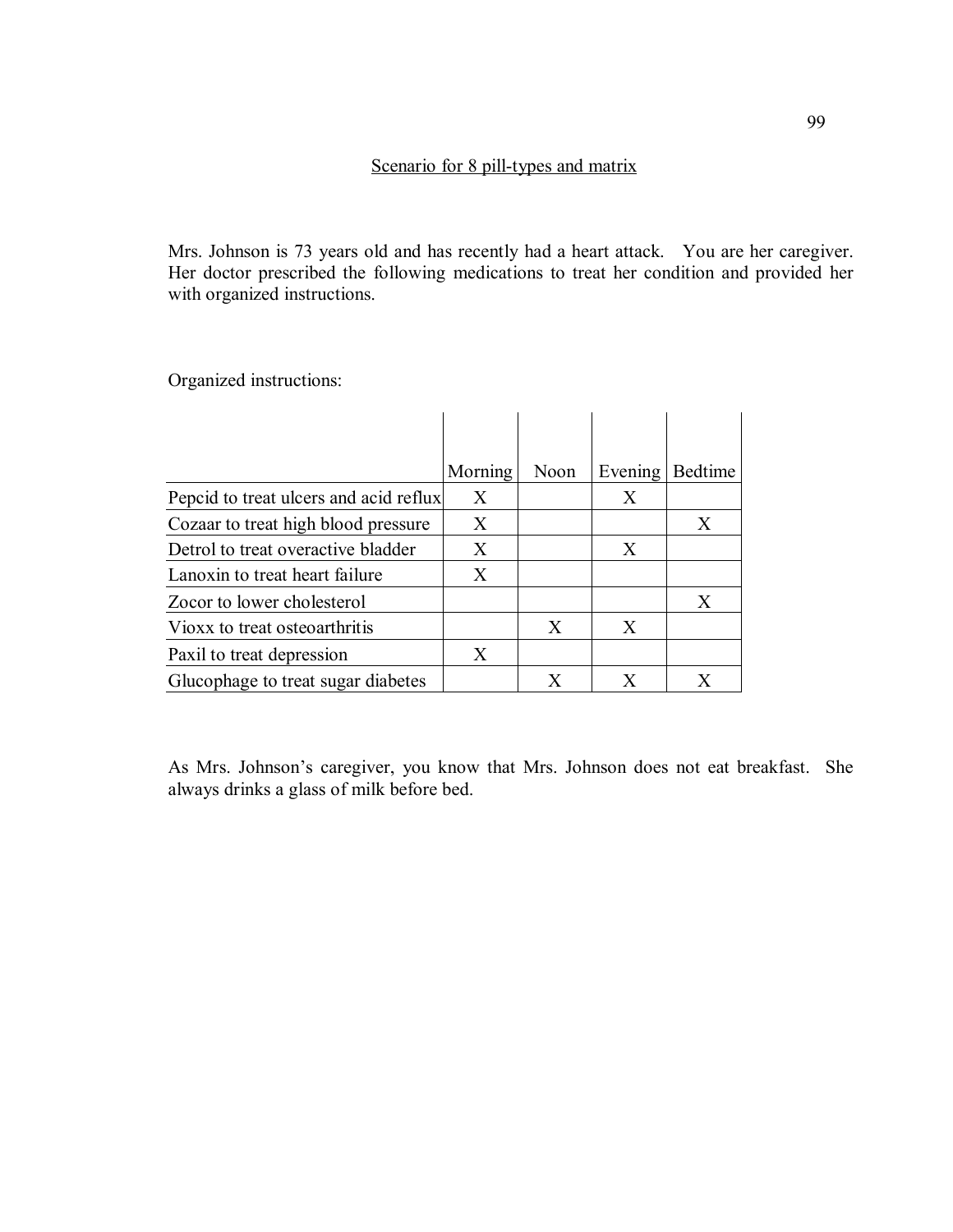APPENDIX J

## DRUG REGIMEN COMPLEXITY CALCULATION METHOD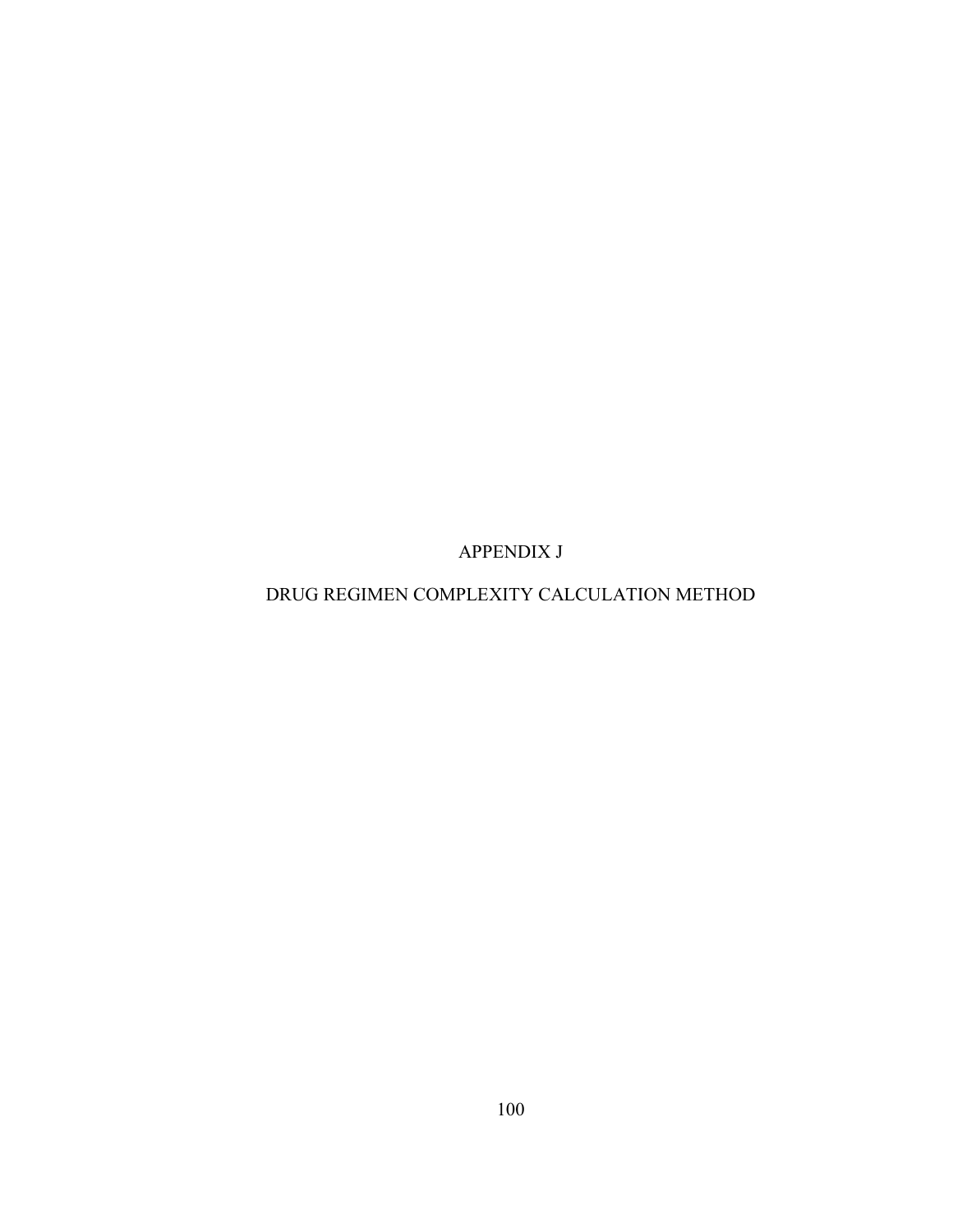Method 1: Drug regimen complexity is the sum of the number of medication events scheduled in a 24-hour period. It is calculated using the following equation:

$$
y = \sum x_1 + \frac{1}{2} (x_1)(x_2)
$$

Where y = complexity,  $x_1$  = frequency of dosing of each medication, and  $x_2$  = the number of additional times  $x_1$  occurred in the patient's drug regimen (Martin & Mead, 1982). This method is useful in calculating complexity of a regimen that involves two pills of the same medication to be taken simultaneously. However, the regimens used in this study did not involve two of the same medication to be taken simultaneously. The calculations for the drug regimens used in this study are as follows:

| 3 pill-types | $2+1+3$           | $= 6$  |
|--------------|-------------------|--------|
| 5 pill-types | $2+1+1+2+3$       | $= 9$  |
| 8 pill-types | $2+2+2+1+1+2+1+3$ | $= 14$ |

Method 2: A complexity score is calculated by summing different dosage intervals, which are weighted for frequency. Each medication is assigned a value corresponding to the number of times per day that medication is taken. Dosage interval enters the calculation only once unless the dosage intervals do not coincide (Kroenke & Pinholt, 1990).

| 3 pill-types | $2+1+3$       | $= 6$ |
|--------------|---------------|-------|
| 5 pill-types | $2+1+3+1$     | $= 7$ |
| 8 pill-types | $2+2+1+1+2+3$ | $=11$ |

The complexity score for 3 pill-types is the same as the drug regimen complexity calculation because none of the medications have coinciding dosage intervals.

The complexity score for 5 pill-types is less than the drug regimen complexity calculation because Pepcid and Detrol are both administered in the morning and evening. The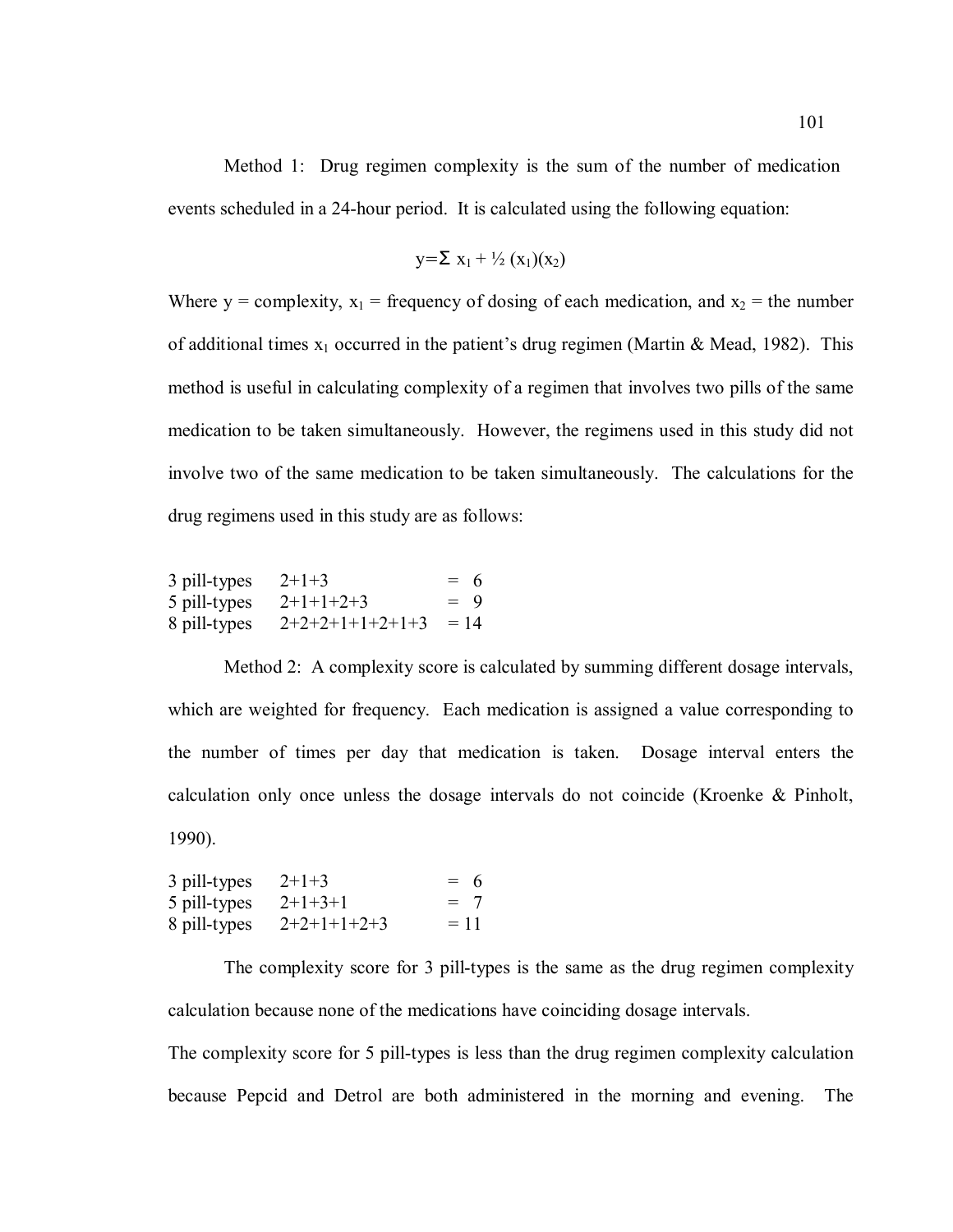complexity score for 8 pill-types is less than the drug regimen complexity calculation because Pepcid and Detrol are both administered in the morning and evening and because Lanoxin and Paxil are both administered in the morning.

Method 3: The Medication Complexity Index (MCI) takes into account the number of medications taken, the frequency of the doses, and the actions necessary to carry out administration. It also assigns a value to special instructions such as take with food or milk or take at bedtime. The MCI score is determined by summing the values given for each action and decision necessary to administer the medications over a 24-hour period (Opperman Kelley, 1988).

| 3 pill-types     |                                           |
|------------------|-------------------------------------------|
| Pepcid score     | $= 2$ (twice-per-day administration)      |
| Zocor score      | $= 1$ (once-per-day administration)       |
|                  | 1(no grapefruit juice)                    |
|                  | 1(take at bedtime)                        |
| Glucophage score | $=$ 3(three-times-per-day administration) |
|                  | 1(take with food or milk)                 |
| <b>TOTAL</b>     | $= 9$                                     |

| 5 pill-types     |                                           |
|------------------|-------------------------------------------|
| Pepcid score     | $= 2$ (twice-per-day administration)      |
| Lanoxin score    | $= 1$ (once-per-day administration)       |
| Zocor score      | $= 1$ (once-per-day administration)       |
|                  | 1(no grapefruit juice)                    |
|                  | 1(take at bedtime)                        |
| Detrol score     | $= 2$ (twice-per-day administration)      |
| Glucophage score | $=$ 3(three-times-per-day administration) |
|                  | 1(take with food or milk)                 |
| TOTAL.           | $= 12$                                    |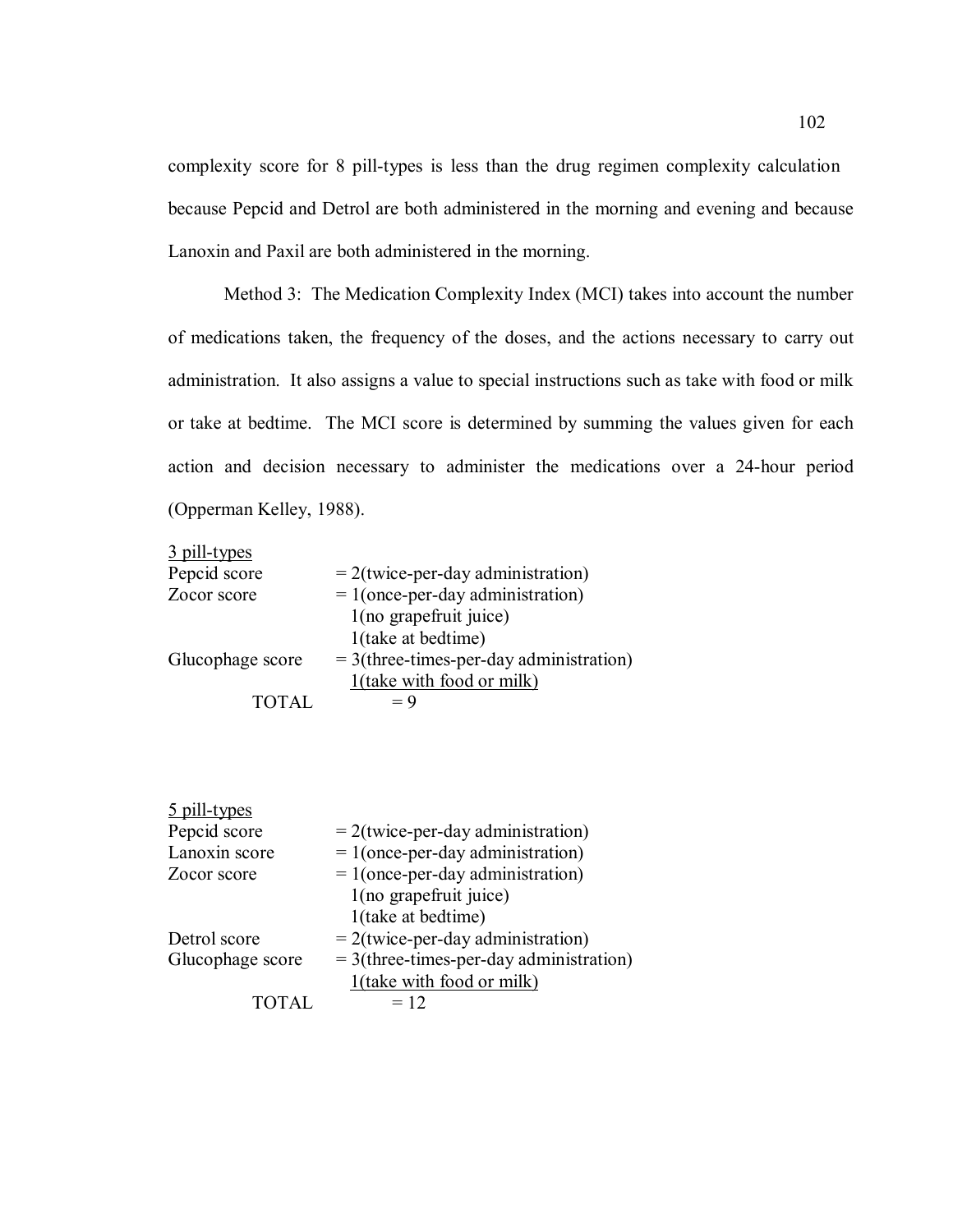| 8 pill-types     |                                           |
|------------------|-------------------------------------------|
| Pepcid score     | $= 2$ (twice-per-day administration)      |
| Cozaar score     | $= 2$ (twice-per-day administration)      |
| Detrol score     | $= 2$ (twice-per-day administration)      |
| Lanoxin score    | $= 1$ (once-per-day administration)       |
| Zocor score      | $= 1$ (once-per-day administration)       |
|                  | 1(no grapefruit juice)                    |
|                  | 1(take at bedtime)                        |
| Vioxx score      | $= 2$ (twice-per-day administration)      |
|                  | $= 1$ (take with food)                    |
| Paxil score      | $= 1$ (once-per-day administration)       |
|                  | $1$ (take in the morning)                 |
| Glucophage score | $=$ 3(three-times-per-day administration) |
|                  | <u>1(take with food or milk)</u>          |
|                  | $=19$                                     |

The MCI scores differ from the drug regimen complexity calculations because of the value added to Zocor for the special instructions of take at bedtime and do not take with grapefruit juice, the value added to Vioxx for the special instruction of take with food, the value added to Paxil for the special instruction of take in the morning, and the value added to Glucophage for the special instruction take with food or milk.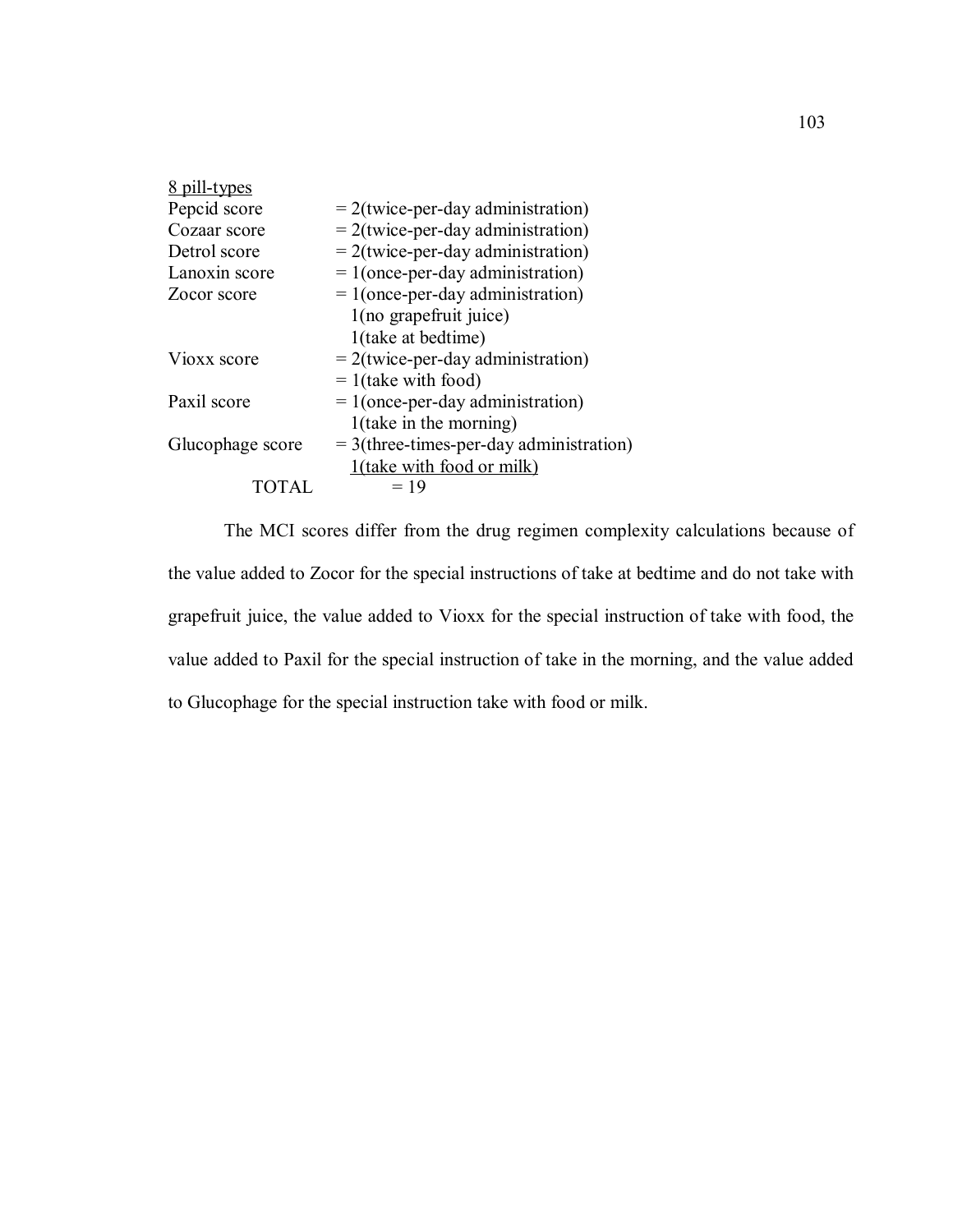APPENDIX K

MEMORY QUESTIONNAIRE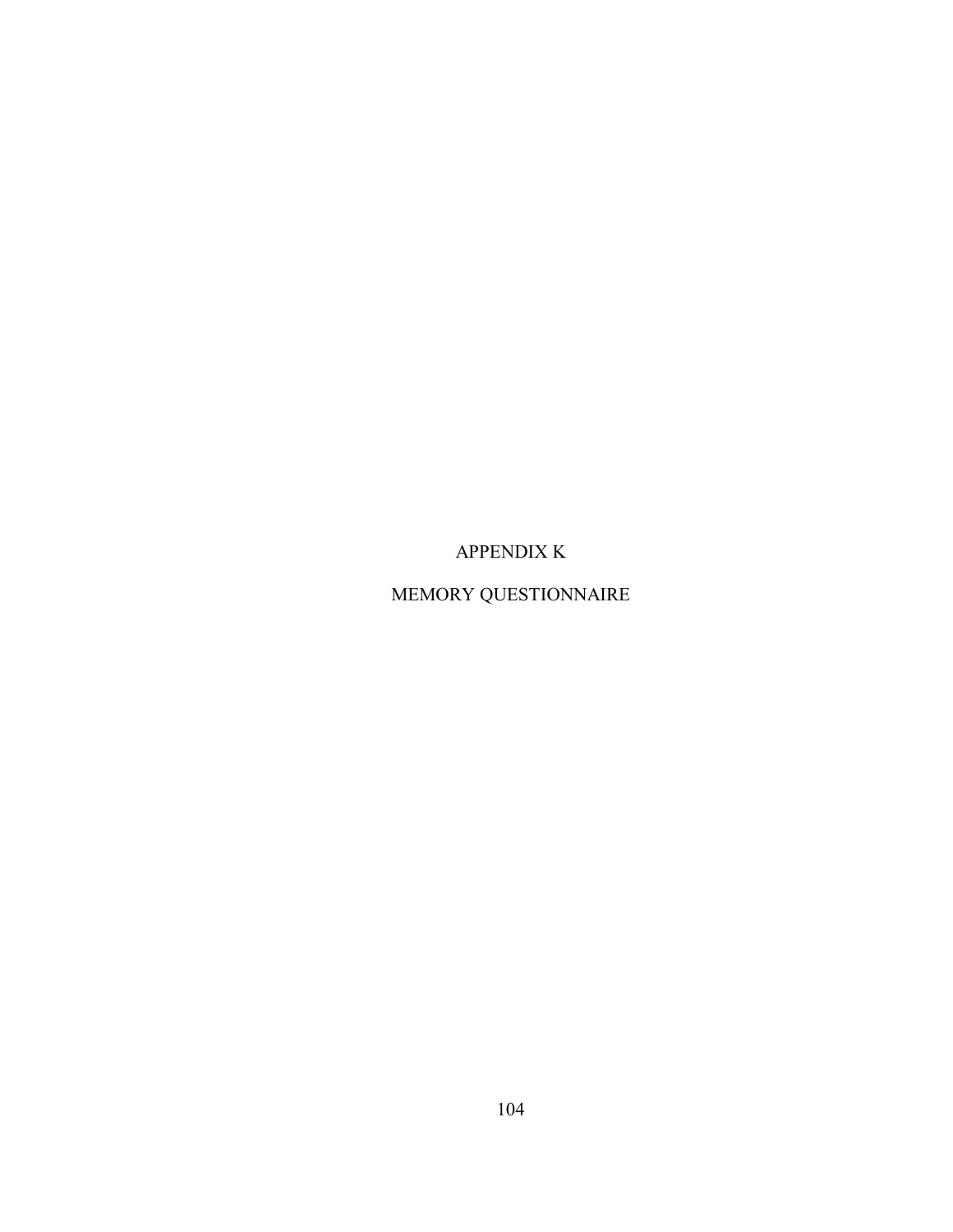(Day, 1988)

 $\mathcal{L}_\text{max}$  and the contract of the contract of the contract of the contract of the contract of the contract of the contract of the contract of the contract of the contract of the contract of the contract of the contrac

 $\mathcal{L}_\text{max}$  , and the contract of the contract of the contract of the contract of the contract of the contract of

 $\mathcal{L}_\text{max}$  , and the contract of the contract of the contract of the contract of the contract of the contract of

 $\mathcal{L}_\text{max}$  , and the contract of the contract of the contract of the contract of the contract of the contract of

 $\mathcal{L}_\text{max}$  and the contract of the contract of the contract of the contract of the contract of the contract of the contract of the contract of the contract of the contract of the contract of the contract of the contrac

 $\mathcal{L}_\text{max}$  , and the contract of the contract of the contract of the contract of the contract of the contract of

\_\_\_\_\_\_\_\_\_\_\_\_\_\_\_\_\_\_\_\_\_\_\_\_\_\_\_\_\_\_\_\_\_\_\_\_\_\_\_\_\_\_\_\_\_\_\_\_\_\_\_\_

 $\mathcal{L}_\text{max}$  and the contract of the contract of the contract of the contract of the contract of the contract of the contract of the contract of the contract of the contract of the contract of the contract of the contrac

 $\mathcal{L}_\text{max} = \mathcal{L}_\text{max} = \mathcal{L}_\text{max} = \mathcal{L}_\text{max} = \mathcal{L}_\text{max} = \mathcal{L}_\text{max} = \mathcal{L}_\text{max}$ 

 $\mathcal{L}_\text{max} = \mathcal{L}_\text{max} = \mathcal{L}_\text{max} = \mathcal{L}_\text{max} = \mathcal{L}_\text{max} = \mathcal{L}_\text{max} = \mathcal{L}_\text{max} = \mathcal{L}_\text{max}$ 

- 1. What is Zocor taken for?
- 2. Which pill(s) are only taken in the evening?
- 3. How many times per day is Glucophage taken?
- 4. Which pill is used to treat acid reflux?
- 5. How many Zocor should be taken each day?
- 6. What is Gluchophage taken for?
- 7. Which pill(s) are taken at bedtime?
- 8. What pill is used to lower cholesterol?
- 9. Which pill(s) do you take at noon?
- 10. How many times per day is Pepcid taken?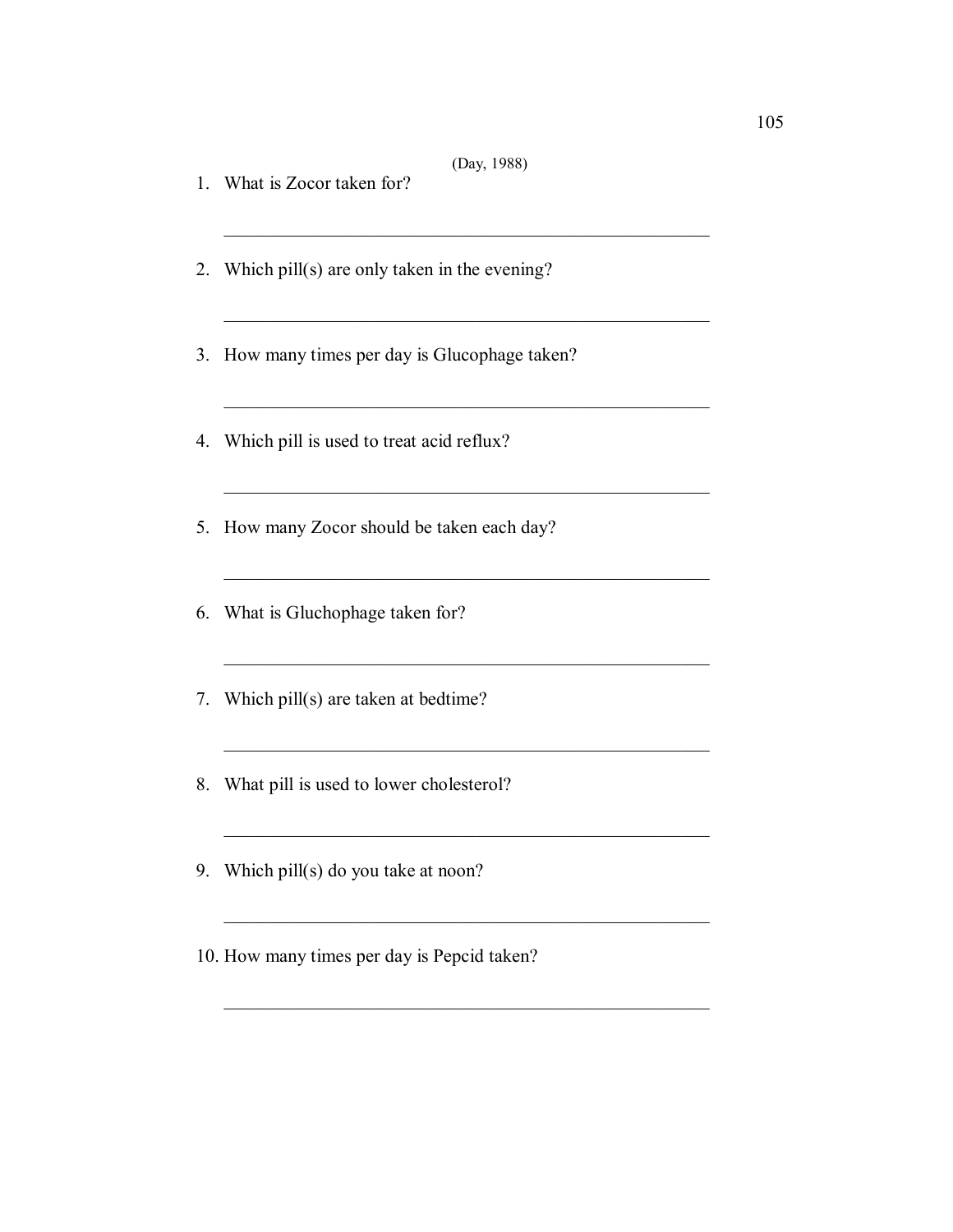APPENDIX L

RAW DATA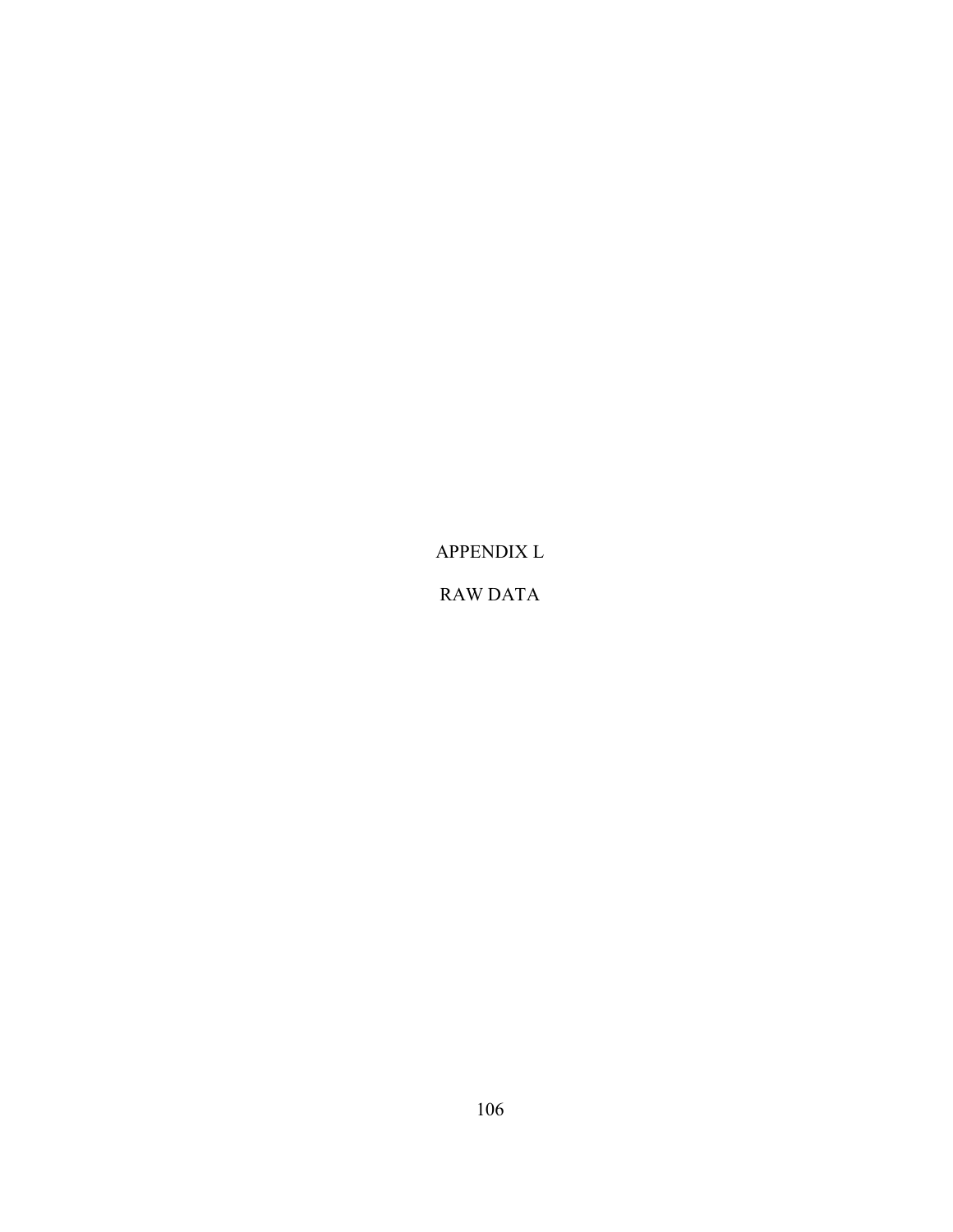107

|                |                          |                         |           |             |                         |                |                |                | <b>Pill-load</b> |
|----------------|--------------------------|-------------------------|-----------|-------------|-------------------------|----------------|----------------|----------------|------------------|
|                | <b>Training</b>          | <b>Task</b>             | Sound     | Instruction | MQ                      | OM             | <b>COM</b>     | <b>Time</b>    | rate             |
| #              | level                    | condition               | condition | format      | errors                  | errors         | errors         | errors         | (min/pill)       |
| 1              | F                        | 3                       | <b>NA</b> |             | 1                       | 0              | $\mathbf 0$    | 7              | 0.0493           |
| $\overline{2}$ | I                        | 8                       | A         | M           | 9                       | 60             | $\mathbf 0$    | 0              | 0.1161           |
| 3              | $\overline{F}$           | 8                       | A         | L           | 3                       | 0              | $\mathbf 0$    | 0              | 0.0604           |
| 4              | $\overline{F}$           | 3                       | <b>NA</b> | L           | $\mathbf 0$             | $\mathbf 0$    | $\mathbf 0$    | 7              | 0.0586           |
| 5              | ı                        | 5                       | <b>NA</b> | M           | 1                       | 0              | $\mathbf 0$    | 0              | 0.0625           |
| 6              | I                        | 3                       | A         | L           | $\boldsymbol{9}$        | 22             | 15             | 4              | 0.2634           |
| $\overline{7}$ |                          | 5                       | <b>NA</b> | M           | 8                       | $\mathbf 0$    | $\mathbf 0$    | $\overline{7}$ | 0.2127           |
| 8              |                          | 8                       | <b>NA</b> | M           | 3                       | 0              | $\mathbf 0$    | 0              | 0.0806           |
| 9              |                          | 5                       | <b>NA</b> | L           | 8                       | 12             | $\mathbf{1}$   | 0              | 0.1525           |
| 10             | F                        | 5                       | A         | L           | 1                       | 9              | $\mathbf 0$    | 0              | 0.1239           |
| 11             | I                        | 3                       | <b>NA</b> | L           | $\overline{2}$          | 0              | 0              | $\overline{7}$ | 0.0617           |
| 12             | F                        | 5                       | A         | M           | $\overline{c}$          | $\pmb{0}$      | $\mathbf 0$    | 0              | 0.0706           |
| 13             | I                        | $\overline{\mathbf{5}}$ | A         | M           | $\overline{7}$          | $\mathbf{1}$   | 3              | 0              | 0.0929           |
| 14             | F                        | 8                       | <b>NA</b> | M           | 4                       | $\mathbf 0$    | $\mathbf 0$    | 28             | 0.0633           |
| 15             |                          | 8                       | <b>NA</b> | L           | 6                       | 0              | $\mathbf 0$    | 14             | 0.0580           |
| 16             |                          | 5                       | <b>NA</b> | M           | 9                       | 57             | $\overline{0}$ | $\overline{2}$ | 0.5983           |
| 17             | $\overline{\phantom{a}}$ | 3                       | <b>NA</b> | L           | 8                       | 7              | 17             | 14             | 0.0962           |
| 18             | F                        | 8                       | <b>NA</b> | M           | 3                       | 14             | $\mathbf 0$    | 0              | 0.0776           |
| 19             | ı                        | 8                       | <b>NA</b> | M           | $\overline{7}$          | 84             | $\mathbf 0$    | $\mathbf{1}$   | 0.6186           |
| 20             | $\mathsf{F}$             | 8                       | <b>NA</b> | M           | 1                       | $\overline{7}$ | $\mathbf 0$    | 0              | 0.0946           |
| 21             | F                        | 3                       | <b>NA</b> | L           | 1                       | 0              | $\mathbf 0$    | $\overline{7}$ | 0.0707           |
| 22             |                          | $\overline{\mathbf{5}}$ | A         | L           | $\boldsymbol{9}$        | 0              | 14             | $\overline{7}$ | 0.0599           |
| 23             | F                        | 8                       | A         | M           | 3                       | $\mathbf 0$    | $\mathbf 0$    | 0              | 0.0741           |
| 24             | I                        | 5                       | A         | L           | 9                       | 56             | 3              | $\overline{2}$ | 1.0130           |
| 25             | F                        | 8                       | <b>NA</b> | L           | 3                       | $\mathbf 0$    | $\mathbf 0$    | $\overline{7}$ | 0.0612           |
| 26             | F                        | 3                       | <b>NA</b> | M           | $\mathbf 0$             | 0              | $\mathbf 0$    | 0              | 0.0564           |
| 27             | I                        | 3                       | A         | M           | 8                       | 21             | $\mathbf{1}$   | 0              | 0.1136           |
| 28             | F                        | 8                       | <b>NA</b> | L           | $\overline{2}$          | 0              | $\mathbf 0$    | 21             | 0.0477           |
| 29             | I                        | 3                       | A         | M           | 6                       | 21             | 0              | 14             | 0.0938           |
| 30             | F                        | $\overline{\mathbf{3}}$ | A         | L           | 3                       | 0              | $\mathbf 0$    | 0              | 0.0783           |
| 31             |                          | 8                       | <b>NA</b> | M           | 8                       | 1              | $\overline{0}$ | 42             | 0.0961           |
| 32             | F                        | 8                       | <b>NA</b> | L           | 4                       | 0              | 0              | 21             | 0.0847           |
| 33             | F                        | 8                       | A         | M           | 4                       | 0              | 0              | 0              | 0.0627           |
| 34             |                          | 5                       | A         | L           | 6                       | $\overline{2}$ | $\mathbf{1}$   | $\mathbf 1$    | 0.1208           |
| 35             | $\mathsf{I}$             | 5                       | <b>NA</b> | M           | 5                       | 0              | 0              | 0              | 0.1714           |
| 36             | F                        | 8                       | A         | M           | 3                       | 0              | $\pmb{0}$      | 0              | 0.0660           |
| 37             | $\overline{F}$           | $\overline{\mathbf{3}}$ | A         | M           | $\mathbf{1}$            | 0              | $\pmb{0}$      | 0              | 0.0719           |
| 38             | I                        | 5                       | A         | L           | 3                       | 7              | 0              | 7              | 0.1402           |
| 39             | $\mathsf{I}$             | 5                       | A         | M           | 1                       | 0              | $\mathbf 0$    | 0              | 0.0598           |
| 40             | F                        | 3                       | A         | L           | 1                       | 0              | 0              | $\overline{7}$ | 0.0660           |
| 41             | $\mathsf F$              | 3                       | A         | L           | 1                       | 0              | 0              | $\overline{7}$ | 0.0600           |
| 42             | $\overline{F}$           | 8                       | <b>NA</b> | M           | $\overline{\mathbf{4}}$ | 0              | $\pmb{0}$      | 0              | 0.0623           |
| 43             | I                        | 8                       | A         | L           | 4                       | 0              | $\overline{2}$ | 15             | 0.0360           |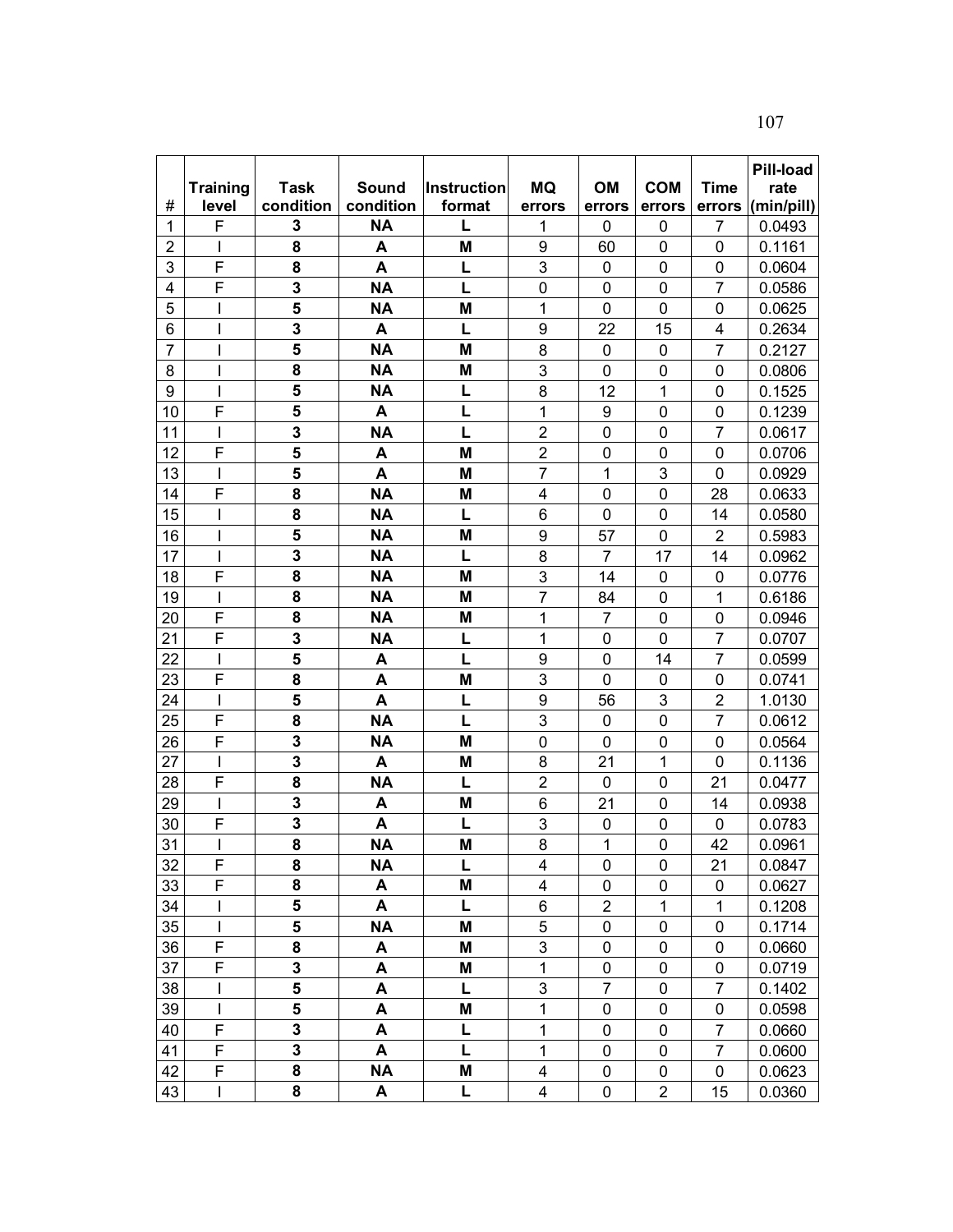108

|    |                          |                         |           |             |                         |                |                |                | <b>Pill-load</b> |
|----|--------------------------|-------------------------|-----------|-------------|-------------------------|----------------|----------------|----------------|------------------|
|    | <b>Training</b>          | <b>Task</b>             | Sound     | Instruction | <b>MQ</b>               | <b>OM</b>      | <b>COM</b>     | <b>Time</b>    | rate             |
| #  | level                    | condition               | condition | format      | errors                  | errors         | errors         | errors         | (min/pill)       |
| 44 |                          | 3                       | A         | M           | 4                       | 36             | 0              | 1              | 0.4917           |
| 45 | I                        | 3                       |           | M           | 5                       | 0              | 0              | 0              | 0.0688           |
| 46 | F                        | 5                       | <b>NA</b> | M           | 1                       | 0              | 0              | 0              | 0.0519           |
| 47 | I                        | 3                       | <b>NA</b> | L           | 1                       | 0              | $\overline{2}$ | $\overline{7}$ | 0.0848           |
| 48 | F                        | 5                       | A         | M           | $\mathbf 2$             | 0              | $\mathbf 0$    | $\mathbf 0$    | 0.0603           |
| 49 | $\mathsf{l}$             | 5                       | <b>NA</b> | L           | $\overline{7}$          | $\mathbf 0$    | 0              | $\overline{7}$ | 0.1184           |
| 50 | F                        | $\overline{\mathbf{5}}$ | <b>NA</b> | M           | $\overline{2}$          | 0              | $\mathbf 0$    | 0              | 0.0544           |
| 51 | F                        | 8                       | <b>NA</b> | L           | $\mathsf 3$             | 0              | $\mathbf 0$    | 14             | 0.1034           |
| 52 | F                        | 5                       | <b>NA</b> | L           | $\overline{\mathbf{4}}$ | $\mathbf 0$    | $\mathbf 0$    | $\overline{7}$ | 0.0976           |
| 53 | F                        | 8                       | A         | M           | 1                       | $\mathbf 0$    | $\mathbf 0$    | 0              | 0.0380           |
| 54 | $\mathsf{l}$             | 3                       | <b>NA</b> | L           | $\overline{7}$          | 0              | 0              | 7              | 0.2298           |
| 55 | F                        | $\overline{\mathbf{3}}$ | <b>NA</b> | M           | $\overline{2}$          | 0              | 0              | 0              | 0.0724           |
| 56 | F                        | 3                       | <b>NA</b> | M           | $\overline{2}$          | $\mathbf 0$    | 0              | 0              | 0.0540           |
| 57 | $\overline{\phantom{a}}$ | 3                       | <b>NA</b> | M           | $\,6$                   | 0              | $\mathbf{1}$   | $\overline{7}$ | 0.0740           |
| 58 | F                        | 8                       | A         | L           | $\mathbf{3}$            | 0              | $\mathbf 0$    | 14             | 0.0801           |
| 59 |                          | 5                       | <b>NA</b> | L           | $\overline{2}$          | $\mathbf 0$    | $\mathbf 0$    | $\overline{7}$ | 0.0922           |
| 60 | I                        | 3                       | A         | L           | 6                       | 36             | $\mathbf 0$    | $\mathbf{1}$   | 0.5750           |
| 61 | F                        | 5                       | A         | L           | 1                       | 0              | $\mathbf 0$    | 0              | 0.0576           |
| 62 |                          | 5                       | A         | M           | $\overline{2}$          | $\overline{2}$ | $\mathbf 0$    | 0              | 0.2110           |
| 63 | I                        | 8                       | A         | L           | $\overline{7}$          | 0              | 0              | 7              | 0.0837           |
| 64 | F                        | 5                       | A         | M           | $\overline{2}$          | $\mathbf 0$    | $\mathbf 0$    | 0              | 0.0467           |
| 65 | I                        | 8                       | A         | L           | 4                       | 0              | $\mathbf 0$    | 14             | 0.1132           |
| 66 | F                        | 5                       | A         | M           | 1                       | $\mathbf 0$    | $\mathbf 0$    | $\mathbf 0$    | 0.0548           |
| 67 | I                        | 3                       | A         | L           | $\overline{2}$          | 0              | $\overline{0}$ | 0              | 0.1536           |
| 68 | ı                        | 8                       | <b>NA</b> | L           | 10                      | 68             | 111            | 5              | 0.0511           |
| 69 | F                        | 5                       | <b>NA</b> | L           | 4                       | 0              | $\mathbf 0$    | 0              | 0.0878           |
| 70 | F                        | 8                       | A         | L           | 3                       | 0              | $\mathbf 0$    | $\mathbf 0$    | 0.0869           |
| 71 | F                        | 3                       | <b>NA</b> | M           | $\overline{2}$          | $\mathbf 0$    | $\mathbf 0$    | $\mathbf 0$    | 0.0962           |
| 72 | F                        | 3                       | A         | L           | $\overline{2}$          | 0              | $\mathbf 0$    | $\overline{7}$ | 0.0824           |
| 73 | ı                        | 8                       | <b>NA</b> | M           | 4                       | 0              | 1              | 21             | 0.0818           |
| 74 |                          | $\overline{\mathbf{8}}$ | A         | M           | $\overline{\mathbf{4}}$ | 0              | 3              | 0              | 0.1257           |
| 75 | $\mathbf{I}$             | 3                       | A         | L           | 3                       | 0              | 0              | $\overline{7}$ | 0.1310           |
| 76 | F                        | 5                       | A         | L           | 1                       | $\overline{0}$ | 0              | $\overline{7}$ | 0.0873           |
| 77 |                          | 3                       | <b>NA</b> | M           | 4                       | 0              | $\pmb{0}$      | 14             | 0.0874           |
| 78 | F                        | 8                       | A         | L           | 3                       | 0              | 0              | 7              | 0.0590           |
| 79 |                          | 8                       | A         | L           | 9                       | 0              | 0              | 0              | 0.1331           |
| 80 |                          | 3                       | <b>NA</b> | M           | 3                       | 0              | 0              | 0              | 0.1093           |
| 81 | $\overline{\phantom{a}}$ | 8                       | <b>NA</b> | L           | $\bf 8$                 | 7              | 7              | 14             | 0.0728           |
| 82 | $\mathsf{l}$             | 5                       | <b>NA</b> | L           | 8                       | 35             | 19             | 14             | 0.2302           |
| 83 | F                        | 5                       | <b>NA</b> | L           | $\overline{2}$          | 0              | $\pmb{0}$      | 0              | 0.0635           |
| 84 |                          | 3                       | <b>NA</b> | M           | $\mathbf{1}$            | 0              | $\mathbf 0$    | 0              | 0.0460           |
| 85 | F                        | 5                       | A         | L           | $\overline{2}$          | 0              | 0              | 0              | 0.0603           |
| 86 |                          | 8                       | A         | M           | $\,6$                   | 0              | 0              | 0              | 0.0422           |
| 87 | F                        | 5                       | <b>NA</b> | L           | 1                       | 0              | 0              | 7              | 0.0611           |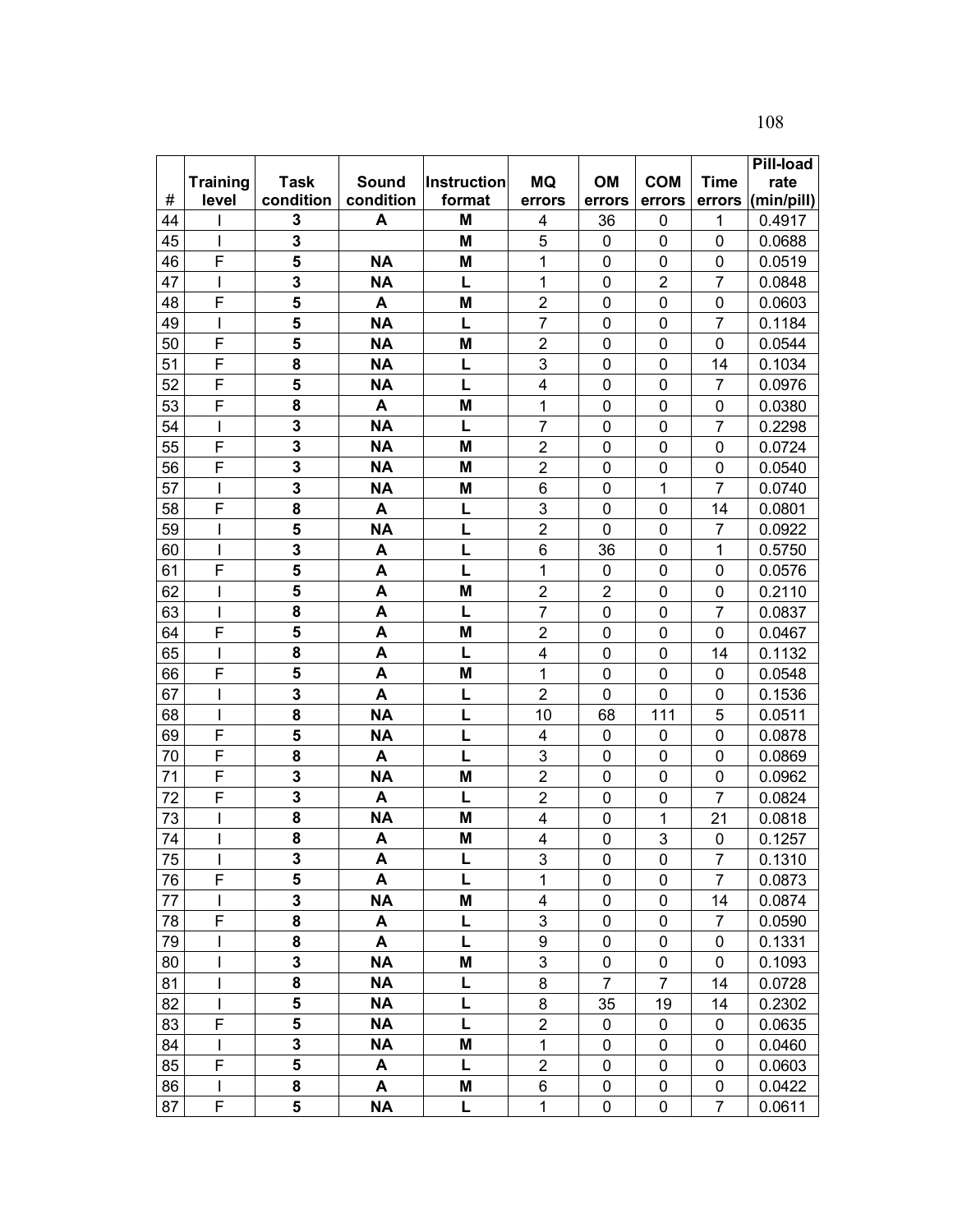| ۰.<br>I<br>٧<br>۰.<br>× |  |
|-------------------------|--|
|-------------------------|--|

| #  | Training<br>level | Task<br>condition | Sound<br>condition | <b>Instruction</b><br>format | <b>MQ</b><br>errors | <b>OM</b><br>errors | <b>COM</b><br>errors | <b>Time</b> | <b>Pill-load</b><br>rate<br>errors (min/pill) |
|----|-------------------|-------------------|--------------------|------------------------------|---------------------|---------------------|----------------------|-------------|-----------------------------------------------|
| 88 |                   | 8                 | A                  | м                            | 8                   | 84                  | 0                    | 4           | 0.4221                                        |
| 89 | F                 | 5                 | <b>NA</b>          | M                            | 5                   | 0                   | 4                    | 7           | 0.0748                                        |
| 90 |                   | 8                 | <b>NA</b>          |                              |                     | 0                   | 0                    | 14          | 0.0505                                        |
| 91 | F                 | 3                 | A                  | M                            | $\Omega$            | 0                   | 0                    | 0           | 0.0521                                        |
| 92 | F                 | 3                 | <b>NA</b>          |                              |                     | 0                   | 0                    | 7           | 0.0374                                        |
| 93 | F                 | 5                 | <b>NA</b>          | M                            | 2                   | 0                   | 0                    | 0           | 0.0532                                        |
| 94 | F                 | 3                 | A                  | M                            | $\Omega$            | 0                   | 0                    | 0           | 0.0543                                        |
| 95 |                   | 5                 | A                  | M                            | 6                   | 0                   | 0                    | 0           | 0.1217                                        |
| 96 | F                 | 3                 | А                  | M                            |                     | 0                   | 0                    | 0           | 0.0479                                        |

| $\mathbf F$  |                   | Formal caregiver                            |
|--------------|-------------------|---------------------------------------------|
| $\mathbf I$  | $=$               | Informal caregiver                          |
| $\mathbf{A}$ | $=$               | Audio                                       |
| <b>NA</b>    | $\sim$ $\equiv$   | Non audio                                   |
| L            | $=$               | List                                        |
| M            | $=$               | Matrix                                      |
| <b>WFS</b>   | $\qquad \qquad =$ | <b>Word Familiarity Survey</b>              |
| <b>MFQ</b>   | $=$               | <b>Medication Familiarity Questionnaire</b> |
| MQ           | $=$               | Memory Questionnaire errors                 |
| <b>OM</b>    | $=$               | Omission errors                             |
|              |                   | Commission errors                           |
|              |                   |                                             |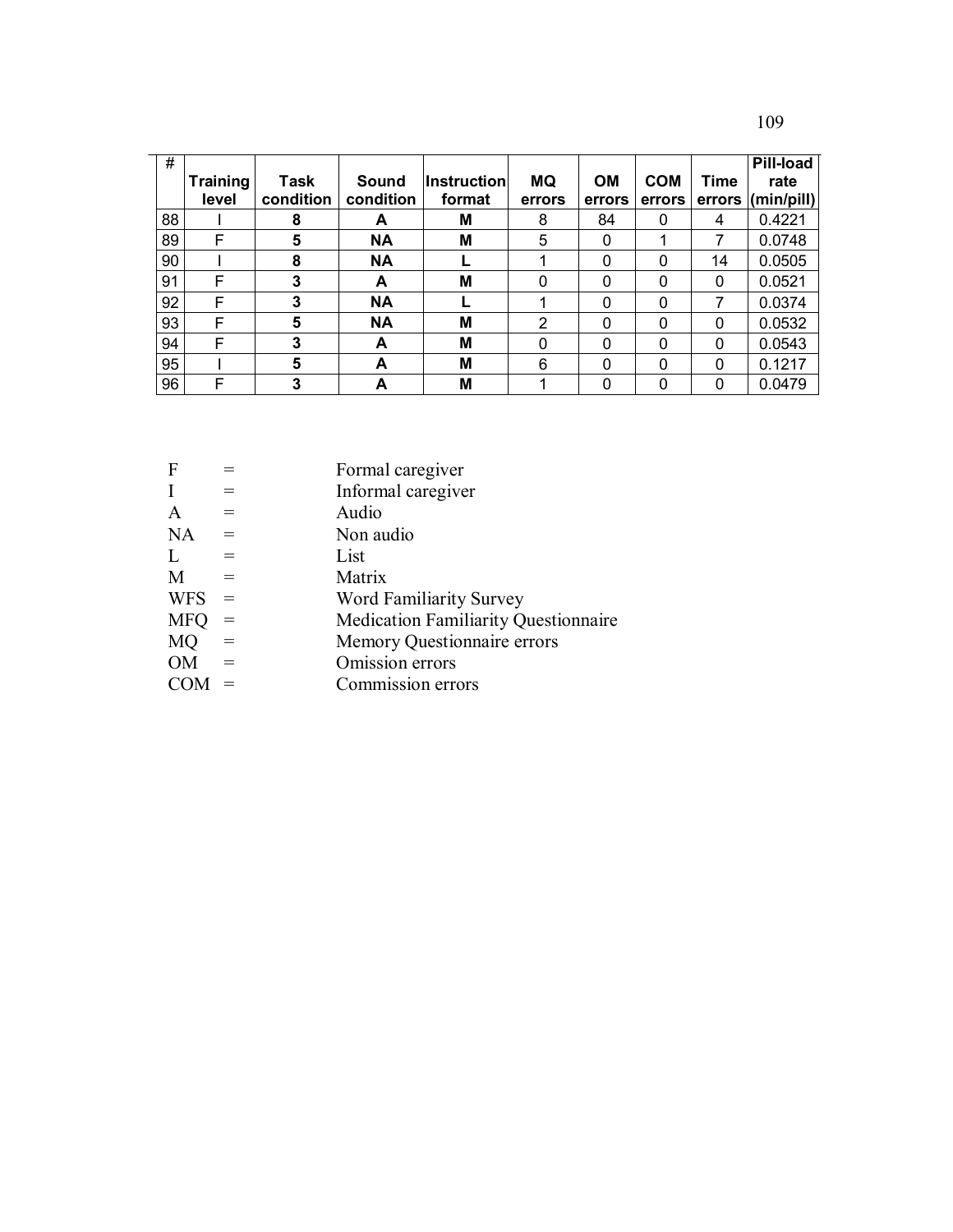APPENDIX M

MANOVA INTERACTIONS RESULTS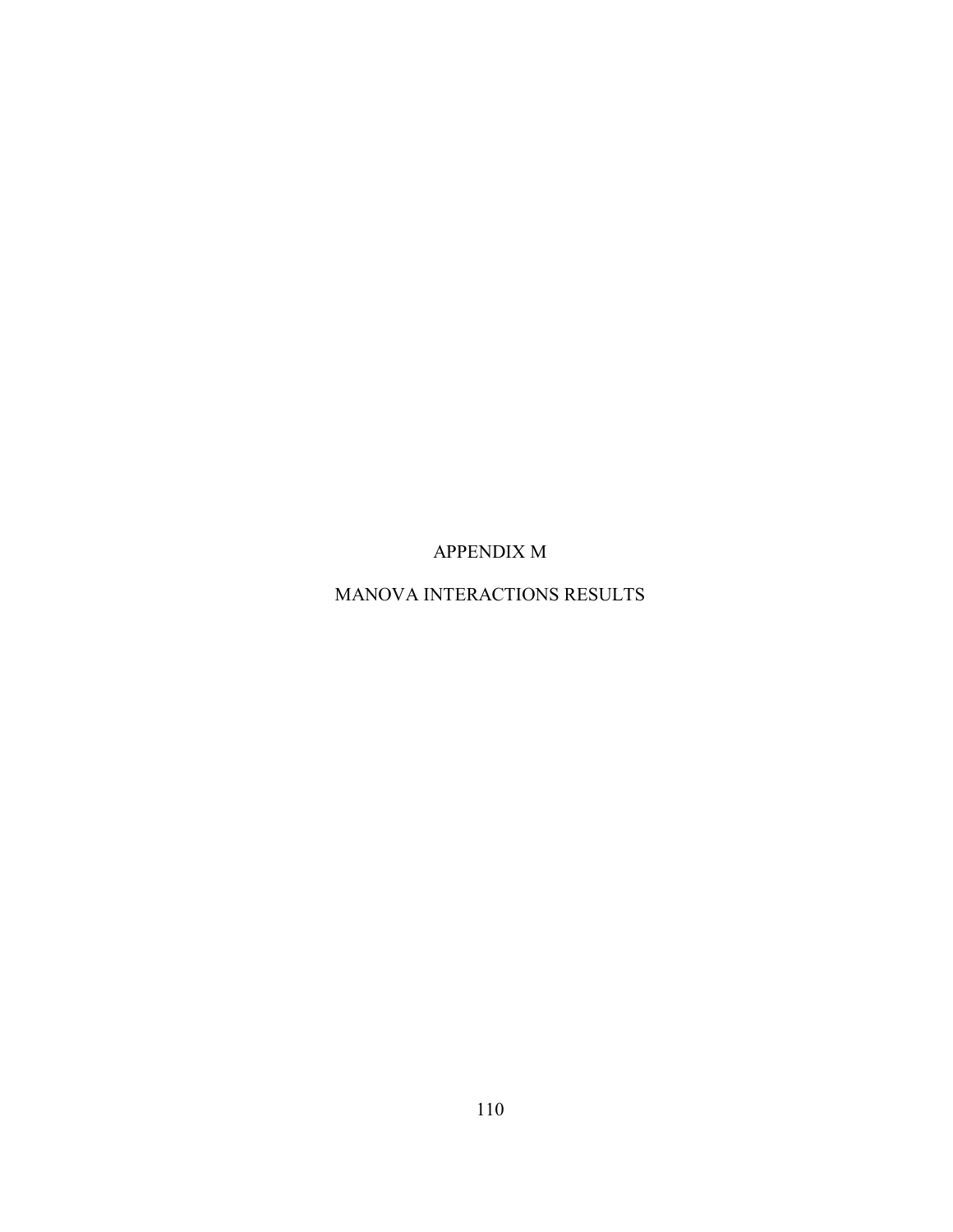| <b>Independent Variable</b>             | Wilk's | <b>F</b> Value | df | p      |
|-----------------------------------------|--------|----------------|----|--------|
|                                         | Lambda |                |    |        |
| Training level x Task condition         | 0.8363 | 1.27           | 10 | 0.2527 |
| Training level x Sound                  | 0.9408 | 0.86           | 5  | 0.5159 |
| Training x Instruction format           | 0.8873 | 1.73           | 5  | 0.1401 |
| Task condition x Sound                  | 0.8550 | 1.11           | 10 | 0.3606 |
| Task condition x Instruction format     | 0.8893 | 0.82           | 10 | 0.6085 |
| Sound x Instruction format              | 0.9094 | 1.36           | 5  | 0.2521 |
| Training x Task condition x Sound       | 0.9143 | 0.62           | 10 | 0.7921 |
| Training x Task condition x Instruct.   | 0.7878 | 1.72           | 10 | 0.0816 |
| Training x Sound x Instruction          | 0.9099 | 1.35           | 5  | 0.2554 |
| Task condition x Sound x Instruction    | 0.9246 | 0.54           | 10 | 0.8567 |
| Train x Task condition x Sound x Instr. | 0.8664 | 1.01           | 10 | 0.4375 |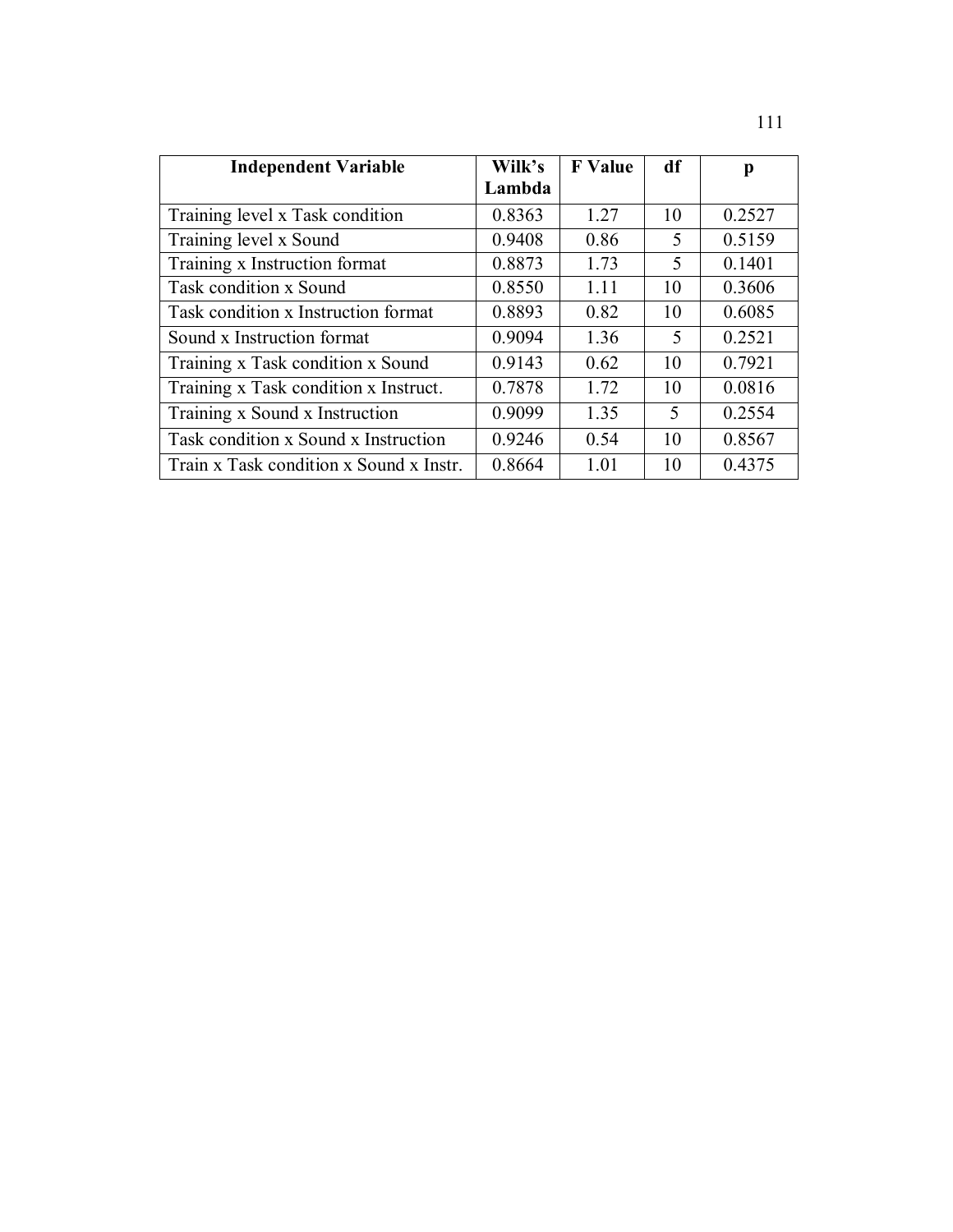APPENDIX N

BOX AND WHISKER PLOTS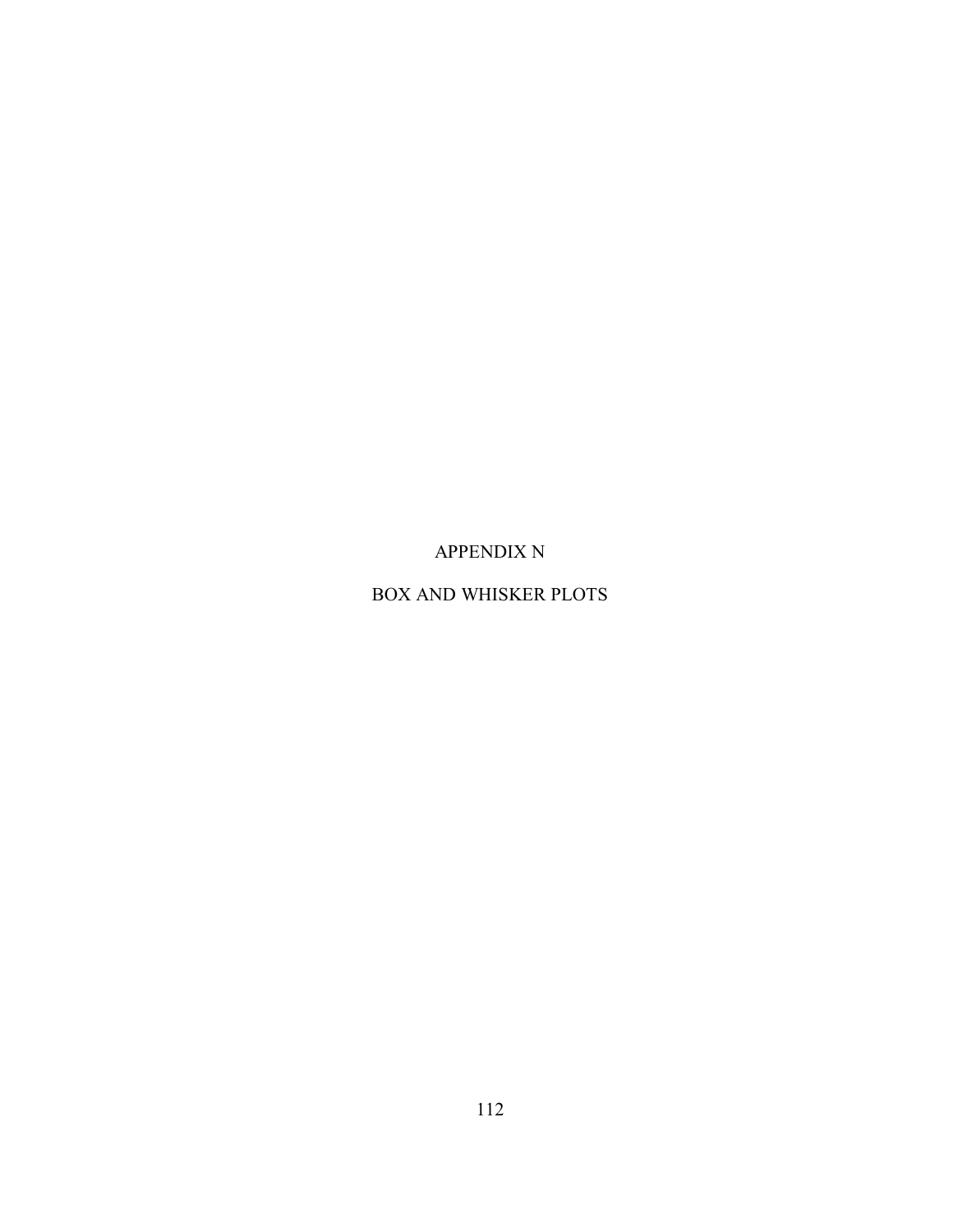The boxes consist of (from left to right) the lower quartile, the median, and the upper quartile. The minimum value is to the left of the box and the maximum value is to the right of the box. When the boxes overlap, the data sets are not significantly different. When the boxes do not overlap, it is likely that differences are significant. A smaller box indicates less variability in the data (Nelson, n.d.). Figure N.1 indicates that training level significantly affects combined score.



Figure N.1. Training Level vs. Combined Score



Figure N.2. Sound Condition vs. Combined Score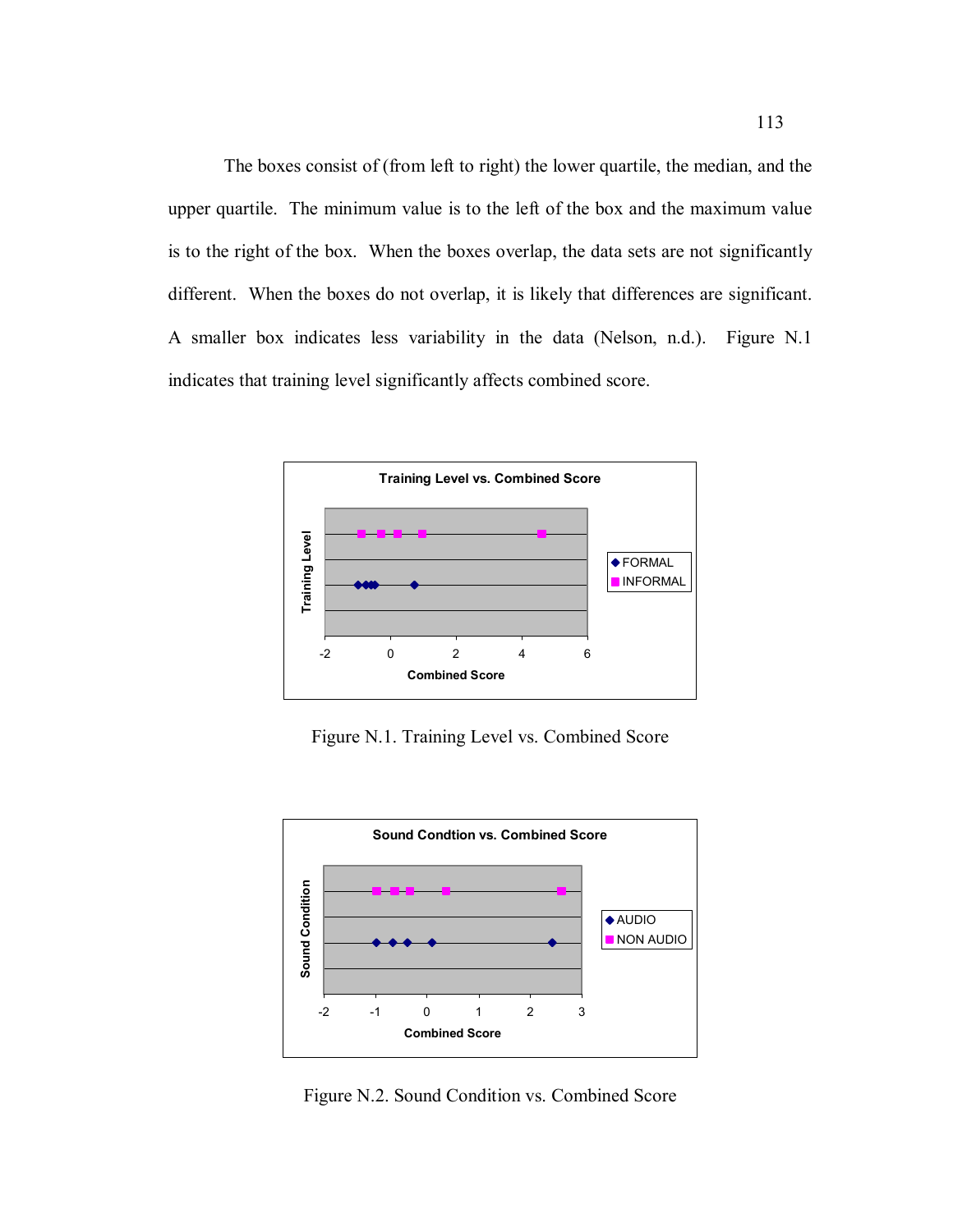

Figure N.3. Instruction Format vs. Combined Score



Figure N.4. Task Condition vs. Combined Score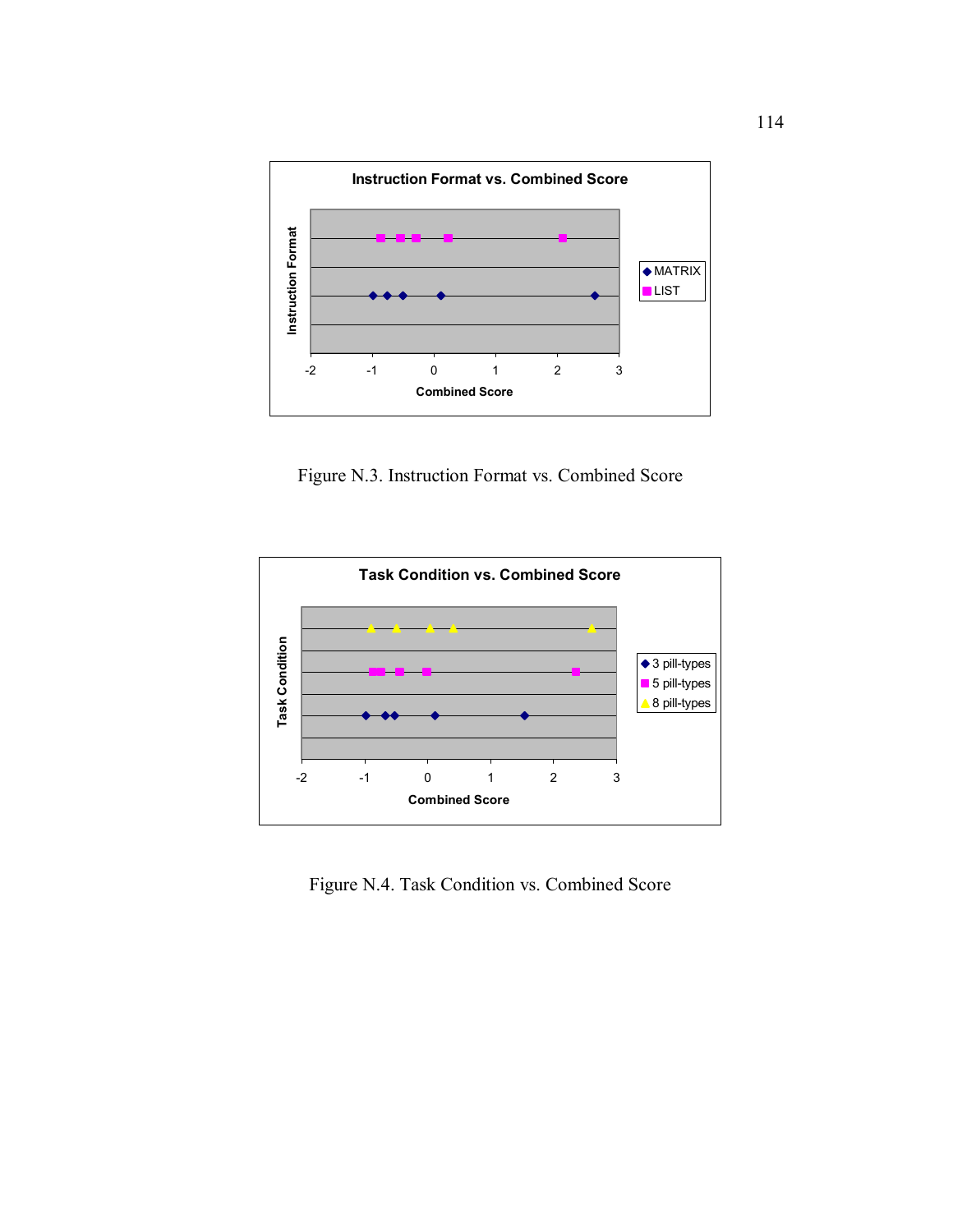APPENDIX O

# COMPLETE LISTING OF CORRELATION COEFFICIENTS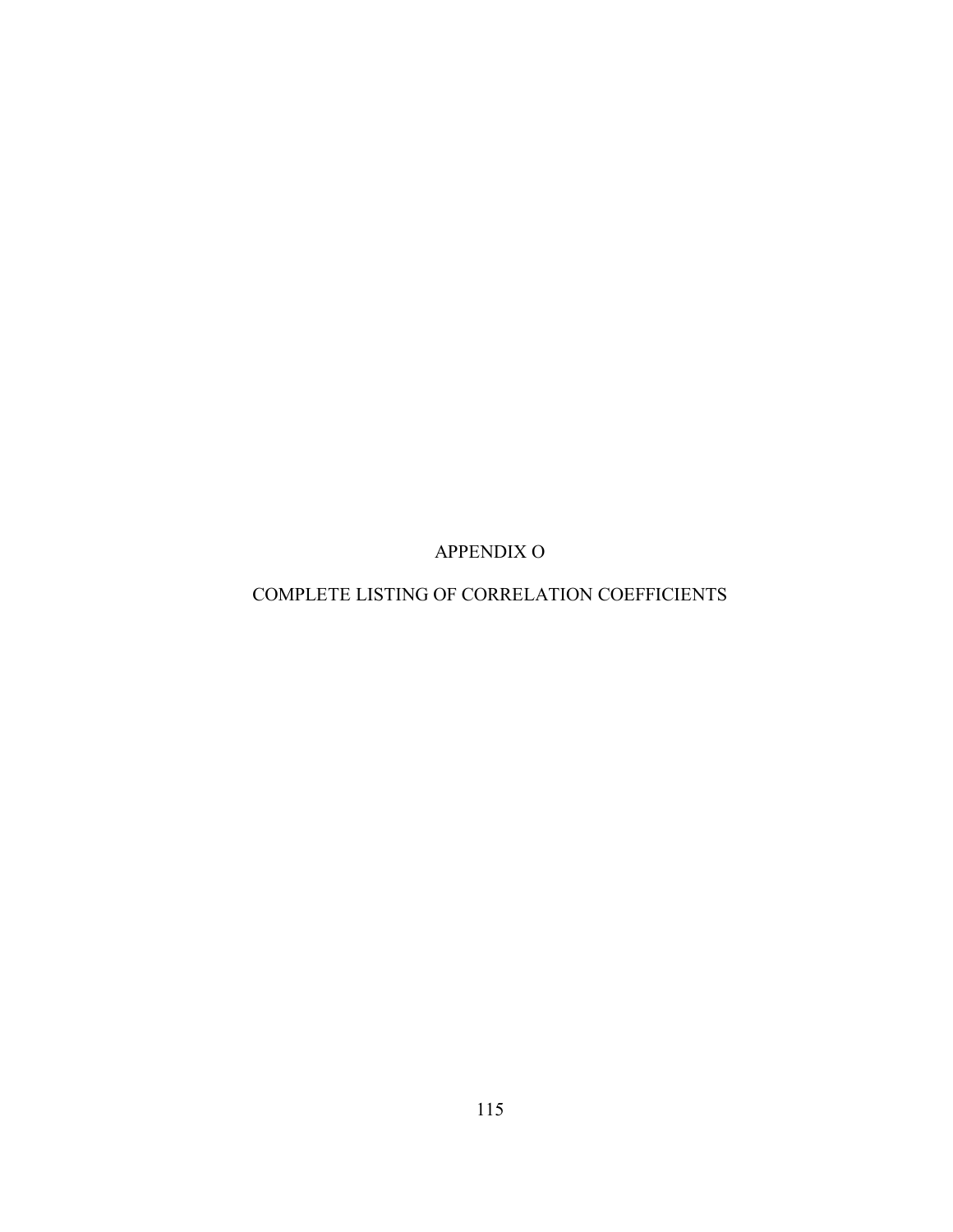116

|             | <b>MO</b>       | <b>OM</b>       | <b>COM</b>        | <b>TIME</b>       | <b>RATE</b>     | <b>MFQ</b>        | <b>WFS</b>       |
|-------------|-----------------|-----------------|-------------------|-------------------|-----------------|-------------------|------------------|
|             | 1.00000         | 0.44592<br>***  | 0.34850<br>***    | 0.21211<br>$\ast$ | 0.49490<br>**** | 0.54562<br>****   | 0.41185<br>****  |
|             | 0.44592         | 1.00000         | 0.39282           |                   | 0.70958         | 0.44278           |                  |
| <b>OM</b>   | ****            |                 | ****              | $-0.03667$        | ****            | ****              | 0.45588<br>****  |
| <b>COM</b>  | 0.34850<br>***  | 0.39282<br>**** | 1.00000           | 0.19542           | 0.06667         | 0.22001<br>$\ast$ | 0.23979<br>∗     |
| <b>TIME</b> | 0.21211<br>∗    | $-0.03667$      | 0.19542           | 1.00000           | $-0.03676$      | $-0.00608$        | 0.13917          |
| <b>RATE</b> | 0.49490<br>**** | 0.70958<br>**** | 0.06667           | $-0.03676$        | 1.00000         | 0.53859<br>****   | 0.48824<br>****  |
| <b>MFO</b>  | 0.54562<br>**** | 0.44278<br>**** | 0.22001<br>∗      | $-0.00608$        | 0.53859<br>**** | 1.00000           | 0.26539<br>$***$ |
| <b>WFS</b>  | 0.41185<br>**** | 0.45588<br>**** | 0.23979<br>$\ast$ | 0.13917           | 0.48824<br>**** | 0.26539<br>**     | 1.00000          |

| MQ | <b>Memory Questionnaire</b> |
|----|-----------------------------|
|    |                             |
|    |                             |

- $OM =$  Omission errors<br>COM = Commission errors
- $COM =$  Commission errors<br>TIME = Time errors
- Time errors
- 
- RATE = Pill-loading rate<br>MFQ = Medication Fami MFQ = Medication Familiarity Questionnaire
- WFS = Word Familiarity Survey

| ∗  | $=$ | r < 0.05 |
|----|-----|----------|
| ** | $=$ | r < 0.01 |

| r < 0.001 |
|-----------|
|           |

\*\*\*\* =  $r < 0.0001$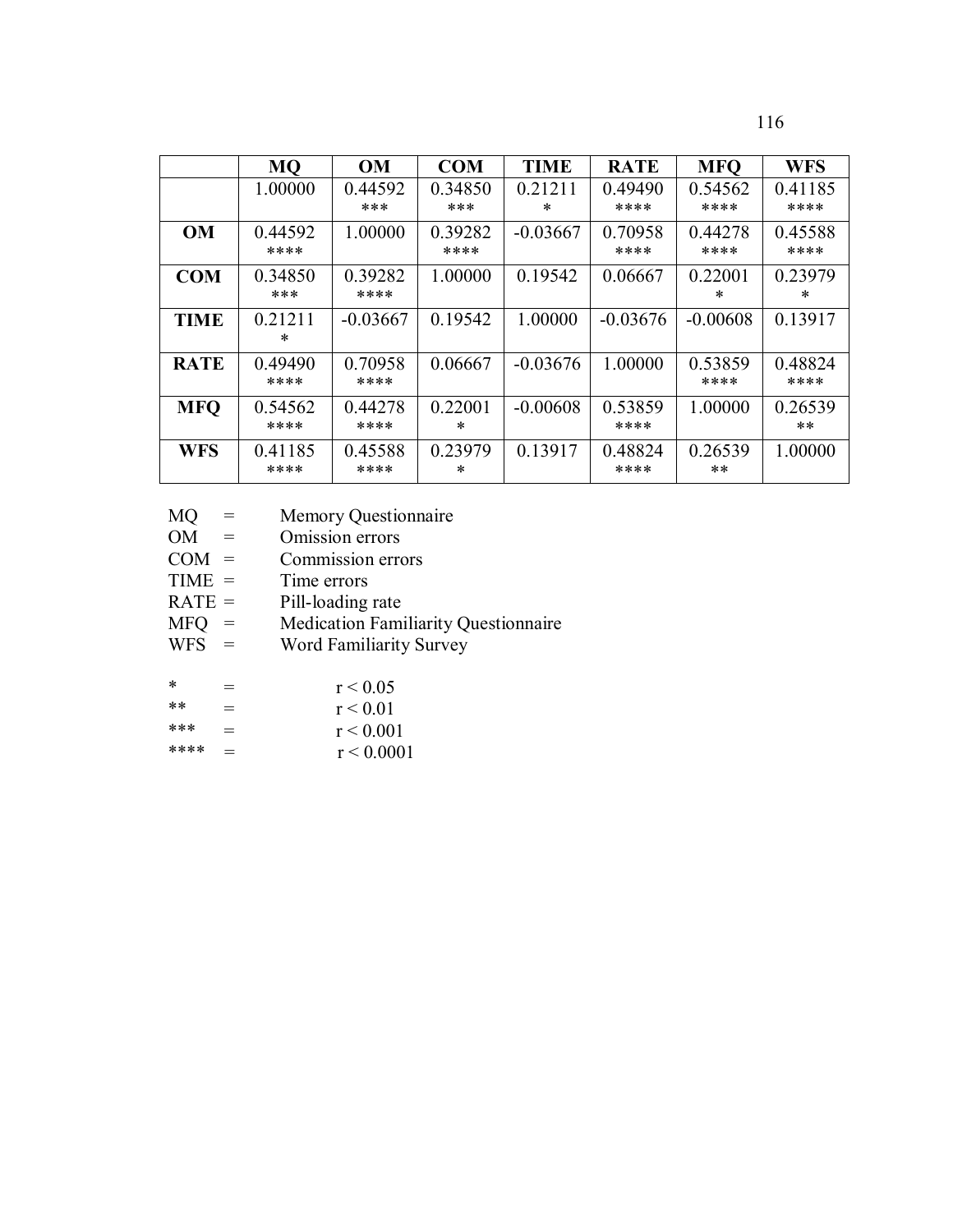APPENDIX P

MORE INFORMATION ON HOW MSMS FUNCTIONS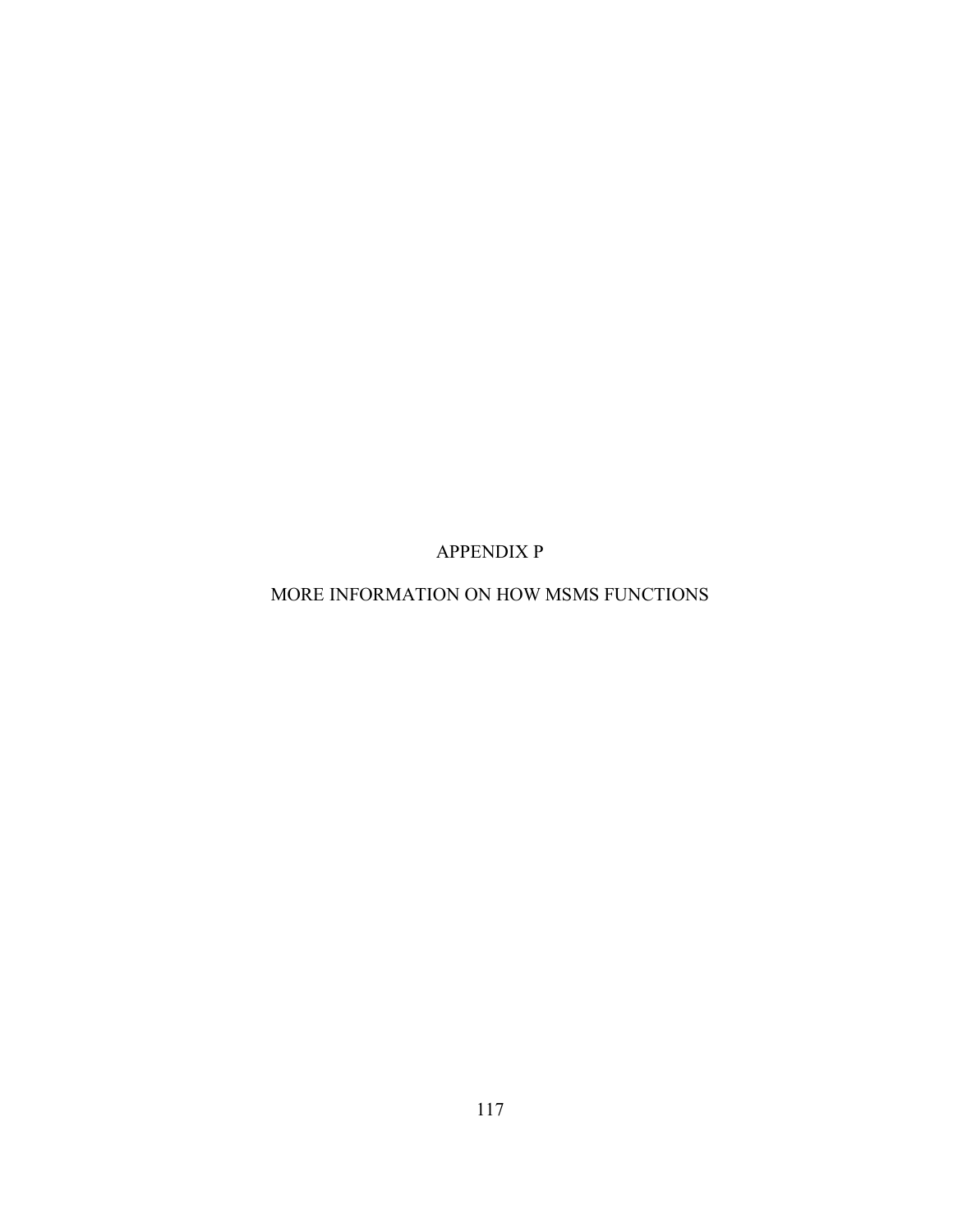The opening computer screen would contain a disclaimer statement like the one shown below:

Disclaimer: This program is not meant to replace the advice of a doctor or pharmacist. Always consult your qualified health professional before making changes to a medication regimen.

The computer would keep up with the current time of day.

Computer asks:

Please enter the following information about your care recipient's daily routine. Enter time in this format xx:xx. Indicate a.m. or p.m. after each time.

- What time does your care recipient wake up?
- Does your care recipient eat breakfast? Y or N
	- o (If yes is given) What time is breakfast?
- Does your care recipient each lunch? Y or N o (If yes is given) What time is lunch?
- Does your care recipient eat supper? Y or N
	- o (If yes is given) What time is supper?
- What time does your care recipient go to bed?

The computer shows the output of the daily routine information. The computer asks if the information is correct and allows the caregiver to make changes if necessary. The computer would create the following time schedule.

| Morning        | $=$ wake up time until 11:00am            |
|----------------|-------------------------------------------|
| Noon           | $= 11:01$ am until 3:59pm                 |
| Evening        | $=$ 4:00pm until supper time              |
| <b>Bedtime</b> | $=$ supper time $+1$ minute until bedtime |

Computer asks: Please click on the medicines that your care recipient takes.

Pepcid Cozaar **Detrol** Lanoxin Vioxx Zocor Paxil Glucophage K-Dur 20 Synthroid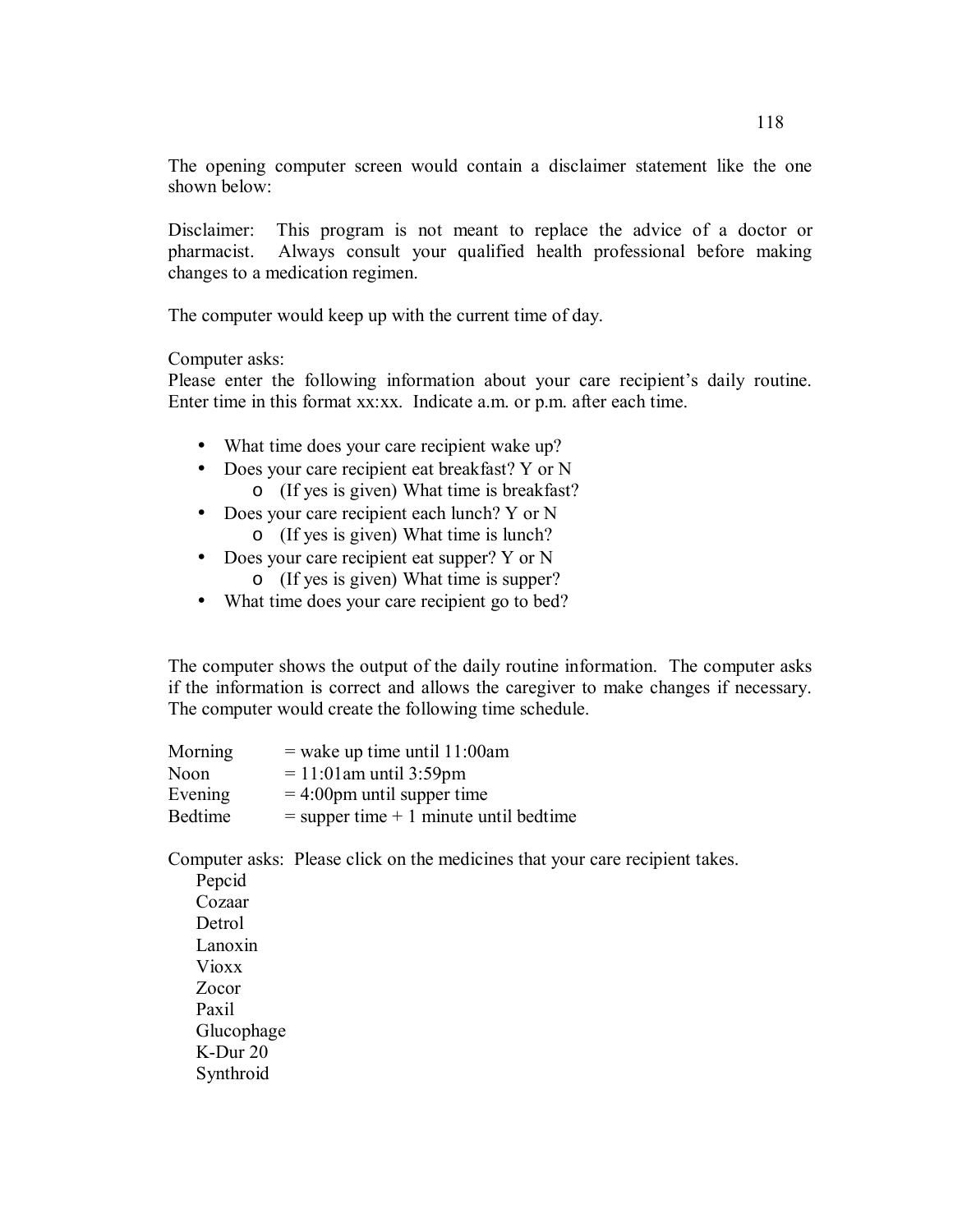The computer shows the following schedule: (based on selection of all ten medicines). An audio recording is also played. The caregiver can record their own voice saying the instructions and re-play the audio as many times as desired.

|                                              | Morning | <b>Noon</b> | Evening | <b>Bedtime</b> |
|----------------------------------------------|---------|-------------|---------|----------------|
| Pepcid to treat ulcers and acid reflux       | X       |             | X       |                |
| <b>Cozaar</b> to treat high blood pressure   | X       |             | X       |                |
| <b>Detrol</b> to treat overactive bladder    | X       |             | X       |                |
| <b>Lanoxin</b> to treat heart failure        |         |             |         | X              |
| <b>Vioxx</b> to treat osteoarthritis         | X       |             | X       |                |
| <b>Zocor</b> to lower cholesterol            |         |             |         | X              |
| Paxil to treat depression                    | X       |             |         |                |
| <b>Glucophage</b> to treat sugar diabetes    | X       | X           | X       |                |
| K-Dur 20 to treat low blood potassium levels | X       |             |         |                |
| <b>Synthroid</b> to treat hypothyroidism     | X       |             |         |                |

Computer asks:

How many doses have been missed? Caregiver enters the number of missed doses.

Computer asks: Please click on the missed dose. Computer continues to ask for missed doses and allows the caregiver to input information as many times as the number of missed doses.

Computer shows new updated schedule and asks:

Do you want to start over? Y or N

If yes is given, computer shows initial screen with disclaimer statement. If no, computer continues to display current screen.

By default the computer knows:

| Once daily        | $=$ morning                |
|-------------------|----------------------------|
| Twice daily       | $=$ morning, evening       |
| Three times daily | $=$ morning, noon, evening |

K-Dur  $20$  = once daily Synthroid  $=$  once daily  $L$ anoxin = bedtime  $Zocor = \text{hedtime}$  $Paxil = morning$ Pepcid  $=$  twice daily  $Cozaar = twice daily$  $Detrol = twice daily$  $V$ ioxx = twice daily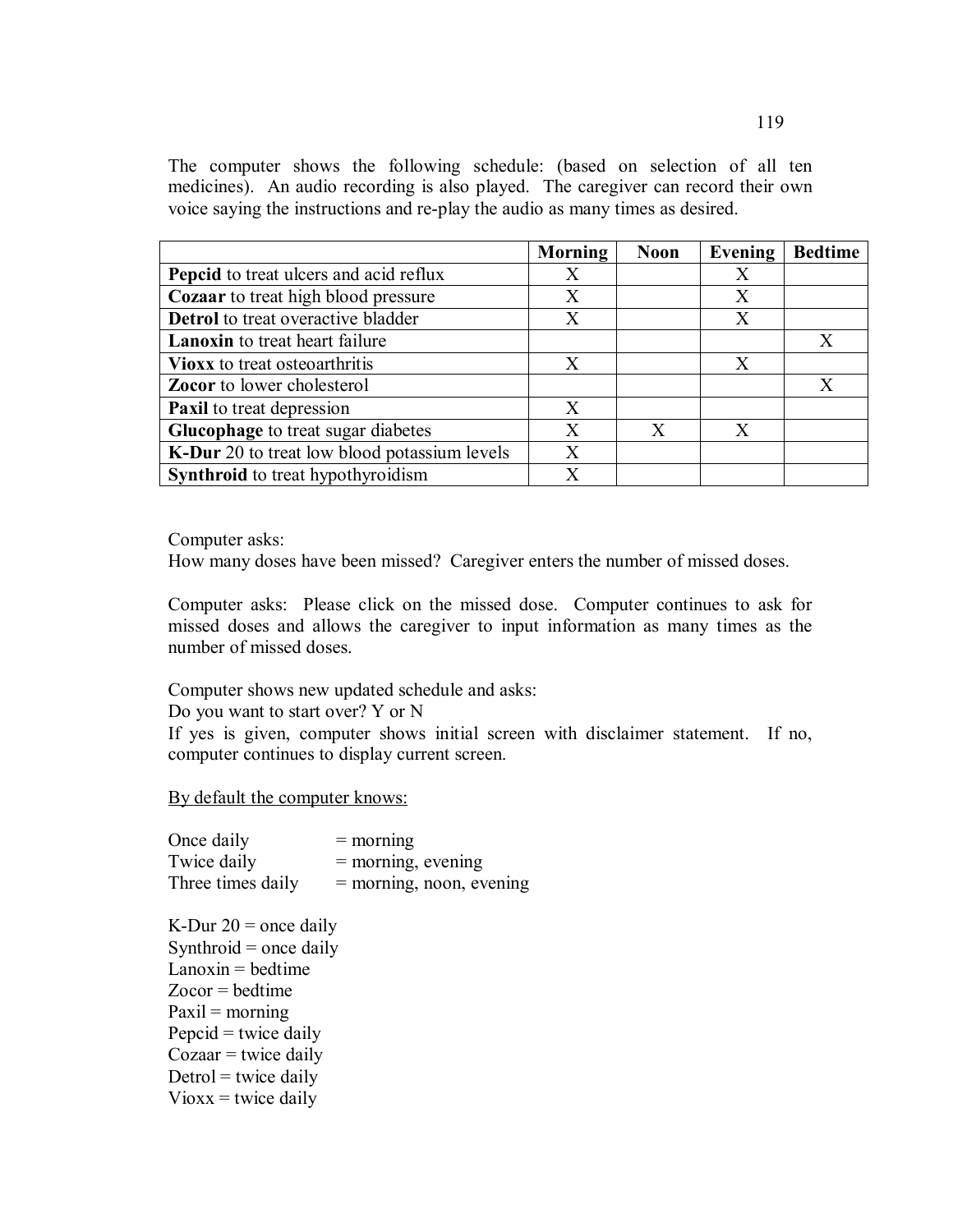$Glucophage = three times daily$ 

Computer would highlight in color medicines that should be taken with food (Glucophage, Vioxx, and K-Dur 20). Computer would schedule these medicines only during times when care recipient eats.

Rules for reincorporating doses:

Paxil –take as soon as possible that same day, otherwise skip Zocor – if realized that night take it, otherwise skip Lanoxin – take as soon as possible that same day Pepcid – move both doses into next time interval (e.g. morn, eve becomes noon, bed) Cozaar - move both doses into next time interval (e.g. morn, eve becomes noon, bed) Detrol - move both doses into next time interval (e.g. morn, eve becomes noon, bed) Vioxx - move both doses into next time interval (e.g. morn, eve becomes noon, bed) Glucophage – move doses into next time interval K-Dur 20 – reschedule if remembered within two hours of skipped dose Synthroid – take as soon as possible that same day, otherwise skip

The computer knows never to double up a dose to make up for it.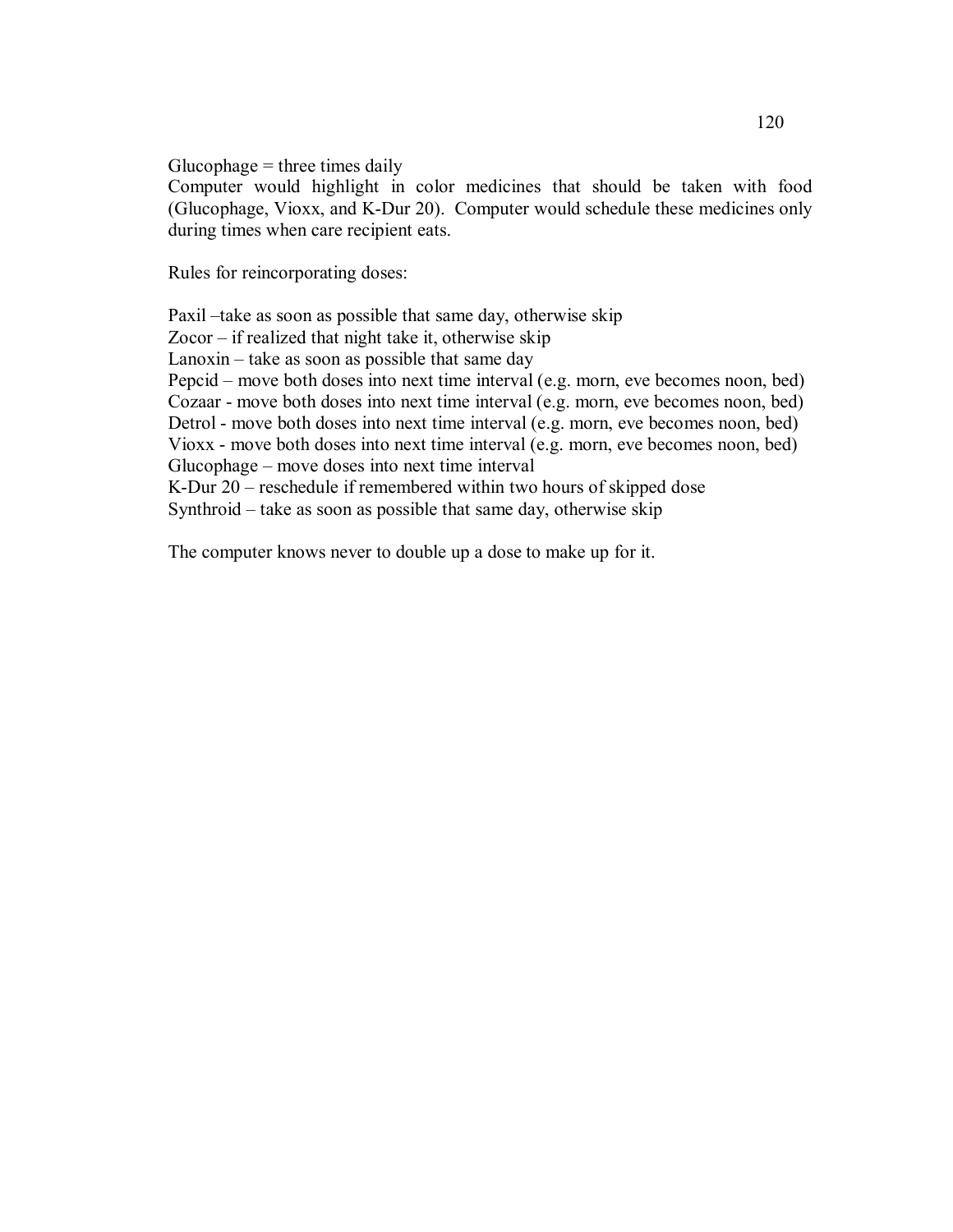#### **REFERENCES**

- Agency for Healthcare Research and Quality. (2000, February). *Medical errors: The scope of the problem*. Retrieved December 3, 2002, from http://www.ahrq.gov/qual/errback.htm
- American Society of Consultant Pharmacists. (1998). *Guidelines on preventing medication errors in pharmacies and long-term care facilities through reporting and evaluation*. Retrieved December 3, 2002, from http://ascp.com/public/pr/guidelines/medication.shtml
- Associated Press. (2002, September, 9). Study finds over 40 drug errors daily at hospitals. *Starkville Daily News*, p. 12.
- Blackwell, B. (1979). The drug regimen and treatment compliance. In R. B. Haynes, D.W. Taylor, & D.L. Sackett (Eds.), *Compliance in Health Care* (pp. 144-156). Baltimore, MD: John Hopkins University Press.
- Blue Cross Blue Shield Blue Care Network of Michigan. (n.d.). *Sensible medication use: A senior's guide*. Retrieved September 22, 2002, from http://www.bcbsm.com/members/pdf/ps\_sens.pdf
- Bryant, E. (2001, Summer). Talking medicine identifiers. *Voice of the Diabetic, 16(3).* Retrieved March 12, 2002, from http://nfg.org/vod/vodsum0111.htm
- Campbell, R., Rogers, W., & Fisk, A. (2000). Providing environmental support through the use of a visual channel. *Proceedings of the IEA 2000/HFES 2000 Congress, 4*, 34-37.
- Clark, L. & Knowles, J. (1973). Age differences in dichotic listening performance. *Journal of Gerontology, 28(2)*, 173-178.
- Cody, R. & Smith, J.(1997). *Applied Statistics and the SAS Programming Language* (4th ed.). Upper Saddle River, NJ: Prentice Hall.
- Cooper, J. (1994). Drug-related problems in the elderly patient. *Generations, 18(2)*, 19-30.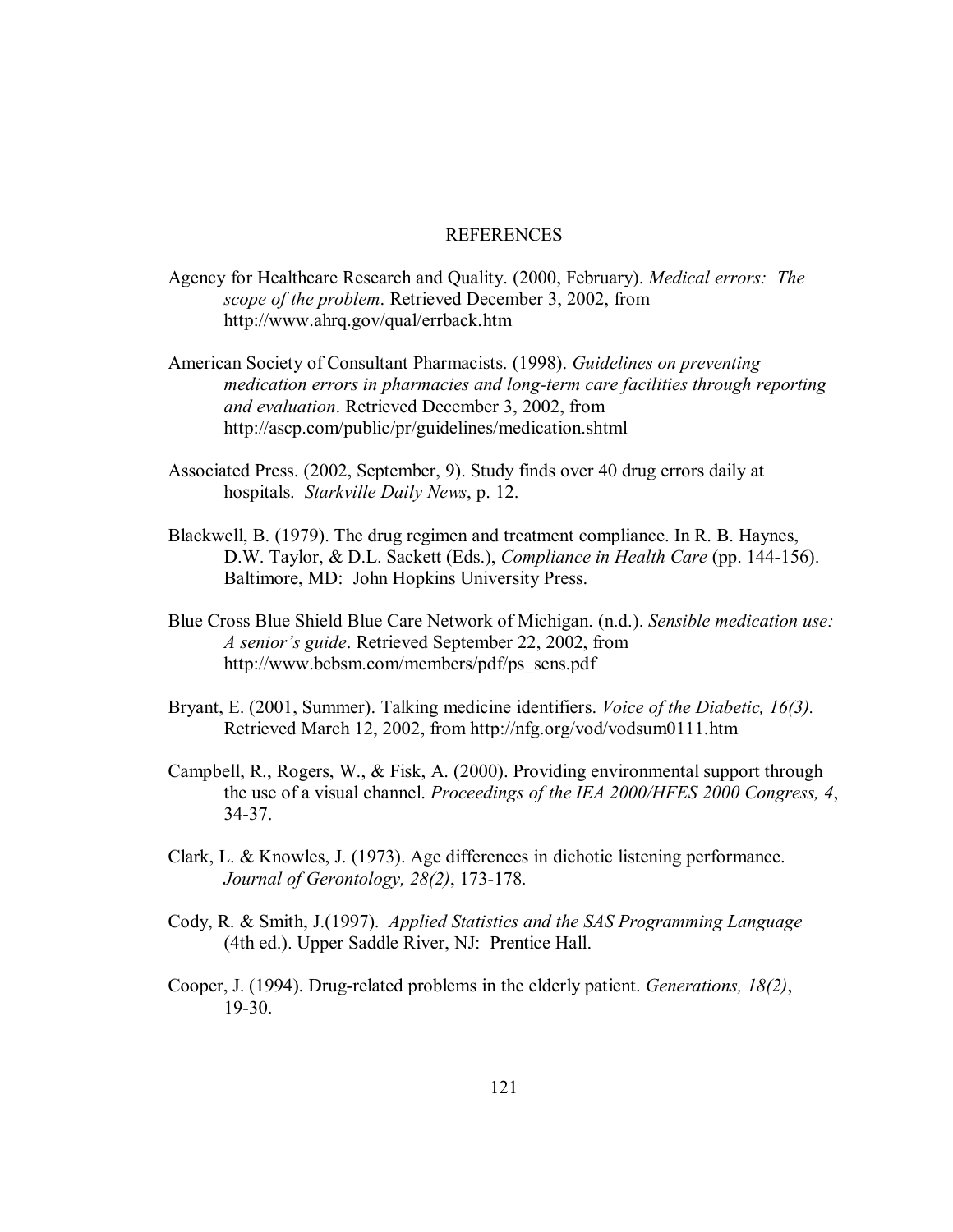- Cooper, J., Love, D., & Raffoul, P. (1982). Intentional prescription nonadherence (noncompliance) by the elderly. *Journal of the American Geriatrics Society, 30(5)*, 329-333.
- Council on Family Health. (2002). *Medicines and you: A guide for older Americans*. Retrieved September 22, 2002, from http://www.cfhinfo.org
- Day, R. (1988). Alternative representations. In G.H. Bower (Ed.), *Psychology of Learning and Motivation: Vol. 22 Advances in Research and Theory* (pp. 261- 305). New York, NY: Academic Press.
- Dessouky, M., Moray, N., & Kijowski, B. (1995). Taxonomy of scheduling systems as *a basis for the study of strategic behavior.* Human Factors, 37(3)*, 443-472.*
- Donelan, K., Hill, C., Hoffman, C., Scoles, K., Felman, P., Levine, C., et al. (2002). Challenged to care: Informal caregivers in a changing health system. *Health Affairs, 21(4)*, 222-231.
- Drake, A. & Romano, E. (1995, June). How to protect your older patient. *Nursing, 25(6)*, 34-39.
- Engelhardt, J., Allnatt, R., Mariano, A., & Gao, J. (2001, November). An evaluation of the functionality and acceptability of the voice prescription label. *Journal of Visual Impairment and Blindness*, 702-706.
- Family Caregiver Alliance. (2001, September). *Fact Sheet: Selected Long-Term Care Statistics*. Retrieved September 4, 2002, from http://www.caregiver.org/factsheets/long\_term\_statsC.html
- Family Caregiver Alliance. (2001, October). *Fact Sheet: Selected Caregiver Statistics*. Retrieved September 4, 2002, from http://www.caregiver.org/factsheets/selected\_caregiver\_statisticsC.html
- Gardner, E. & Monge, R. (1977). Adult age differences in cognitive abilities and educational background. *Experimental Aging Research, 3(4)*, 337-383.
- Garson, D. (2003, Spring). *MANOVA*. Retrieved March 17, 2003, from http://www2.chass.ncsu.edu/garson/pa765/manova.htm
- Hagen, E. & Mays, G. (1981). Human factors engineering in the U.S. nuclear arena. *Nuclear Safety, 22(3)*, 337-346.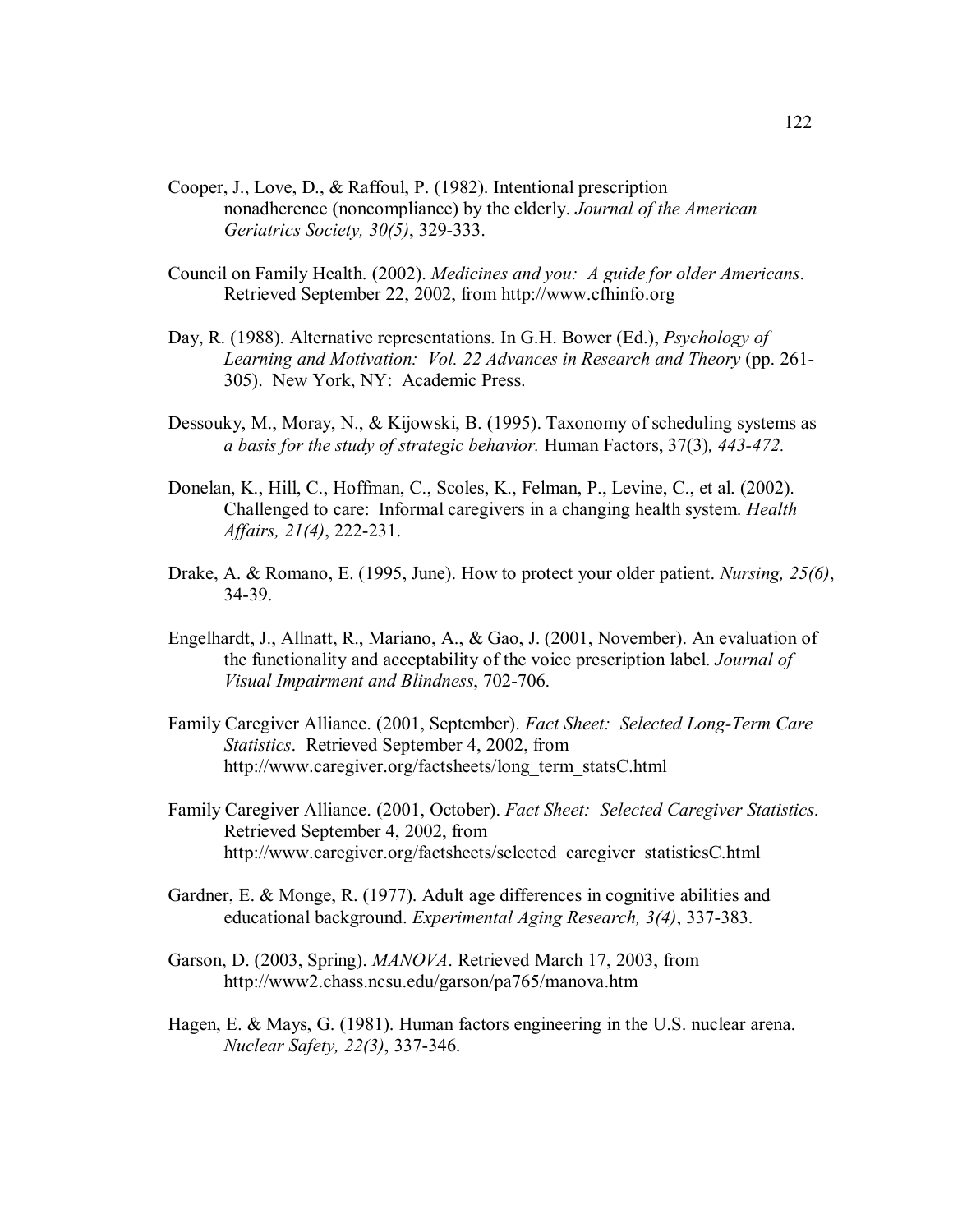- Health and Human Services. (1998, June). *Informal caregiving: Compassion in action*. Department of Health and Human Services, Washington, DC.
- Hurd, P. & Butkovich, S. (1986, March). Compliance problems and the older patient: assessing functional limitations. *Drug Intelligence and Clinical Pharmacy, 20*, 228-231.
- Kaiser Family Foundation, Harvard School of Public Health, United Hospital Fund of New York, & Visiting Nurse Service of New York. (2002, June). *The wide circle of caregiving: key findings from a national survey: long term care from the caregiver's perspective*. Retrieved August 28, 2002, from http://www.kff.org/content/2002/20020709/caregvrchrtpck.pdf
- Kobus, D., Moses, J., & Bloom, F. A. (1994). Effect of multimodal stimulus presentation of recall. *Perceptual and Motor Skills, 78*, 320-322.
- Kroenke, L. T. C. K. & Pinholt, E. (1990). Reducing polypharmacy in the elderly. *Journal of the American Geriatrics Society, 38*, 31-36.
- Lewandowski, L. & Kobus, D. (1993). The Effects of Redundancy in Bimodal Work Processing. *Human Performance, 6*, 229-239.
- Lorentzen, A. (2002, September, 5). Omaha pharmacy first in nation to sell labels that "talk." *The Associated Press State and Local Wire*.
- Lundin, D., Eros, A., Melloh, J., & Sands, J. (1980). Education of independent elderly in the responsible use of prescription medication. *Drug Intelligence and Clinical Pharmacy, 14(5)*, 335-342.
- McCloskey, A. (2002, June). *Bitter pill: The rising prices of prescription drugs for older Americans.* Retrieved September 22, 2002 from, http://www.familiesusa.org/BitterPillreport.pdf
- Martin, D. & Mead, K. (1982). Reducing medication errors in a geriatric population. *Journal of the American Geriatrics Society, 30*, 259-260.
- Mazzollo, J., Lasagna, L. & Griner, P. (1974). Variations in interpretation of prescription instructions. *Journal of the American Medical Association, 227(8),* 929-931.
- *Medication Reminders*. (2003). Retrieved February 27, 2003, from http://epill.com/medication reminders.html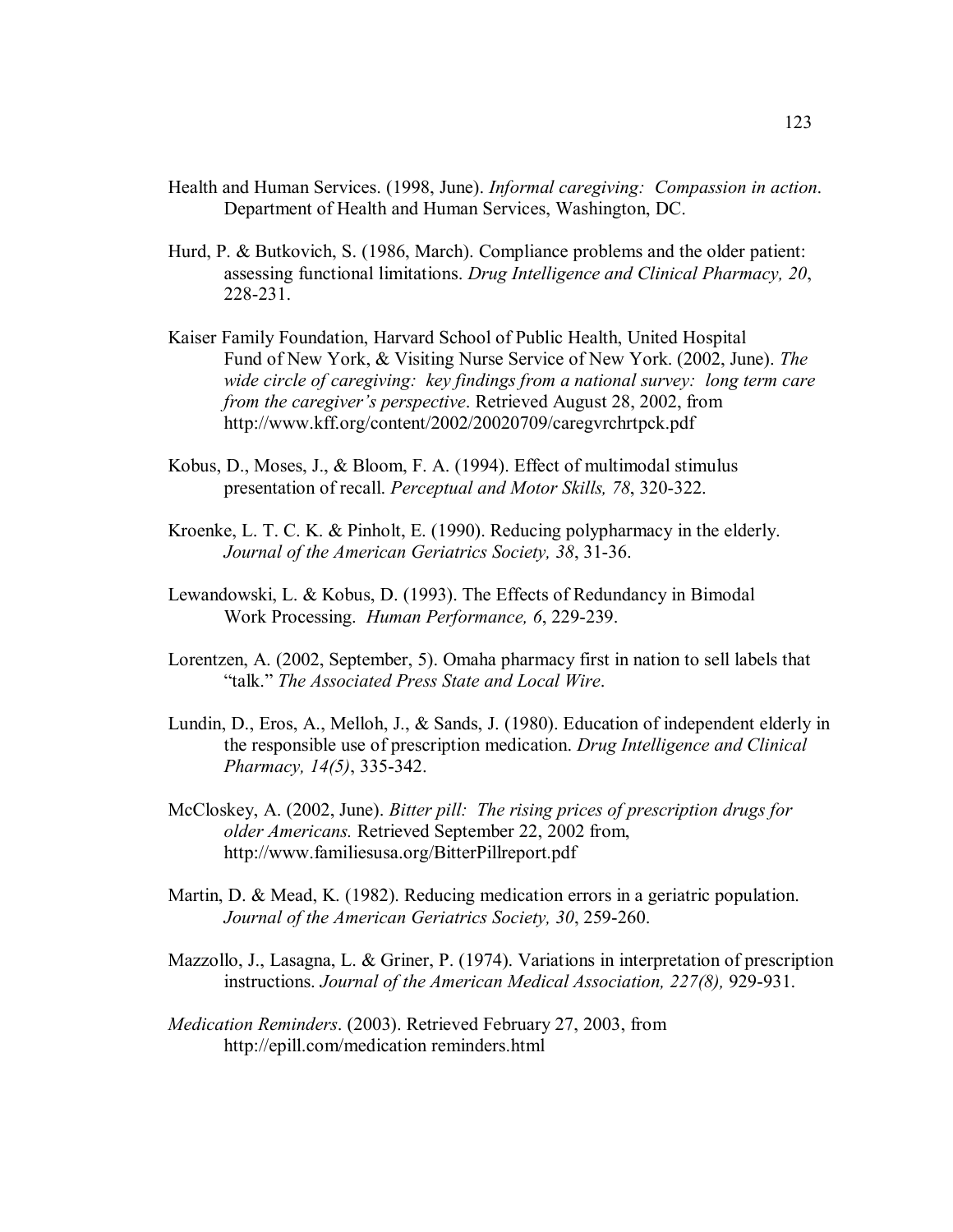- Moreno, R., & Mayer, R. (2002). Verbal redundancy in multimedia learning: when reading helps listening. *Journal of Educational Psychology, 94(1)*, 156-163.
- Morrell, R., Park, D., & Poon, L. (1989). Quality of instructions on prescription drug labels: Effects on memory and comprehension in young and old adults. *The Gerontologist, 29*, 345-354.
- Morrell, R., Park, D., & Poon, L. (1990). Effects of labeling techniques on memory comprehension of prescription in young and old adults. *Journal of Gerontology, 45*, 166-171.
- Morrow, D. (2000). Designing automated telephone messages for older adults. *Proceedings of the IEA 2000/HFES 2000 Congress, 4*, 30-33.
- National Coordinating Council for Medication Error Reporting and Prevention. (2002). *About medication errors*. Retrieved November 23, 2002, from http://www.nccmerp.org
- Nelson, J. (n.d.). Box and whiskers graphs. *Access Excellence.* Retrieved April 30, 2003, from http://www.accessexcellence.org/AE/newatg/Nelson.graph
- Novan, D. & Gopher, D. (1979). On the economy of the human processing system. *Psychological Review, 86*, 214-255.
- Opperman Kelley S. (1988). *Measurement of the complexity of medication regimens of the elderly*. Unpublished master's thesis. University of Missouri-Columbia.
- Park, D., & Jones, T. (1997). Medication adherence and aging. In A. Fisk & W. Rogers (Eds.), *Handbook of Human Factors and the Older Adult* (pp. 257-287). San Diego, CA: Academic Press.
- Park, D., Morrell R., Frieske, D., Blackburn, B., & Birchmore, D. (1991). Cognitive factors and the use of over-the-counter medication organizers by arthritis patients. *Human Factors, 33(1)*, 57-67.
- Product Description & Operating Instructions. [brochure]. Stamford, NY: ASKO Corporation.
- SAS Institute. (1999). *The CANDISC procedure: Getting started*. Retrieved April 9, 2003, from http://www.id.unizh.ch/software/unix/statmath/sas/sasdoc/stat/chap21/sect2.htm#i dxcnd0009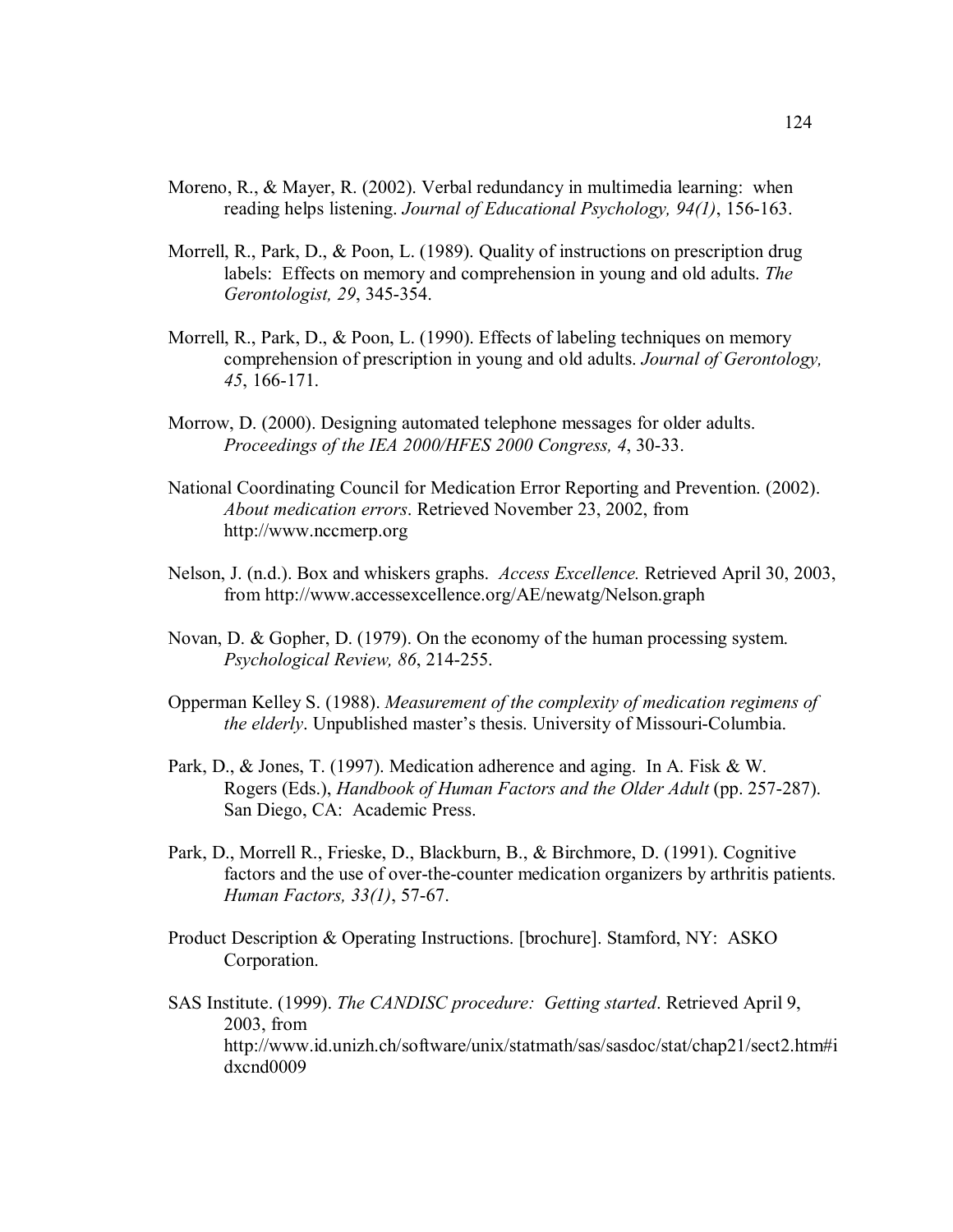- Smither, J. (1993). Short term memory demands in processing synthetic speech by old and young adults. *Behavior and Information Technology, 12*, 330-335.
- *Statistics.* (2003). Retrieved February 27, 2003, from http://epill.com/statistics.html
- Szeto, A. & Giles, J. (1997). Improving oral medication compliance with an electronic aid. *IEEE Engineering in Medicine and Biology*, 16(3), 48-54.
- Tabachnick, B. & Fidell, L. (2001). *Using Multivariate Statistics* (4<sup>th</sup> ed.). Boston, MA: Allyn & Bacon.
- The Talking Prescription. [brochure]. Stamford, NY: ASKCO Corporation.
- Thomas, M., Holquist, C., & Phillips, J. (2001, October). *Med error reports to FDA show a mixed bag*. Retrieved November 23, 2002, from http://www.drugtopics.com
- Travis, S., Bethea, L., & Winn, P. (2000). Medication administration hassles reported *by family caregivers of dependent elderly persons.* Journal of Gerontology: Medical Sciences, 55A(7)*, M412-M417.*
- Travis, S., Bernard, A., McAuley, W., Thornton, M., & Kole, T. (in press). Development of the family caregiver medication administration hassles scale. *The Gerontologist*.
- Tun, P., Wingfield, A., Stine, E., & Mecsas, C. (1992). Rapid speech processing and divided attention: Processing rate versus processing resources an explanation of age effects. *Psychology and Aging, 7*, 546-551.
- U. S. Census Bureau, Population Division. (2000). *Total population by age, race, and Hispanic or Latino origin for the United States: 2000*. Retrieved September 18, 2002 from, http://www.census.gov/population/cen2000/phc-t9/tab01.pdf
- U.S. Census Bureau, Population Projections Program, Projections Division. (2000). *Projections of the total resident population by 5-year age groups and sex with special age categories: Middle series, 2025-2045*. Retrieved September 18, 2002 from, http://www.census.gov/population/projections/nation/summary/np-t3-f.txt
- Van Cott, H. (1994). Human errors: Their causes and reduction. In M.S. Bogner (Ed.), *Human Error in Medicine* (pp. 53-65). Hillsdale, NJ: Lawerence Erlbaum.

Yang, M., Brown, M., Trohimovich, B., Dana, M., & Kelly, J. (2001, April). *The effect*